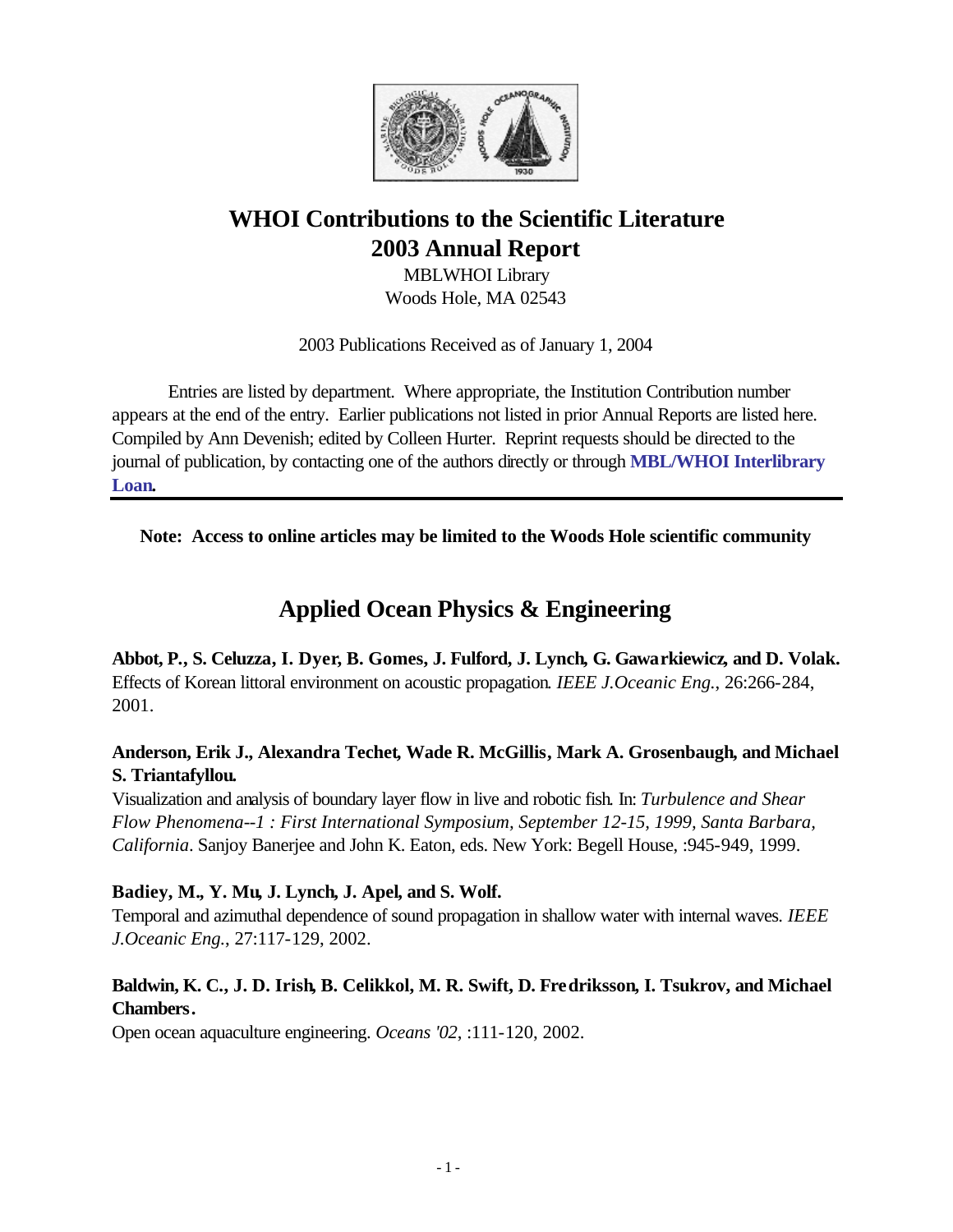# **Ballard, Robert D., Lawrence E. Stager, Daniel Master, Dana Yoerger, David Mindell, Louis L. Whitcomb, Hanumant Singh, and Dennis Piechota.**

Iron Age shipwrecks in deep water off Achkelon, Israel. *Am.J.Archaeol.*, 106:1-18, 2002.

# **Bartol, Ian K., Morteza Gharib, Daniel Weihs, Paul W. Webb, Jay R. Hove, and Malcolm S. Gordon.**

Hydrodynamic stability of swimming in ostraciid fishes: Role of the carapace in the smooth trunkfish *Lactophrys triqueter* (Teleostei: Ostraciidae). *J.Exp.Biol.*, 206:725-744, 2003. **[Link to online article](http://jeb.biologists.org/cgi/reprint/206/4/725.pdf)**

### **Bartol, Ian K., Malcolm S. Gordon, Morteza Gharib, Jay R. Hove, Paul W. Webb, and Daniel Weihs.**

Flow patterns around the carapaces of rigid-bodied, multi-propulsor boxfishes (Teleostei: Ostraciidae). *Integr.Comp.Biol.*, 42:971-980, 2002. **[Link to online article](http://www.bioone.org/pdfserv/i1540-7063-042-05-0971.pdf)**

### **Beaulieu, Stace E.**

Accumulation and fate of phytodetritus on the sea floor. *Oceanogr.Mar.Biol.*, 40:171-232, 2002. 10529

### **Beaulieu, Stace E.**

Resuspension of phytodetritus from the sea floor: A laboratory flume study. *Limnol.Oceanogr.*, 48:1235-1244, 2003. 10711

# **Benfield, Mark C., Andone C. Lavery, Peter H. Wiebe, Charles H. Greene, Timothy K. Stanton, and Nancy J. Copley.**

Distributions of physonect siphonulae in the Gulf of Maine and their potential as important sources of acoustic scattering. *Can.J.Fish.Aquat.Sci.*, 60:759-772, 2003. 10922

### **Bingham, B. S., D. A. Mindell, D. R. Yoerger, B. Foley, and W. Seering.**

Acoustic multipath identification with expectation-maximization. *Oceans '03*, :2388-2396, 2003.

### **Blackwell, S., J. Case, S. Glenn, J. Kohut, M. Moline , M. Purcell, O. Schofield, and C. Von Alt.**

A new AUV platform for studying near shore bioluminescence structure. In: *Bioluminescence & Chemiluminescence: Progress & Current Applications.* Philip E Stanley and Larry J Kricka, eds. Riveredge, NJ: World Scientific, :197-200, 2002.

### **Bowen, Melissa, and W. Rockwell Geyer.**

Salt transport and the time-dependent salt balance of a partially-stratified estuary. *J.Geophys.Res.*, 108(C5),3158,doi:10.1029/2001JC001231, 2003. **[Link to online article](http://www.agu.org/journals/jc/jc0305/2001JC001231/2001JC001231.pdf)**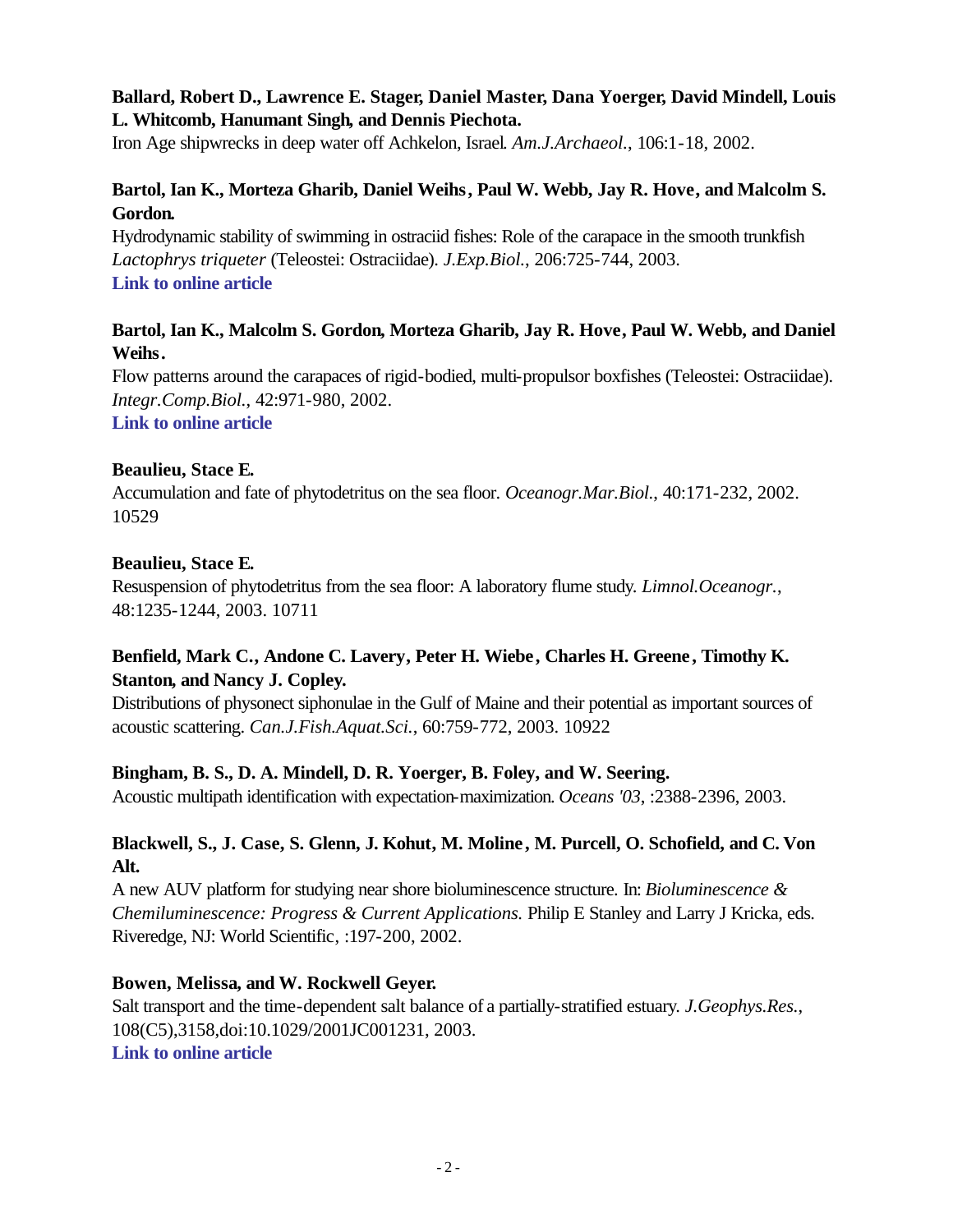### **Bradley, Albert M., Alan R. Duester, Stephen P. Liberatore, and Dana R. Yoerger.**

Extending the endurance of an operational scientific AUV using lithium-ion batteries. In: *Proceedings UUVS (Unmanned Underwater Vehicle Showcase) 2000 Conference*. London: Spearhead Publications, 9 pp., 2000. 10292

### **Bradley, Albert M., Michael D. Feezor, Hanumant Singh, and F. Yates Sorrell.**

Power systems for autonomous underwater vehicles. *IEEE J.Oceanic Eng.*, 26:526-538, 2001.

### **Carey, Willaim M., Peter G. Cable, William L. Seigmann, James F. Lynch, and Ilya Rozenfeld.**

Measurement of sound transmission and signal gain in the complex Strait of Korea. *IEEE J.Oceanic Eng.*, 27:841-852, 2002.

### **Chu, Dezhang, Kenneth G. Foote, and Lawrence C. Hufnagle, Jr.**

Measurement of multibeam sonar directivity patterns. *Oceans '02*, :1411-1414, 2002. 10807

# **Chu, Dezhang, Kenneth G. Foote, Lawrence C. Hufnagle, Jr., Terence R. Hammar, Stephen P. Liberatore, Kenneth C. Baldwin, Larry A. Mayer, and Andrew McLeod.**

Calibrating a 90-kHz multibeam sonar. *Oceans '03*, :1633-1636, 2003. 10986

### **Chu, Dezhang, J. Michael Jech, and Andone Lavery.**

Inference of geometrical and behavioural parameters of individual fish from echo-trace-analysis. *Deep-Sea Res.I*, 50:515-527, 2003. 10708 **[Link to online article](http://www.sciencedirect.com/science?_ob=MImg&_imagekey=B6VGB-4894B16-3-3W&_cdi=6034&_orig=browse&_coverDate=04%2F30%2F2003&_sk=999499995&view=c&wchp=dGLbVzz-zSkWz&_acct=C000011858&_version=1&_userid=142773&md5=06c199fabd36ae188a0fc6e945d1a4b3&ie=f.pdf)**

### **Chu, Dezhang, Peter H. Wiebe, Nancy J. Copley, Gareth L. Lawson, and Velmurugu Puvanendran.**

Material properties of North Atlantic cod eggs and early-stage larvae and their influence on acoustic scattering. *ICES J.Mar.Sci.*, 60:508-515, 2003. 10666 **[Link to online article](http://www.sciencedirect.com/science?_ob=MImg&_imagekey=B6WGG-48V73YP-C-14&_cdi=6822&_orig=browse&_coverDate=06%2F30%2F2003&_sk=999399996&view=c&wchp=dGLbVlb-zSkWz&_acct=C000011858&_version=1&_userid=142773&md5=9143b37dbe6ff576fc32d0f9aed89bd4&ie=f.pdf)**

### **Coco, Giovanni, T. K. Burnet, B. T. Werner, and Steve Elgar.**

Test of self-organization in beach cusp formation. *J.Geophys.Res.*, 108(C3),3101,doi:10.1029/2002JC001496, 2003. **[Link to online article](http://www.agu.org/journals/jc/jc0303/2002JC001496/2002JC001496.pdf)**

#### **Delaney, J., P. Beauchamp, M. McNutt, C. Barnes, A. Chave, and J. Madden.**

Project NEPTUNE: An interactive regional cabled ocean observatory in the northeast Pacific. *Oceans '03*, :1038-1042, 2003.

#### **Doherty, K. W., C. D. Taylor, and O. C. Zafiriou.**

Design of a multi-purpose titanium bottle for uncontaminated sampling of carbon monoxide and potentially of analytes. *Deep-Sea Res.I*, 50:449-455, 2003. 10465 **[Link to online article](http://www.sciencedirect.com/science?_ob=MImg&_imagekey=B6VGB-48B0SVC-2-5&_cdi=6034&_orig=browse&_coverDate=03%2F31%2F2003&_sk=999499996&view=c&wchp=dGLbVtz-zSkzV&_acct=C000011858&_version=1&_userid=142773&md5=7d6ce4f8bb5c15d17a93b1a743072a6a&ie=f.pdf)**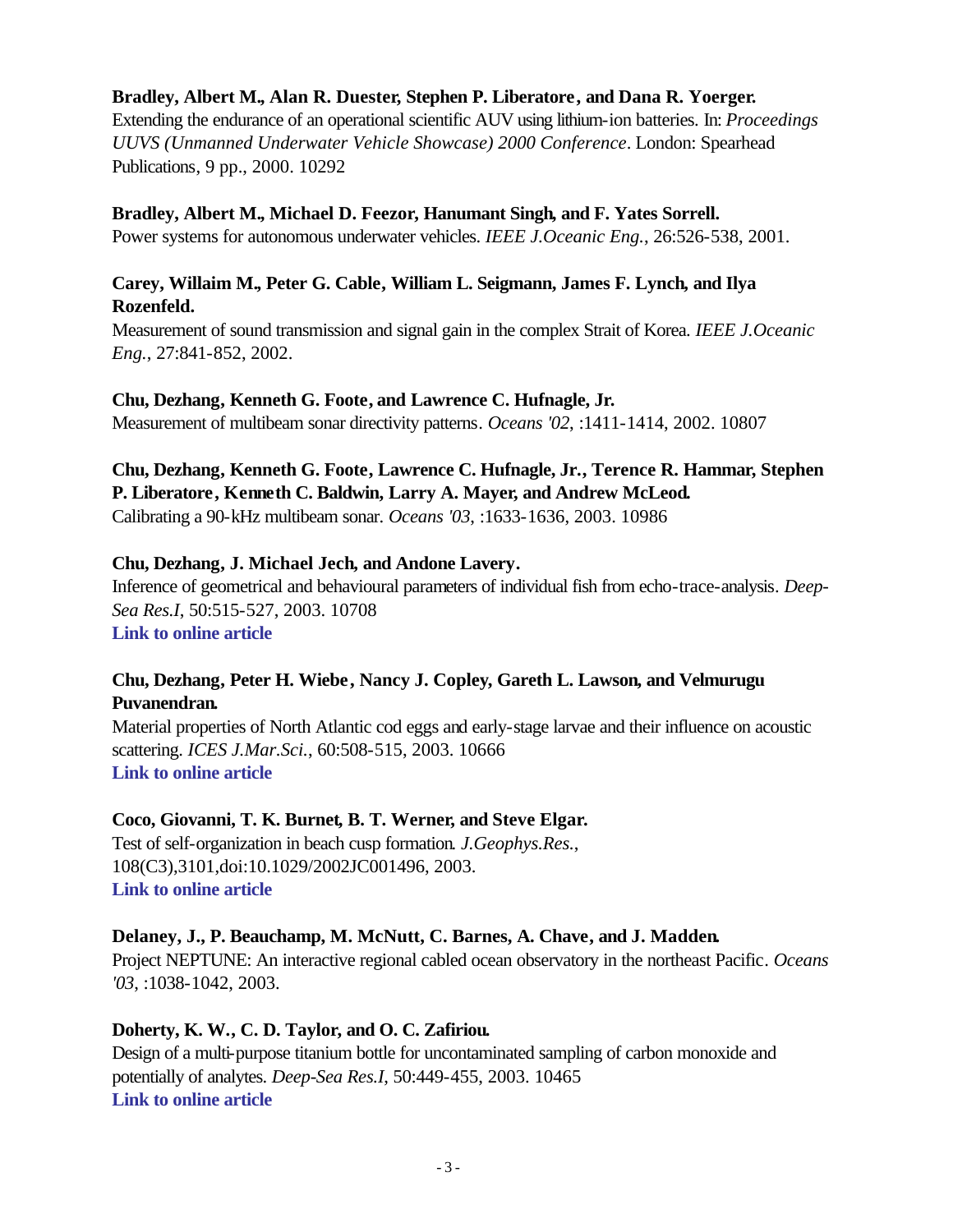### **Doherty, Kenneth W., Terence R. Hammar, and Kenneth G. Foote.**

Transducer mounting and rotating system for calibrating sonars in a sea well. *Oceans '02*, :1407-1410, 2002. 10805

### **Duda, Timothy F., and Chris R. Rehmann.**

Systematic microstructure variability in double-diffusively stable coastal waters of nonuniform density gradient. *J.Geophys.Res.*, 107(C10),3144,doi:10.1029/2001JC000844, 2002. 10515 **[Link to online article](http://www.agu.org/journals/jc/jc0210/2001JC000844/2001JC000844.pdf)**

### **Edson, James B., Alan C. Chave, Manhar D. Dhanak, and Fred D. Dunnebier.**

Guest editorial. *IEEE J.Oceanic Eng.*, 27:145, 2002.

### **Elder, Robert A.**

A cruise with the ROV Jason. In: *Proceedings From INMARTECH '98, International Marine Technician Symposium, October 20–22, 1998, Scripps Institution of Oceanography, La Jolla, California USA*. Woody Sutherland, ed., :111-122, 1999. 9948

### **Elder, Robert L., Brent G. Huntington, and George T. Kotula.**

State-of-the-art telemetry upgrade for the ROV Jason. In: *Oceanology International 2002, London, March 5-8, 2002*. Surrey, UK: Spearhead Exhibitions, 10 pp., 2002. 10613

### **Elgar, Steve, B. Raubenheimer, and T. H. C. Herbers.**

Bragg reflection of ocean waves from sandbars. *Geophys.Res.Lett.*, 30(1),1016,doi:10.1029/2002GL016351, 2003. 10826 **[Link to online article](http://www.agu.org/journals/gl/gl0301/2002GL016351/2002GL016351.pdf)**

### **Eustice, Ryan, Oscar Pizarro, Hanumant Singh, and Jonathan Howland.**

UWIT: Underwater image toolbox for optical image processing and mosaicking in MATLAB. In: *Underwater Technology, 2002 International Symposium, 16-19 April 2002, Tokyo, Japan. Piscataway, NJ: IEEE*, 5 pp., 2002. 10640

### **Feddersen, Falk, E. L. Gallagher, R. T. Guza, and Steve Elgar.**

The drag coefficient, bottom roughness, and wave-breaking in the nearshore. *Coastal Eng.*, 48:189- 195, 2003. 10286 **[Link to online article](http://www.sciencedirect.com/science?_ob=MImg&_imagekey=B6VCX-48TMHN3-1-N&_cdi=5966&_orig=browse&_coverDate=06%2F30%2F2003&_sk=999519996&view=c&wchp=dGLbVlz-zSkWz&_acct=C000011858&_version=1&_userid=142773&md5=df4445ef5c9b29da53782ad7df4fbb8e&ie=f.pdf)**

### **Feddersen, Falk, and R. T. Guza.**

Correction to "Observations of nearshore circulation: Alongshore uniformity" by Falk Feddersen and R. T. Guza. *J.Geophys.Res.*, 108(C3),3076,doi:10.1029/2003JC001801, 2003. 10594A **[Link to online article](http://www.agu.org/journals/jc/jc0303/2003JC001801/2003JC001801.pdf)**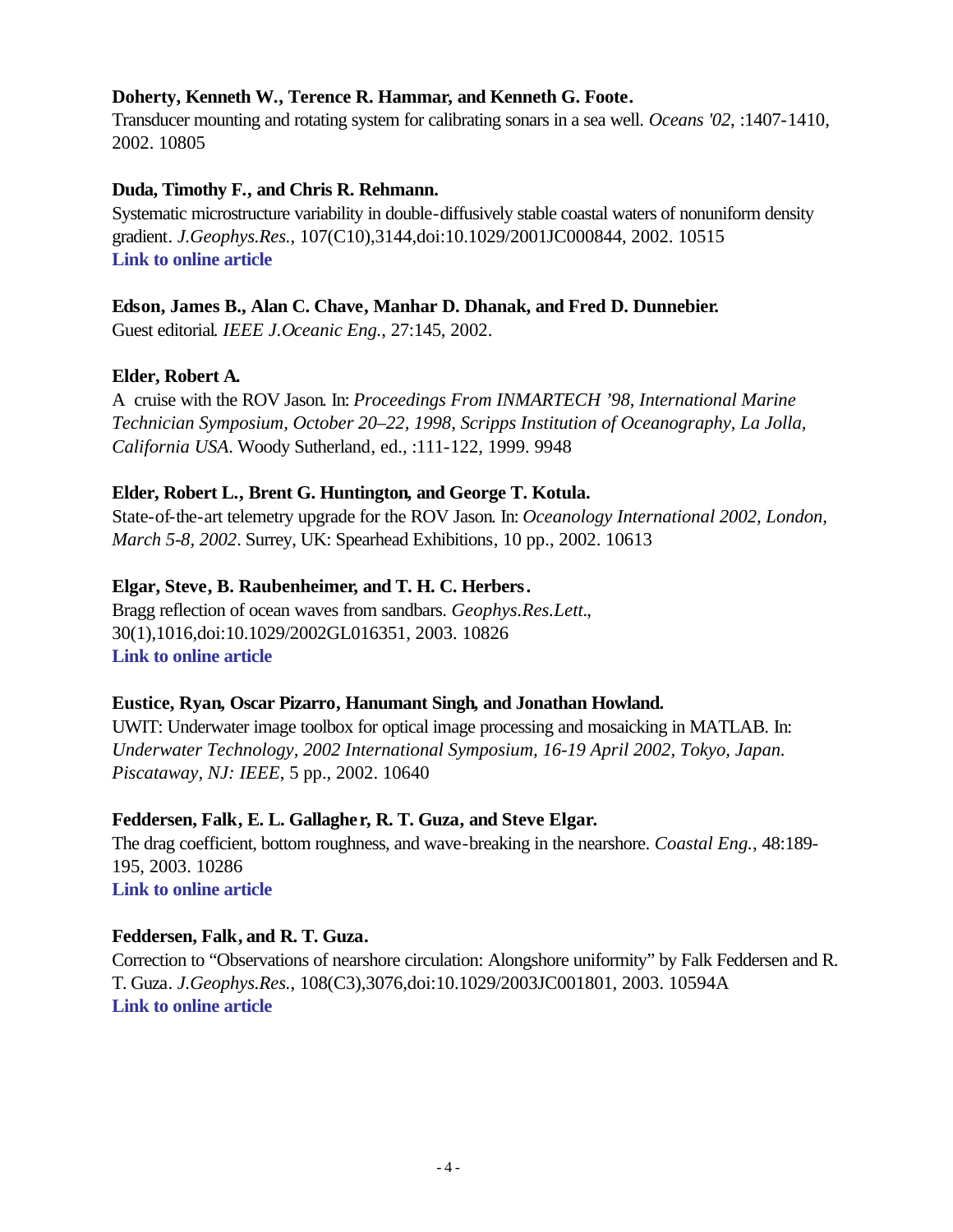### **Feddersen, Falk, and R. T. Guza.**

Observations of nearshore circulation: Alongshore uniformity. *J.Geophys.Res.*, 108(C1),3006,doi:10.1029/2001JC001293, 2003. 10594 **[Link to online article](http://www.agu.org/journals/jc/jc0301/2001JC001293/2001JC001293.pdf)**

### **Flierl, Glenn, and Dennis J. McGillicuddy.**

Mesoscale and submesoscale physical-biological interactions. In: *The Sea.* Allan R. Robinson, James J. McCarthy, Brian J. Rothschild, eds. New York: John Wiley & Sons, 12:113-185, 2002. 10281

### **Foote, Kenneth G.**

Pilot census of marine life in the Gulf of Maine: contributions of technology. *Oceanol.Acta*, 25:213-218, 2003. 10681

**[Link to online article](http://www.sciencedirect.com/science?_ob=MImg&_imagekey=B6VSN-48CDMFC-6-6&_cdi=6267&_orig=browse&_coverDate=10%2F31%2F2002&_sk=999749994&view=c&wchp=dGLbVlz-zSkWz&_acct=C000011858&_version=1&_userid=142773&md5=77560cd466098c9dd9dacc44f60ef59c&ie=f.pdf)**

### **Foote, Kenneth G., and David T. I. Francis.**

Acoustic scattering by swimbladdered fish: A review. *Bioacoustics*, 12:263-265, 2002.

### **Francis, David T. I., and Kenneth G. Foote.**

Acoustic excitation of the fish swinbladder. *Bioacoustics*, 12:265-267, 2002.

### **Fredriksson, David W., James D. Irish, M. Robinson Swift, and Barbaros Celikkol.**

The heave response of a central spar fish cage. *J.Offshore Mech.Arct.Eng*, 125(4):242-248, 2003.

### **Freitag, Lee, Milica Stojanovic, Matthew Grund, and Sandipa Singh.**

Acoustic communication for regional undersea observatories. In: *Oceanology International 2002, London, March 5-8, 2002.* Surrey, UK: Spearhead Exhibitions, 10 pp., 2002.

### **Fries, J. Stephen, and John H. Trowbridge.**

Flume observations of enhanced fine-particle deposition to permeable sediment beds. *Limnol.Oceanogr.*, 48:802-812, 2003. 10674

# **Frisk, G., J. Merrill, D. Bradley, J. Caldwell, G. D'Spain, J. Gordon, M. Hastings, D. Ketten, J. Miller, D. Nelson, A. Popper, and D. Wartzok.**

*Ocean Noise and Marine Mammals.* Committee on Potential Impacts of Ambient Noise in the Ocean on Marine Mammals. Washington, DC: National Academies Press, 192 pp., 2003. **[Link to online article](http://www.nap.edu/openbook/0309085365/html/)**

### **Frisk, George V.**

The relationship between low-frequency phase rate and source-receiver motion in shallow water: Theory and experiment. In: *17th International Congress on Acoustics, Rome, Italy, September 2-7, 2001*. New York, NY: ICA, 2:20-21, 2001.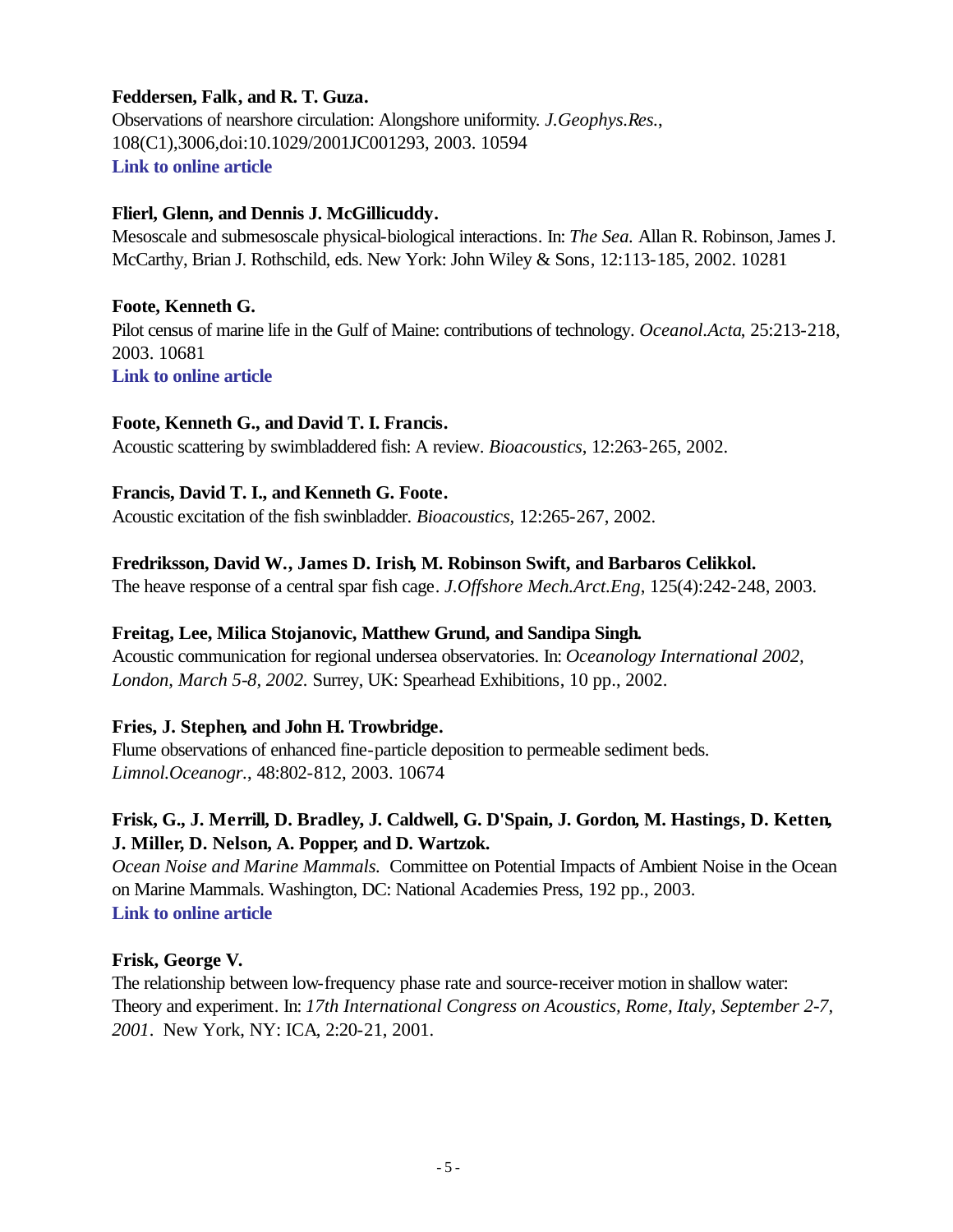### **Frye, Daniel, Nelson Hogg, and Carl Wunsch.**

Design and operation of a long-duration mooring for ocean observations. *Oceans '02*, :78-84, 2002.

### **Frye, Daniel, Uri ten Brink, Walter Paul, Kenneth Peal, and Keith von der Heydt.**

Real-time seismic data from the coastal ocean. *Oceans '03*, :81-85, 2003.

### **Goldman, J. C., and D. J. McGillicuddy, Jr.**

Effect of large marine diatoms growing at low light on episodic new production. *Limnol.Oceanogr.*, 48:1176-1182, 2003. 10797

### **Grosenbaugh, Mark A., Jason I. Gobat, and Calvert F. Eck.**

Modeling the dynamics of a shallow-water oceanographic surface mooring using full-scale data. *Int.J.Offshore Polar Eng.*, 10:200-208, 2000. 10013

### **Hammar, Terence R., Kenneth G. Foote, and Stephen P. Liberatore.**

Advances in developing a high-frequency sonar calibration facility. *Oceans '03*, :1622-1624, 2003. 10987

### **Han, S. M., and H. Benaroya.**

Vibration of a compliant tower in three-dimensions. *J.Sound Vib.*, 250:675-709, 2002.

### **Hansell, Dennis, and Dennis J. McGillicuddy, Jr.**

S202: Coordinating long-term time-series studies in the southwest North Atlantic. *U.S. JGOFS News.*, 11(2):5-6, 2001.

**[Link to online article](http://usjgofs.whoi.edu/general_info/vol112.pdf)**

### **Hara, Tetsu, Jeffrey E. Hara, James B. Edson, and James M. Wilczak.**

Effect of surface gravity waves on near-surface atmospheric turbulence. In: *Air-Sea Exchange: Physics, Chemistry and Dynamics.* G.L. Geernhaert, ed. Boston, MA: Kluwer Academic Pub, :127- 152, 1999.

### **Hetland, Robert D., Dennis J. McGillicuddy, and Richard P. Signell.**

Cross-frontal entrainment of plankton into a buoyant plume: The frog tongue mechanism. *J.Mar.Res.*, 60:763-777, 2002. 10680 **[Link to online article](http://taddeo.ingentaselect.com/vl=1564406/cl=152/nw=1/fm=docpdf/rpsv/cw/jmr/00222402/v60n6/s1/p763)**

### **Hoefel, Fernanda, and Steve Elgar.**

Wave-induced sediment transport and sandbar migration. *Science*, 299:1885-1887, 2003. **[Link to online article](http://www.sciencemag.org/cgi/reprint/299/5614/1885.pdf)**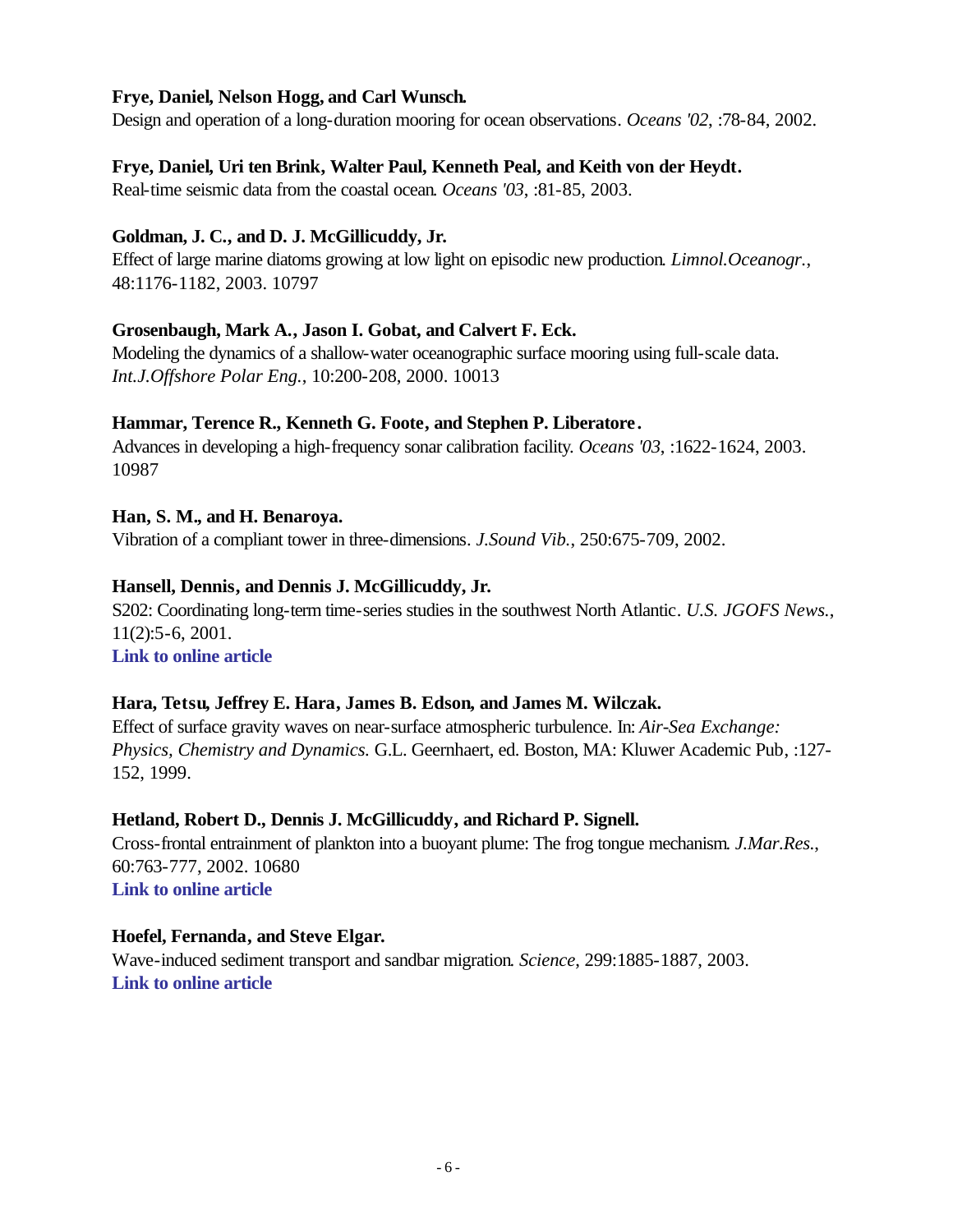# **Hristov, T., C. Friehe, S. Miller, J. Edson, and S. Wetzel.**

Structure in the atmospheric surface layer over open ocean waves: Representation in terms of phase averages. In: *Wind-Over-Wave Couplings: Perspectives and Prospects. S*.G. Sajadi, N.H. Thomas, J.C.R. Hunt, ed. Oxford: Clarendon Press, :99-106, 1999.

### **Irish, James D., and David W. Fredriksson.**

Telemetering environmental monitoring buoy and mooring. *Oceans '03*, :2589-2595, 2003. 10984

# **Irish, James D., Walter Paul, and Erik Mollo-Christensen.**

Next generation ocean observing systems: Part 1 platforms. In: *Proceedings of the 16th International Conference on Interactive Information and Processing Systems (IIPS) for Meteorology, Oceanography, and Hydrology: 9-14 January 2000, Long Beach, CA. Boston, MA: American* Meteorological Society, :249-252, 2000. 10057

# **Irish, James D., Jeffrey N. Shaumeyer, and John Borden.**

Next generation ocean observing systems: Part 2 sensors/data system/sampling. In: *Proceedings of the 16th International Conference on Interactive Information and Processing Systems (IIPS) for Meteorology, Oceanography, and Hydrology: 9-14 January 2000, Long Beach, CA. Boston, MA:* American Meteorological Society, :253-256, 2000. 10058

# **Jech, J. Michael, Dezhang Chu, Kenneth G. Foote, Terence R. Hammar, and Lawrence C. Hufnagle, Jr.**

Calibrating two scientific echo sounders. *Oceans '03*, :1625-1629, 2003. 10983

### **Jech, J. Michael, Kenneth G. Foote, Dezhang Chu, and Stephen P. Liberatore.**

Comparing two scientific echo sounders. *Oceans '03*, :1630-1632, 2003. 10985

### **Jiang, Houshuo.**

Numerical simulation of the flow field at the scale size of an individual copepod. In: *Handbook of Scaling Methods in Aquatic Ecology: Measurement, Analysis, Simulation.* Laurent Seuront and Peter G. Strutton, eds. Boca Raton, FL:CRC Press, :479-491, 2003. 10765

### **Johnson, Mark P., and Peter L. Tyack.**

A digital acoustic recording tag for measuring the response of wild marine mammals to sound. *IEEE J.Oceanic Eng.*, 28:3-12, 2003.

# **Jones, Alan G., and Xavier Garcia.**

Okak Bay AMT data-set case study: Lessons in dimensionality and scale. *Geophysics*, 68(1):70-91, 2003.

### **[Link to online article](http://ojps.aip.org/getpdf/servlet/GetPDFServlet?filetype=pdf&id=GPYSA7000068000001000070000001&idtype=cvips)**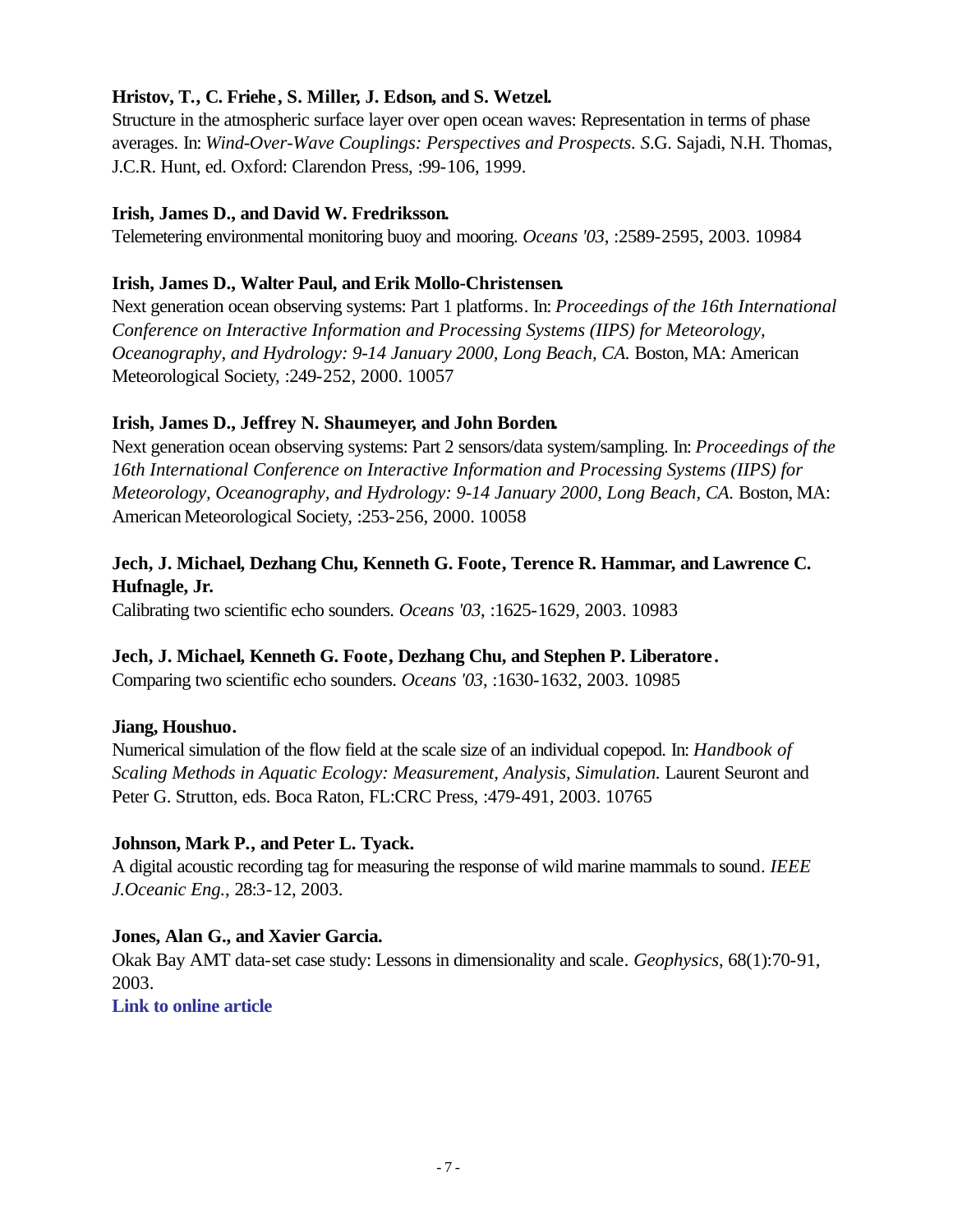### **Kilfoyle, Daniel B., James C. Preisig, and Arthur B. Baggeroer.**

Spatial modulation over partially coherent multiple-input/multiple-output channels. *IEEE Trans.Signal Process*, 51:794-804, 2003. 10598

### **Lavery, Andone C., Raymond W. Schmitt, and Timothy K. Stanton.**

High-frequency acoustic scattering from turbulent oceanic microstructure: The importance of density fluctuations. *J.Acoust.Soc.Am.*, 114:2685-2697, 2003. 10750 **[Link to online article](http://ojps.aip.org/getpdf/servlet/GetPDFServlet?filetype=pdf&id=JASMAN000114000005002685000001&idtype=cvips)**

### **Lentz, Steve, Kipp Shearman, Steve Anderson, Al Plueddemann, and Jim Edson.**

Evolution of stratification over the New England shelf during the coastal mixing and optics study, August 1996 - June 1997. *J.Geophys.Res.*, 108(C1),3008,doi:10.1029/2001JC001121, 2003. 10524 **[Link to online article](http://www.agu.org/journals/jc/jc0301/2001JC001121/2001JC001121.pdf)**

### **Lentz, Steven J., Steve Elgar, and R. T. Guza.**

Observations of the flow field near the nose of a buoyant coastal current. *J.Phys.Oceanogr.*, 33:933- 943, 2003. 10748 **[Link to online article](http://ams.allenpress.com/pdfserv/i1520-0485-033-04-0933.pdf)**

### **Lezaeta, Pamela, and Volker Haak.**

Beyond magnetotelluric decomposition: Induction, current channeling, and magnetotelluric phases over 90°. *J.Geophys.Res.*, 108(B6),2305,doi:10.1029/2001JB000990, 2003. **[Link to online article](http://www.agu.org/journals/jb/jb0306/2001JB000990/2001JB000990.pdf)**

**Lynch, Daniel R., Christopher E. Naimie, Justin T. Ip, Craig V. Lewis, Francisco E. Werner, Richard Luettich, Brian O. Blanton, John Quinlan, Dennis J. McGillicuddy, Jr., James R. Ledwell, James Churchill, Valery Kosnyrev, Cabell S. Davis, Scott M. Gallager, Carin J. Ashjian, R. Gregory Lough, James Manning, Charles N. Flagg, Charles G. Hannah, and Robert C. Groman.**

Real-time data assimilative modeling on Georges Bank. *Oceanography*, 14:65-77, 2001. 10282

### **McDonald, Glenn, and Matt Naiman.**

Heat-transfer advances for submerged oceanographic systems. *Oceans '02*, :2045-2049, 2002. 10777

### **McElroy, Marguerite K., James B. Edson, Thomas C. Austin, Wade R. McGillis, and Michael J. Purcell.**

Underwater observatories: The challenges and promise of applying off-shore cable technology to longterm environmental studies. In: *Proceedings of Underwater Intervention 2001 Conference, January 15-17, 2001, Tampa, Florida.* Columbia, MD: Marine Technology Society, 6 pp., 2001. 10426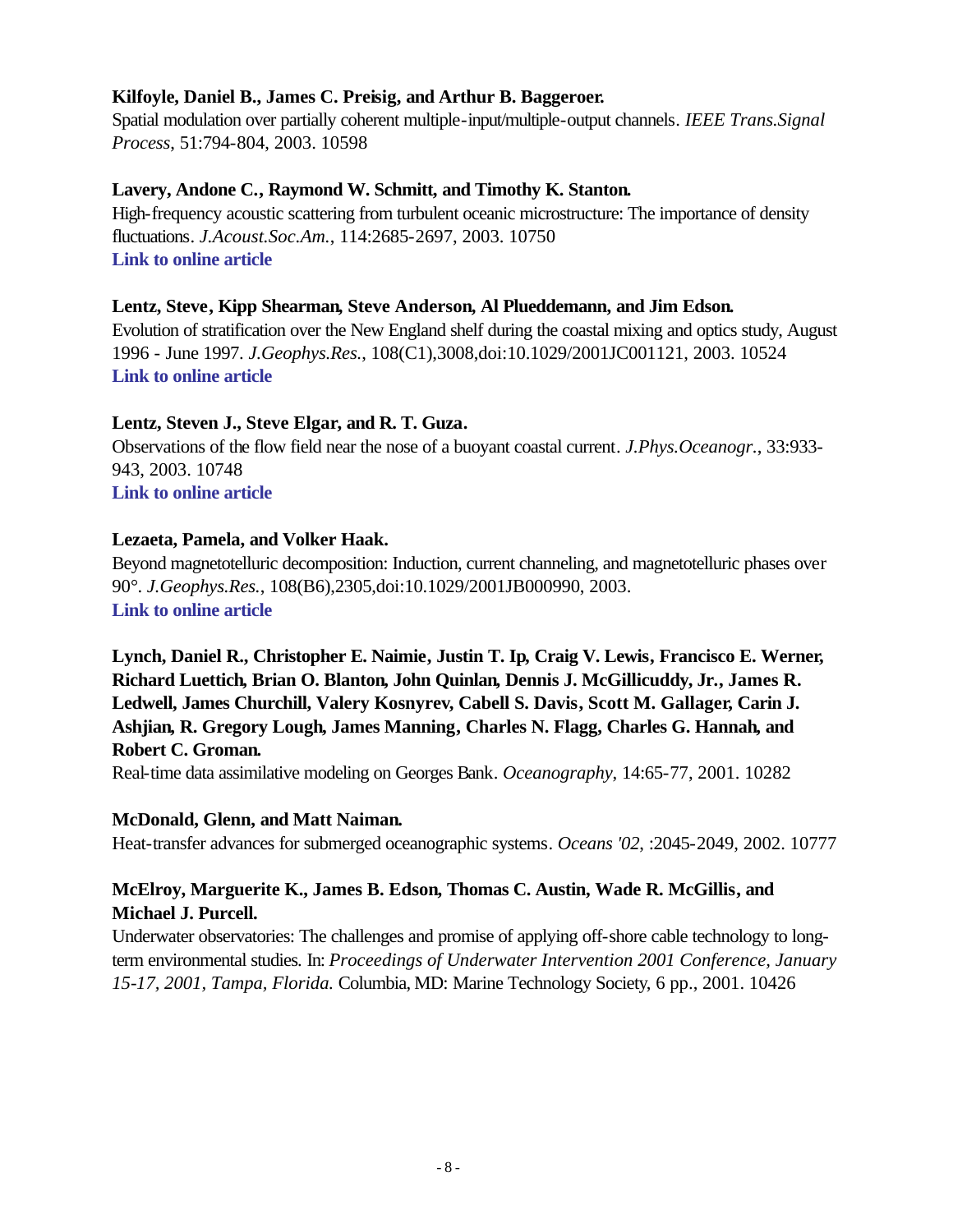# **McElroy, Marguerite K., James B. Edson, Wade R. McGillis, Thomas Austin, and Michael J. Purcell.**

System architecture and operational issues of ocean observatories as exemplified by the Martha's Vineyard Coastal Observatory: a cabled platform for long-term studies. In: *Proceedings of Underwater Intervention 2002 Conference, New Orleans, LA, Feb. 27-March 2, 2002.* Columbia, MD: Marine Technology Society, 8 pp., 2002. 10590

### **McGillicuddy, D. J., Jr., and A. C. Bucklin.**

Intermingling of two *Pseudocalanus* species on Georges Bank. *J.Mar.Res.*, 60:583-604, 2002. 10599 **[Link to online article](http://taddeo.ingentaselect.com/vl=1564406/cl=152/nw=1/fm=docpdf/rpsv/cw/jmr/00222402/v60n4/s3/p583)**

# **McGillicuddy, D. J., R. P. Signell, C. A. Stock, B. A. Keafer, M. D. Keller, R. D. Hetland, and D. M. Anderson.**

A mechanism for offshore initiation of harmful algal blooms in the coastal Gulf of Maine. *J.Plankton Res.*, 25:1131-1138, 2003. 10652 **[Link to online article](http://ams.allenpress.com/pdfserv/i1520-0485-031-01-0212.pdf)**

# **McGillicuddy, Dennis J., Jr.**

The internal weather of the sea and its influences on ocean biogeochemistry. *Oceanography*, 14:78-92, 2001. 10503

# **McKenna, Sean P., Wade R. McGillis, and Erik J. Bock.**

Free-surface turbulence and air-water gas transfer. In: *Turbulence and Shear Flow Phenomena--1 : First International Symposium, September 12-15, 1999, Santa Barbara, California.* Sanjoy Banerjee and John K. Eaton, eds. New York: Begell House, :455-460, 1999.

# **Meinen, Christopher S., Douglas S. Luther, D. Randolph Watts, Alan D. Chave, and Karen L. Tracey.**

Mean stream coordinates structure of the Subantarctic Front: Temperature, salinity, and absolute velocity. *J.Geophys.Res.*, 108(C8),3263,doi:10.1029/2002JC001545, 2003. **[Link to online article](http://www.agu.org/journals/jc/jc0308/2002JC001545/2002JC001545.pdf)**

# **Meinen, Christopher S., Douglas S. Luther, D. Randolph Watts, Karen L. Tracey, Alan D. Chave, and James Richman.**

Combining inverted echo sounder and horizontal electric field recorder measurements to obtain absolute velocity profiles. *J.Atmos.Ocean.Technol.*, 19:1653-1664, 2002. **[Link to online article](http://ams.allenpress.com/pdfserv/i1520-0426-019-10-1653.pdf)**

### **Michel, A. P. M., K. L. Croff, K. W. McLechie, and J. D. Irish.**

A remote monitoring system for open ocean aquaculture. *Oceans '02*, :2488-2496, 2002.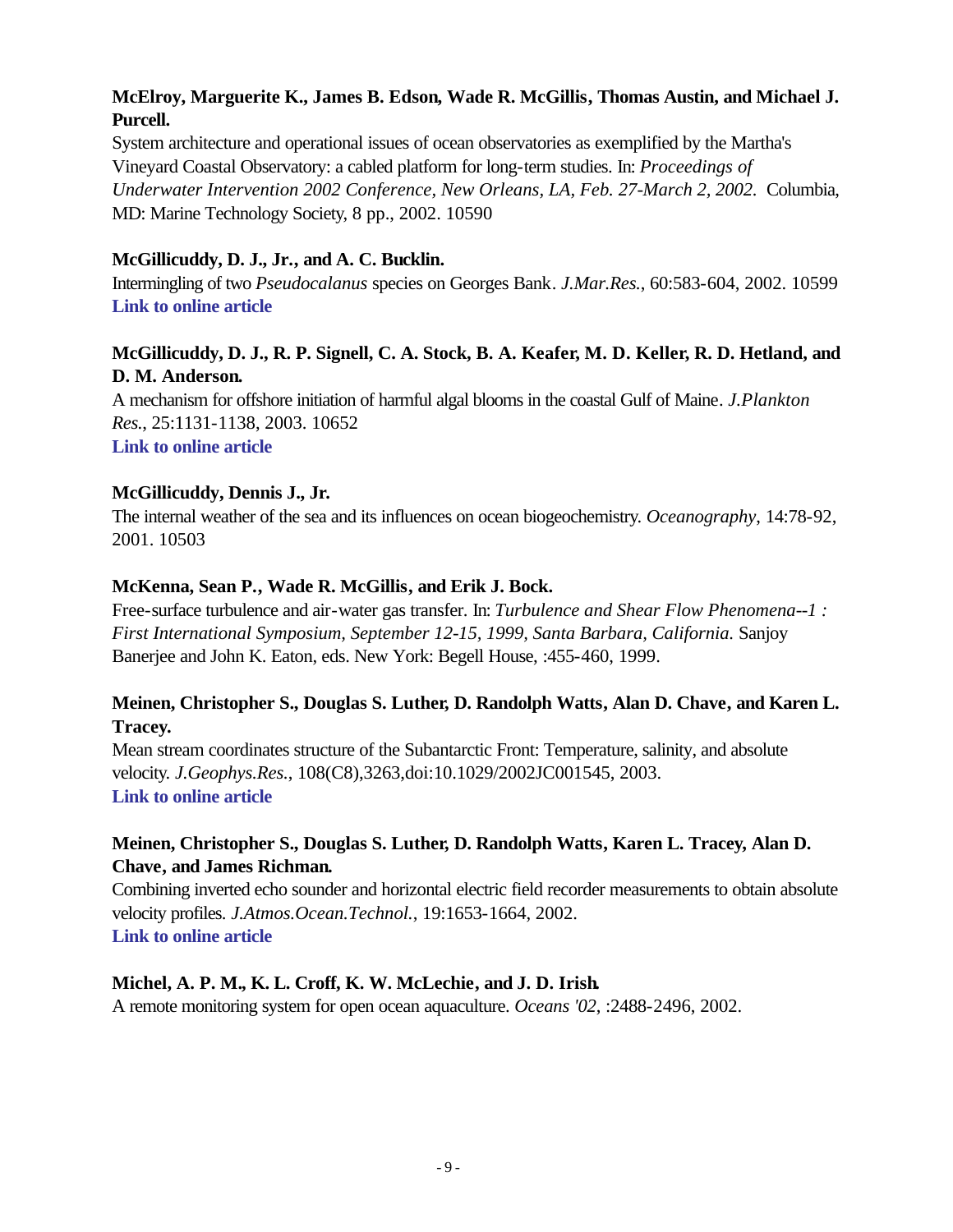# **Miksis, Jennifer L., Matthew D. Grund, Douglas P. Nowacek, Andrew R. Solow, Richard C. Connor, and Peter L. Tyack.**

Cardiac responses to acoustic playback experiments in the captive bottlenose dolphin (*Tursiops truncatus*). *J.Comp.Psychol.*, 115(3):227-232, 2001. 9917

# **Miller, S., C. Friehe, T. Hristov, J. Edson, and S. Wetzel.**

Wind and turbulence profiles in the surface layer over ocean waves*.* In: *Wind-Over-Wave Couplings: Perspectives and Prospects.* S.G. Sajadi, N.H. Thomas, J.C.R. Hunt, ed. Oxford: Clarendon Press, :91-98, 1999.

# **Moore, M. J., C. A. Miller, M. S. Morss, R. Arthur, W. A. Lange, K. G. Prada, M. K. Marx, and E. A. Frey.**

Ultrasonic measurements of blubber thickness in right whales. *J.Cetacean Res.Manage.*, Spec.Iss.2:301-309, 2001. 10351

### **Morozov, Andrey, and John Colosi**

Entropy of acoustical beams in a random ocean. *Oceans '03*, :558-563, 2003.

# **Morrison, Archie T., III, John D. Billings, and Kenneth W. Doherty.**

The McLane Moored Profiler: An autonomous platform for oceanographic measurements. *Oceans '00*, 1:353-358, 2000. 10118

# **Morrison, Archie T., III, Edwin A. Cowen, and Philip L.-F. Liu.**

Velocity profile measurements in the crest of a breaking wave using the BASS rake acoustic velocity sensor. In: *Proceedings of the IEEE Sixth Working Conference on Current Measurement, San Diego, CA, March 11-13, 1999.* Steven P. Anderson, Eugene A. Terray, Judith A. Rizoli White, and Albert J. Williams, III, eds. Piscataway, NJ: IEEE, :221-226, 1999. 9856

### **Morrison, Archie T., III, Albert J. Williams, III, Andrew C. Waterbury, and Colin M. Tierney.**

Analog output from a differential travel-time current meter. *Oceans '02*, :708-712, 2002. 10775

### **Paul, W.**

Data on ropes from industrial synthetic fibers*.* In: *Handbook of Oceanographic Winch, Wire and Cable Technology, 3rd ed*. John Bash, ed*.* Washington, DC: National Science Foundation, :12-7-12- 29, 2001.

# **Paul, Walter, and Doug Bentley.**

Conductor survival in lightweight upper ocean working cables. In: *Proceedings of the 11th International Offshore and Polar Engineering Conference, June, 2001, Stavanger, Norway*, 2:708-714, 2001.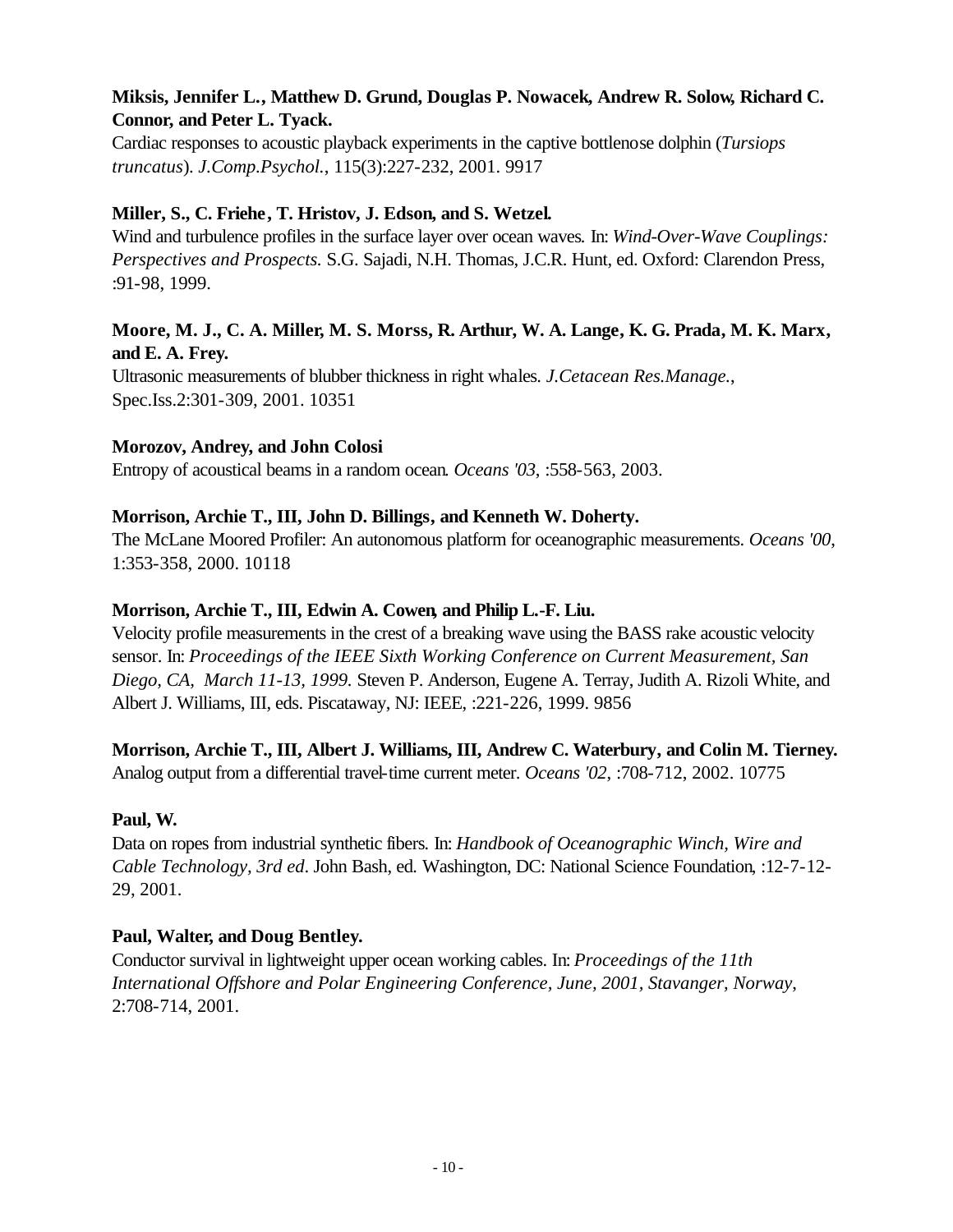### **Pelekanakis, Milica Stojanovic, and Lee Freitag.**

High rate acoustic link for underwater video transmission. *Oceans '03*, :1091-1097, 2003.

**Petitt, Robert A., Jr., David W. Harris, Beecher Wooding, John Bailey, James Jolly, Ed Hobart, Alan D. Chave, Fred Duennebier, Rhett Butler, Andrew Bowen, and Dana Yoerger.** The Hawaii-2 observatory. *IEEE J.Oceanic Eng.*, 27:245-253, 2002.

### **Pizarro, Oscar, Hanumant Singh, and Steven Lerner.**

Towards image-based characterization of acoustic navigation. In: *IEEE/RSJ International Conference on Intelligent Robots and Systems, Maui, Hawaii, Oct. 29-Nov. 3, 2001*, :1519-1524, 2001.

### **Raubenheimer, B.**

Observations and predictions of fluid velocities in the surf and swash zones. *J.Geophys.Res.*, 107(C11),3190,doi:10.1029/2001JC001264, 2002. 10582 **[Link to online article](http://www.agu.org/journals/jc/jc0211/2001JC001264/2001JC001264.pdf)**

### **Rognstad, Mark R., and Matthew Naiman.**

Improved signal processing and data acquisition electronics for the DSL-120. *Oceans '02*, :2264-2267, 2002.

# **Schmidt, W. E., B. T. Woodward, K. S. Millikan, R. T. Guza, B. Raubenheimer, and Steve Elgar.**

A GPS-tracked surf zone drifter. *J.Atmos.Ocean.Technol.*, 20:1069-1075, 2003. 10554 **[Link to online article](http://ams.allenpress.com/pdfserv/i1520-0426-020-07-1069.pdf)**

### **Shaumeyer, Jeffrey N., John Borden, and James D. Irish.**

Next-generation ocean observing systems, part 3: Two-way, high-speed, low earth orbiting satellite communications. In: *Proceedings of the 16th International Conference on Interactive Information and Processing Systems (IIPS) for Meteorology, Oceanography, and Hydrology: 9-14 January 2000, Long Beach, CA.* Boston, MA: American Meteorological Society, :257-258, 2000.

### **Shimeta, Jeff, Carl L. Amos, Stace E. Beaulieu, and Stephanie L. Katz.**

Resuspension of benthic protists at subtidal coastal sites with differing sediment composition. *Mar.Ecol.Prog.Ser.*, 259:103-115, 2003. 10837 **[Link to online article](http://www.int-res.com/articles/meps2003/259/m259p103.pdf)**

### **Shimeta, Jeff, Carl L. Amos, Stace E. Beaulieu, and Oladipo M. Ashiru.**

Sequential resuspension of protists by accelerating tidal flow: Implications for community structure in the benthic boundary layer. *Limnol.Oceanogr.*, 47:1152-1164, 2002. 10605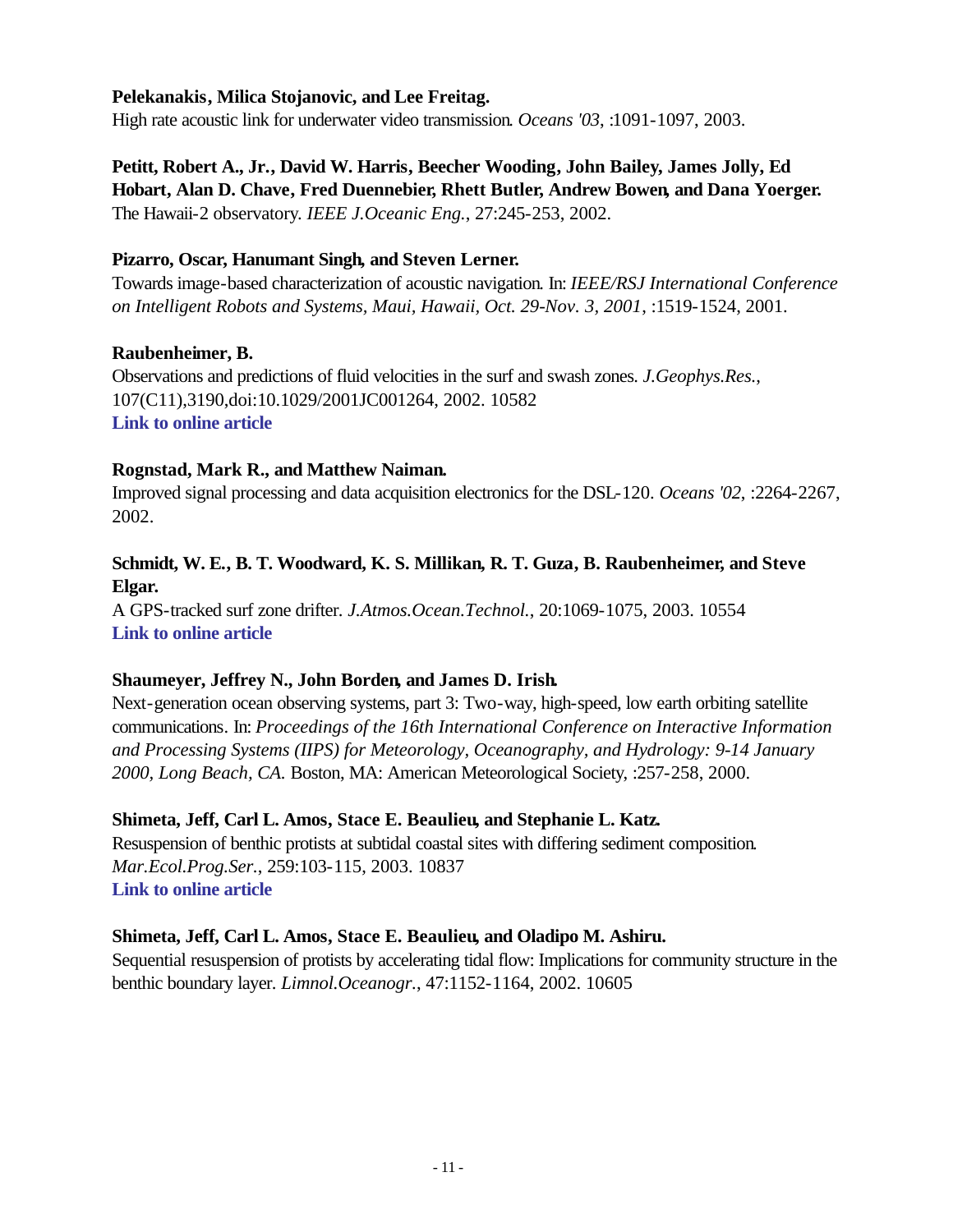# **Shirer, Hampton, George Young, Robert Wells, A. Rogers, Jenemy Rishel, Richard Mason, L. Suciu, Nathaniel Winstead, Harry Henderson, Donald Rinker, Jr., Jospeh Rohrbach, Jim Edson, C. Friehe, Suzanne Wetzel, Scott Miller, and Tihomir Hristov.**

Identifying coherent structures in the marine atmospheric boundary layer*.* In: *Air-Sea Exchange: Physics, Chemistry and Dynamics.* G.L. Geernhaert, ed. Boston, MA: Kluwer Academic Pub, :463- 506, 1999.

# **Shulman, Igor, Steven H. D. Haddock, Dennis J. McGillicuddy, Jr., Jeffrey D. Paduan, and W. Paul Bissett.**

Numerical modeling of bioluminescence distributions in the coastal ocean. *J.Atmos.Ocean.Technol.*, 20:1060-1068, 2003.

**[Link to online article](http://ams.allenpress.com/pdfserv/i1520-0426-020-07-1060.pdf)**

# **Smallwood, David A., and Louis L. Whitcomb.**

Preliminary identification of a dynamical plant model for the Jason 2 underwater robotic vehicle. *Oceans '03*, :688-695, 2003.

# **Sosolik, C. E., J. R. Hampton, A. C. Lavery, B. H. Cooper, and J. B. Martson.**

Thermally enhanced neutralization in hyperthermal energy ion scattering. *Phys.Rev.Lett.*, 90,013201:1- 4, 2003.

**[Link to online article](http://ojps.aip.org/getpdf/servlet/GetPDFServlet?filetype=pdf&id=PRLTAO000090000001013201000001&idtype=cvips)**

# **Stanton, Timothy K., Dezhang Chu, Linda V. Martin Traykovski, D. Benjamin Reeder, Joseph D. Warren, and Peter H. Wiebe.**

Broadband acoustic classification of individual zooplankton and fish: A review of recent work. In: *Proceedings of the Institute of Acoustics Conference on Acoustical Oceanography', 9-12 April 2001*, :181-188, 2001. 10396

# **Stojanovic, M., and L. Freitag.**

Acquisition of direct sequence spread spectrum acoustic communication signals. *Oceans '03*, :279-286, 2003.

# **Stojanovic, M, L. Freitag, J. Leonard, and P. Newman.**

A network protocol for multiple AUV localization. *Oceans '02*, :604-611, 2002.

# **Stokey, R.**

Dynamic calibration of a magnetic heading sensor using an acoustic net. In: *Proceedings of the 12th International Symposium on Unmanned, Untethered, Submersible Technology (UUST '01), Durham, New Hampshire*, 7 pp., 2001. 10497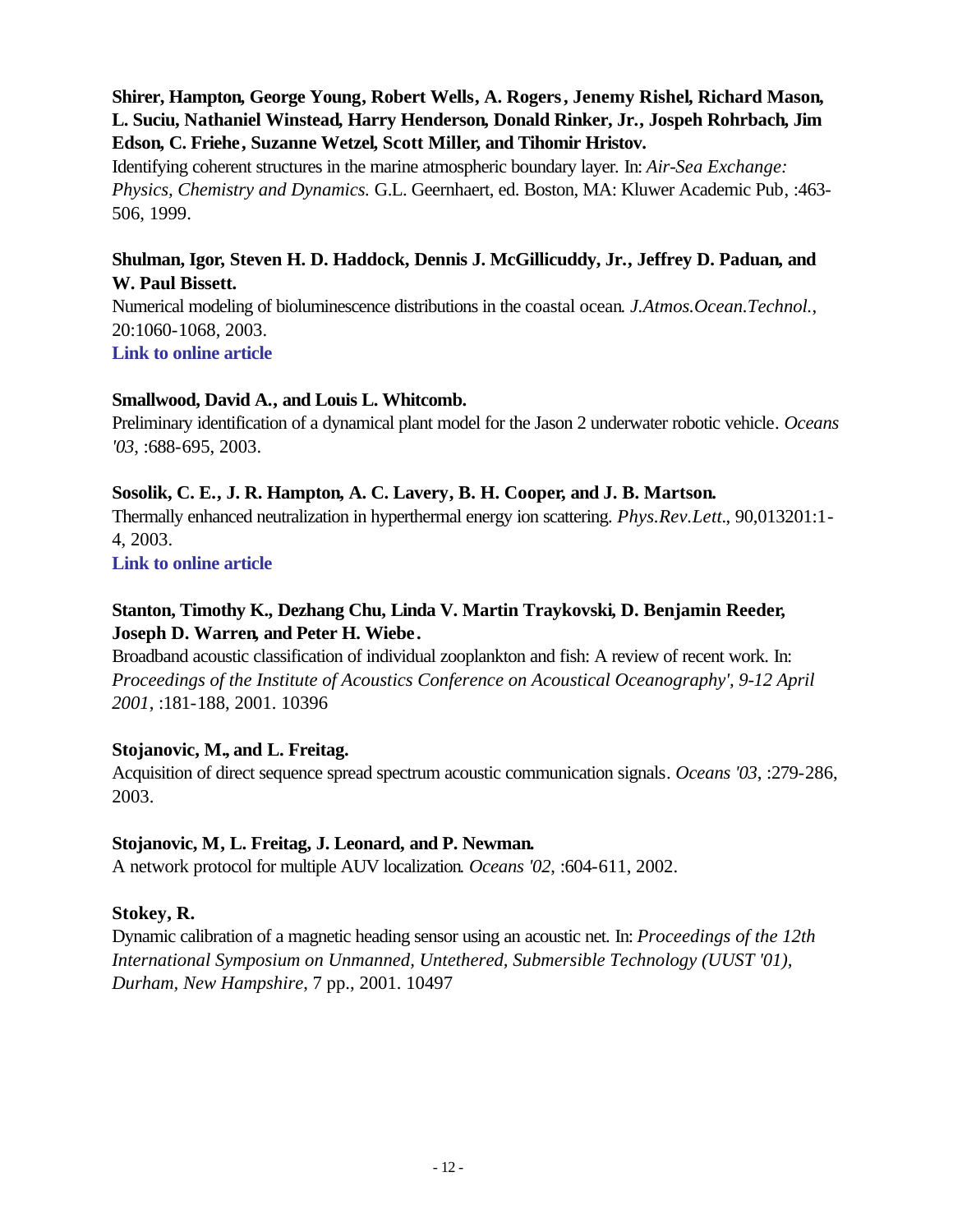### **Sweeney, Erin N., Dennis J. McGillicuddy, and Ken O. Buesseler.**

Biogeochemical impacts due to mesoscale eddy activity in the Sargasso Sea as measured at the Bermuda Atlantic Time-series Study (BATS). *Deep-Sea Res.II*, 50:3017-3039, 2003. 10791 **[Link to online article](http://www.sciencedirect.com/science?_ob=MImg&_imagekey=B6VGC-49Y3VW2-1-17&_cdi=6035&_orig=search&_coverDate=12%2F31%2F2003&_sk=999499977&view=c&wchp=dGLbVlz-zSkzk&_acct=C000011858&_version=1&_userid=142773&md5=f4da27e142c19a1b33f5f335ebd7f2ef&ie=f.pdf)**

### **Thwaites, F. T., and C. S. Davis.**

Development of a towed, flyable fish for the Video Plankton Recorder. *Oceans '02*, :1730-1736, 2002. 10778

### **Thwaites, Fred, and Kurt Polzin.**

Structural design considerations of a profiling free vehicle used to measure ocean turbulence. In: *IEEE/OES 7th Working Conference on Current Measurement Technology*, :231-236, 2003. 10859

### **Trowbridge, John, and Steve Elgar.**

Spatial scales of stress-carrying nearshore turbulence. *J.Phys.Oceanogr.*, 33:1122-1128, 2003. 10558 **[Link to online article](http://ams.allenpress.com/pdfserv/i1520-0485-033-05-1122.pdf)**

### **Utada, H., T. Koyama, H. Shimizu, and A. D. Chave.**

A semi-global reference model for electrical conductivity in the mid-mantle beneath the north Pacific region. *Geophys.Res.Lett.*, 30(4),1194,doi:10.1029/2002GL016092, 2003. **[Link to online article](http://www.agu.org/journals/gl/gl0304/2002GL016092/2002GL016092.pdf)**

### **von Alt, Christopher.**

REMUS 100 transportable mine countermeasure package. *Oceans '03*, :1925-1930, 2003.

### **von Alt, Christopher, Ben Allen, Thomas Austin, Ned Forrester, Lee Freitag, Robert Goldsborough, Michael Grund, Michael Purcell, and Roger Stokey.**

Semi-autonomous mapping system. *Oceans '03*, :1709-1717, 2003.

### **Warren, J. D., T. K. Stanton, M. C. Benfield, P. H. Wiebe, and D. Chu.**

In situ measurements of acoustic target strengths of siphonophores. In: *EEA International Symposium, 2nd, Gdansk-Jurata, Poland, May 24-27, 1999*. A. Stepnowski, R. Salamon and E. Kozaczka, eds., :11-13, 1999. 9924

### **Webster, S. E., and A. D. Bowen.**

Feasibility analysis of an 11,000 m vehicle with a fiber optic microcable link to the surface. *Oceans '03*, :2469-2474, 2003.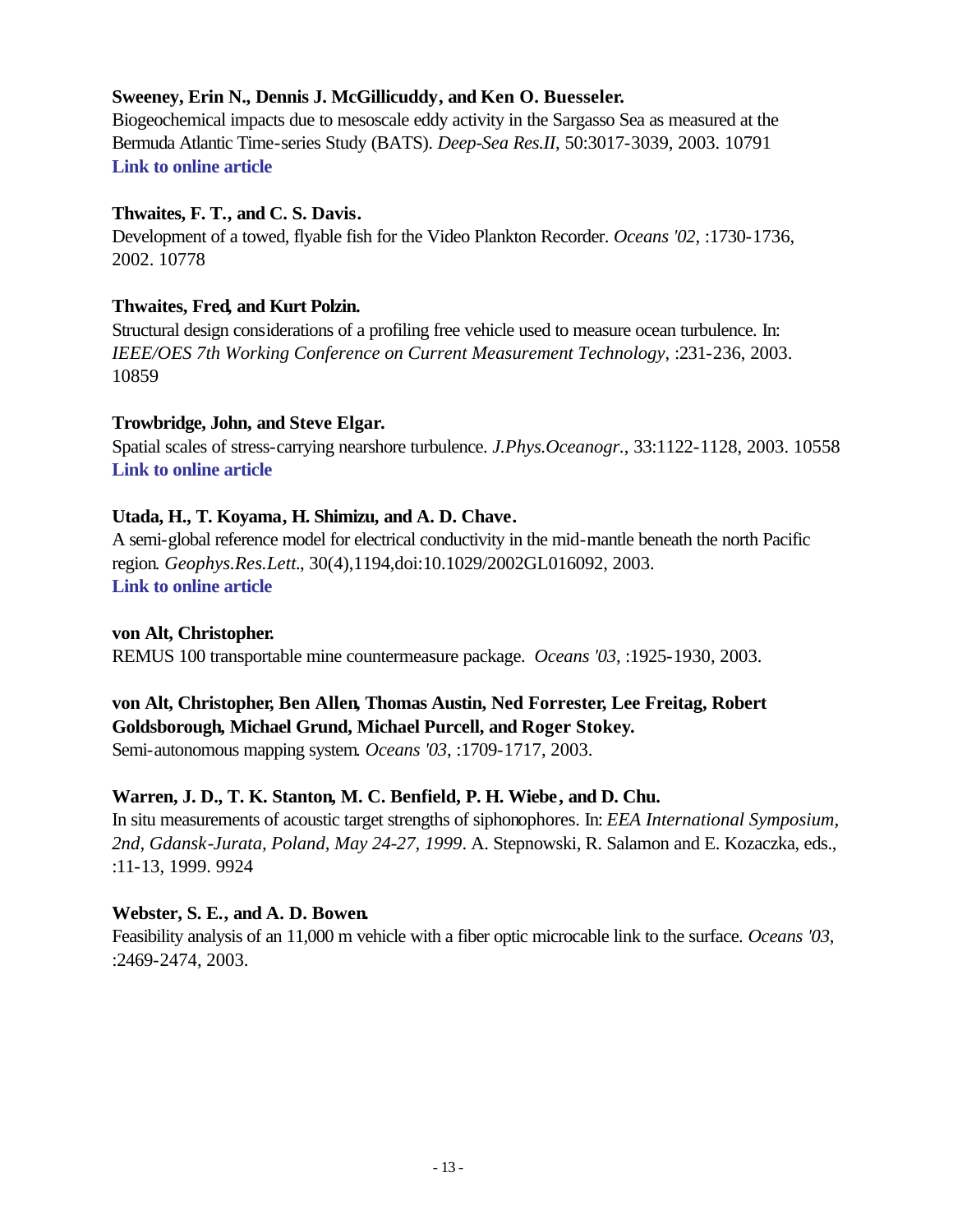### **Whitcomb, Louis, Dana Yoerger, and Hanumant Singh.**

Advances in Doppler-based navigation of underwater robotic vehicles*.* In: *IEEE International Conference on Robotics and Automation, Detroit, MI.* Piscataway, NJ: IEEE, :399-406, 1999. 9818

### **White, Sheri N., Alan D. Chave, George T. Reynolds, and Cindy L. Van Dover.**

Ambient light emission from hydrothermal vents on the Mid-Atlantic Ridge. *Geophys.Res.Lett.*, 29(15),1744,doi:10.1029/2002GL0149776, 2002. **[Link to online article](http://www.agu.org/journals/gl/gl0215/2002GL014977/2002GL014977.pdf)**

### **Wilczak, James M., James B. Edson, Jorgen Hostrup, and Tetsu Hara.**

The budget of turbulent kinetic energy in the marine atmospheric surface layer. In: *Air-Sea Exchange: Physics, Chemistry and Dynamics.* G.L. Geernhaert, ed. Boston, MA: Kluwer Academic Pub, :153- 174, 1999.

### **Williams, Albert J., III.**

Intercomparison of MAVS with VACM, VMCM, FSI 2-D, and Aanderaa RCM 11 current meters from a mooring. *Oceans '02*, :730-735, 2002. 10800

### **Williams, Albert J., III, Tor Bjorklund, and Allan Zemanovic.**

Pipe MAVs, a deep-ocean flowmeter. *Oceans '02*, :713-717, 2002. 10774

# **Williams, Albert J., III, Janet J. Fredericks, Edward Hobart, Matthew S. Carson, Colin Tierney, and Andrew Waterbury.**

Observatory measurements of waves and current. In: *IEEE 7th Working Conference on Current Measurement Technology, March 13-15, 2003, San Diego, CA*. New York, NY: IEEE, :257-263, 2003. 10864

### **Williams, Albert J., III, and Archie Todd Morrison, III.**

Electronic crosstalk and linearity in the acoustic travel-time current meter, MAVS. *Oceans '03*, :1510- 1515, 2003. 10974

### **Williams, Albert J., III, and Margaret K. Tivey.**

Tidal currents at hydrothermal vents, Juan de Fuca Ridge. *Sea Technol.*, 42(6):62-64, 2001. 10401

### **Wilson, D. Keith, George V. Frisk, Timothy E. Lindstrom, and Cynthia J. Sellers.**

Measurement and prediction of ultralow frequency ocean ambient noise off the eastern U.S. coast. *J.Acoust.Soc.Am.*, 113(6):3117-3133, 2003. 10893 **[Link to online article](http://ojps.aip.org/getpdf/servlet/GetPDFServlet?filetype=pdf&id=JASMAN000113000006003117000001&idtype=cvips)**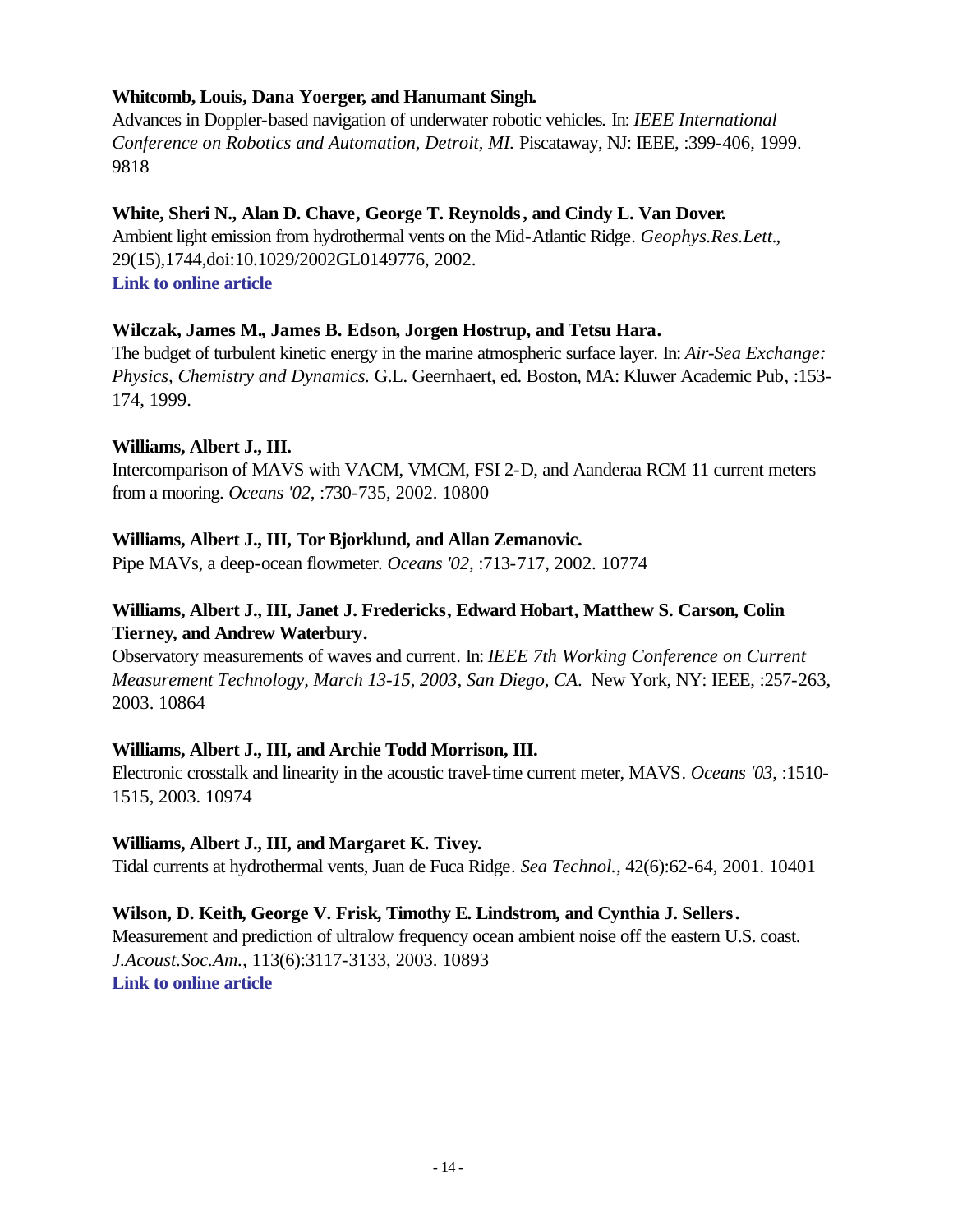### **Wooding, F. B., K. R. Peal, and J. A. Collins.**

Seafloor seismometer burial. *Sea Technol.*, 42(8):10-15, 2001.

### **Ye, Zhen, and Dezhang Chu.**

Comment on "Multiple scattering in a reflecting cavity: Application to fish counting in a tank" [J.Acoust.Soc.Am. 109, 2587-2597 (2001)] (L). *J.Acoust.Soc.Am.*, 113(6):2978-2979, 2003. **[Link to online article](http://ojps.aip.org/getpdf/servlet/GetPDFServlet?filetype=pdf&id=JASMAN000113000006002978000001&idtype=cvips)**

### **Yoerger, Dana R., Albert M. Bradley, Fritz Stahr, and Russell McDuff.**

Surveying deep-sea hydrothermal vent plumes with the Autonomous Benthic Explorer (ABE*).* In: *Proceedings of the 12th International Symposium on Unmanned, Untethered, Submersible Technology (UUST '01), Durham, New Hampshire.*, 10 pp., 2001. 10496

### **Yoerger, Dana R., Pamela G. Murray, and Fritz Stahr.**

Estimating the vertical velocity of buoyant deep-sea hydrothermal plumes through dynamic analysis of an autonomous vehicle. In: *IEEE/RSJ International Conference on Intelligent Robots and Systems, 2001.*, :1794-1802, 2001. 10414

# **Biology**

### **Anderson, Donald M.**

The expanding global problem of harmful algal blooms. In: *Society and Structures: Proceedings of the International Seminar on Nuclear War and Planetary Emergencies, Erice, Italy 18 - 26 August 2002.* R Ragaini, ed. River Edge, NJ: World Scientific Publishing, :372-393, 2003. 10806

### **Baco, Amy R., and Craig R. Smith.**

High species richness in deep-sea chemoautotrophic whale skeleton communities. *Mar.Ecol.Prog.Ser.*, 260:109-114, 2003. **[Link to online article](http://www.int-res.com/articles/meps2003/260/m260p109.pdf)**

# **Baird, Robin W., J. Fabrizio Borsani, M. Bradley Hanson, and Peter L. Tyack.** Diving and night-time behavior of long-finned pilot whales in the Ligurian Sea. *Mar.Ecol.Prog.Ser.*, 237:301-305, 2002. 10322

**[Link to online article](http://www.int-res.com/articles/meps2002/237/m237p301.pdf)**

### **Band-Schmidt, C. J., C. H. Lechuga-Deveze , D. M. Kulis, and D. M. Anderson.**

Culture studies of Alexandrium affine (Dinophyceae), a non-toxic cyst forming dinoflagellate from Bahia Concepcion, Gulf of California. *Bot.Mar.*, 46:44-54, 2003. 10763 **[Link to online article](http://content.ebsco.com/fulltext.asp?wasp=fl9xa52k5jcvuwcbbc3u&ext=.pdf)**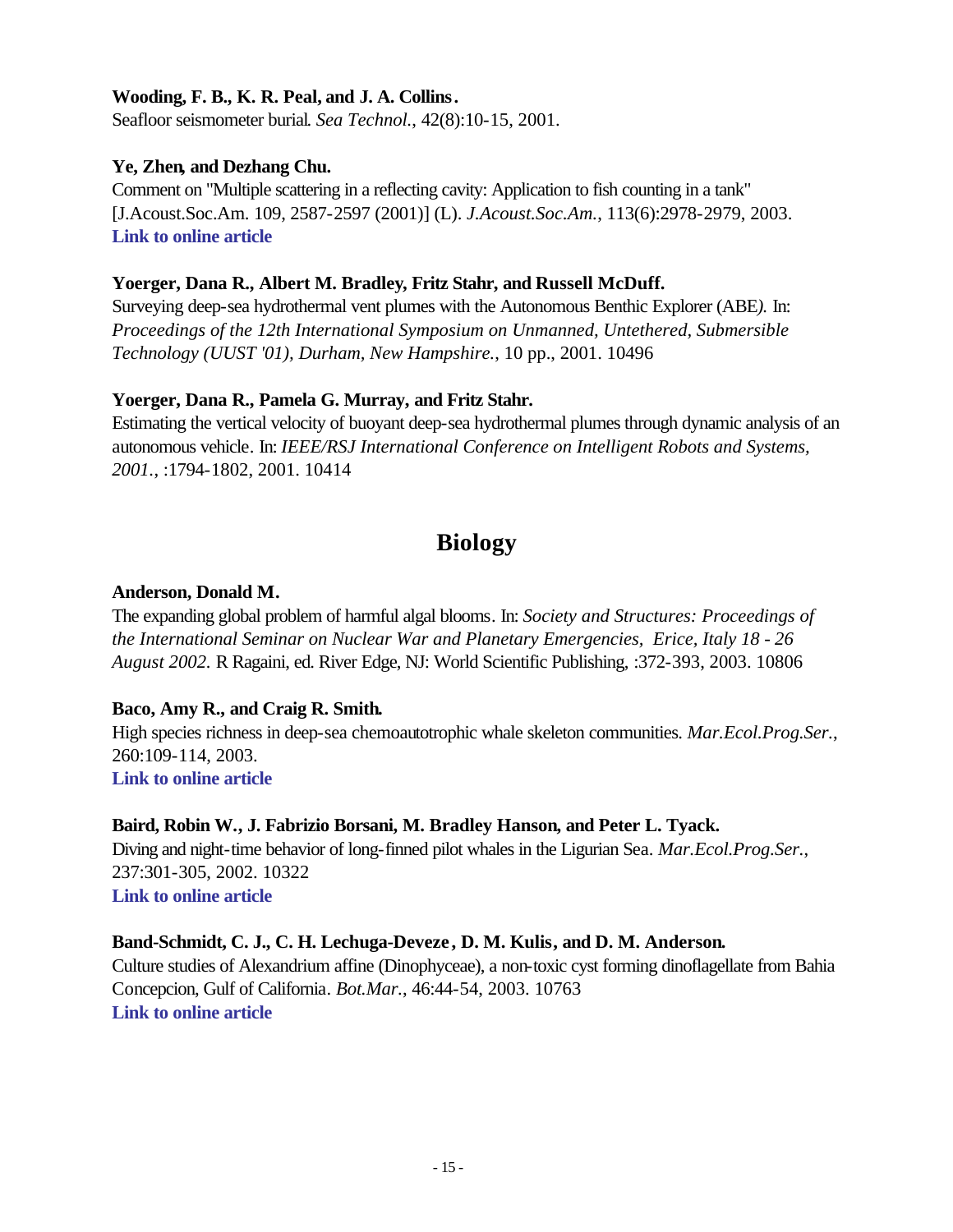# **Barbieri, Elena, Bruce J. Paster, Deborah Hughes, Ludek Zurek, Duane P. Moser, Andreas Teske, and Mitchell L. Sogin.**

Phylogenetic characterization of epibiotic bacteria in the accessory nidamental gland and egg capsules of the squid *Loligo pealei* (Cephalopoda: Loliginidae). *Environ.Microbiol.*, 3(3):151-167, 2001. 9626 **[Link to online article](http://www.blackwell-synergy.com/links/doi/10.1046/j.1462-2920.2001.00172.x/full/)**

### **Bartol, Soraya Moein, Roger L. Mellgren, and John A. Musick.**

Visual acuity of juvenile loggerhead sea turtles (*Caretta caretta*): A behavioral approach. *Int.J.Comp.Psychol.*, 16:143-155, 2003.

# **Bathmann, U., M. H. Bundy, M. E. Clarke, T. J. Cowles, K. Daly, H. G. Dam, M. M. Dekshenieks, P. L. Donaghay, D. M. Gibson, D. J. Gifford, B. W. Hansen, D. K. Hartline, E. J. H. Head, E. E. Hofmann, R. R. Hopcroft, R. A. Jahnke, S. H. Jonasdottir, T. Kiorboe, et al [Marine Zooplank. Colloquium 2].**

Future marine zooplankton research - a perspective. *Mar.Ecol.Prog.Ser.*, 222:297-308, 2001. **[Link to online article](http://www.int-res.com/articles/theme/m222p297.pdf)**

### **Baumgartner, Mark.**

Comparisons of *Calanus finmarchicus* fifth copepodite abundance estmates from nets and an optical plankton counter. *J.Plankton Res.*, 25:855-868, 2003. **[Link to online article](http://plankt.oupjournals.org/cgi/reprint/25/7/855.pdf)**

# **Ben-David, Merav, Tamara Kondratyuk, Bruce R. Woodin, Paul W. Snyder, and John J. Stegeman.**

Induction of cytochrome P450 1A1 expression in captive riser otters fed Prudhoe Bay crude oil: Evaluation by immunohistochemistry and quantitative RT-PCR. *Biomarkers*, 6(3):218-235, 2001.

# **Benfield, Mark C., Andone C. Lavery, Peter H. Wiebe, Charles H. Greene, Timothy K. Stanton, and Nancy J. Copley.**

Distributions of physonect siphonulae in the Gulf of Maine and their potential as important sources of acoustic scattering. *Can.J.Fish.Aquat.Sci.*, 60:759-772, 2003. 10922

### **Berntson, Ewann A., and Scott C. France.**

Generating DNA sequence information from museum collections of octocoral specimens (Phylum Cnidaria: Class Anthozoa). *Bull.Biol.Soc.Wash.*, 10:119-129, 2001. 9761

# **Billiard, Sonya M, Mark E. Hahn, Diana G. Franks, Richard E. Peterson, Niels C. Bols, and Peter V. Hodson.**

Binding of polycyclic aromatic hydrocarbons (PAHs) to teleost aryl hydrocarbon receptors (AHRs). *Comp.Biochem.Physiol.B*, 133:55-68, 2002. 10614 **[Link to online article](http://www.sciencedirect.com/science?_ob=MImg&_imagekey=B6T2R-46NY4PB-8-F&_cdi=4925&_orig=browse&_coverDate=09%2F30%2F2002&_sk=998669998&view=c&wchp=dGLbVzz-zSkzS&_acct=C000011858&_version=1&_userid=142773&md5=f540b83fe12b9dce77b1a7894f643aac&ie=f.pdf)**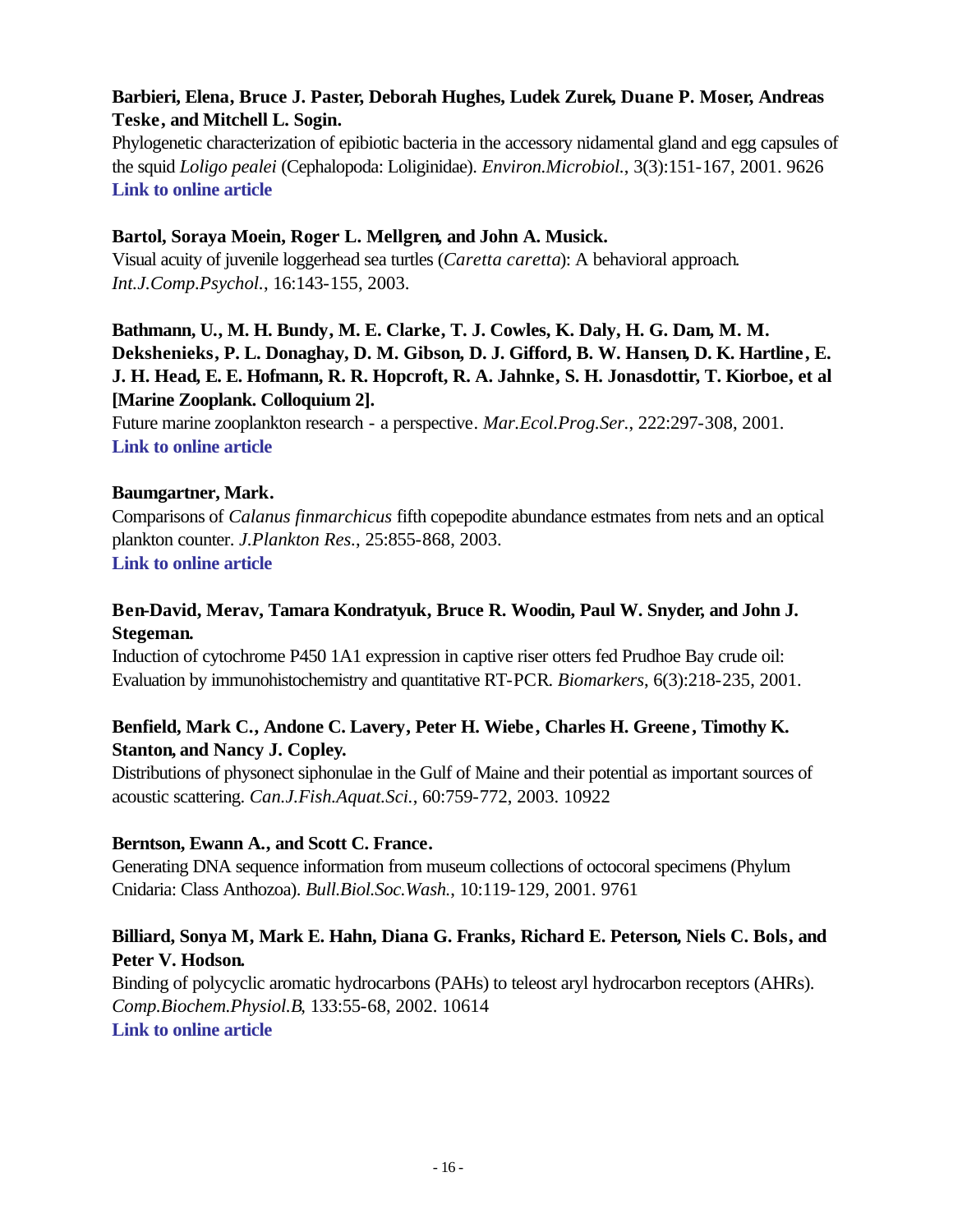# **Bullock, James M., Ibby L. Moy, Richard F. Pywell, Sarah J. Coulson, Abigail M. Nolan, and Hal Caswell.**

Plant dispersal and colonization processes at local and landscape scales. In: *Dispersal Ecology: The 42nd Symposium of the British Ecological Society held at the Univesity of Reading, 205 April 2001.* James M. Bullock, Robert Kenward, and Rosie Hails, eds. Oxford: Blackwell, :279-302, 2002.

# **Carmichael, Wayne W., Christian Drapeau, and Donald M. Anderson.**

Harvesting of *Aphanizomenon flos-aquae* Ralfs ex Born. & Flah. var. *flos-aquae* (Cyanobacteria) from Klamath Lake for human dietary use. *J.Appl.Phycol.*, 12:585-595, 2000. 10171

# **Caswell, Hal.**

Life table response experiments in ecotoxicology. In: *Demography in Ecotoxicology.* Jan Kammenga and Ryszard Laskowski, eds. New York: Wiley & Sons Ltd., :43-55, 2000. 10205

# **Caswell, Hal, Rob Lensink, and Michael G. Neubert.**

Demography and dispersal: Life table response experiments for invasion speed. *Ecology*, 84:1968- 1978, 2003. 10744 **[Link to online article](http://www.esajournals.org/pdfserv/i0012-9658-084-08-1968.pdf)**

# **Chu, Dezhang, Peter H. Wiebe, Nancy J. Copley, Gareth L. Lawson, and Velmurugu Puvanendran.**

Material properties of North Atlantic cod eggs and early-stage larvae and their influence on acoustic scattering. *ICES J.Mar.Sci.*, 60:508-515, 2003. 10666 **[Link to online article](http://www.sciencedirect.com/science?_ob=MImg&_imagekey=B6WGG-48V73YP-C-14&_cdi=6822&_orig=browse&_coverDate=06%2F30%2F2003&_sk=999399996&view=c&wchp=dGLbVlb-zSkWz&_acct=C000011858&_version=1&_userid=142773&md5=9143b37dbe6ff576fc32d0f9aed89bd4&ie=f.pdf)**

# **de Waal, Frans B. M., and Peter L. Tyack.**

*Animal Social Complexity: Intelligence, Culture, and Individualized Societies*. Cambridge: Harvard University Press, 640 pp., 2003.

### **Dhillon, Ashita, Andreas Teske, Jesse Dillon, David A. Stahl, and Mitchell L. Sogin.**

Molecular characterization of sulfate-reducing bacteria in the Guaymas Basin. *Appl.Environ.Microbiol.*, 69:2765-2772, 2003. 10905 **[Link to online article](http://aem.asm.org/cgi/reprint/69/5/2765.pdf)**

# **Distel, Daniel L., Wendy Morrill, Noelle MacLaren-Toussaint, Dianna Franks, and John Waterbury.**

*Teredinibacter turnerae* gen. nov., sp. nov., a dinitrogen-fixing, cellulolytic, endosymbiotic gamaproteobacterium isolated from the gills of wood-boring molluscs (Bivalvia: Teredinidae). *Int.J.System.Microbiol.*, 52:2261-2269, 2002. **[Link to online article](http://ijs.sgmjournals.org/cgi/reprint/52/6/2261.pdf)**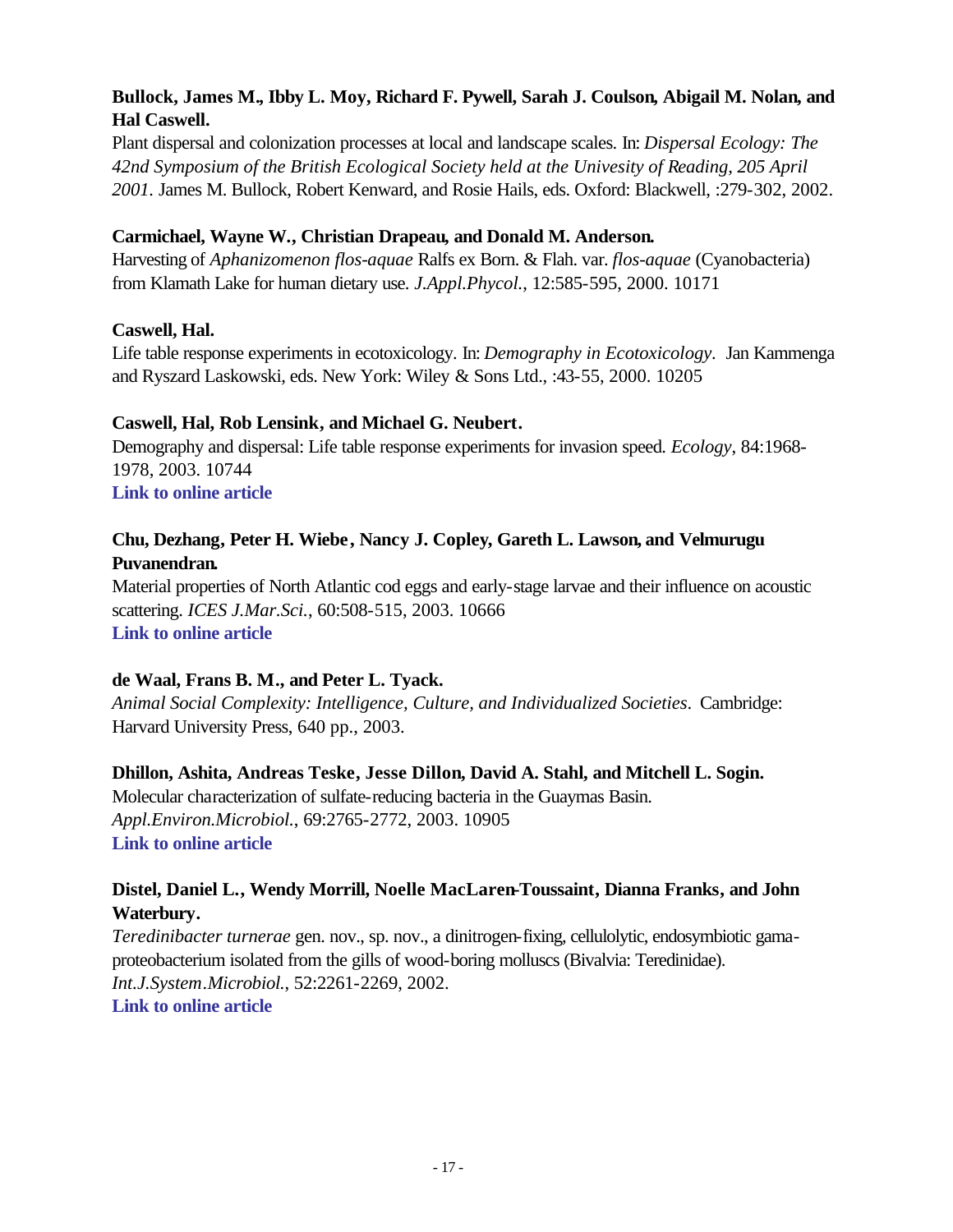# **Doherty, K. W., C. D. Taylor, and O. C. Zafiriou.**

Design of a multi-purpose titanium bottle for uncontaminated sampling of carbon monoxide and potentially of analytes. *Deep-Sea Res.I*, 50:449-455, 2003. 10465 **[Link to online article](http://www.sciencedirect.com/science?_ob=MImg&_imagekey=B6VGB-48B0SVC-2-5&_cdi=6034&_orig=browse&_coverDate=03%2F31%2F2003&_sk=999499996&view=c&wchp=dGLbVtz-zSkzV&_acct=C000011858&_version=1&_userid=142773&md5=7d6ce4f8bb5c15d17a93b1a743072a6a&ie=f.pdf)**

### **DuRand, Michele D., Rebecca E. Green, Heidi M. Sosik, and Robert J. Olson.**

Diel variations in optical properties of Micromonas pusilla (Prasinophyceae). *J.Phycol.*, 38:1132-1142, 2002. 10608 **[Link to online article](http://saturn.bids.ac.uk/cgi-bin/ds_deliver/1/u/d/ISIS/8130035.1/bsc/jpy/2002/00000038/00000006/art02008/BFB8DDBC329AA7291069421079E1460448464A9465.pdf?link=http://www.ingenta.com/de/ingenta%3Bid=2dn3uls5eiaw4.circus&format=.pdf)**

### **Dyhrman, Sonya T., and Donald M. Anderson.**

Urease activity in cultures and field populations of the toxic dinoflagellate Alexandrium. *Limnol.Oceanogr.*, 48:647-655, 2003. 10679

### **Dyhrman, Sonya T., Eric A. Webb, Donald M. Anderson, James W. Moffett, and John B. Waterbury.**

Cell-specific detection of phosphorus stress in *Trichodesmium* from the Western North Atlantic. *Limnol.Oceanogr.*, 47:1832-1836, 2002. 10725

### **Edwards, K. J., D. R. Rogers, C. O. Wirsen, and T. M. McCollom.**

Isolation and characterization of novel psychrophilic, neutrophilic, Fe-oxidizing chemolithoautotrophic alpha- and gamma-proteobacteria from the deep sea. *Appl.Environ.Microbiol.*, 69:2906-2913, 2003. 10875

**[Link to online article](http://aem.asm.org/cgi/reprint/69/5/2906.pdf)**

### **Frisk, G., J. Merrill, D. Bradley, J. Caldwell, G. D'Spain, J. Gordon, M. Hastings, D. Ketten, J. Miller, D. Nelson, A. Popper, and D. Wartzok.**

*Ocean Noise and Marine Mammals.* Committee on Potential Impacts of Ambient Noise in the Ocean on Marine Mammals. Washington, DC: National Academies Press, 192 pp., 2003. **[Link to online article](http://www.nap.edu/openbook/0309085365/html/)**

### **Fujiwara, Masami, and Hal Caswell.**

A general approach to temporary emigration in mark-recapture analysis. *Ecology*, 83:3266-3275, 2002. 10746

**[Link to online article](http://www.esajournals.org/pdfserv/i0012-9658-083-12-3266.pdf)**

### **Fujiwara, Masami, and Hal Caswell.**

Estimating population matrices from multi-stage mark-recapture data. *Ecology*, 83:3257-3265, 2002. 10745

**[Link to online article](http://www.esajournals.org/pdfserv/i0012-9658-083-12-3257.pdf)**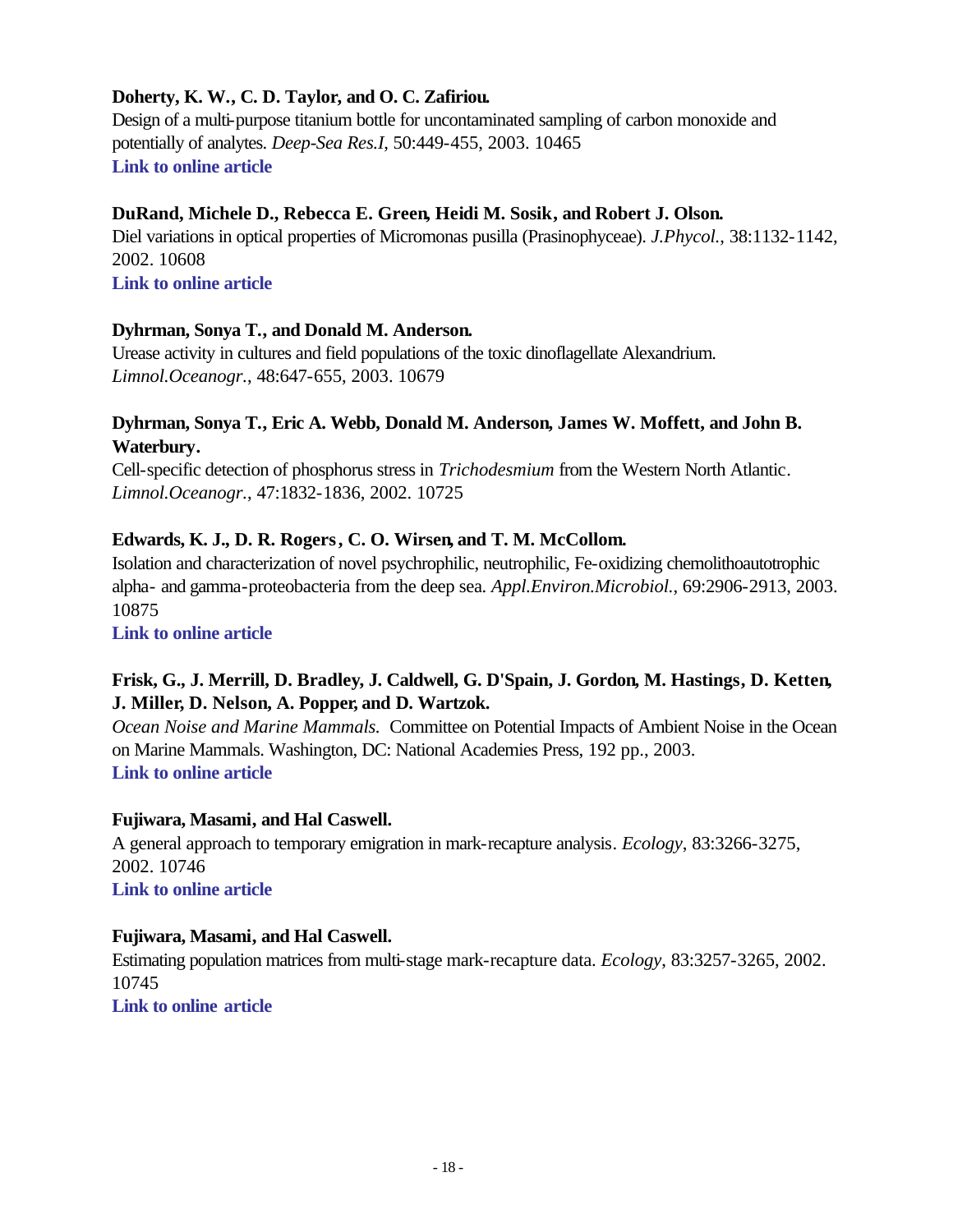### **Gast, Rebecca J., David J. Beaudoin, and David A. Caron.**

Isolation of symbiotically expressed genes from the dinoflagellate symbiont of the solitary radiolarian, Thalassicolla nucleata. *Biol.Bull.*, 204:210-214, 2003. 10815 **[Link to online article](http://www.biolbull.org/cgi/reprint/204/2/210.pdf)**

# **Gifford, D. J., and D. A. Caron.**

Sampling, preservation, and enumeration and biomass of marine protozooplankton. In: *ICES Zooplankton Methodology Manual*. Roger Harris, Peter Wiebe, Jurgen Lenz, Hein Rune Skjoldal, and Mark Huntley, eds. San Diego: Academic Press, :193-221, 2000. 9245

# **Godeaux, J. E. A., and G. R. Harbison.**

On some pelagic doliolid tunicates (Thaliacea, doliolida) collected by a submersible off the eastern North American coast. *Bull.Mar.Sci.*, 72:589-612, 2003.

# **Godhe, Anna, Donald M. Anderson, and Ann-Sofi Rehnstam-Holm.**

PCR amplification of microalgal DNA for sequencing and species identification: Studies on fixatives and algal growth stages. *Harmful Algae*, 1:375-382, 2002. 10779

# **Gordon, Jonathan, and Peter L. Tyack.**

Acoustic techniques for studying cetaceans. In: *Marine Mammals: Biology and Conservation*. P. G. H. Evans and T. Raga, eds. New York, NY: Kluwer Academic, :293-324, 2002.

# **Gordon, Jonathan, and Peter L. Tyack.**

Sound and cetaceans. In: *Marine Mammals: Biology and Conservation*. P. G. H. Evans and T. Raga, eds. New York, NY: Kluwer Academic, :139-196, 2002.

# **Green, Rebecca E., Heidi M. Sosik, and Robert J. Olson.**

Contributions of phytoplankton and other particles to inherent optical properties in New England continental shelf waters. *Limnol.Oceanogr.*, 48:2377-2391, 2003. 10769

# **Green, Rebecca E., Heidi M. Sosik, Robert J. Olson, and Michele D. DuRand.**

Flow cytometric determination of size and complex refractive index for marine particles: comparison with bulk measurements. *Appl.Opt.*, 42:526-541, 2003. 10718

# **Greene, C. H., A. J. Pershing, A. Conversi, B. Planque, C. Hannah, D. Sameoto, E. Head, P. C. Smith, P. C. Reid, J. Jossi, D. Mountain, M. C. Benfield, P. H. Wiebe, and E. Durbin.**

Trans-Atlantic responses of *Calanus finmarchicus* populations to basin-scale forcing associated with the North Atlantic Oscillation. *Prog.Oceanogr.*, 58:301-312, 2003. **[Link to online article](http://www.sciencedirect.com/science?_ob=MImg&_imagekey=B6V7B-49NVDSG-5-F&_cdi=5838&_orig=browse&_coverDate=09%2F30%2F2003&_sk=999419997&view=c&wchp=dGLbVzb-zSkzk&_acct=C000011858&_version=1&_userid=142773&md5=fcb2f206c37a90aa06ce272299bc0649&ie=f.pdf)**

# **Hallegraeff, G. M., D. M. Anderson, and A. D. Cembella.**

*Manual on Harmful Marine Microalgae, Rev Ed.* IOC, ENESCO, 793 pp., 2003.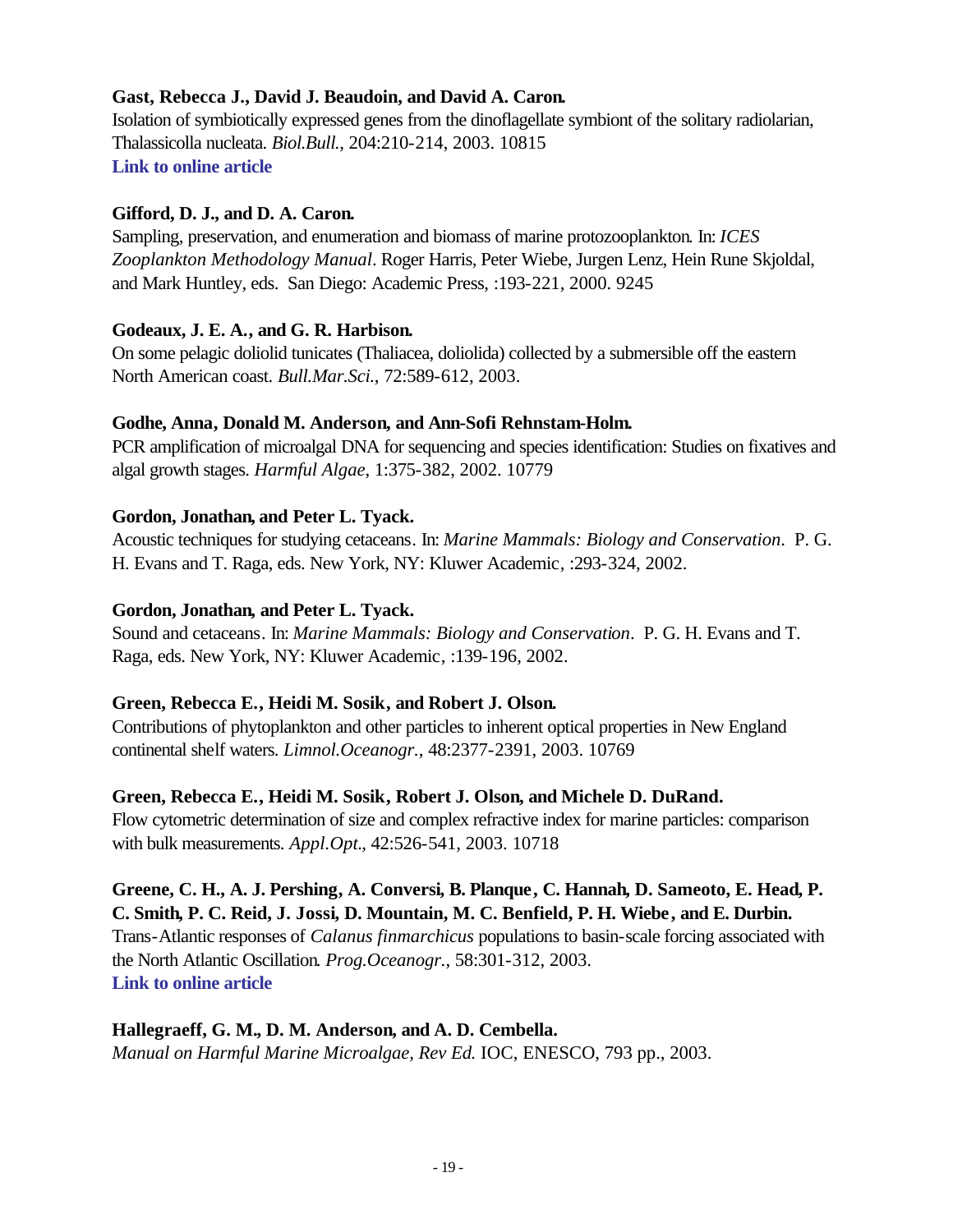### **Harbison, G. R.**

Ctenophora (Sea Walnuts and Comb Jellies). In: *Encyclopedia of Life Sciences*. New York, NY: Grove's Dictionaries, Inc., :218-220, 2002.

# **Harding, Karin C., Tero Harkonen, and Hal Caswell.**

The 2002 European seal plague: Epidemiology and population consequences. *Ecology Lett.*, 5:727- 732, 2002. 10832 **[Link to online article](http://www.blackwell-synergy.com/links/doi/10.1046/j.1461-0248.2002.00390.x/full/)**

### **Harding, Karin C., Tero Harkonen, and Jesus Pineda.**

Estimating quasi extinction risk of European harbour seals: Reply to Lonergan & Harwood (2003). *Ecol.Lett.*, 6:894-897, 2003. **[Link to online article](http://www.blackwell-synergy.com/links/doi/10.1046/j.1461-0248.2003.00507.x/full/)**

### **Hart, Constance A., Ian C. T. Nisbet, Sean W. Kennedy, and Mark E. Hahn.**

Gonadal ferminization and halogenated environmental contaminants in common terns (Sterna hirundo): Evidence that ovotestes in male embryos do not persist to the prefledgling stage. *Ecotoxicology*, 12:125-140, 2003. 10656

### **Helfrich, Karl R., and Jesus Pineda.**

Accumulation of particles in propagating fronts. *Limnol.Oceanogr.*, 48:1509-1520, 2003. 10818

# **Howarth, Robert, Donald Anderson, James Cloern, Chris Elfring, Charles Hopkinson, Brian Lapointe, Tom Malone, Nancy Marcus, Karen McGlathery, Andrew Sharpley, and Dan Walker.**

Nutrient pollution of coastal rivers, bays, and seas. *Issues Ecol.*, 7:2-15, 2000.

### **Huang, Yue-Wern, John J. Stegeman, Bruce R. Woodin, and William H. Karasov.**

Immunohistochemical localization of cytochrome P4501A induced by 3,3',4,4',5-pentochlorobiphenyl (PCB 126) in multiple organs of northern leopard frogs, *Rana pipiens*. *Environ.Toxicol.Chem.*, 20:191-197, 2001.

### **Hunt, Heather L., D. Archie McLean, and Lauren S. Mullineaux.**

Post-settlement alteration of spatial patterns of soft shell clam (Mya arenaria) recruits. *Estuaries*, 26(1):72-81, 2003. 10787 **[Link to online article](http://estuaries.olemiss.edu/journal/ESTU2003/ESTU2003_26_1_72_81.pdf)**

### **Hunt, Heather L., and Lauren S. Mullineaux.**

The roles of predation and postlarval transport in recruitment of the soft shell clam (Mya arenaria). *Limnol.Oceanogr.*, 47:151-164, 2002. 10215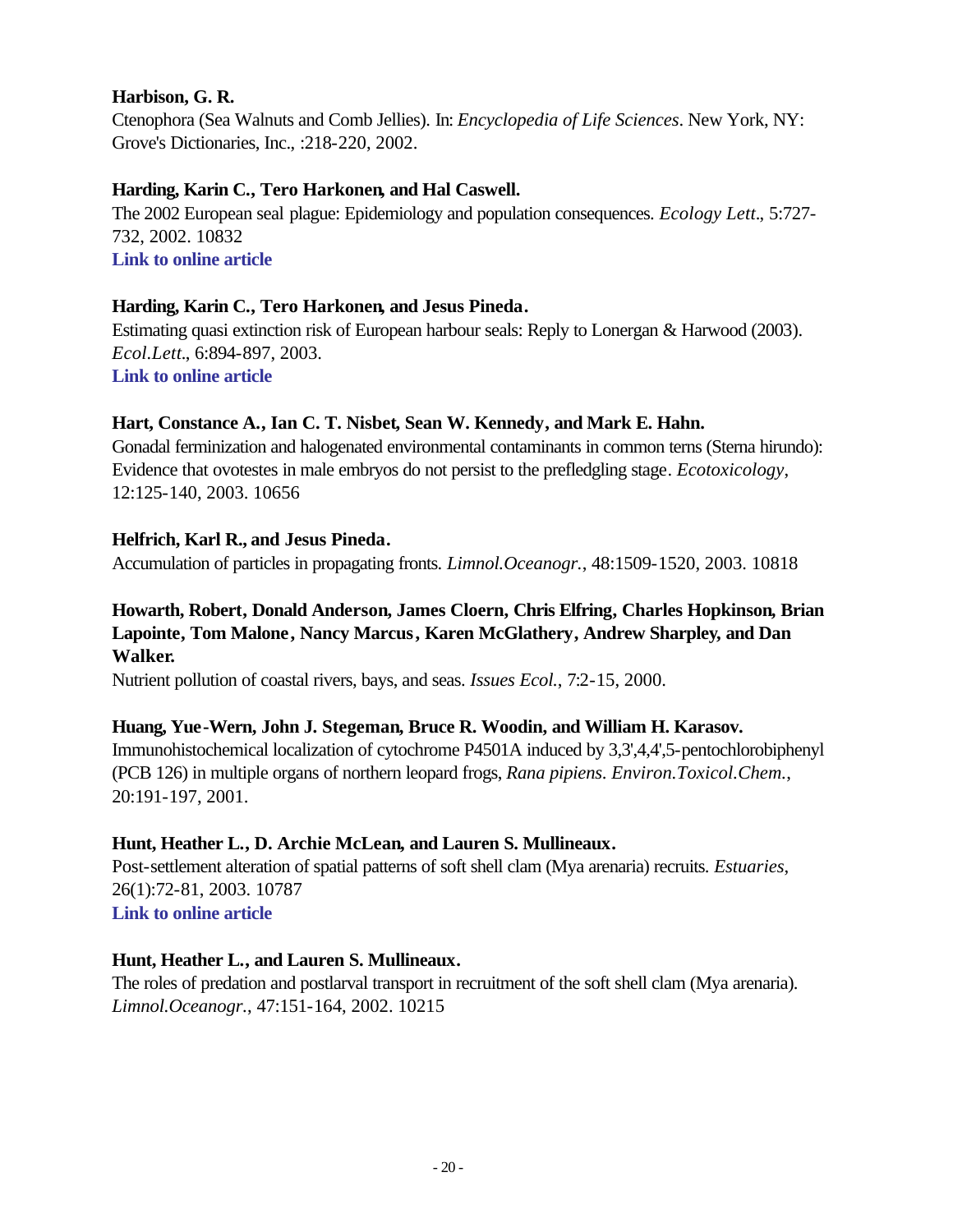### **Ivanov, Dmitry L., and Amelie H. Scheltema.**

Prochaetodermatidae of the Western Indian Ocean and Arabian Sea (Mollusca, Aplacophora). In: *Tropical Deep-Sea Benthos.* P. Bouchet and B. A. Marshall, eds. Paris: Publications Scientifiques du Muséum national d'Histoire naturelle, 22:9-38, 2001. 10066

### **Ivanov, Vladimir P., Andrey M. Kamakin, Vladimir B. Ushivtzev, Tamara Shiganova, Olga Zhukova, Nikolay Aladin, Susan I. Wilson, G. Richard Harbison, and Henri J. Dumont.**

Invasion of the Caspian Sea by the comb jellyfish *Mnemiopsis leidyi* (Ctenophora). *Biol.Invasions*, 2:255-258, 2000.

# **Jewett, Stephen C., Thomas A. Dean, Bruce R. Woodin, Max K. Hoberg, and John J. Stegeman.**

Exposure to hydrocarbons 10 years after the Exxon Valdez oil spill: Evidence from cytochrome P4501A expression and biliary FACs in nearshore demersal fishes. *Mar.Environ.Res.*, 54:21-48, 2002. 10619

**[Link to online article](http://www.sciencedirect.com/science?_ob=MImg&_imagekey=B6V7H-450HD8G-3-H&_cdi=5843&_orig=browse&_coverDate=07%2F31%2F2002&_sk=999459998&view=c&wchp=dGLbVzz-zSkWb&_acct=C000011858&_version=1&_userid=142773&md5=7c59c3f9e58e0a6ba4ca634c6b384cc2&ie=f.pdf)**

# **Jewett, Stephen C., Max K. Hoberg, Thomas A. Dean, Bruce R. Woodin, and John J. Stegeman.**

Authors response. *Mar.Environ.Res.*, 55:463-468, 2003. **[Link to online article](http://www.sciencedirect.com/science?_ob=MImg&_imagekey=B6V7H-483TD2C-1-1&_cdi=5843&_orig=browse&_coverDate=06%2F30%2F2003&_sk=999449994&view=c&wchp=dGLbVzb-zSkWz&_acct=C000011858&_version=1&_userid=142773&md5=2908c04af58ac0db37a5608baffadf0a&ie=f.pdf)**

# **Johnson, Mark P., and Peter L. Tyack.**

A digital acoustic recording tag for measuring the response of wild marine mammals to sound. *IEEE J.Oceanic Eng.*, 28:3-12, 2003.

### **Johnsen, Sonke, and Heidi M. Sosik.**

Cryptic coloration and mirrored sides as camouflage strategies in near-surface pelagic habitats: Implications for foraging and predator avoidance. *Limnol.Oceanogr.*, 48:1277-1288, 2003. 10670

### **Kojima, Hisaya, Andreas Teske, and Manabu Fukui.**

Morphological and phylogenetic characterizations of freshwater *Thioploca* species from Lake Biwa, Japan, and Lake Constance, Germany. *Appl.Environ.Microbiol.*, 69:390-398, 2003. 10692 **[Link to online article](http://aem.asm.org/cgi/reprint/69/1/390.pdf)**

### **Koopman, H. N., D. A. Pabst, W. A. McLellan, R. M. Dillaman, and A. J. Read.**

Changes in blubber distribution and morphology associated with starvation in the harbour porpoise (*Phocoena phocoena*): Evidence for regional differences in blubber structure and function. *Physiol.Biochem.Zool.*, 75(5):498-512, 2002. 10604 **[Link to online article](http://www.journals.uchicago.edu/PBZ/journal/issues/v75n5/010123/010123.web.pdf)**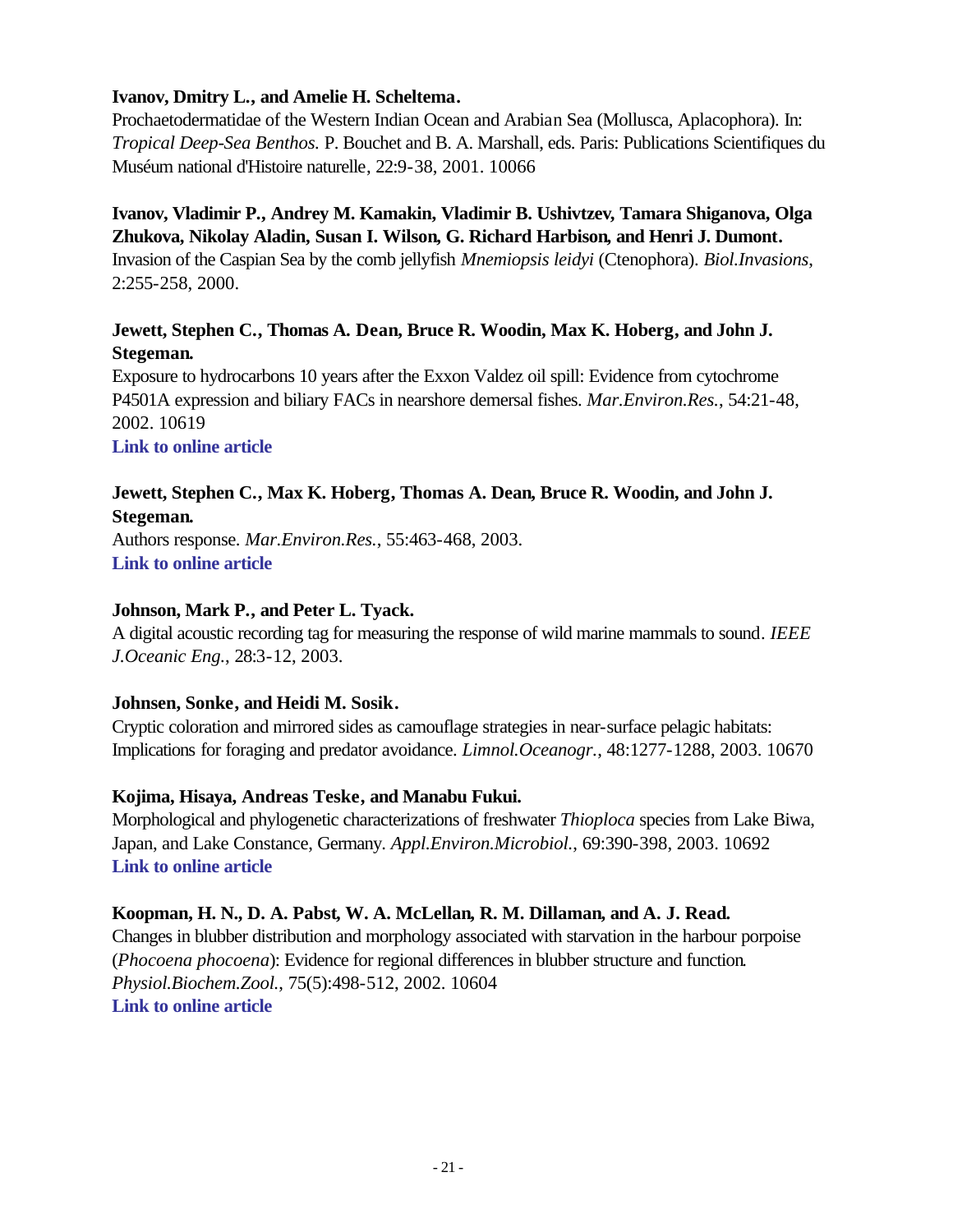# **Kuever, J., S. M. Sievert, H. Stevens, T. Brinkhoff, and G. Muyzer.**

Microorganisms of the oxidative and reductive part of the sulphur cycle at a shallow-water hydrothermal vent in the Aegean Sea (Milos, Greece). *Cah.Biol.Mar.*, 43:413-416, 2002. **[Link to online article](http://cbm-online.sb-roscoff.fr/pdf/cb43-3-413-416.pdf)**

### **La Du, Jane, Deana Erdner, Sonya Dyhrman, and Don Anderson.**

Molecular approaches to understanding population dynamics of the toxic dinoflagellate *Alexandrium fundyense*. *Biol.Bull.*, 203:244-245, 2002. **[Link to online article](http://www.biolbull.org/cgi/reprint/203/2/244.pdf)**

### **Lefevre, M., A. Vezina, M. Levasseur, and J. W. H. Dacey.**

A model of dimethylsulfide dynamics for the subtropical North Atlantic. *Deep-Sea Res.I*, 49:2221- 2239, 2002.

**[Link to online article](http://www.sciencedirect.com/science?_ob=MImg&_imagekey=B6VGB-47S5NKV-7-1N&_cdi=6034&_orig=browse&_coverDate=12%2F31%2F2002&_sk=999509987&view=c&wchp=dGLbVlb-zSkzk&_acct=C000011858&_version=1&_userid=142773&md5=a07742e53bbe7bbb7834518ec226d0b0&ie=f.pdf)**

### **Lesnoff, M., P. Ezanno, and H. Caswell.**

Sensitivity analysis in periodic matrix models: A postscript to Caswell and Trevisan. *Math.Comput.Model.*, 37:945-948, 2003.

### **Lewis, Craig V. L., James R. Weinberg, and Cabell S. Davis.**

Population structure and recruitment of the bivalve *Arctica islandica* (Linnaeus, 1767) on Georges Bank from 1980-1999. *J.Shellfish Res.*, 20:1135-1144, 2001.

### **Lugomela, Charles, Brigitta Bergman, and John Waterbury.**

Cyanobacterial diversity and nitrogen fixation in coastal areas around Zanzibar, Tanzania. *Arch.Hydrobiol.Suppl.*, 140:95-115, 2001.

### **Lundin, Kennet, and Christoffer Schander.**

Epidermal ciliary ultrastructure of adult and larval sipunculids (Sipunculida). *Acta Zool.*, 84:113-119, 2003. 10793 **[Link to online article](http://www.blackwell-synergy.com/links/doi/10.1046/j.1463-6395.2003.00136.x/full/)**

**Lynch, Daniel R., Christopher E. Naimie, Justin T. Ip, Craig V. Lewis, Francisco E. Werner, Richard Luettich, Brian O. Blanton, John Quinlan, Dennis J. McGillicuddy, Jr., James R. Ledwell, James Churchill, Valery Kosnyrev, Cabell S. Davis, Scott M. Gallager, Carin J. Ashjian, R. Gregory Lough, James Manning, Charles N. Flagg, Charles G. Hannah, and Robert C. Groman.**

Real-time data assimilative modeling on Georges Bank. *Oceanography*, 14:65-77, 2001. 10282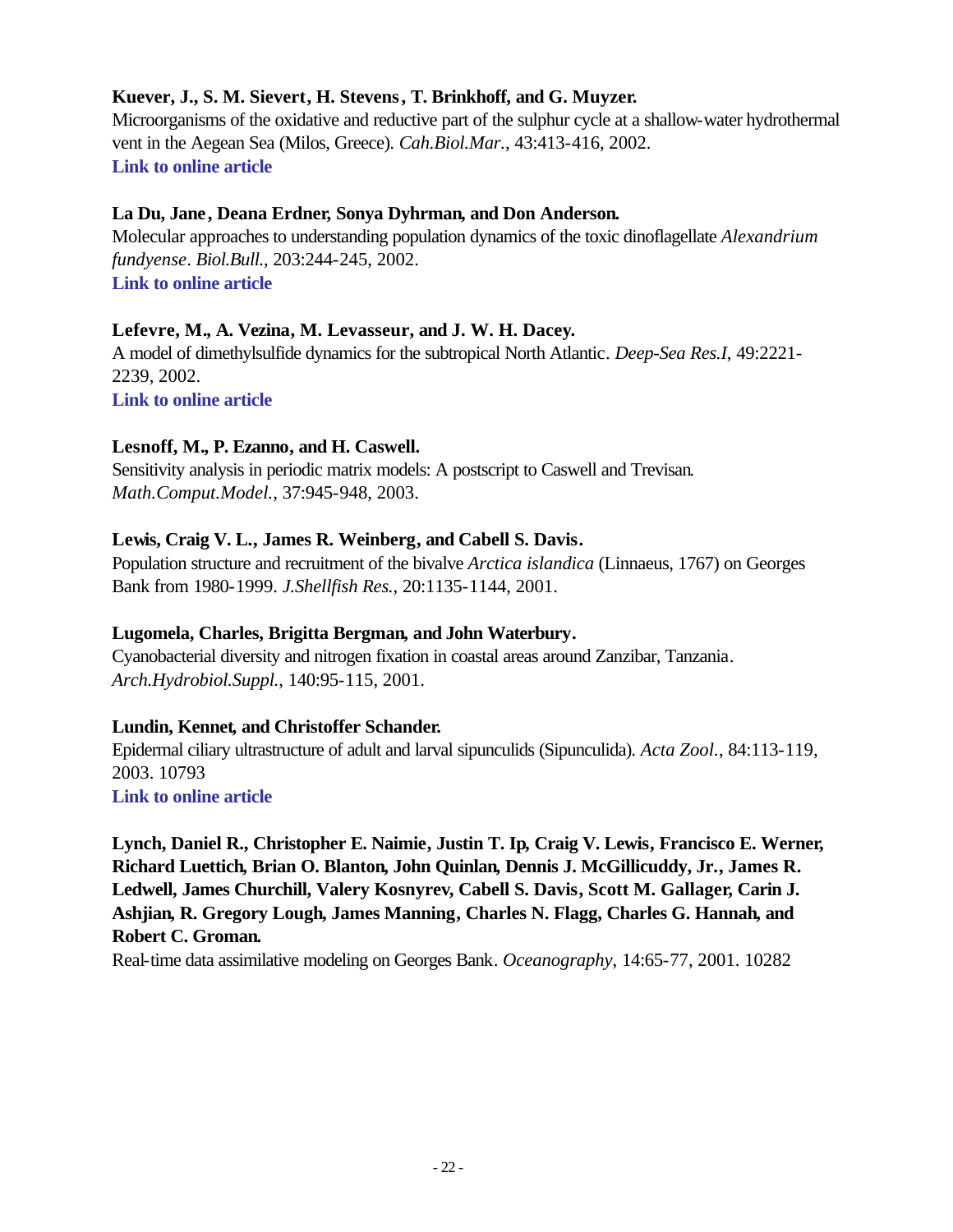### **Marsh, Adam G., Lauren S. Mullineaux, Craig M. Young, and Donal T. Manahan.**

Larval dispersal potential of the tubeworm *Riftia pachyptila* at deep-sea hydrothermal vents. *Nature*, 411:77-80, 2001. 10320 **[Link to online article](http://www.nature.com/cgi-taf/DynaPage.taf?file=/nature/journal/v411/n6833/full/411077a0_fs.html&content_filetype=pdf)**

### **Martin Traykovski, Linda V., and Heidi M. Sosik.**

Feature-based classification of optical water types in the Northwest Atlantic based on satellite ocean color data. *J.Geophys.Res.*, 108(C5),3150,doi:10.1029/2001JC001172, 2003. 10530 **[Link to online article](http://www.agu.org/journals/jc/jc0305/2001JC001172/2001JC001172.pdf)**

### **Matthews, J. N., S. Brown, D. Gillespie, M. Johnson, R. McLanaghan, A. Moscrop, D. Nowacek, R. Leaper, T. Lewis, and P. Tyack.**

Vocalisation rates of the North Atlantic right whale (*Eubalaena glacialis*). *J.Cetacean Res.Manage.*, 3(3):271-282, 2001.

### **McGillicuddy, D. J., R. P. Signell, C. A. Stock, B. A. Keafer, M. D. Keller, R. D. Hetland, and D. M. Anderson.**

A mechanism for offshore initiation of harmful algal blooms in the coastal Gulf of Maine. *J.Plankton Res.*, 25:1131-1138, 2003. 10652 **[Link to online article](http://ams.allenpress.com/pdfserv/i1520-0485-031-01-0212.pdf)**

### **Meyer, Joel N., Deena M. Wassenberg, Sibel I. Karchner, Mark E. Hahn, and Richard T. Di Giulio.**

Expression and inducibility of aryl hydrocarbon receptor pathway genes in wild-caught killifish (*Fundulus heteroclitus*) with different contaminant-exposure histories. *Environ.Toxicol.Chem.*, 22:2337-2343, 2003. 10838

### **Micheli, Fiorenza, Charles H. Peterson, Lauren S. Mullineaux, Charles R. Fisher, Susan W. Mills, Gorka Sancho, Galen A. Johnson, and Hunter S. Lennihan.**

Predation structures communities at deep-sea hydrothermal vents. *Ecol.Monogr.*, 72(3):365-382, 2002. 10321

**[Link to online article](http://www.esajournals.org/pdfserv/i0012-9615-072-03-0365.pdf)**

### **Miksis, Jennifer L., Matthew D. Grund, Douglas P. Nowacek, Andrew R. Solow, Richard C. Connor, and Peter L. Tyack.**

Cardiac responses to acoustic playback experiments in the captive bottlenose dolphin (*Tursiops truncatus*). *J.Comp.Psychol.*, 115(3):227-232, 2001. 9917

### **Miksis, Jennifer L., Peter L. Tyack, and John R. Buck.**

Captive dolphins, *Tursiops truncatus*, develop signature whistles that match acoustic features of human-made sounds. *J.Acoust.Soc.Am.*, 112(2):728-739, 2002. 10040 **[Link to online article](http://ojps.aip.org/getpdf/servlet/GetPDFServlet?filetype=pdf&id=JASMAN000112000002000728000001&idtype=cvips)**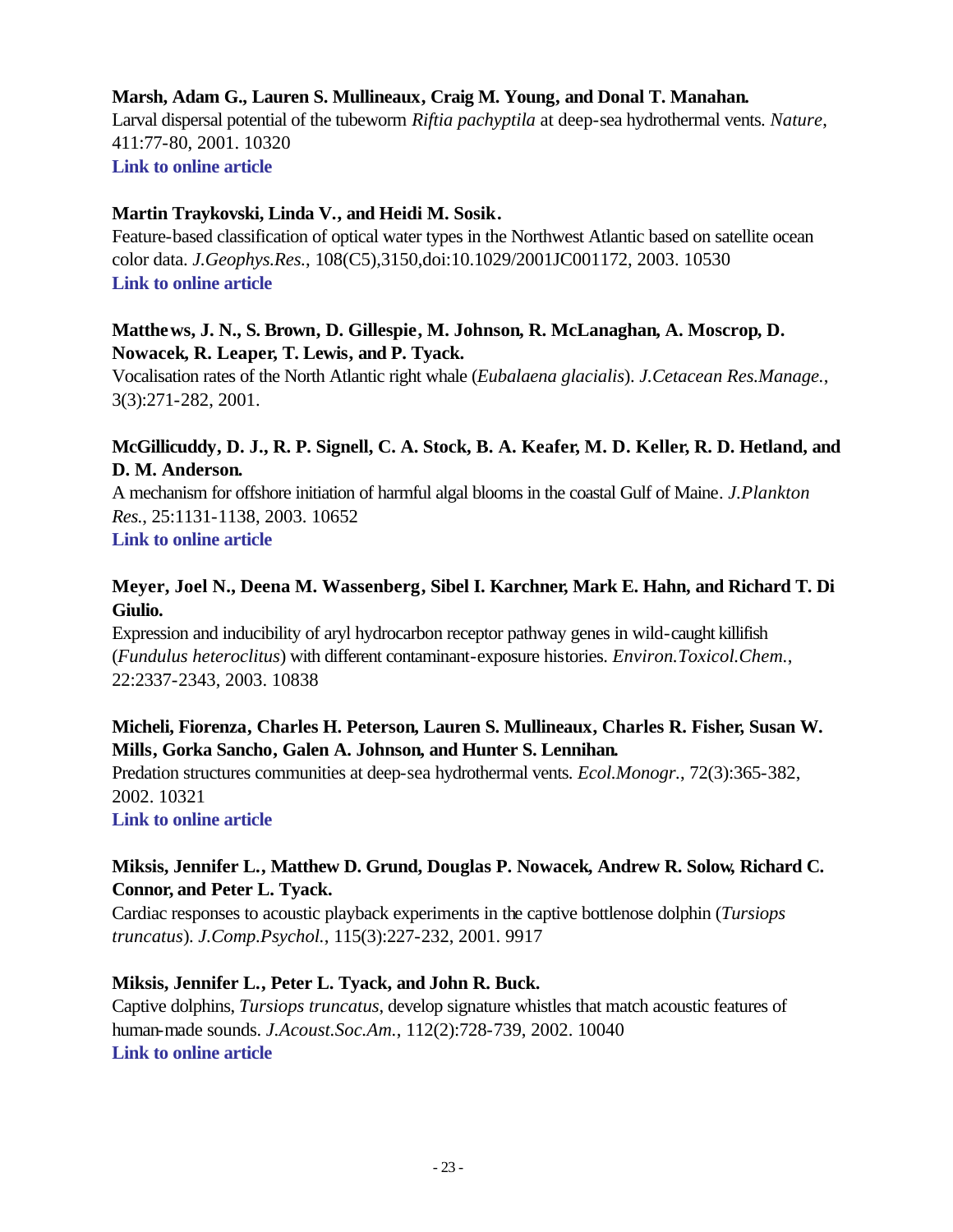# **Miller, Patrick J. O.**

Mixed-directionality of killer whale stereotyped calls: A direction of movement cue? *Behav.Ecol.Sociobiol.*, 52:262-270, 2002. 10719 **[Link to online article](http://www.springerlink.com/app/home/content.asp?wasp=mfta255a9m4urn8f4ye0&referrer=contribution&format=2&page=1&pagecount=9)**

# **Mitchell, B. Greg, Annick Bricaud, Kendall Carder, Joan Cleveland, Giovanni Ferrari, Rick Gould, Mati Kahru, Motoaki Kishino, Helmut Maske, Tiffany Moisan, Lisa Moore , Norman Nelson, Dave Phinney, Rick Reynolds, Heidi Sosik, Dariusz Stramski, Stelvio Tassan, Charles Trees, Alan Weidemann, et al.**

Determination of spectral absorption coefficients of particles, dissolved material and phytoplankton for discrete water samples. In: *Ocean Optics Protocols for Satellite Ocean Color Sensor Validation, Revision 2.* G. S. Fargion and J. L. Mueller, eds. Greenbelt, MD: National Aeronautics and Space Administration, Goddard Space Flight Center, :125-153, 2000.

### **Moore, Jon A.**

Upside-down swimming behavior in a whipnose anglerfish (Teleostei: Ceratiodei: Gigantactinidae). *Copeia*, 2002(4):1144–1146, 2002. 10668 **[Link to online article](http://www.bioone.org/pdfserv/i0045-8511-002-04-1144.pdf)**

### **Moore, M. J., C. A. Miller, M. S. Morss, R. Arthur, W. A. Lange, K. G. Prada, M. K. Marx, and E. A. Frey.**

Ultrasonic measurements of blubber thickness in right whales. *J.Cetacean Res.Manage.*, Spec.Iss.2:301-309, 2001. 10351

# **Moore, Michael J., Igor V. Mitrofanov, Stefanie S. Valentini, Vjacheslav V. Volkov, Aleksey V. Kurbskiy, Elena N. Zhimbey, Lorraine B. Eglinton, and John J. Stegeman.**

Cytochrome P4501A expression, chemical contaminants and histopathology in roach, goby and sturgeon and chemical contaminants in sediments from the Caspian Sea, Lake Balkhash and the Ily River Delta, Kazakhstan. *Mar.Pollut.Bull.*, 46:107-119, 2003. 10657 **[Link to online article](http://www.sciencedirect.com/science?_ob=MImg&_imagekey=B6V6N-47MHXHP-5-1T&_cdi=5819&_orig=browse&_coverDate=01%2F31%2F2003&_sk=999539998&view=c&wchp=dGLbVtz-zSkzk&_acct=C000011858&_version=1&_userid=142773&md5=00dc8aa5123973118024014b86399f1e&ie=f.pdf)**

### **Mullineaux, Lauren S., Kevin G. Speer, Andreas M. Thurnherr, Matthew E. Maltrud, and Annick Vangriesheim.**

Implications of cross-axis flow for larval dispersal along mid-ocean ridges. *Cah.Biol.Mar.*, 43:281- 284, 2002. 10809

**[Link to online article](http://cbm-online.sb-roscoff.fr/pdf/cb43-3-281-284.pdf)**

### **Neubert, Michael G., Petra Klepac, and P. van den Driessche .**

Stabilizing dispersal delays in predator-prey metapopulation models. *Theor.Popul.Biol.*, 61:339-347, 2002. 10653 **[Link to online article](http://www.sciencedirect.com/science?_ob=MImg&_imagekey=B6WXD-45Y1C40-9-1&_cdi=7156&_orig=browse&_coverDate=05%2F31%2F2002&_sk=999389996&view=c&wchp=dGLbVlz-zSkzk&_acct=C000011858&_version=1&_userid=142773&md5=785469e5e5edc00bad686adf952c2d23&ie=f.pdf)**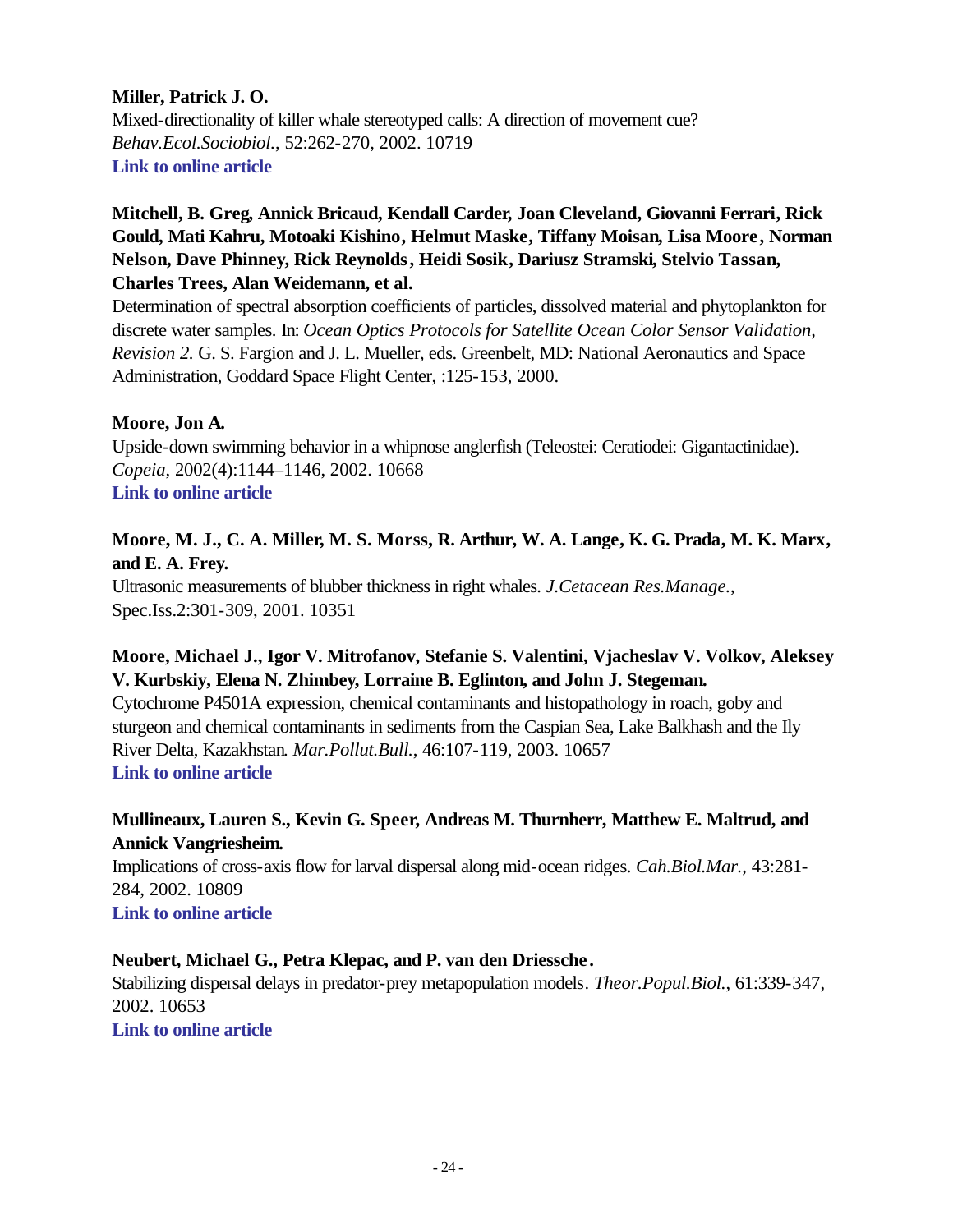# **Niehoff, B.**

Gonad morphology and oocyte development in Pseudocalanus spp. in relation to spawning activity. *Mar.Biol.*, 143:759-768, 2003. 10882 **[Link to online article](http://www.springerlink.com/app/home/content.asp?wasp=ege9fdfcf31jqjbe186u&referrer=contribution&format=2&page=1&pagecount=10)**

# **Nowacek, Douglas P.**

Sequential foraging behaviour of bottlenose dolphins, Tursiops truncatus in Sarasota Bay, FL. *Behaviour*, 139:1125-1145, 2002. 10543 **[Link to online article](http://gottardo.ingentaselect.com/vl=558870/cl=36/nw=1/fm=docpdf/rpsv/cw/brill/00057959/v139n9/s3/p1125)**

# **Okusu, Akiko.**

Embryogenesis and development of *Epimenia babai* (Mollusca Neomeniomorpha). *Biol.Bull.*, 203:87- 103, 2002. 10754 **[Link to online article](http://www.biolbull.org/cgi/reprint/203/1/87.pdf)**

# **Oleksiak, Marjorie F., Shu Wu, Carol Parker, Wei Qu, Rachel Cox, Darryl C. Zeldin, and John J. Stegeman.**

Identification and regulation of a new vertebrate cytochrome P450 subfamily, the CYP2Ps, and functional characterization of CYP2P3, a conserved arachidonic acid epoxygenase/19-hydroxylase. *Arch.Biochem.Biophys.*, 411:223-234, 2003. **[Link to online article](http://www.sciencedirect.com/science?_ob=MImg&_imagekey=B6WB5-481MHG2-1-1D&_cdi=6701&_orig=browse&_coverDate=03%2F15%2F2003&_sk=995889997&view=c&wchp=dGLbVtb-zSkWW&_acct=C000011858&_version=1&_userid=142773&md5=36c8e8e947c60b42362bd36d54d59a7b&ie=f.pdf)**

**Olli, Kalle, and Donald M. Anderson.** High encystment success of the dinoflagellate Scrippsiella cf. lachrymosa in culture experiments. *J.Phycol.*, 38:145-156, 2002. 10489 **[Link to online article](http://saturn.bids.ac.uk/cgi-bin/ds_deliver/1/u/d/ISIS/8129991.1/bsc/jpy/2002/00000038/00000001/art01113/333BB7CF072767D21069421005EFB9734799458BCF.pdf?link=http://www.ingenta.com/de/ingenta%3Bid=120g1ajtwarqr.crescent&format=.pdf)**

# **Palenik, B., B. Brahamsha, F. W. Larimer, M. Land, L. Hauser, P. Chain, J. Lamerdin, W. Regala, E. E. Allen, J. McCarren, I. Paulsen, A. Dufresne, F. Partensky, E. A. Webb, and J. B. Waterbury.**

The genome of a motile marine Synechoccus. *Nature*, 424:1037-1042, 2003. **[Link to online article](http://www.nature.com/cgi-taf/DynaPage.taf?file=/nature/journal/v424/n6952/full/nature01943_fs.html&content_filetype=pdf)**

# **Parks, Susan E.**

Response of North Atlantic right whales (*Eubalaena glacialis*) to playback of calls from recorded from surface active groups in both the North and South Atlantic. *Mar.Mamm.Sci.*, 19(3):563-580, 2003. 10659

### **Penas, Anselmo, Emilio Rolan, and Christoffer Schander.**

The family Pyramidellidae Gray, 1840 (Mollusca, Gastropoda, Heterostropha) in West Africa. 5. Afroturbonilla hattenbergeriana n. gen. n. sp.. *Iberus*, 5(Suppl.):201-205, 1999. 10010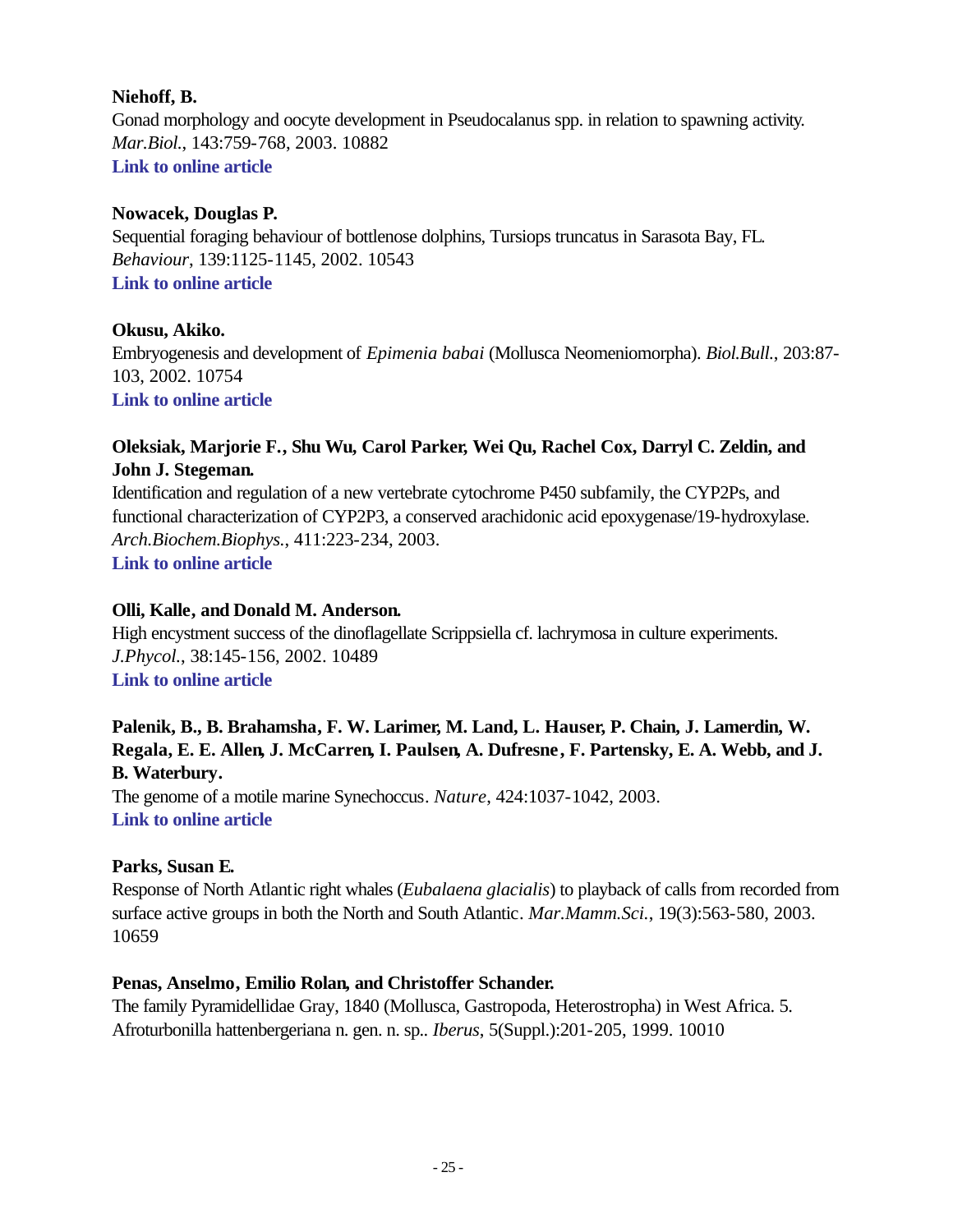### **Pineda, Jesus.**

Linking larval settlement to larval transport: Assumptions, potentials, and pitfalls. In: *Oceanography of the Eastern Pacific*. Jaime Farber Lorda, ed. Mexico: Centro de Investigacion Cientifica y de Educacion Superior de Ensenada (CICESE), 1:84-105, 2000. 10020

# **Podar, Mircea, Steven H. D. Haddock, Mitchell L. Sogin, and G. Richard Harbison.**

A molecular phylogenetic framework for the phylum Ctenophora using 18S rRNA genes. *Mol.Phylogenet.Evol.*, 21(2):218-30, 2001. 10474

# **Podar, Mircea, Lauren Mullineaux, Hon-Ren Huang, Philip S. Perlman, and Mitchell L. Sogin.**

Bacterial group II introns in a deep-sea hydrothermal vent environment. *Appl.Environ.Microbiol.*, 68:6392-6398, 2002. 10836 **[Link to online article](http://aem.asm.org/cgi/reprint/68/12/6392.pdf)**

### **Ratto, Jo Ann, Joshua Russo, Alfred Allen, Jean Herbert, and Carl Wirsen.**

Biodegradable polymers in the marine environment: A tiered approach to assessing microbial degradability. In: *Biopolymers From Polysaccarides and Agroproteins*. R. Gross and C. Scholz, eds. Washington, DC: American Chemical Society, :316-336, 2001.

### **Rehnstam-Holm, Ann-Sofi, Anna Godhe, and Donald M. Anderson.**

Molecular studies of *Dinophysis* (Dinophyceae) species from Sweden and North America. *Phycologia*, 41(4):348-357, 2002. 10387

### **Rocap, Gabrielle, Daniel L. Distel, John B. Waterbury, and Sallie W. Chisholm.**

Resolution of *Prochlorococcus* and *Synechococcus* ecotypes by using 16S-23S ribosomal DNA internal transcribed spacer sequences. *Appl.Environ.Microbiol.*, 68:1180-1191, 2002. **[Link to online article](http://aem.asm.org/cgi/reprint/68/3/1180.pdf)**

### **Roman, M. R., H. A. Adolf, M. R. Landry, L. P. Madin, D. K. Steinberg, and X. Zhang.**

Estimates of oceanic mesozooplankton production: A comparison using the Bermuda and Hawaii timeseries data. *Deep-Sea Res.II*, 49:175-192, 2002. **[Link to online article](http://www.sciencedirect.com/science?_ob=MImg&_imagekey=B6VGC-44MX4DN-8-1T&_cdi=6035&_orig=browse&_coverDate=12%2F31%2F2001&_sk=999509998&view=c&wchp=dGLbVzb-zSkzk&_acct=C000011858&_version=1&_userid=142773&md5=07fff9933ac4365780b5341c23c49a02&ie=f.pdf)**

# **Runge, J., J. Quinlan, E. Durbin, F. Werner, G. Lough, L. Buckley, E. Caldarone, L. Incze, J. Mannine, D. Mountain, B. Niehoff, and S. Plourde.**

The effect of spatial and temporal variation in zooplankton concentrations on larval cod growth and survival on Georges Bank: A sensitivity anaylsis based on modelling and observations. In: *ICES CM 2000 Documents, ICES Annual Science Conference 2000, Bruges, Belgium.* Copenhagen: International Council for the Exploration of the Sea, M:17, 2000.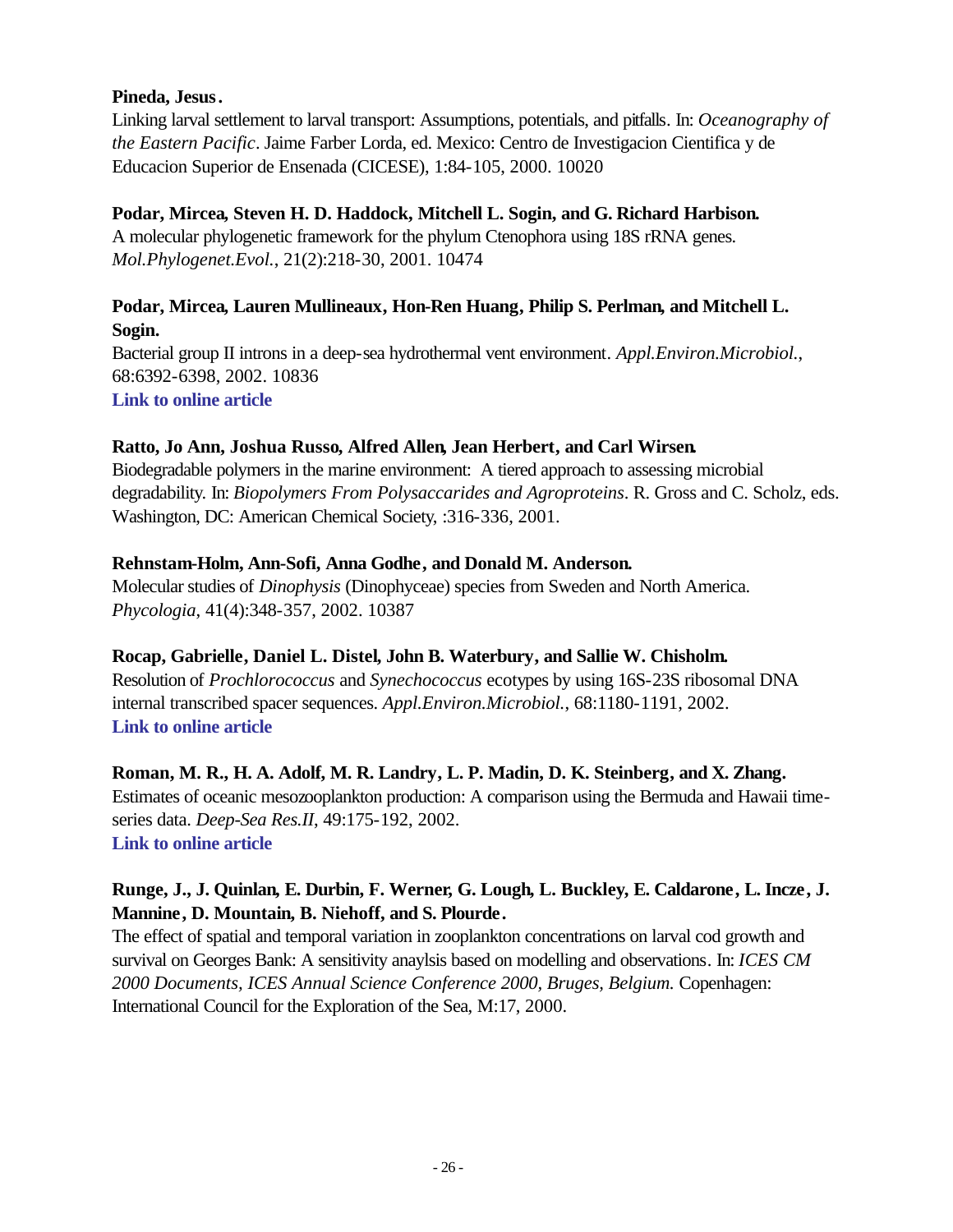### **Saito, Mak A., James W. Moffett, Sallie W. Chisholm, and John B. Waterbury.**

Cobalt limitation and uptake in *Prochlorococcus*. *Limnol.Oceanogr.*, 47:1629-1636, 2002. 10755

### **Schander, Christoffer, and Kenneth M. Halanych.**

DNA, PCR and formalinized animal tissue - a short review and protocols. *Org.Divers.Evol.*, 3:195- 205, 2003. 10866

### **Schander, Christoffer, Kenneth M. Halanych, Thomas Dahlgren, and Per Sundberg.**

A test of the monophyly of Odostominae and Turbonilliane (Gastropoda, Heterobranchia, Pyramidellidae) based on 16S mtDNA sequences. *Zool.Scr.*, 32(3):243-254, 2003. 10747 **[Link to online article](http://www.blackwell-synergy.com/links/doi/10.1046/j.1463-6409.2003.00112.x/full/)**

### **Schander, Christoffer, and Per Sundberg.**

Useful characters in gastropod phylogeny: Soft information or hard facts? *Syst.Biol.*, 50(1):136-141, 2001. 9946 **[Link to online article](http://dandini.ingentaselect.com/vl=1416898/cl=130/nw=1/fm=docpdf/rpsv/catchword/tandf/10635157/v50n1/s11/p136)**

### **Scheltema, Amelie H**

New eastern atlantic neomenioid aplacophoran molluscs (Neomeniomorpha, Aplacophora). *Ophelia*, 51(1):1-28, 1999. 9744

### **Scheltema, Amelie H.**

Two solenogaster molluscs, Ocheyoherpia trachia n.sp. from Macquarie Island and Tegulaherpia tasmanica Salvini-Plawen from Bass Strait (Aplacophora: Neomeniomorpha). *Rec.Aust.Mus.*, 51(7):23-31, 1999. 9745

### **Scheltema, Amelie H., Klaus Kerth, and Alan M. Kuzirian.**

Original molluscan radula: Comparisons among Aplacophora, Gastropoda, and the cambrian fossil *Wiwaxia corrugata*. *J.Morph.*, 257:219-245, 2003. 10677 **[Link to online article](http://www3.interscience.wiley.com/cgi-bin/fulltext/104528759/PDFSTART)**

### **Schulze, Anja, and Kenneth M. Halanych.**

Siboglinid evolution shaped by habitat preference and sulfide tolerance. *Hydrobiologia*, 496:199-205, 2003. 10675

### **Shank, Timothy M., and Joel W. Martin.**

A new caridean shrimp of the family Alvinocarididae from thermal vents at Menez Gwen on the Mid-Atlantic Ridge. *Proc.Biol.Soc.Wash.*, 116(1):158-167, 2003. 10700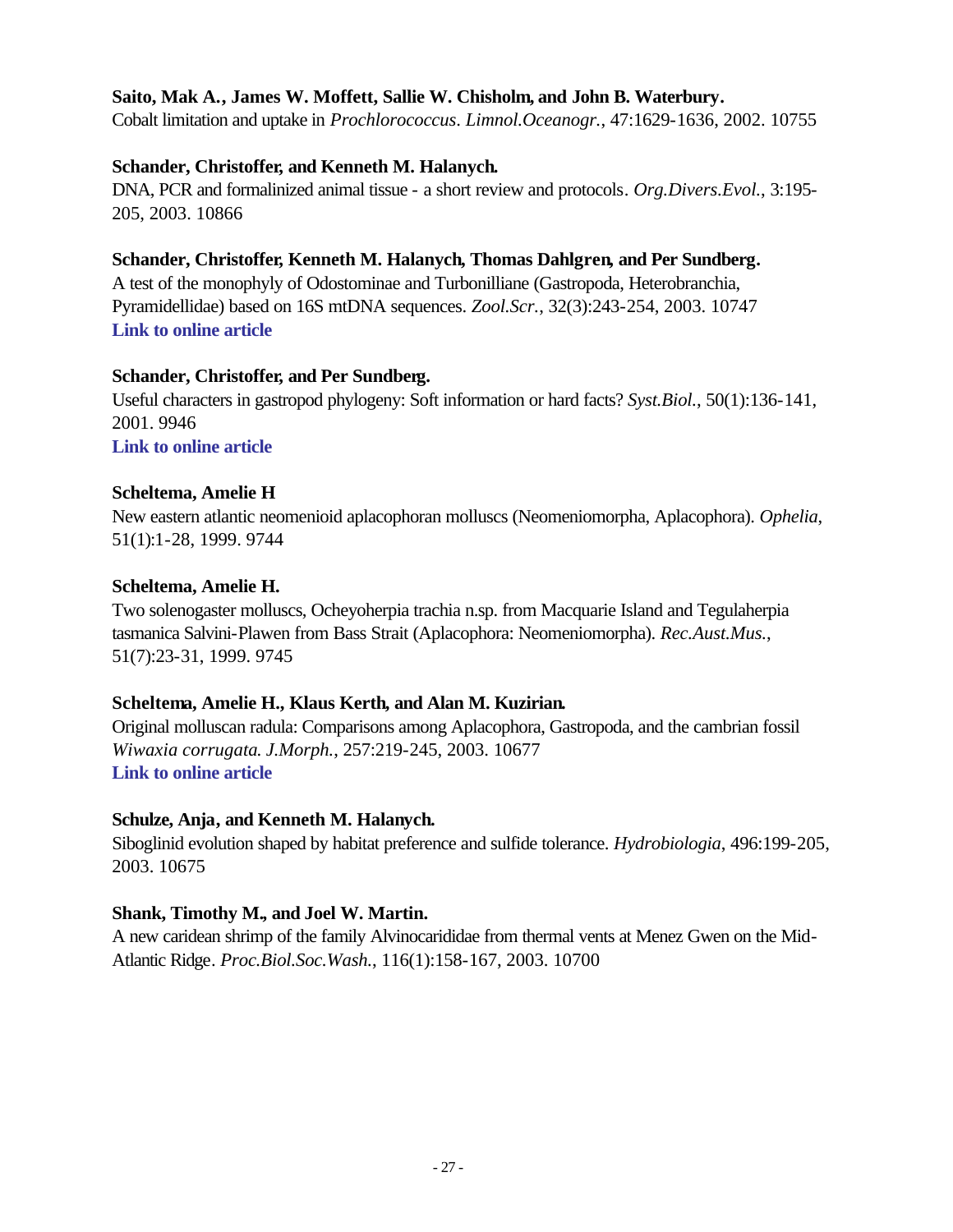# **Skinner, M. W., D. R. Ketten, L. K. Holden, B. R. Whiting, K. T. Bae, L. T. Cohen, J. G. Neely, G. A. Gates, P. G. Smith, and G. R. Kletzker.**

Is there a relation between speech recognition and the position of cochlear implant electrodes in the inner ear? *Semin.Hear.*, 23(1):97-98, 2002.

# **Skinner, Margaret W., Darlene R. Ketten, Laura K. Holden, Gary W. Harding, Peter G. Smith, George A. Gates, J. Gail Neely, G. Robert Kletzker, Barry Brunsden, and Barbara Blocker.**

CT-derived estimation of cochlear morphology and electrode array position in relation to word recognition in nucleus-22 recipients. *J.Assoc.Res.Itolaryngol.*, 3:332-350, 2002.

# **Song, Jiasheng, Margaret Clagett-Dame, Richard E. Peterson, Mark E. Hahn, William M. Westler, Rafal R. Sincinski, and Hector F. DeLuca.**

A ligand for the aryl hydrocarbon receptor isolated from lung. *Proc.Natl.Acad.Sci.U.S.A.*, 99:14694- 14699, 2002. 10717

# **[Link to online article](http://www.pnas.org/cgi/reprint/99/23/14694.pdf)**

# **Sosik, Heidi M., Robert J. Olson, Michael G. Neubert, Alexi Shalapyonok, and Andrew R. Solow.**

Growth rates in coastal phytoplankton from time-series measurements with a submersible flow cytometer. *Limnol.Oceanogr.*, 48:1756-1765, 2003. 10733

# **Stanton, Timothy K., Dezhang Chu, Linda V. Martin Traykovski, D. Benjamin Reeder, Joseph D. Warren, and Peter H. Wiebe.**

Broadband acoustic classification of individual zooplankton and fish: A review of recent work. In: *Proceedings of the Institute of Acoustics Conference on Acoustical Oceanography, 9-12 April 2001*, :181-188, 2001. 10396

# **Sullivan, Matthew B., John B. Waterbury, and Sallie W. Chisholm.**

Cyanophages infecting the oceanic cyanobacterium Prochlorococcus. *Nature*, 424:1047-1051, 2003. **[Link to online article](http://www.nature.com/cgi-taf/DynaPage.taf?file=/nature/journal/v424/n6952/full/nature01929_fs.html&content_filetype=pdf)**

# **Swart, P. K., S. Thorrold, B. Rosenheim, A. Eisenhauer, C. G. A. Harrison, M. Grammer, and C. Latkoczy.**

Intra-annual variation in the stable oxygen and carbon and trace element composition of sclerosponges. *Paleoceanography*, 17(3),1045,doi:10.1029/2000PA000622, 2002. **[Link to online article](http://www.agu.org/journals/pa/pa0203/2000PA000622/2000PA000622.pdf)**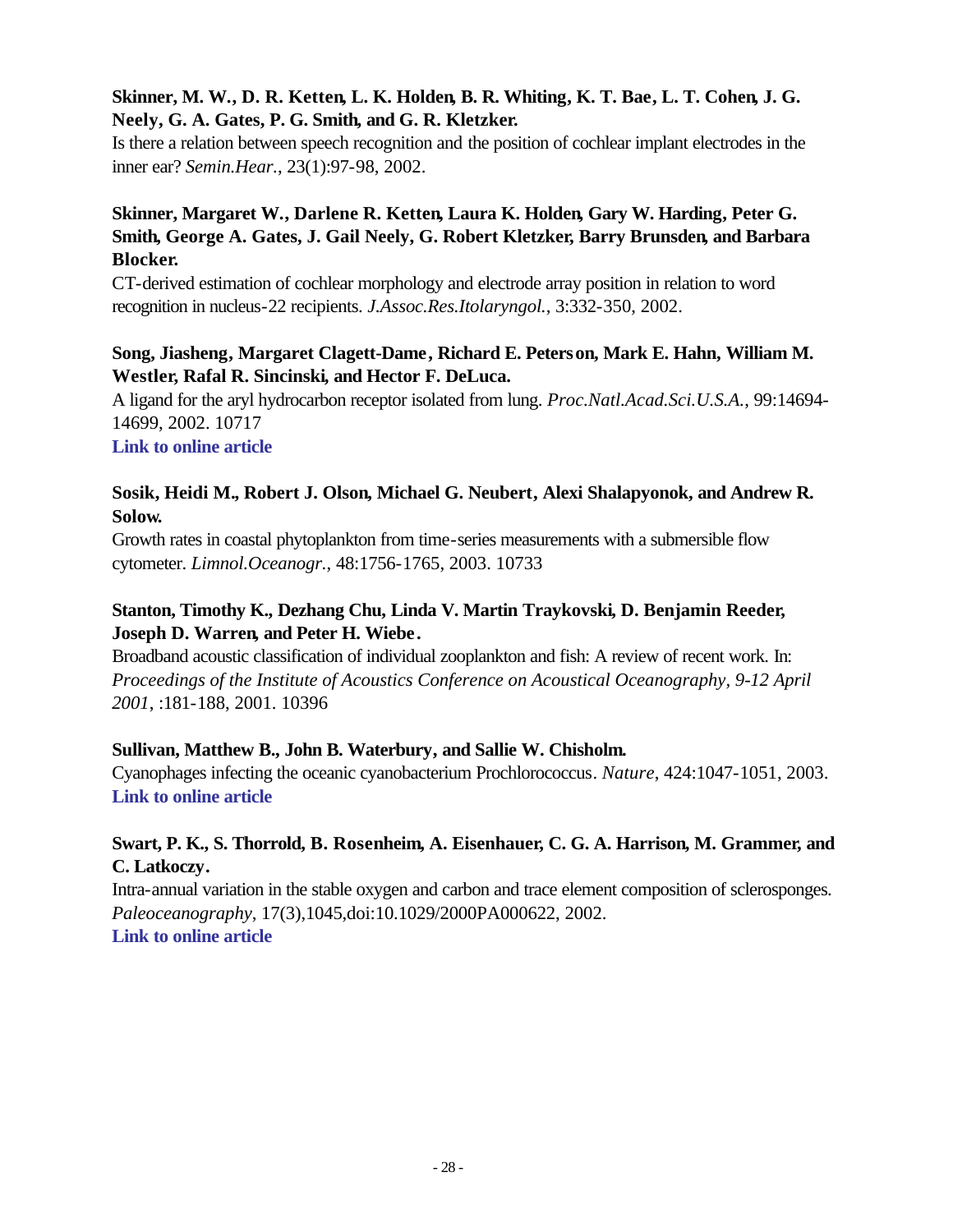# **Swearer, Stephen E., Jeffrey S. Shima, Michael E. Hellberg, Simon R. Thorrold, Geoffrey P. Jones, D. Ross Robertson, Steven G. Morgan, Kimberly A. Selkoe, Gregory M. Ruiz, and Robert R. Warner.**

Evidence of self-recruitment in demersal marine populations. *Bull.Mar.Sci.*, 70(1) Suppl.:251-271, 2002.

### **Tarrant, Ann M., C. H. Blomquist, P. H. Lima, M. J. Atkinson, and S. Atkinson.**

Metabolism of estrogens and androgens by scleractinian corals. *Comp.Biochem.Physiol.B*, 136:473- 485, 2003.

**[Link to online article](http://www.sciencedirect.com/science?_ob=MImg&_imagekey=B6T2R-49KSKF9-4-H&_cdi=4925&_orig=browse&_coverDate=11%2F30%2F2003&_sk=998639996&view=c&wchp=dGLbVtb-zSkzk&_acct=C000011858&_version=1&_userid=142773&md5=887137f244a6ddebb177f3419b604db2&ie=f.pdf)**

### **Thorrold, Simon R., and Jonathan A. Hare.**

Otolith applications in reef fish ecology. In: *Coral Reefs Fishes: Dynamics and Diversity in a Complex Ecosystem.* Peter F. Sale, ed. San Diego, CA: Academic Press, :243-264, 2002. 10400

# **Thorrold, Simon R., Geoffrey P. Jones, Michael E. Hellberg, Ronald S. Burton, Stephen E. Swearer, Joseph E. Neigel, Steven G. Moragn, and Robert R. Warner.**

Quantifying larval retention and connectivity in marine populations with artificial and natural markers. *Bull.Mar.Sci.*, 70(1) Suppl.:291-308, 2002. 10642

### **Thorrold, Simon R., Christopher Latkoczy, Peter K. Swart, and Cynthia M. Jones.**

Natal homing in a marine fish metapopulation. *Science*, 291:297-299, 2001. **[Link to online article](http://www.sciencemag.org/cgi/reprint/291/5502/297.pdf)**

### **Thwaites, F. T., and C. S. Davis.**

Development of a towed, flyable fish for the Video Plankton Recorder. *Oceans '02*, :1730-1736, 2002. 10778

# **Tittlemier, Sheryl A., Sean W. Kennedy, Mark E. Hahn, Christopher M. Reddy, and Ross J. Norstrom.**

Naturally produced halogenated dimethyl bipyrroles bind to the aryl hydrocarbon receptor and induce cytochrome P4501A and porphyrin accumulation in chicken embryo hepatocytes. *Environ.Toxicol.Chem.*, 22:1622-1631, 2003. 10823

### **Tyack, P. L.**

New light on the singing whale - what fresh research techniques have shown about the humpback. In: *The New Encyclopedia of Mammals.* D. W. Macdonald, ed. Oxford, UK: Oxford University Press, :268-269, 2001.

### **Tyack, P. L.**

Bioacoustics. In: *Encyclopedia of Ocean Sciences.* John H. Steele, Karl K. Turekian, Steve A. Thorpe, eds. London: Academic Press, 1:295-302, 2001. **[Link to online article](http://www.sciencedirect.com/science?_ob=MiamiImageURL&_imagekey=B77C6-4B0FVKG-9P-C&_cdi=14570&_check=y&_idxType=AR&view=c&wchp=dGLbVlz-zSkWA&_acct=C000011858&_version=1&_userid=142773&md5=357cba4d2e9b3c887bc0486c94e6d8f4&ie=f.pdf)**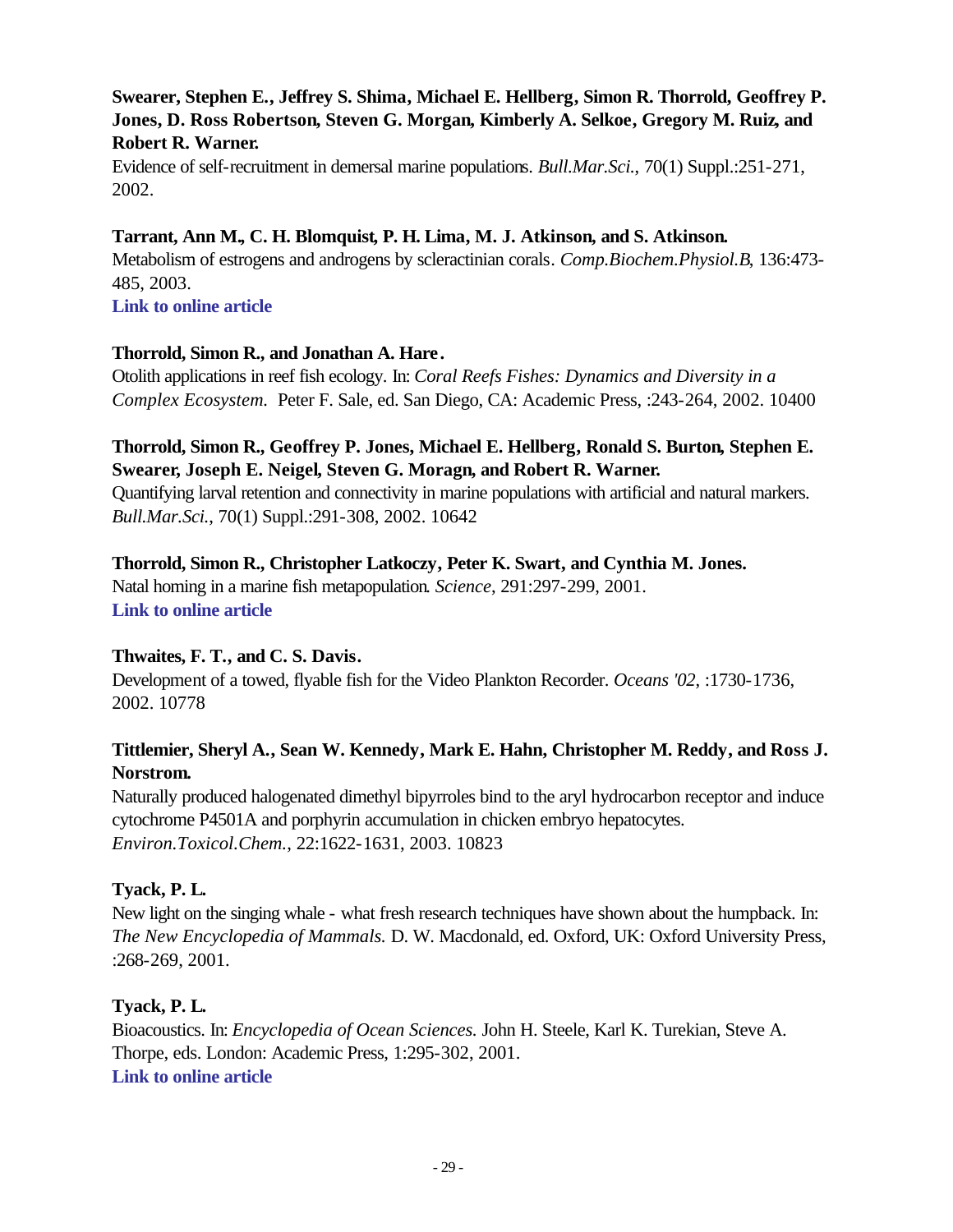### **Tyack, Peter L.**

Behavior, overview. In: *Encyclopedia of Marine Mammals.* W. Perrin, B. Wursig, and J. G. M Thewissen, eds. San Diego: Academic Press, :87-94, 2002.

### **Tyack, Peter L.**

Mimicry. In: *Encyclopedia of Marine Mammals.* W. Perrin, B. Wursig, and J. G. M Thewissen, eds. San Diego: Academic Press, :748-750, 2002.

### **Tyack, Peter L., and Edward H. Miller.**

Vocal anatomy, acoustic communication and echolocation. In: *Marine Mammal Biology: An Evolutionary Approach.* A. R. Hoelzel, ed. Oxford: Blackwell, :142-184, 2002.

### **Warren, J. D., T. K. Stanton, M. C. Benfield, P. H. Wiebe, and D. Chu.**

In situ measurements of acoustic target strengths of siphonophores. In: *EEA International Symposium, 2nd, Gdansk-Jurata, Poland, May 24-27, 1999.* A. Stepnowski, R. Salamon and E. Kozaczka, eds., :11-13, 1999. 9924

### **Weinberg, James R., Thomas G. Dahlgren, Nan Trowbridge, and Kenneth M. Halanych.**

Genetic differences within and between species of deep-sea crabs (Chaceon) from the North Atlantic Ocean. *Biol.Bull.*, 204:318-326, 2003. 10865 **[Link to online article](http://www.biolbull.org/cgi/reprint/204/3/318.pdf)**

### **Wells, Brian K., Simon R. Thorrold, and Cynthia M. Jones.**

Stability of elemental signatures in the scales of spawning weakfish, Cynoscion regalis. *Can.J.Fish.Aquat.Sci.*, 60:361-369, 2003.

# **Werner, Francisco E., Brian R. MacKenzie, R. Ian Perry, R. Gregory Lough, Christopher E. Naimie, Brian O. Blanton, and John A. Quinlan.**

Larval trophodynamics, turbulence and drift on Georges Bank: A sensitivity analysis of cod and haddock. *Sci.Mar.*, 65(Suppl.1):99-115, 2001.

### **Wiebe, P. H., and J. L. Reid.**

A tribute to Matin V. Angel and Robert L. Smith for their years as co-editors of Progess in Oceanography. *Prog.Oceanogr.*, 56:3-5, 2003. **[Link to online article](http://www.sciencedirect.com/science?_ob=MImg&_imagekey=B6V7B-47W5K69-1-5&_cdi=5838&_orig=browse&_coverDate=01%2F31%2F2003&_sk=999439998&view=c&wchp=dGLbVzz-zSkWb&_acct=C000011858&_version=1&_userid=142773&md5=300fe16169a91d1f687fd3cf3b696cb2&ie=f.pdf)**

### **Wiebe, Peter H.**

Basin-wide studies of zooplankton through observation and modeling: Synthesis of North Atlantic GLOBEC data sets. In: *Proceedings of the EurOCEAN 2000, The European Conference on Marine Science and Ocean Technology, Hamburg, Germany, 29 August - 2 September 2000.* K.- G. Barthel et al., eds. Brussels: European Commission, :71-87, 2001. 10436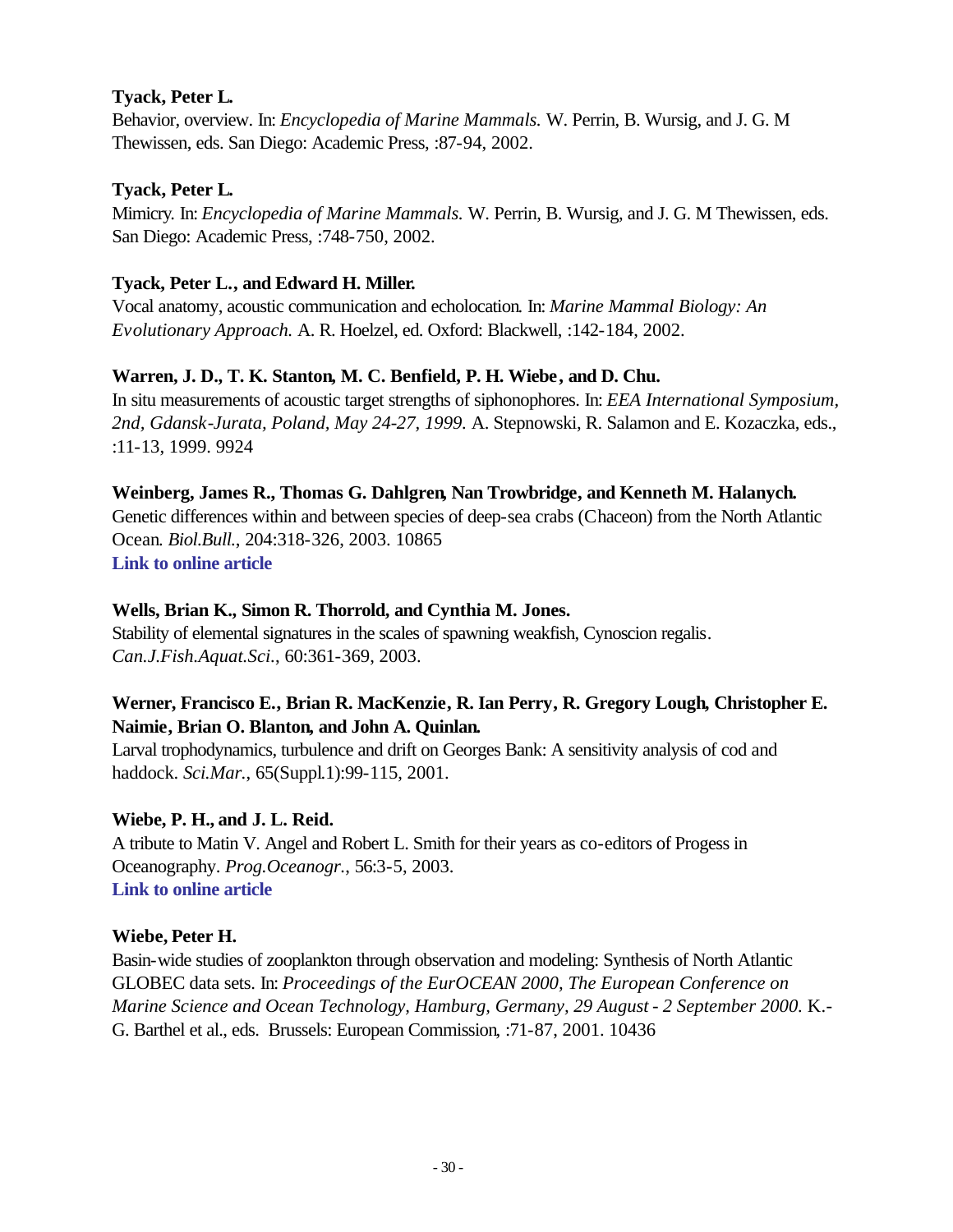### **Wiebe, Peter H., and Mark C. Benfield.**

From the Hensen net toward four-dimensional biological oceanography. *Prog.Oceanogr.*, 56:7-136, 2003. 10660 **[Link to online article](http://www.sciencedirect.com/science?_ob=MImg&_imagekey=B6V7B-47PP8H0-1-J&_cdi=5838&_orig=browse&_coverDate=01%2F31%2F2003&_sk=999439998&view=c&wchp=dGLbVtb-zSkzS&_acct=C000011858&_version=1&_userid=142773&md5=982a66fafc05c609bedb4fc76b930da9&ie=f.pdf)**

### **Wiley, David N., Greg Early, Charles A. Mayo, and Michael J. Moore .**

Rescue and release of mass stranded cetaceans from beaches on Cape Cod, Massachusetts, USA; 1990-1999: A review of some response actions. *Aquat.Mamm.*, 27(2):162-171, 2001.

# **Geology and Geophysics**

**Aubry, Marie-Pierre, William A. Berggren, John A. Van Couvering, Jason Ali, Henk Brinkhuis, Benjamin Cramer, Dennis V. Kent, Carl C. Swisher, III, Christian Dupuis, Philip D. Gingerich, Claus Heilmann-Claus, Chris King, David J. Ward, Robert W. B. Knox, Khaled Ouda, Lowell D. Stott, and Medard Thiry.**

Chronostratigraphic terminology at the Paleocene/Eocene boundary. In: *Causes and Consequences of Globally Warm Climates in the Early Paleogene*. Scott L. Wing, Philip D. Gingerich, Birger Schmitz, and Ellen Thomas, eds. Boulder, CO: Geological Society of America, :551-566, 2003. 10710

**Aubry, Marie-Pierre, John Van Couvering, William A. Berggren, and Fredrich Steininger.** Should the golden spike glitter? *Episodes*, 23(3):203-210, 2000. 10253

### **Bach, Wolfgang, Neil R. Banerjee, Henry J. B. Dick, and Edward T. Baker.**

Discovery of ancient and active hydrothermal systems along the ultra-slow spreading Southwest Indian Ridge 10°-16°E. *Geochem.Geophys.Geosyst.*, 3,1044,doi:10.1029/2001GC000279, 2002. 10570 **[Link to online article](http://www.agu.org/journals/gc/gc0207/2001GC000279/2001GC000279.pdf)**

**Bach, Wolfgang, Bernhard Peucker-Ehrenbrink, Stanley R. Hart, and Jerzy S. Blusztajn.** Geochemistry of hydrothermally altered oceanic crust: DSDP/ODP Hole 504B - Implications for seawater-crust exchange budgets and Sr- and Pb-isotopic evolution of the mantle. *Geochem.Geophys.Geosyst.*, 4,8904,doi:10.1029/2002GC000419, 2003. 10801 **[Link to online article](http://www.agu.org/journals/gc/gc0303/2002GC000419/2002GC000419.pdf)**

### **Bains, Santo, Richard D. Norris, Richard M. Corfield, Gabriel J. Bowen, Philip D. Gingerich, and Paul L. Koch.**

Marine-terrestrial linkages at the Paleocene-Eocene bounday. In: *Causes and Consequences of Globally Warm Climates in the Early Paleogene*. Scott L. Wing, Philip D. Gingerich, Birger Schmitz, and Ellen Thomas, eds. Boulder, CO: Geological Society of America, :1-9, 2003.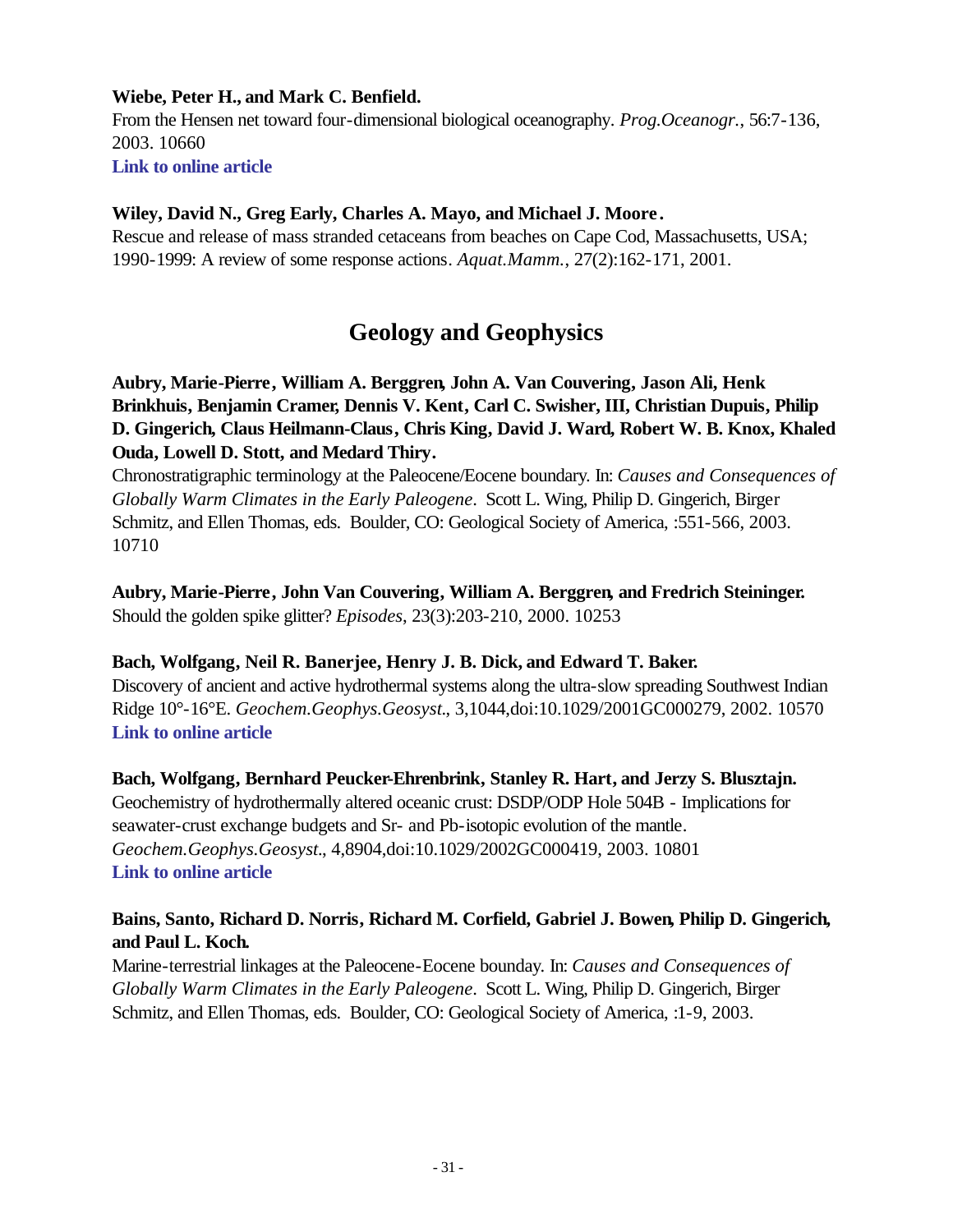### **Behn, Mark D., Jian Lin, and Maria T. Zuber.**

Evidence for weak oceanic transform faults. *Geophys.Res.Lett.*, 29(24),2207,doi:10.1029/2002GL015612, 2002. 10739 **[Link to online article](http://www.agu.org/journals/gl/gl0224/2002GL015612/2002GL015612.pdf)**

### **Bice, Karen L., Brian T. Huber, and Richard D. Norris.**

Extreme polarwarmth during cretaceous greenhouse? The paradox of the later turonian  $?$  <sup>18</sup>O record at DSDP site 511. *Paleoceanography*, 18(2),1031,doi:10.1029/2002PA000848, 2003. 10831 **[Link to online article](http://www.agu.org/journals/pa/pa0302/2002PA000848/2002PA000848.pdf)**

### **Bice, Karen L., and Jochem Marotzke.**

Could changing ocean circulation have destabilized methane hydrate at the Paleocene/Eocene boundary? *Paleoceanography*, 17(2),1018,doi:10.1029/2001PA000678, 2002, 2002. 10580 **[Link to online article](http://www.agu.org/journals/pa/pa0202/2001PA000678/2001PA000678.pdf)**

### **Bice, Karen L., and Richard D. Norris.**

Possible atmospheric  $CO_2$  extremes of the Middle Cretaceous (late Albion-Turonian). *Paleoceanography*, 17(4),1070,doi:10.1029/2002PA000778, 2002. 10643 **[Link to online article](http://www.agu.org/journals/pa/pa0204/2002PA000778/2002PA000778.pdf)**

### **Blusztajn, J., and E. Hegner.**

Osmium isotopic systematics of melilitites from the Tertiary Central European Volcanic Province in SW Germany. *Chem.Geol.*, 189:91-103, 2002. **[Link to online article](http://www.sciencedirect.com/science?_ob=MImg&_imagekey=B6V5Y-46HWKS9-3-F&_cdi=5799&_orig=browse&_coverDate=09%2F16%2F2002&_sk=998109998&view=c&wchp=dGLbVlz-zSkzS&_acct=C000011858&_version=1&_userid=142773&md5=fffe74475bdd56a935c9d69ca665a6db&ie=f.pdf)**

### **Bohnenstiehl, D. R., M. Tolstoy, R. P. Dziak, C. G. Fox, and D. K. Smith.**

Aftershock sequences in the mid-ocean ridge environment: an analysis using hydroacoustic data. *Tectonophysics*, 354:49-70, 2002. **[Link to online article](http://www.sciencedirect.com/science?_ob=MImg&_imagekey=B6V72-46K22KV-3-14&_cdi=5830&_orig=browse&_coverDate=08%2F30%2F2002&_sk=996459998&view=c&wchp=dGLbVlz-zSkzk&_acct=C000011858&_version=1&_userid=142773&md5=eb297e0d00b4d47e03e001383e6d4b3e&ie=f.pdf)**

# **Bowen, Gabriel J., Paul L. Koch, Philip D. Gingerich, Richard D. Norris, Santo Bains, and Richard M. Corfield.**

Refined isotope stratigraphy across the continental Paleocene-Eocene boundary on Polecat Bench in the northern Bighorn Basin. In: *Paleocene-Eocene Stratigraphy and Biotic Change in the Bighorn and Clarks Fork Basins, Wyoming*. P. D. Gingerich, ed., Ann Arbor, MI: Museum of Paleontology, University of Michigan, 33:73-88, 2001.

### **Braun, Michael G., and Peter B. Kelemen.**

Dunite distribution in the Oman Ophiolite: Implications for melt flux through porous dunite conduits. *Geochem.Geophys.Geosyst.*, 3,8603,doi:10.1029/2001GC000289, 2002. **[Link to online article](http://www.agu.org/journals/gc/gc0211/2001GC000289/2001GC000289.pdf)**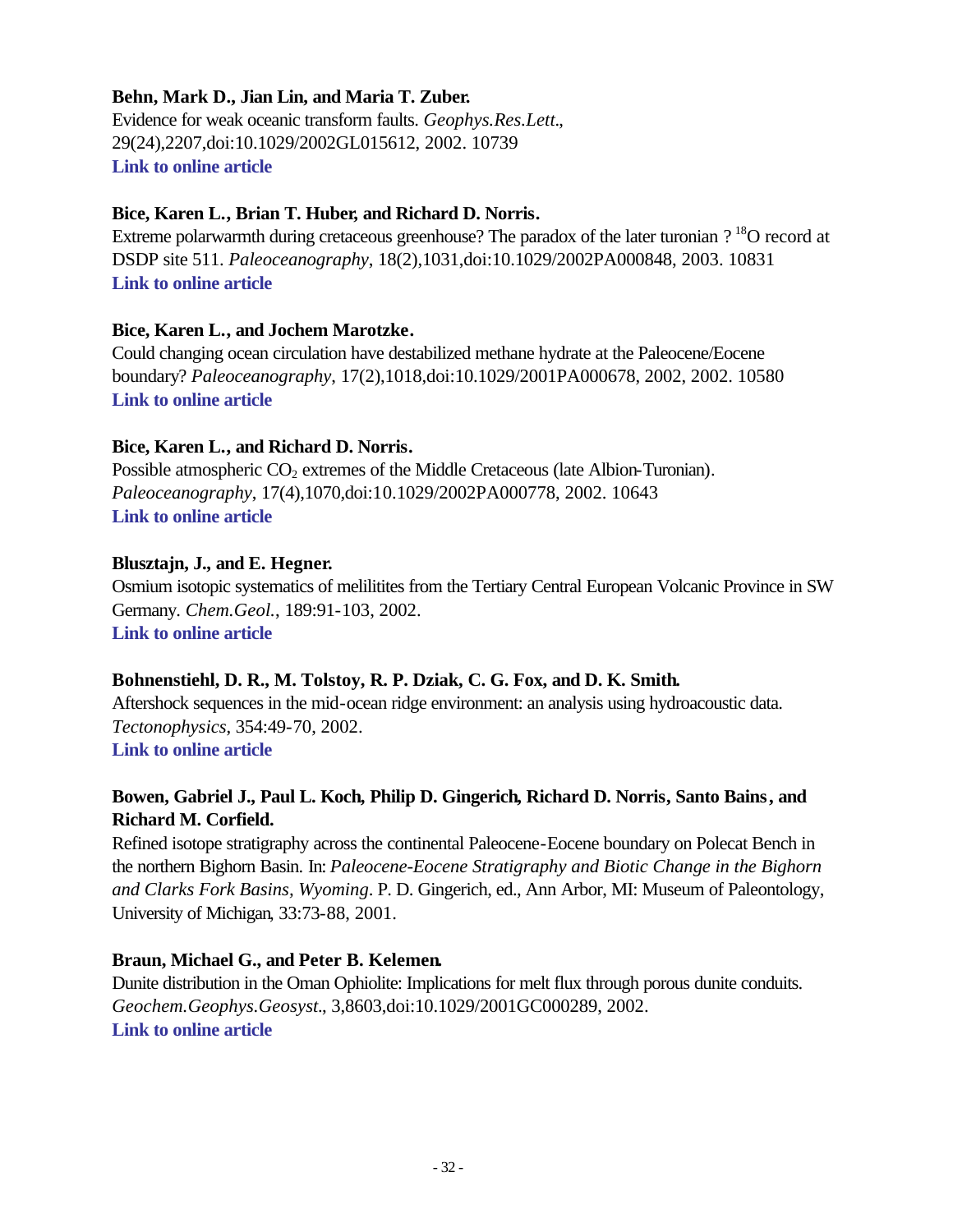### **Buynevich, Ilya V.**

Subsurface evidence of a pre-1846 beach [sic] across Menauhant Barrier, Cape Cod, Massachusetts. *Shore Beach*, 71(3):3-6, 2003. 10912

# **Canales, J. Pablo, Robert S. Detrick, Douglas R. Toomey, and William S. D. Wilcock.**

Segment-scale variations in the crustal structure of 150-300 kyr old fast spreading oceanic crust (East Pacific Rise, 8°15'N-10°5'N) from wide-angle seismic refraction profiles. *Geophys.J.Int.*, 152:766- 794, 2003. 10825 **[Link to online article](http://www.blackwell-synergy.com/links/doi/10.1046/j.1365-246X.2003.01885.x/full/)**

# **Canales, J. Pablo, Garrett Ito, Robert S. Detrick, and John Sinton.**

Crustal thickness along the western Galapagos Spreading Center and the compensation of the Galapagos hotspot swell. *Earth Planet.Sci.Lett.*, 203:311-327, 2002. 10758 **[Link to online article](http://www.sciencedirect.com/science?_ob=MImg&_imagekey=B6V61-46THS9C-F-R&_cdi=5801&_orig=browse&_coverDate=10%2F15%2F2002&_sk=997969998&view=c&wchp=dGLbVlb-zSkWz&_acct=C000011858&_version=1&_userid=142773&md5=7a32977a9f0ce99420a4ca7a08677d5e&ie=f.pdf)**

# **Clift, Peter.**

The Indus Fan: Climate-tectonic interactions in the western Himalaya. *Geoscientist*, 11(12):4-9, 2001.

# **Clift, Peter, and Karen Bice.**

Baked Alaska. *Nature*, 419:129-130, 2002. **[Link to online article](http://www.nature.com/cgi-taf/DynaPage.taf?file=/nature/journal/v419/n6903/full/419129a_fs.html&content_filetype=pdf)**

### **Clift, Peter, and Christoph Gaedicke.**

Accelerated mass flux to the Arabian Sea during the middle to late Miocene. *Geology*, 30:207-210, 2002. 10541

# **Clift, Peter, Christoph Gaedicke, Rosemary Edwards, Jae Il Lee, Peter Hildebrand, Shahid Amjad, Robert S. White, and Hans-Ulrich Schulter.**

The stratigraphic evolution of the Indus Fan and the history of sedimentation in the Arabian Sea. *Mar.Geophys.Res.*, 23:223-245, 2002. 10792 **[Link to online article](http://journals.kluweronline.com/article.asp?PIPS=5119267)**

### **Clift, Peter, Jian Lin, and Udo Barckhausen.**

Evidence of low flexural rigidity and low viscosity lower continental crust during continental break-up in the South China Sea. *Mar.Pet.Geol.*, 19:951-970, 2002. 10814 **[Link to online article](http://www.sciencedirect.com/science?_ob=MImg&_imagekey=B6V9Y-47MCGJ0-1-1G&_cdi=5911&_orig=browse&_coverDate=09%2F30%2F2002&_sk=999809991&view=c&wchp=dGLbVtz-zSkzS&_acct=C000011858&_version=1&_userid=142773&md5=507a4c163bcf64384397e866ee43d70e&ie=f.pdf)**

### **Clift, Peter D.**

A brief history of the Indus River. In: *Tectonic and Climatic Evolution of the Arabian Sea Region*. P.D. Clift, D. Kroon, C. Gaedicke, and J. Craig, eds. London: The Geological Society, :237-258, 2002. 10631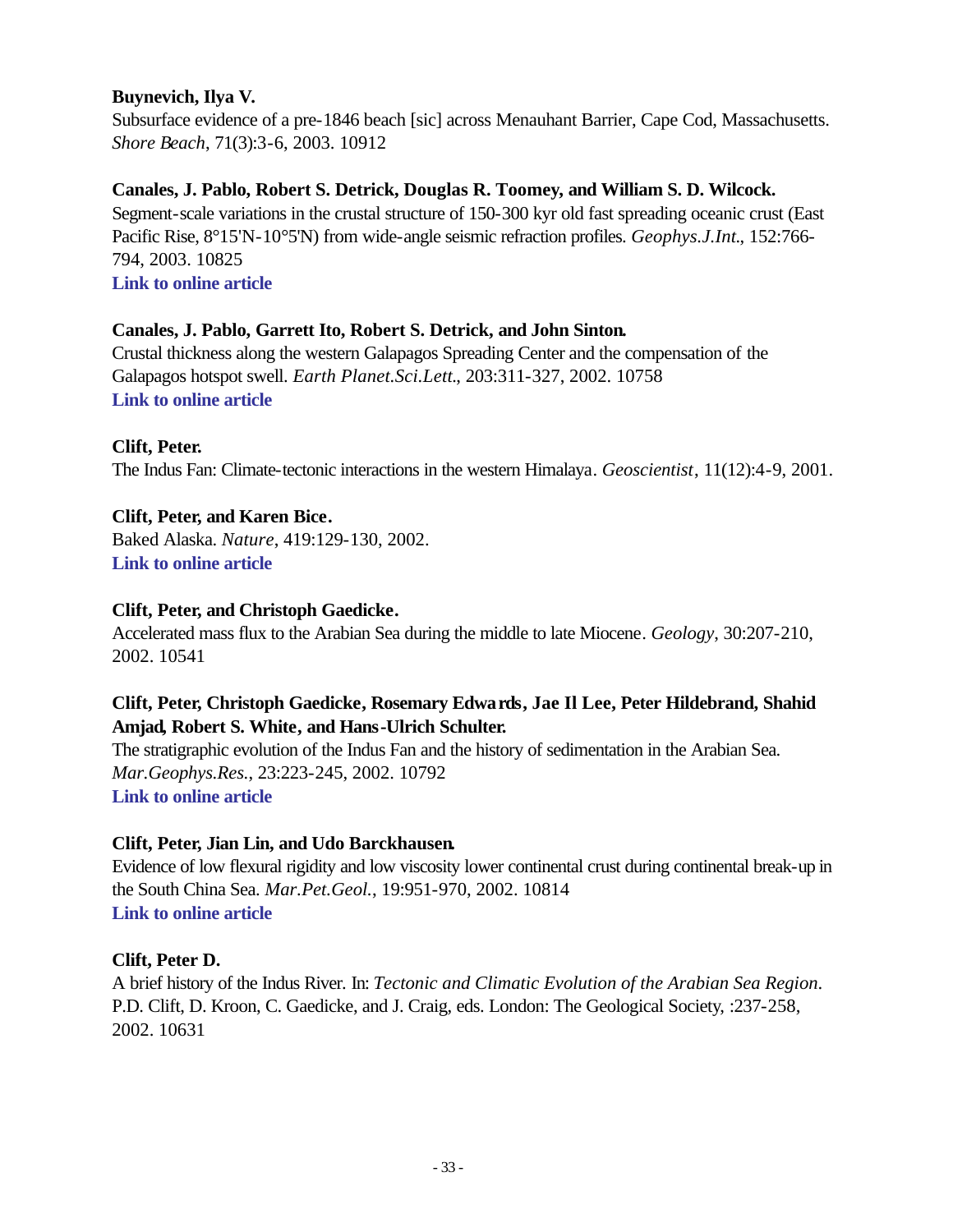# **Clift, Peter D., Andrew Carter, Michael Krol, and Eric Kirby.**

Constraints on India-Eurasia collision in the Arabian Sea region taken from the Indus group, Ladakh Himalaya, India. In: *Tectonic and Climatic Evolution of the Arabian Sea Region.* P.D. Clift, D. Kroon, C. Gaedicke, and J. Craig, eds. London: The Geological Society, :97-116, 2002. 10630

### **Clift, Peter D., John F. Dewey, Amy E. Draut, and Maria Mange.**

Discussion of 'Buried oblique-slip faults in the Irish Caledonides' by D. M. Williams. *Geol.J.*, 38:99- 100, 2003. **[Link to online article](http://www3.interscience.wiley.com/cgi-bin/fulltext/103522232/PDFSTART)**

# **Clift, Peter D., Amy E. Draut, Robyn Hannigan, Graham Layne, and Jerzy Blusztajn.**

Trace elements and Pb isotopic constraints on the provenance of the Rosroe and Derryveeny formations, South Mayo, Ireland. *Trans.R.Soc.Edinb., Earth Sci.*, 93:101-110, 2003. 10819

# **Clift, Peter D., Robyn Hannigan, Jerzy Blusztajn, and Amy E. Draut.**

Geochemical evolution of the Dras-Kohistan Arc during collision with Eurasia: Evidence from the Ladakh Himalaya, India. *Isl.Arc*, 11:255-273, 2002. 10771

# **Clift, Peter D., Graham D. Layne, Yany M. R. Najman, Achim Kopf, Nobumichi Shimizu, and John Hunt.**

Temporal evolution of boron flux in the NE Japan and Izu Arcs measured by ion microprobe from the Forearc Tephra Record. *J.Petrol.*, 44:1211-1236, 2003. 10851 **[Link to online article](http://petrology.oupjournals.org/cgi/reprint/44/7/1211.pdf)**

# **Clift, Peter D., Jae Il Lee, Peter Hildebrand, Nobumichi Shimizu, Graham D. Layne, Jerzy Blusztajn, Joel D. Blum, Eduardo Garzanti, and Athar Ali Kahn.**

Nd and Pb isotope variability in the Indus River System: Implications for sediment provenance and crustal heterogeneity in the Western Himalaya. *Earth Planet.Sci.Lett.*, 200:91-106, 2002. 10632 **[Link to online article](http://www.sciencedirect.com/science?_ob=MImg&_imagekey=B6V61-45KSTY0-5-N&_cdi=5801&_orig=browse&_coverDate=06%2F20%2F2002&_sk=997999998&view=c&wchp=dGLbVzb-zSkWb&_acct=C000011858&_version=1&_userid=142773&md5=9d3273cc3f7091203aa88b6b31990d49&ie=f.pdf)**

### **Clift, Peter D., Jian Lin, and the ODP Leg 184 Scientific Party.**

Patterns of extension and magmatism along the continent-ocean boundary, South China margin. In: *Non-Volcanic Rifting of Continental Margins: A Comparison of Evidence From Land and Sea.*  R. C. L. Wilson, R. B. Whitmarash, B. Taylor, and N. Froitzheim, eds. London: The Geological Society, :489-510, 2001. 10274

### **Clift, Peter D., Ingo Pecher, Nina Kukowski, and Andrea Hampel.**

Tectonic erosion of the Peruvian forearc, Lima Basin, by subduction and Nazca Ridge collision. *Tectonics*, 22(3),1023,doi:10.1029/2002TC001386, 2003. 10789 **[Link to online article](http://www.agu.org/journals/tc/tc0303/2002TC001386/2002TC001386.pdf)**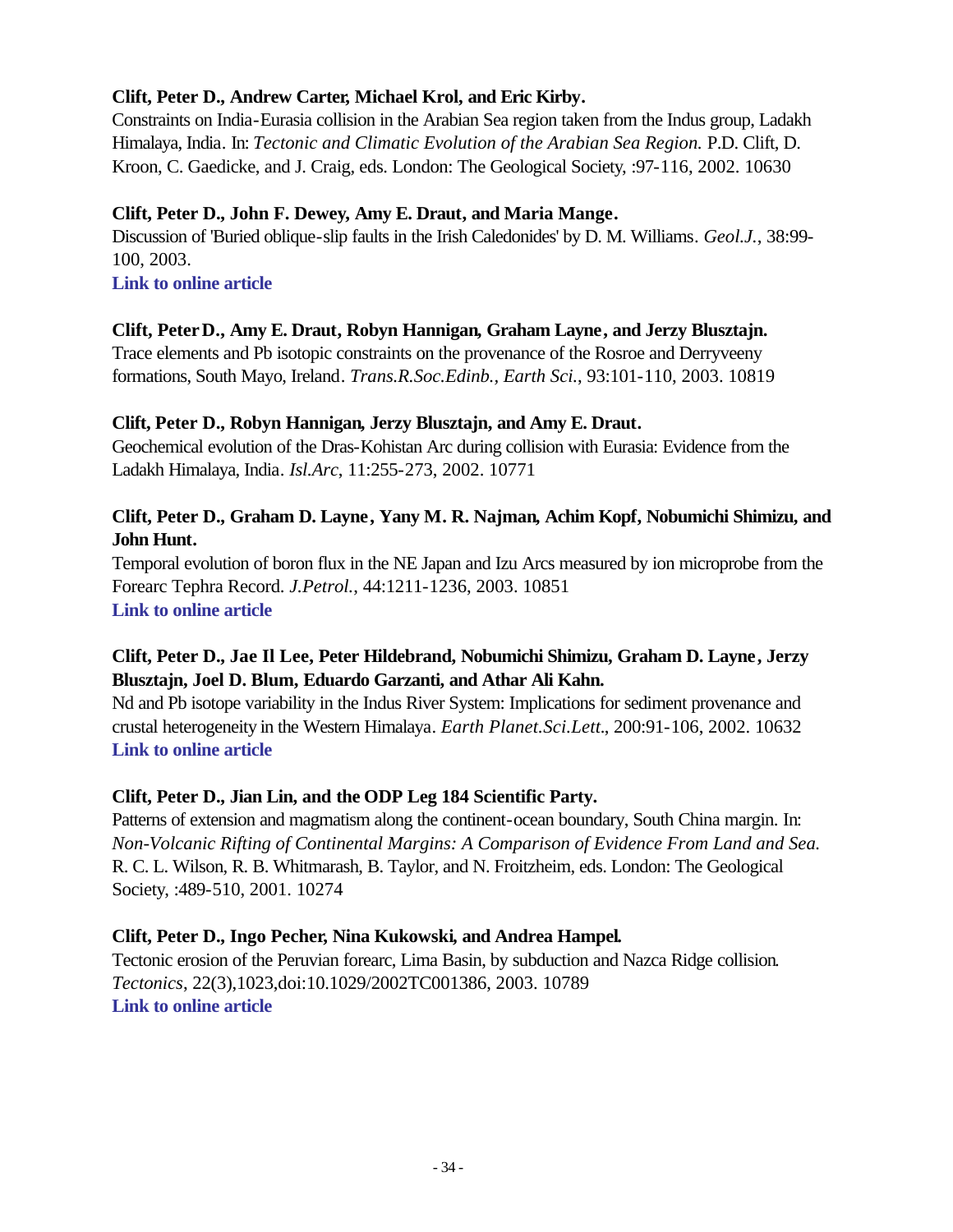# **Clift, Peter D., Hans Schouten, and Amy E. Draut.**

A general model of arc-continent collision and subduction polarity reversal from Taiwan and the Irish Caledonides. In: *Intra-Oceanic Subduction Systems: Tectonic and Magmatic Processes*. R. D. Larter and P. T. Leat, eds. London: The Geological Society, :81-98, 2003. 10772

### **Cohen, Anne L., Kathryn E. Owens, Graham Layne, and Nobumichi Shimizu.**

The effect of algal symbionts on the accuracy of Sr/Ca paleotemperatures from coral. *Science*, 296:331-333, 2002. **[Link to online article](http://www.sciencemag.org/cgi/reprint/296/5566/331.pdf)**

### **Collins, J. A., F. L. Vernon, J. A. Orcutt, and R. A. Stephen.**

Upper mantle structure beneath the Hawaiian swell: Constraints from the ocean seismic network pilot experiment. *Geophys.Res.Lett.*, 29(11),1522,doi:10.1029/2001GL013302, 2002. **[Link to online article](http://www.agu.org/journals/gl/gl0211/2001GL013302/2001GL013302.pdf)**

# **Dannenmann, Stefanie, Braddock K. Linsley, Delia W. Oppo, Yair Rosenthal, and Luc Beaufort.**

East Asian monsoon forcing of suborbital variability in the Sulu Sea during marine isotope stage 3: Link to northern hemisphere climate. *Geochem.Geophys.Geosyst.*, 4,1001,doi:10.1029/2002GC000390, 2003. 10693

**[Link to online article](http://www.agu.org/journals/gc/gc0301/2002GC000390/2002GC000390.pdf)**

# **Detrick, R. S., et al.**

*Enabling Ocean Research in the 21st Century: Implementation of a Network of Ocean Observatories.* Committee on the Implementation of a Seafloor Observatory Network for Oceanographic Research, National Research Council. Washington, DC: National Academies Press, 195 pp., 2003.

**[Link to online article](http://www.nap.edu/books/0309089905/html/)**

# **Detrick, R. S., J. M. Sinton, J. P. Canales, M. Behn, T. Blacic, B. Cushman, J. E. Dixon, D. W. Graham, and J. J. Mahoney.**

Correlated geophysical, geochemical and volcanological manifestations of plume-ridge interaction along the Galapagos Spreading Center. *Geochem.Geophys.Geosyst.*, 3,8501,doi:10.1029/2002GC000350, 2002. 10715

**[Link to online article](http://www.agu.org/journals/gc/gc0210/2002GC000350/2002GC000350.pdf)**

**Dick, H. J. B., J. H. Natland, D. J. Miller, J. C. Alt, W. Bach, D. Bideau, J. S. Gee, S. Haggas, J. G. H. Hertogen, G. Hirth, P. M. Holm, B. Ildefonse, J. Iturrino, B. E. John, D. S. Kelley, E. Kikawa, A. Kingdon, P. J. LeRoux, J. Maeda, et al.** *Proc.ODP,Init.Repts.*, 176, 1999.

**[Link to online article](http://www-odp.tamu.edu/publications/176_IR/176ir.htm)**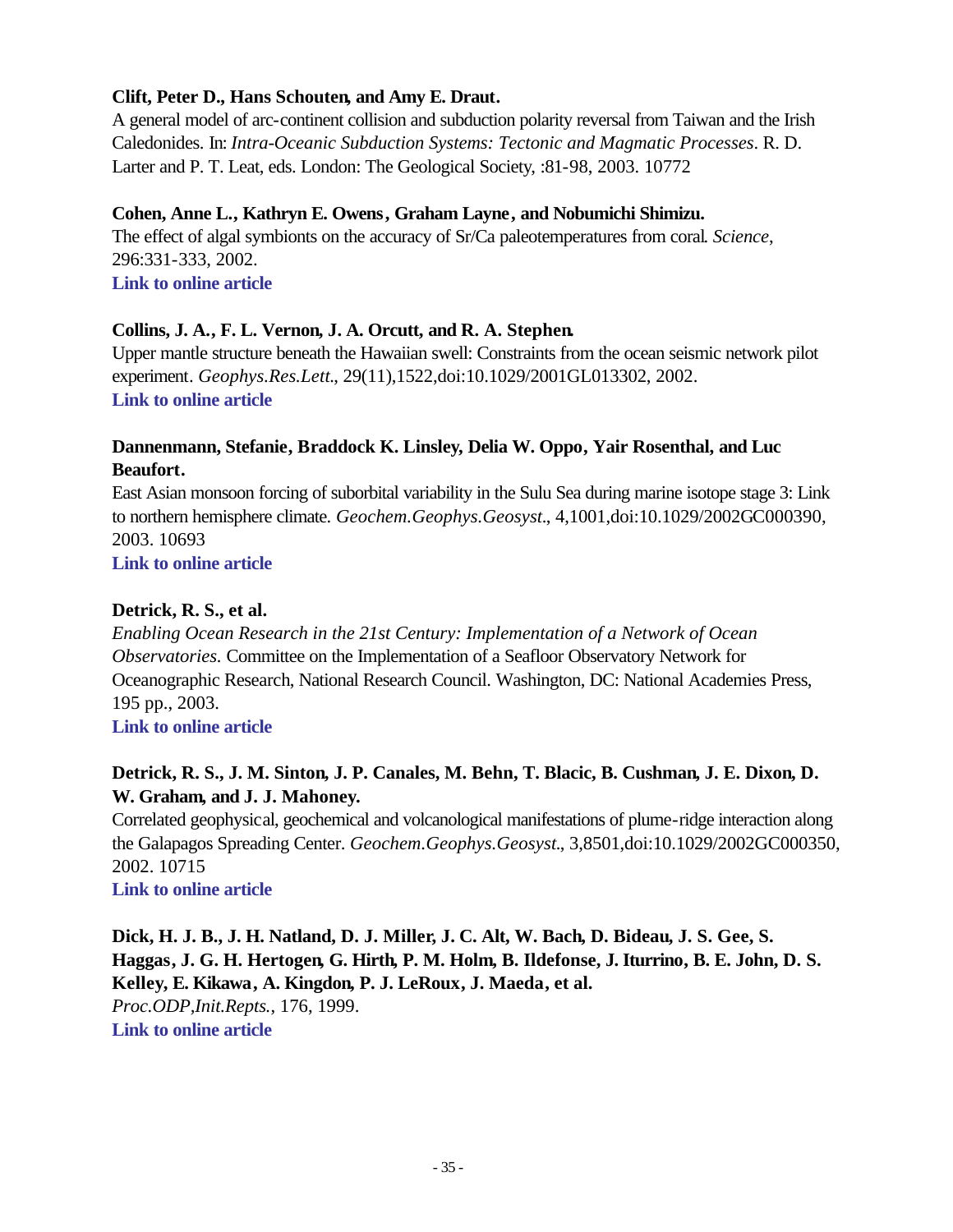# **Dick, Henry J. B., Kazuhito Ozawa, Peter S. Meyer, Yaoling Niu, Paul T. Robinson, Marc Constantin, Rejean Hebert, Jinichiro Maeda, James H. Natland, James Gregory Hirth, and Suzie M. Mackie.**

Primary silicate mineral chemistry of a 1.5-km section of very slow spreading lower ocean crust: ODP Hole 735B, southwest Indian Ridge. *Proc.ODP,Sci.Res.*, 176:61 pp., 2002. **[Link to online article](http://www-odp.tamu.edu/publications/176_SR/VOLUME/CHAPTERS/SR176_10.PDF)**

# **Donnelly, Jeffrey P., and Mark D. Bertness.**

Rapid shoreward encroachment of salt marsh cordgrass in response to accelerated sea-level rise. *Proc.Natl.Acad.Sci.U.S.A.*, 98:14218-14223, 2001. **[Link to online article](http://www.pnas.org/cgi/reprint/98/25/14218.pdf)**

# **Donnelly, Jeffrey P., Sarah Smith Bryant, Jessica Butler, Jennifer Dowling, Linda Fan, Neil Hausmann, Paige Newby, Bryan Shuman, Jennifer Stern, Karlyn Westover, and Thompson Webb, III.**

700 yr sedimentary record of intense hurricane landfalls in southern New England. *Geol.Soc.Amer.Bull.*, 113(6):714-727, 2001.

**Donnelly, Jeffrey P., Stuart Roll, Micah Wengren, Jessica Butler, and Thompson Webb, III.** Sedimentary evidence of intense hurricane strikes from New Jersey. *Geology*, 29:615-618, 2001. **Draut, Amy E., Peter D. Clift, Robyn E. Hannigan, Graham Layne, and Nobumichi Shimizu.** A model for continental crust genesis by arc accretion: Rare earth element evidence from the Irish Caledonides. *Earth Planet.Sci.Lett.*, 203:861-877, 2002. 10770 **[Link to online article](http://www.sciencedirect.com/science?_ob=MImg&_imagekey=B6V61-46YBPYG-3-K&_cdi=5801&_orig=browse&_coverDate=11%2F15%2F2002&_sk=997969996&view=c&wchp=dGLbVzb-zSkWz&_acct=C000011858&_version=1&_userid=142773&md5=a605aaf2c14b372377fb5c585c4d862c&ie=f.pdf)**

### **Draut, Amy E., Maureen E. Raymo, Jerry F. McManus, and Delia W. Oppo.**

Climate stability during the Pliocene warm period. *Paleoceanography*, 18(4),1078,doi:10.1029/2003PA000889, 2003. 10955 **[Link to online article](http://www.agu.org/journals/pa/pa0304/2003PA000889/2003PA000889.pdf)**

### **Escartin, Javier, Deborah K. Smith, and Mathilde Cannat.**

Parallel bands of seismicity at the Mid-Atlantic Ridge, 12-14°N. *Geophys.Res.Lett.*, 30(12),1620,doi:10.1029/2003GL017226, 2003. 10919 **[Link to online article](http://www.agu.org/journals/gl/gl0312/2003GL017226/2003GL017226.pdf)**

### **Evans, Rob L., and Dan Lizarralde.**

Geophysical evidence for karst formation associated with offshore groundwater transport: An example from North Carolina. *Geochem.Geophys.Geosyst.*, 4,1069,doi:10.1029/2003GC000510, 2003. **[Link to online article](http://www.agu.org/journals/gc/gc0308/2003GC000510/2003GC000510.pdf)**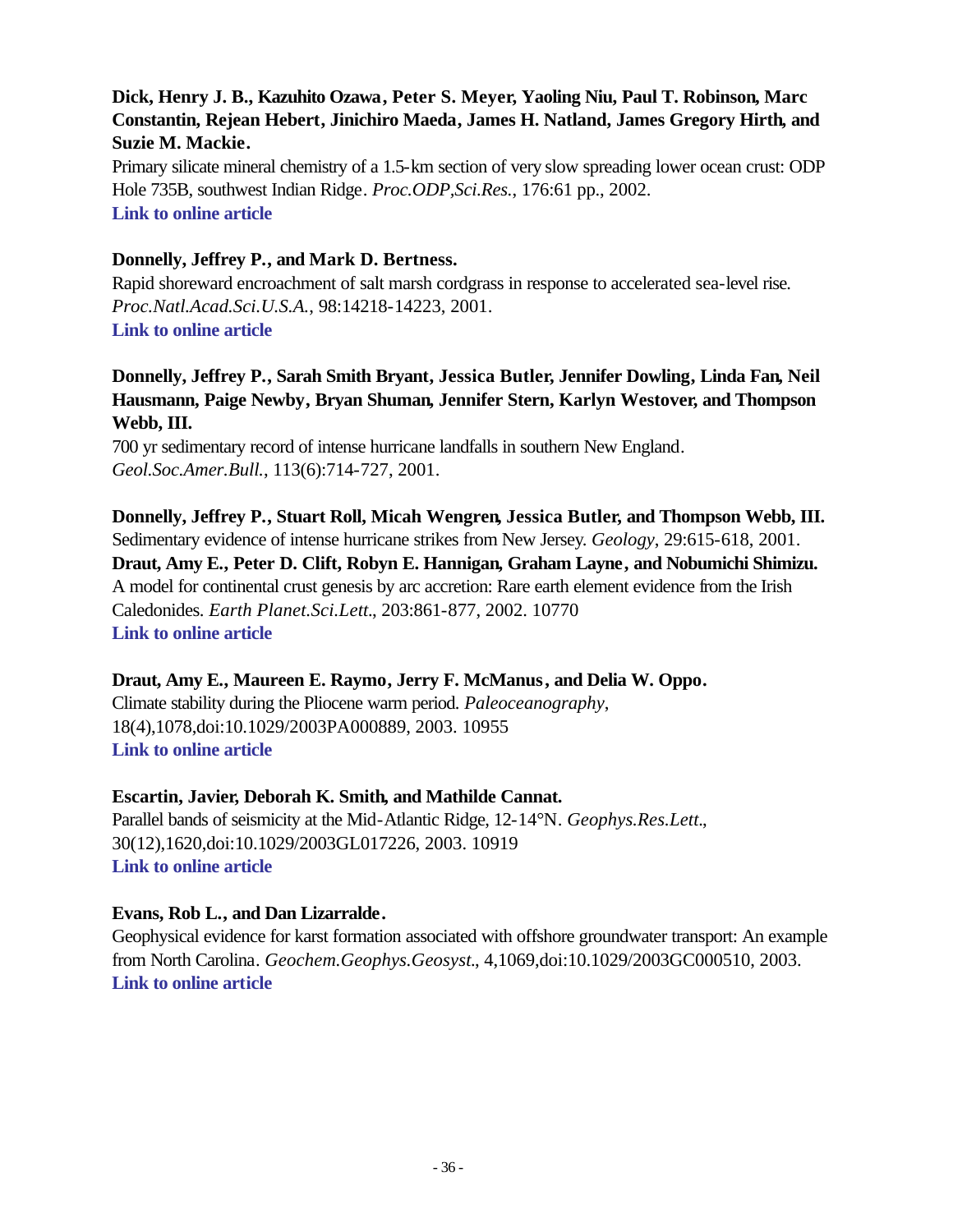# **Francois, Roger, Susumu Honjo, Richard Krishfield, and Steve Manganini.**

Factors controlling the flux of organic carbon to the bathypelagic zone of the ocean. *Global Biogeochem.Cycles*, 16(4),1087,doi:10.1029/2001GB001722, 2002. 10628 **[Link to online article](http://www.agu.org/journals/gb/gb0204/2001GB001722/2001GB001722.pdf)**

### **Freed, Andrew M., and Jian Lin.**

Accelerated stress buildup on the southern San Andreas fault and surrounding regions caused by Mojave Desert earthquakes. *Geology*, 30:571-574, 2002. 10157

### **Freed, Andrew M., and Jian Lin.**

Delayed triggering of the 1999 Hector Mine earthquake by viscoelastic stress transfer. *Nature*, 411:180-183, 2001. 10308 **[Link to online article](http://www.nature.com/cgi-taf/DynaPage.taf?file=/nature/journal/v411/n6834/full/411180a0_fs.html&content_filetype=pdf)**

### **Frysinger, Glenn S., Richard B. Gaines, Li Xu, and Christopher M. Reddy.**

Resolving the unresolved complex mixture in petroleum-contaminated sediments. *Environ.Sci.Technol.*, 37:1653-1662, 2003. 10834

### **Fujiwara, Toshiya, Jian Lin, Takeshi Matsumoto, Peter B. Kelemen, Brian E. Tucholke, and John F. Casey.**

Crustal evolution of the Mid-Atlantic Ridge near the Fifteen-Twenty Fracture Zone in the last 5 Ma. *Geochem.Geophys.Geosyst.*, 4,1024,doi:10.1029/2002GC000364, 2003. 10702 **[Link to online article](http://www.agu.org/journals/gc/gc0303/2002GC000364/2002GC000364.pdf)**

# **Gaedicke, Christoph, Hans-Ulrich Schluter, Hans Albert Roeser, Alexander Prexl, Bernd Schreckenberger, Heinrich Meyer, Christian Reichert, Peter Clift, and Shahid Amjad.** Origin of the northern Indus Fan and Murray Ridge, Northern Arabian Sea: Interpretation from seismic and magnetic imaging. *Tectonophysics*, 355:127-143, 2002. **[Link to online article](http://www.sciencedirect.com/science?_ob=MImg&_imagekey=B6V72-45SH8DB-2-K&_cdi=5830&_orig=search&_coverDate=09%2F30%2F2002&_sk=996449998&view=c&wchp=dGLbVlb-zSkzS&_acct=C000011858&_version=1&_userid=142773&md5=c76bb46925f402d7625db3c986d14cf5&ie=f.pdf)**

### **Gaetani, Glenn A., and Timothy L. Grove.**

Experimental constraints on melt generation in the mantle wedge. In: *The Subduction Factory.* J. Elier, ed. Washington, DC: American Geophysical Union, :107-134, 2003.

### **Gaetani, Glenn A., Adam J. R. Kent, Timothy L. Grove, Ian D. Hutcheon, and Edward M. Stolper.**

Mineral/melt partitioning of trace elements during hydrous peridotite partial melting. *Contrib.Mineral.Petrol.*, 145:391-405, 2003. **[Link to online article](http://www.springerlink.com/app/home/content.asp?wasp=n0fdjpmyth6vqryxvcby&referrer=contribution&format=2&page=1&pagecount=15)**

### **Georgen, Jennifer E., and Jian Lin.**

Three-dimensional passive flow and temperature structure beneath oceanic ridge-ridge-ridge triple junctions. *Earth Planet.Sci.Lett.*, 204:115-132, 2002. 10635 **[Link to online article](http://www.sciencedirect.com/science?_ob=MImg&_imagekey=B6V61-4789N85-2-Y&_cdi=5801&_orig=browse&_coverDate=11%2F30%2F2002&_sk=997959998&view=c&wchp=dGLbVtz-zSkzV&_acct=C000011858&_version=1&_userid=142773&md5=e22ca85e5668fccf9804bf0d7a3bb66f&ie=f.pdf)**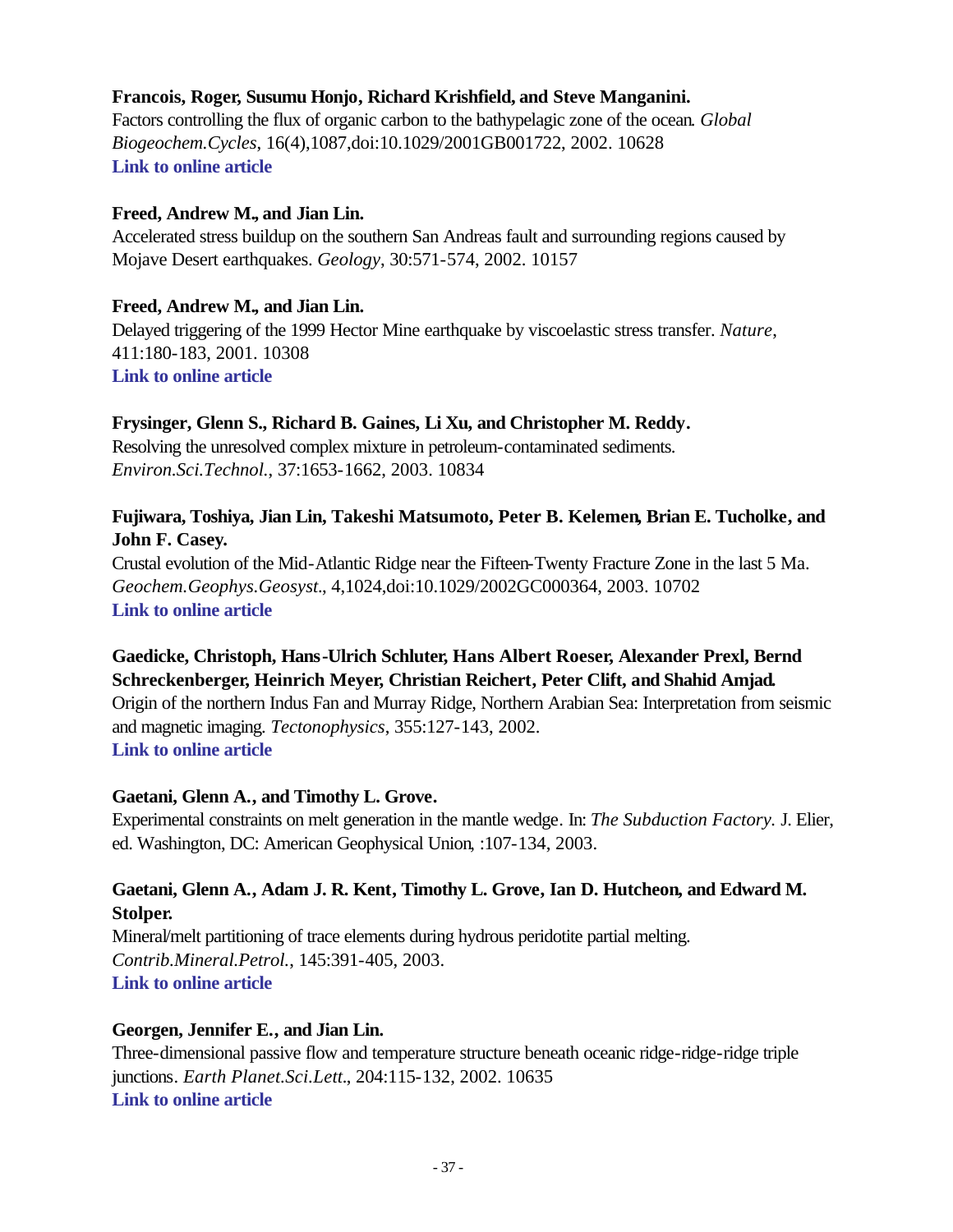### **Golden, Charles E., Spahr C. Webb, and Robert A. Sohn.**

Hydrothermal microearthquake swarms beneath active vents at Middle Valley, northern Juan de Fuca Ridge. *J.Geophys.Res.*, 108(B1),2027,doi:10.1029/2001JB000226, 2003. **[Link to online article](http://www.agu.org/journals/jb/jb0301/2001JB000226/2001JB000226.pdf)**

**Gonfiantini, Roberto, Sonia Tonarini, Manfred Groning, Alessandra Adorni-Braccesi, Assad S. Al-Ammar, Marcus Astner, Sebastien Bachler, Ramon M. Barnes, Randy L. Bassett, Alain Cocherie, Annette Deyhle, Andrea Dini, Giorgio Ferrara, Jerome Gaillardet, Judith Grimm, Catherine Guerrot, Urs Krahenbuhl, Graham Layne, Damien Lemarchand, et al.**

Intercomparison of boron isotope and concentration measurements. Part II: Evaluation of results. *Geostand.Newsl.*, 27:41-57, 2003.

### **Gramling, C. M., D. C. McCorkle, A. E. Mulligan, and T. L. Woods.**

A carbon isotope method to quantify groundwater discharge at the land-sea interface. *Limnol.Oceanogr.*, 48:957-970, 2003. 10622

### **Greaves, Robert J., and Ralph A. Stephen.**

The influence of large-scale seafloor slope and average bottom sound speed on low-grazing-angle monostatic acoustic scattering. *J.Acoust.Soc.Am.*, 113(5):2548-2561, 2003. 10447 **[Link to online article](http://ojps.aip.org/getpdf/servlet/GetPDFServlet?filetype=pdf&id=JASMAN000113000005002548000001&idtype=cvips)**

# **Grove, Timothy L., Linda T. Elkins-Tanton, Stephen W. Parman, Nilanjan Chatterjee, Othmar Muentener, and Glenn A. Gaetani.**

Fractional crystallization and mantle-melting controls on calc-alkaline differentiation trends. *Contrib.Mineral.Petrol.*, 145:515-533, 2003. **[Link to online article](http://www.springerlink.com/app/home/content.asp?wasp=7hxdagvvlh7xw1mlpt6y&referrer=contribution&format=2&page=1&pagecount=19)**

# **Grutzner, J., L. Giosan, S. O. Franz, R. Tiedemann, E. Cortijo, W. P. Chaisson, R. D. Flood, S. Hagen, L. D. Keigwin, S. Poli, D. Rio, and T. Williams.**

Astronomical age models for Pleistocene drift sediments from the western North Atlantic (ODP Sites 1055-1063). *Mar.Geol.*, 189:5-23, 2002. **[Link to online article](http://www.sciencedirect.com/science?_ob=MImg&_imagekey=B6V6M-4603RF7-1-R&_cdi=5818&_orig=browse&_coverDate=09%2F15%2F2002&_sk=998109998&view=c&wchp=dGLbVzb-zSkWW&_acct=C000011858&_version=1&_userid=142773&md5=65e9bb6f5c3d6e82491edfe454b10a9d&ie=f.pdf)**

### **Gutierrez, B. T., Elazar Uchupi, N. W. Driscoll, and D. G. Aubrey.**

Relative sea-level rise and the development of valley-fill and shallow-water sequences in Nantucket Sound, Massachusetts. *Mar.Geol.*, 193:295-314, 2003. 10796 **[Link to online article](http://www.sciencedirect.com/science?_ob=MImg&_imagekey=B6V6M-47P927S-1-T&_cdi=5818&_orig=browse&_coverDate=02%2F15%2F2003&_sk=998069996&view=c&wchp=dGLbVzb-zSkWA&_acct=C000011858&_version=1&_userid=142773&md5=4f5a1ccb2b7b4ccd724a7f9089bb259d&ie=f.pdf)**

### **Hagen, Sveinung, and Lloyd D. Keigwin.**

Sea-surface temperature variability and deep water reorganisation in the subtropical North Atlantic during Isotope Stage 2–4. *Mar.Geol.*, 189:145-162, 2002. **[Link to online article](http://www.sciencedirect.com/science?_ob=MImg&_imagekey=B6V6M-46NX9SP-1-F&_cdi=5818&_orig=browse&_coverDate=09%2F15%2F2002&_sk=998109998&view=c&wchp=dGLbVzb-zSkzV&_acct=C000011858&_version=1&_userid=142773&md5=94684bcf43d1e7c4a2a75e82527499be&ie=f.pdf)**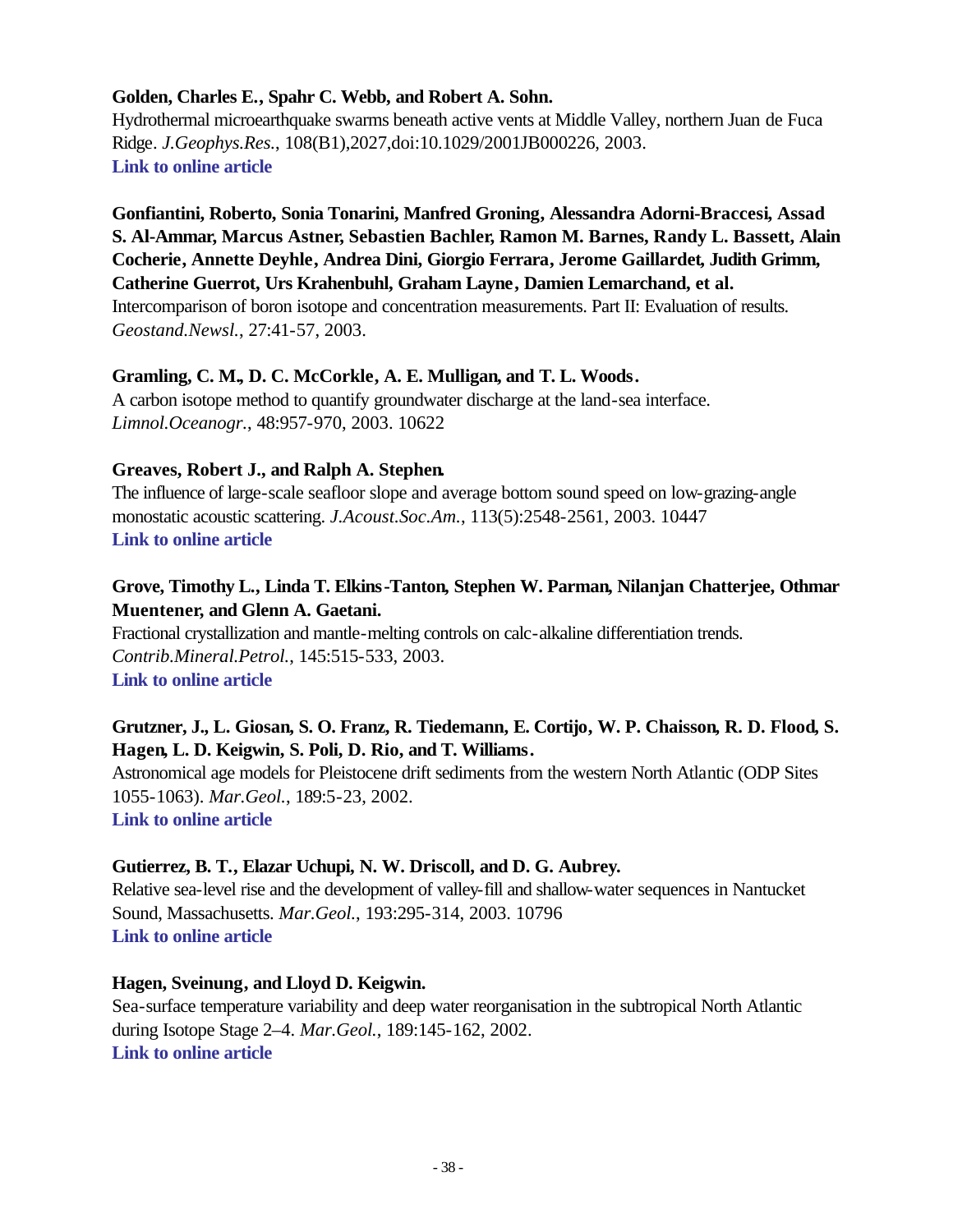# **Hanghoj, K., M. Storey, and O. Stecher.**

An isotope and trace element study of the East Greenland Tertiary Dyke Swarm: Constraints on temporal and spatial evolution during continental rifting. *J.Petrol.*, 44:2081-2112, 2003. **[Link to online article](http://petrology.oupjournals.org/cgi/reprint/44/11/2081.pdf)**

# **Hart, S. R., H. Staudigel, R. Workman, A. A. P. Koppers, and A. P. Girard.**

A fluorescein tracer release experiment in the hydrothermally active crater of Vailulu'u volcano, Samoa. *J.Geophys.Res.*, 108(B8),2377,doi:10.1029/2002JB001902, 2003. **[Link to online article](http://www.agu.org/journals/jb/jb0308/2002JB001902/2002JB001902.pdf)**

# **Heusser, L., and D. Oppo.**

Millennial- and orbital-scale climate variability in southeastern United States and in the subtropical Atlantic during Marine Isotope Stage 5: Evidence from pollen and isotopes in ODP Site 1059. *Earth Planet.Sci.Lett.*, 214:483-490, 2003.

**[Link to online article](http://www.sciencedirect.com/science?_ob=MImg&_imagekey=B6V61-49CR9VN-2-5&_cdi=5801&_orig=browse&_coverDate=09%2F30%2F2003&_sk=997859996&view=c&wchp=dGLbVzz-zSkWz&_acct=C000011858&_version=1&_userid=142773&md5=9f6f3b9570cb8c1856594d3b43a9688a&ie=f.pdf)**

# **Hinrichs, Kai-Uwe.**

Microbial fixation of methane carbon at 2.7 Ga: Was an anaerobic mechanism possible? *Geochem.Geophys.Geosyst.*, 3,1042,doi:10.1029/2001GC000286, 2002. 10709 **[Link to online article](http://www.agu.org/journals/gc/gc0207/2001GC000286/2001GC000286.pdf)**

# **Hirth, Greg, and David Kohlstedt.**

Rheology of the upper mantle and the mantle wedge: A view from the experimentalists. In: *The Subduction Factory.* J. Elier, ed. Washington, DC: American Geophysical Union, :83-105, 2003. **Hopper, John R., Trine Dahl-Jensen, W. Steven Holbrook, Hans Christian Larsen, Dan Lizarralde, Jun Korenaga, Graham M. Kent, and Peter B. Kelemen.** Structure of the SE Greenland margin from seimic reflection and refraction data: Implications for nascent spreading center subsidence and asymmetric crustal accretion during North Atlantic opening. *J.Geophys.Res.*, 108(B5),2269,doi:10.1029/2002JB001996, 2003. **[Link to online article](http://www.agu.org/journals/jb/jb0305/2002JB001996/2002JB001996.pdf)**

# **Hosford, Allegra, Maurice Tivey, Takeshi Matsumoto, Henry Dick, Hans Schouten, and Hajimu Kinoshita.**

Crustal magnetization and accretion at the Southwest Indian Ridge near the Atlantis II fracture zone, 0- 25 Ma. *J.Geophys.Res.*, 108(B3),2169,doi:10.1029/2001JB000604, 2003. 10527 **[Link to online article](http://www.agu.org/journals/jb/jb0303/2001JB000604/2001JB000604.pdf)**

# **Humphris, S. E., M. Halbach, and K. Juniper.**

Low-temperature alteration: Fluxes and mineralization. In: *Energy and Mass Transfer in Submarine Hydrothermal Systems.* P.E. Halbach, V. Tunnicliffe, and J. Hein, eds. Berlin: Dahlem University Press, :163-181, 2003. 10593A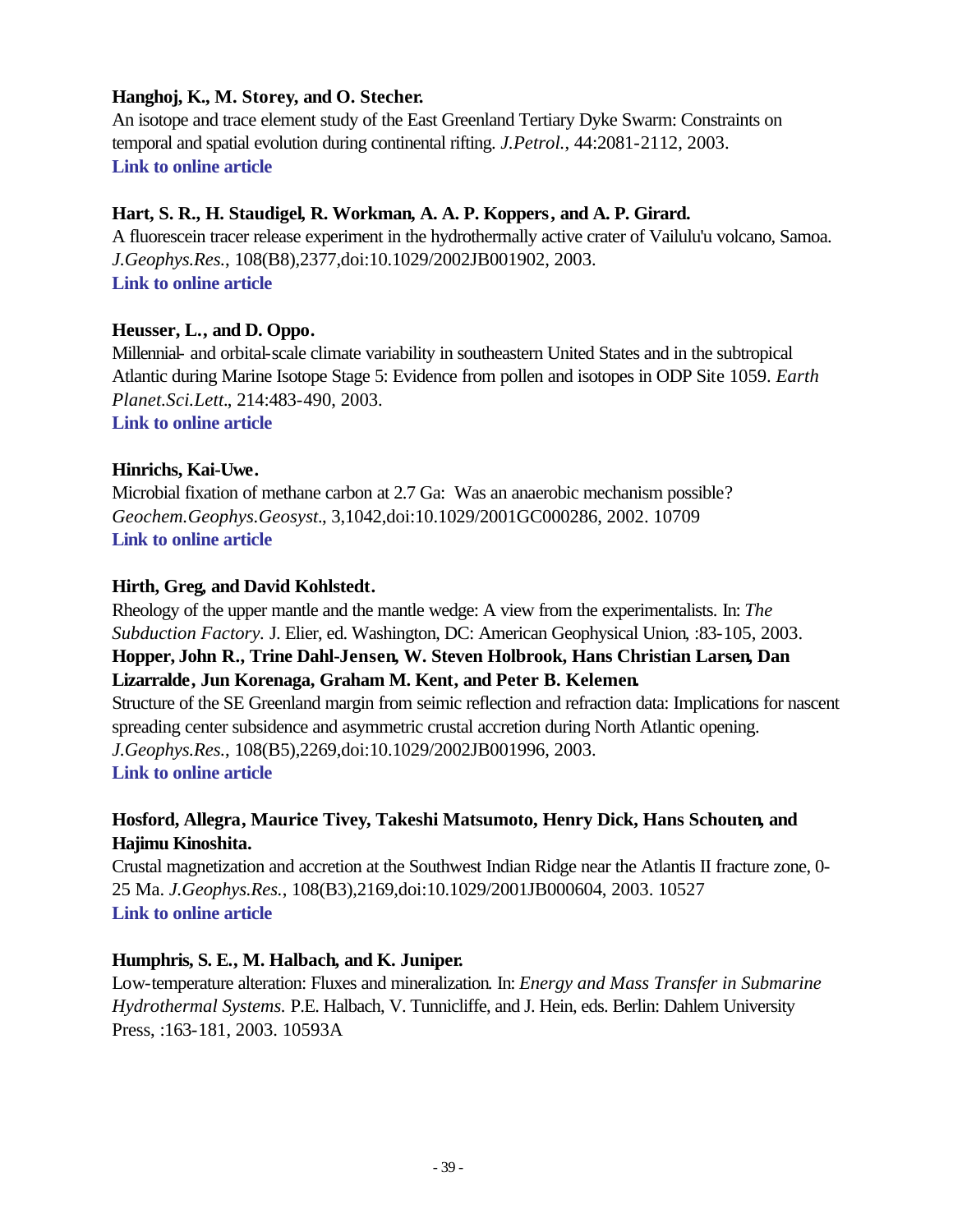# **Humphris, Susan E.**

Altered rocks and seafloor massive sulfide deposits: The record of hydrothermal processes. *JOIDES J.*, 28:67-72, 2002.

**[Link to online article](http://joides.rsmas.miami.edu/files/jj_vol_28_1.pdf)**

# **Humphris, Susan E.**

The potential role of ocean sciences research and information technology in the COSEE. *J.Mar.Ed.*, 17:22-25, 2001.

# **Humphris, Susan E., Daniel J. Fornari, Daniel S. Scheirer, Christopher R. German, and Lindsay M. Parson.**

Geotectonic setting of hydrothermal activity on the summit of Lucky Strike Seamount (37°17'N, Mid-Atlantic Ridge). *Geochem.Geophys.Geosyst.*, 3,1049,doi:10.1029/2001GC000284, 2002. 10629 **[Link to online article](http://www.agu.org/journals/gc/gc0208/2001GC000284/2001GC000284.pdf)**

# **Hussenoeder, Stefan A., Robert S. Detrick, Graham M. Kent, Hans Schouten, and Alistair J. Harding.**

Fine-scale seismic structure of young upper crust at 17°20'S on the fast spreading East Pacific Rise. *J.Geophys.Res.*, 107(B8),2158,doi:10.1029/2001JB001688, 2002. **[Link to online article](http://www.agu.org/journals/jb/jb0208/2001JB001688/2001JB001688.pdf)**

# **Hussenoeder, Stefan A., Graham M. Kent, and Robert S. Detrick.**

Upper crustal seismic structure of the slow spreading Mid-Atlantic Ridge, 35°N: Constraints on volcanic emplacement processes. *J.Geophys.Res.*, 107(B8),2156,doi:10.1029/2001JB001691, 2002.

**[Link to online article](http://www.agu.org/journals/jb/jb0208/2001JB001688/2001JB001688.pdf)**

# **Kasahara, J., R. A. Stephen, J. Baldauf, and G. D. Acton.**

*Proc.ODP,Sci.Prospectus*, 200, 2001. **[Link to online article](http://www-odp.tamu.edu/publications/prosp/200_prs/200prosp.pdf)**

# **Keigwin, L. D., J. P. Sachs, and Y. Rosenthal.**

A 1600-year history of the Labrador Current off Nova Scotia. *Clim.Dyn.*, 21:53-62, 2003. **[Link to online article](http://www.springerlink.com/app/home/content.asp?wasp=7hxdaf81046kqg4fb5dj&referrer=contribution&format=2&page=1&pagecount=10)**

# **Keigwin, L. D., and M. A. Schlegel.**

Ocean ventilation and sedimentation since the glacial maximum at 3 km in the western North Atlantic. *Geochem.Geophys.Geosyst.*, 3,1034,doi:10.1029/2001GC000283, 2002. **[Link to online article](http://www.agu.org/journals/gc/gc0206/2001GC000283/2001GC000283.pdf)**

# **Keigwin, Lloyd D.**

Late Pleistocene-Holocene paleoceanography and ventilation of the Gulf of California. *J.Oceanogr.*, 58:421-432, 2002.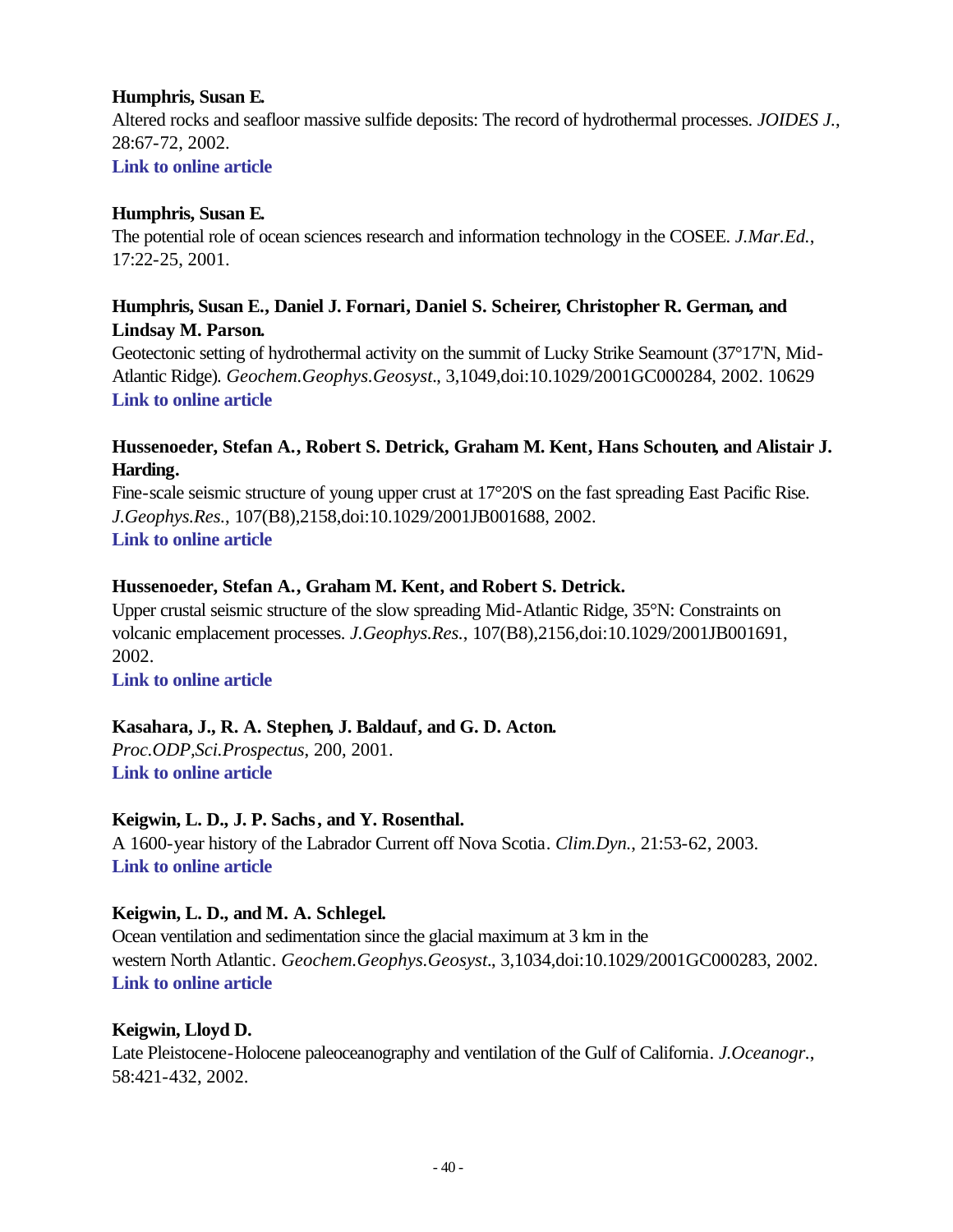# **Kelemen, Peter B., Eiichi Kikawa, and the Shipboard Scientific Party.**

Drilling mantle peridotite along the Mid-Atlantic Ridge from 14°to 16°N. *Proc.ODP Prelim.Rpt.*, 209:160 pp., 2003. **[Link to online article](http://www-odp.tamu.edu/publications/prelim/209_prel/209PREL.PDF)**

### **Kelemen, Peter B., Jennifer L. Rilling, E. M. Parmentier, Luc Mehl, and Bradley R. Hacker.**

Thermal structure due to solid-state flow in the mantle wedge beneath arcs. In: *The Subduction Factory.* J. Elier, ed. Washington, DC: American Geophysical Union, :293-311, 2003.

### **Kelemen, Peter B., Gene M. Yogodzinski, and David W. Scholl.**

Along-strike variation in the Aleutian Island arc: Genesis of high Mg andesite and implications for continental crust. In: *The Subduction Factory.* J. Elier, ed. Washington, DC: American Geophysical Union, :223-286, 2003.

### **Kelly, Robyn K., Peter B. Kelemen, and Matthew Jull.**

Buoyancy of the continental upper mantle. *Geochem.Geophys.Geosyst.*, 4,1017,doi:10.1029/2002GC000399, 2003. **[Link to online article](http://www.agu.org/journals/gc/gc0302/2002GC000399/2002GC000399.pdf)**

# **Key, R. M., P. D. Quay, P. Schlosser, A. P. McNichol, F. F. von Reden, R. J. Schneider, K. L. Elder, M. Stuvier, and H. Gote Ostlund.**

WOCE Radiocarbon IV: Pacific Ocean results; P10, P13N, P14C, P18, P19 & S4P. *Radiocarbon*, 44:239-392, 2002.

**[Link to online article](http://giorgio.ingentaselect.com/vl=5021740/cl=44/nw=1/fm=docpdf/rpsv/catchword/arizona/00338222/v44n1/s24/p239)**

# **Kim, S.-W., R. J. Schneider, K. F. von Reden, J. M. Hayes, J. S. C. Wills, and W. G. E. Kern** Test of positive ion beams from a microwave ion source for AMS. In: *Application of Accelerators in Research and Industry: Sixteenth International Conference, Denton, Texas, 1-5 November 2000*. L. Duggan and I. L. Morgan, eds. Melville, NY: American Institute of Physics, :407-412, 2001.

# **Kim, S.-W., R. J. Schneider, K. F. von Reden, J. H. Hayes, and J. S. C. Wills.**

Test of negative ion beams from a microwave ion source with a charge exchange canal for accelerator mass spectrometry applications. *Rev.Sci.Instrum.*, 73(2):846-848, 2002. **[Link to online article](http://ojps.aip.org/getpdf/servlet/GetPDFServlet?filetype=pdf&id=RSINAK000073000002000846000001&idtype=cvips)**

# **Kleiven, H. F., E. Jansen, W. B. Curry, D. A. Hodell, and K. Venz.**

Atlantic Ocean thermohaline circulation changes on orbital to suborbital timescales during the mid-Pleistocene. *Paleoceanography*, 18(1),1008,doi:10.1029/2001PA000629, 2003. **[Link to online article](http://www.agu.org/journals/pa/pa0301/2001PA000629/2001PA000629.pdf)**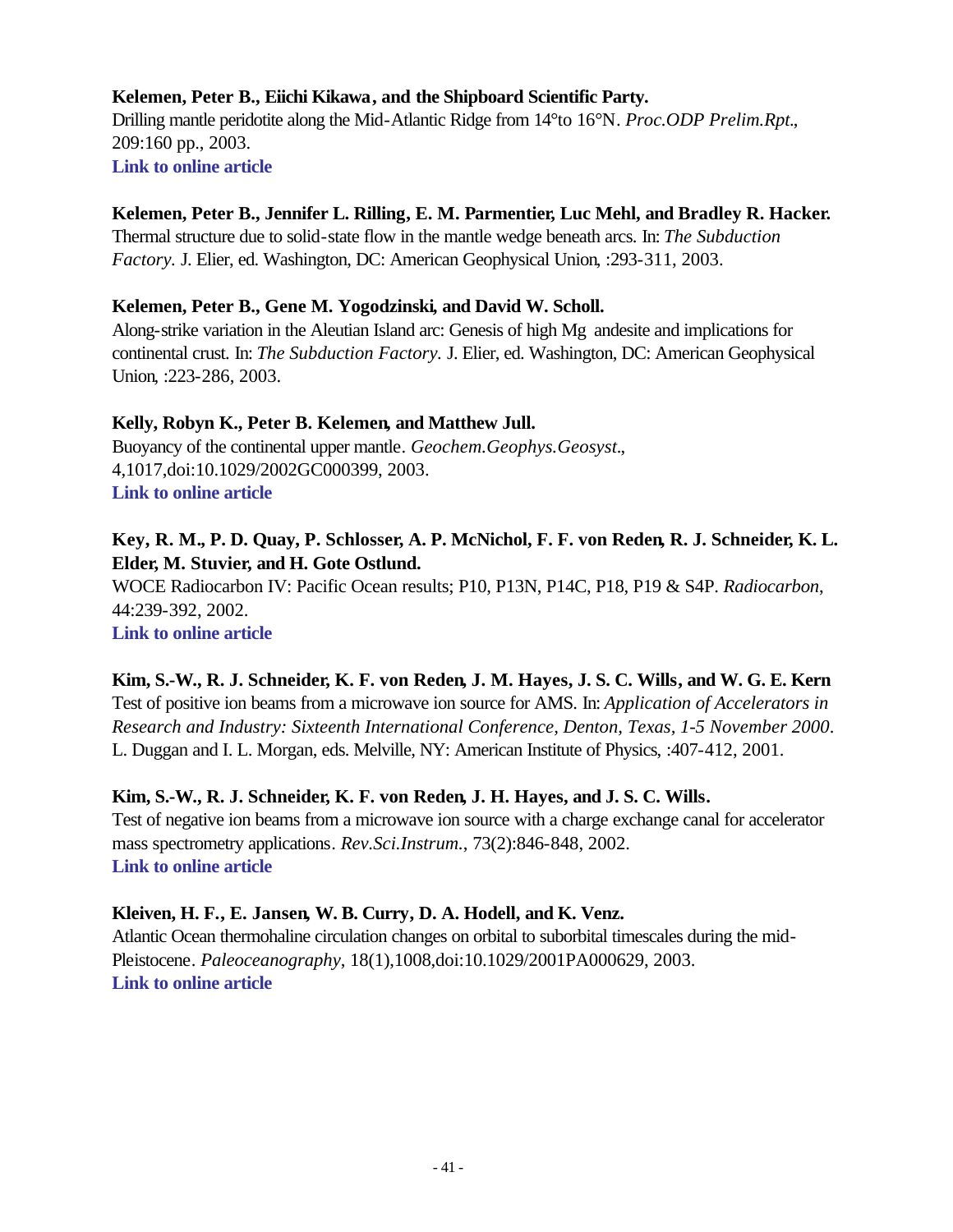### **Korenaga, Jun, Peter B. Kelemen, and W. Steven Holbrook.**

Methods for resolving the origin of large igneous provinces from crustal seismology. *J.Geophys.Res.*, 107(B9),2178,doi:10.1029/2001JB001030, 2002. **[Link to online article](http://www.agu.org/journals/jb/jb0209/2001JB001030/2001JB001030.pdf)**

**Kukla, George L., Michael L. Bender, Jacques-Louis de Beaulieu, Gerard Bond, Wallace S. Broecker, Piet Cleveringa, Joyce E. Gavin, Timothy D. Herbert, John Imbrie, Jean Jouzel, Lloyd D. Keigwin, Karen-Luise Knudsen, Jerry McManus, Josef Merkt, Daniel R. Muhs, Helmut Muller, Richard Z. Poore, Stephen C. Porter, Guy Seret, et al.**

Last interglacial climates. *Quat.Res.*, 58:2-13, 2002. **[Link to online article](http://www.sciencedirect.com/science?_ob=MImg&_imagekey=B6WPN-46H7Y70-2-1&_cdi=6995&_orig=browse&_coverDate=07%2F31%2F2002&_sk=999419998&view=c&wchp=dGLbVzb-zSkzk&_acct=C000011858&_version=1&_userid=142773&md5=3226426fb5a48f41ea9aae39396df6dd&ie=f.pdf)**

### **Layne, G. D., and K. W. Sims.**

Secondary ion mass spectrometry for the measurement of <sup>232</sup>Th<sup>/230</sup>Th in volcanic rocks. *Int.J.Mass Spectrom.*, 203:187-198, 2000. **[Link to online article](http://www.sciencedirect.com/science?_ob=MImg&_imagekey=B6VND-423RH4V-K-1&_cdi=6176&_orig=browse&_coverDate=12%2F26%2F2000&_sk=997969998&view=c&wchp=dGLbVlz-zSkzS&_acct=C000011858&_version=1&_userid=142773&md5=373643796518bb92a7926de723ea0585&ie=f.pdf)**

### **Lee, Jae Il, Peter D. Clift, Graham Layne, Joel Blum, and Ali Athar Khan.**

Sediment flux in the modern Indus River inferred from the trace element composition of detrital amphibole grains. *Sediment.Geol.*, 160:243-257, 2003. 10829 **[Link to online article](http://www.sciencedirect.com/science?_ob=MImg&_imagekey=B6V6X-47HBY7X-1-R&_cdi=5826&_orig=browse&_coverDate=08%2F01%2F2003&_sk=998399998&view=c&wchp=dGLbVtz-zSkzV&_acct=C000011858&_version=1&_userid=142773&md5=2f11bc900f49025418ee16407566391f&ie=f.pdf)**

# **Lehman, Scott J., Julian P. Sachs, Andrew M. Crotwell, Lloyd D. Keigwin, and Edward A. Boyle.**

Relation of subtropical Altantic temperature, high-latitude ice rafting, deep water formation, and European climate 130,000-60,000 years ago. *Quat.Sci.Rev.*, 21:1917-1924, 2002. **[Link to online article](http://www.sciencedirect.com/science?_ob=MImg&_imagekey=B6VBC-46R5NPT-1-F&_cdi=5923&_orig=browse&_coverDate=10%2F31%2F2002&_sk=999789981&view=c&wchp=dGLbVlz-zSkzS&_acct=C000011858&_version=1&_userid=142773&md5=0472bd10c8dc2057be8c2153b9b868cb&ie=f.pdf)**

# **Lynch-Stieglitz, Jean, William B. Curry, Niall Slowey, and Gavin A. Schmidt.**

The overturning circulation of the glacial Atlantic: A view from the top. In: *Reconstructing Ocean History: A Window into the Future. Fatima Abrantes and Alan Mix, eds. New York: Kluwer, :7-31,* 1999. 10045

# **MacLeod, C. J., J. Escartin, D. Banerji, G. J. Banks, M. Gleeson, D. H. B. Irving, R. M. Lilly, A. M. McCaig, Y. Niu, S. Allerton, and D. K. Smith.**

Direct geological evidence for oceanic detachment faulting: The Mid-Atlantic Ridge, 15°45'N. *Geology*, 30:879-882, 2002.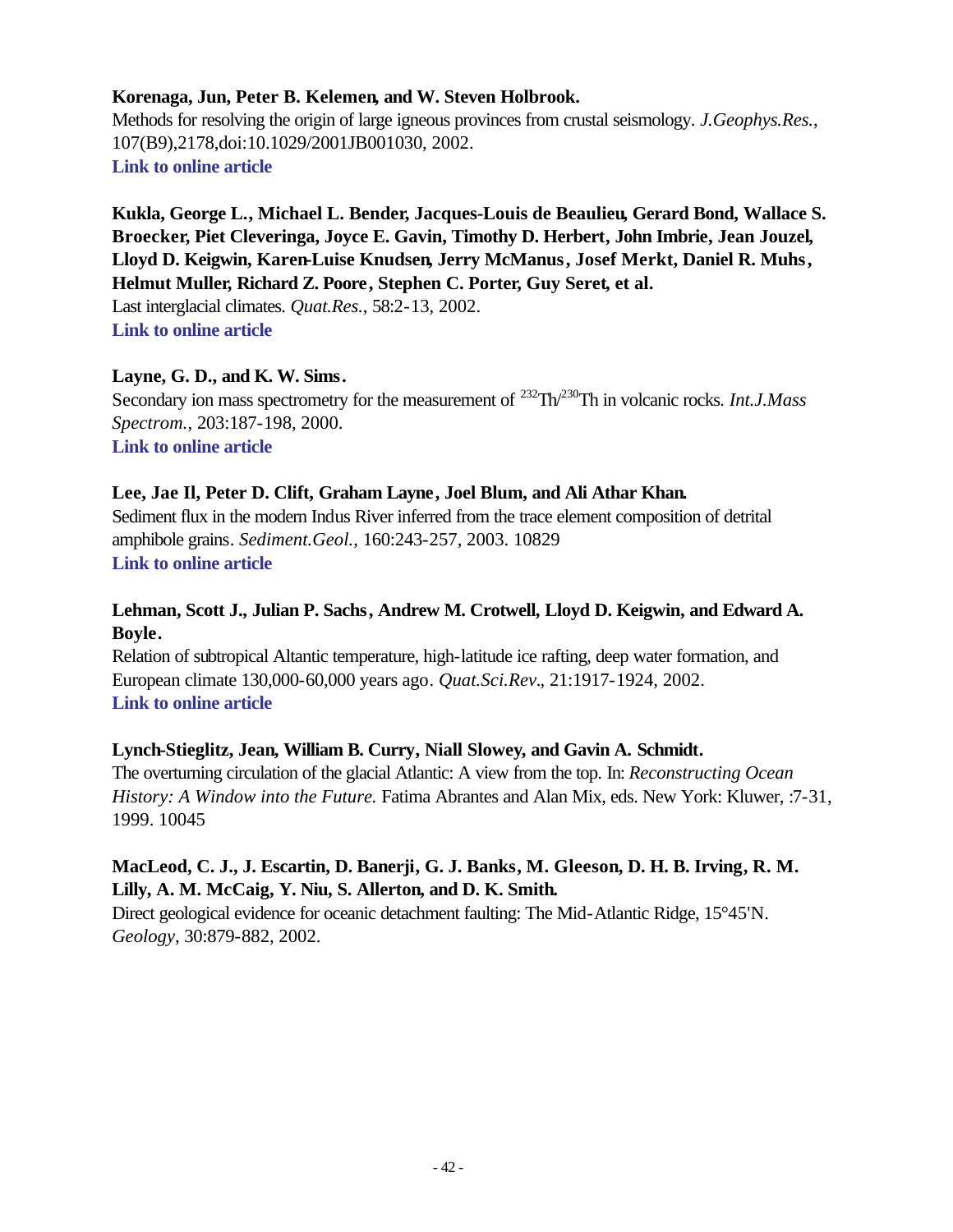# **Marchal, Olivier, Isabel Cacho, Thomas F. Stocker, Joan O. Grimalt, Eva Calvo, Belen Martrat, Nicholas Shackleton, Maryline Vautravers, Elsa Cortijo, Shirley van Kreveld, Carin Andersson, Nalan Koc, Mark Chapman, Laura Sbaffi, Jean-Claude Duplessy, Michael Sarnthein, Jean-Louis Turon, Josette Duprat, and Eystein Jansen.** Apparent long-term cooling of the sea surface in the northeast Atlantic and Mediterranean during the Holocene. *Quat.Sci.Rev.*, 21:455-483, 2002.

**[Link to online article](http://www.sciencedirect.com/science?_ob=MImg&_imagekey=B6VBC-44B6T7G-4-75&_cdi=5923&_orig=browse&_coverDate=02%2F28%2F2002&_sk=999789995&view=c&wchp=dGLbVtb-zSkWW&_acct=C000011858&_version=1&_userid=142773&md5=2b6b20b56ba08901e4263109737c91ea&ie=f.pdf)**

### **Marchitto, Thomas M., Jr., Delia W. Oppo, and William B. Curry.**

Paired benthic foraminiferal Cd/Ca and Zn/Ca evidence for a greatly increased presence of Southern Ocean Water in the glacial North Atlantic. *Paleoceanography*, 17(3),1038,doi:10.1029/2000PA000598, 2002. 10667 **[Link to online article](http://www.agu.org/journals/pa/pa0203/2000PA000598/2000PA000598.pdf)**

### **Martens, Christopher S., and Ann P. McNichol.**

Radiocarbon dating of wood samples and plutonium sediment disturbance studies at the *Queen Anne's Revenge* wreck site. *Southeast.Geol.*, 40(1):29-40, 2001.

# **Martinez, Ignacio, Lloyd Keigwin, Timothy T. Barrows, Yusuke Yokoyama, and John Southon.**

La Niña-like conditions in the eastern equatorial Pacific and a stronger Choco jet in the northern Andes during the last glaciation. *Paleoceanography*, 18(2),1033,doi:10.1029/2002PA000877, 2003. **[Link to online article](http://www.agu.org/journals/pa/pa0302/2002PA000877/2002PA000877.pdf)**

# **McCave, I. N., R. C. Chandler, S. A. Swift, and B. E. Tucholke.**

Contourites of the Nova Scotian Continental Rise and the HEBBLE area. In: *Deep Water Contourite Systems: Modern Drifts and Ancient Series, Seismic and Sedimentary Characteristics.* J. F. Howe, D. A. V. Stow, J. C. Faugeres, eds. London: The Geological Society, :21-38, 2002. 10391

# **McGuire, Jeffrey J., Thomas M. Jordan, and Jian Lin.**

Complexities of transform fault plate boundaries in the oceans. In: *Plate Boundary Zones*. S. Stein and J. Freymuller, eds. Washington, DC: American Geophysical Union, :219-241, 2002. 10309

# **McGuire, Jeffrey J., Li Zhao, and Thomas H. Jordan.**

Predominance of unilateral rupture for a global catalog of large earthquakes. *Bull.Seismol.Soc.Am.*, 92(8):3309-3317, 2002.

# **McManus, Jerry, Delia Oppo, James Cullen, and Stephanie Healey.**

Marine isotope stage 11 (MIS 11): Analog for holocene and future climate? In: *Earth's Climate and Orbital Eccentricity: Marine Isotope Stage 11 Question.* Andre W. Droxler, Richard Z. Poore, Lloyd H. Burckle, eds. Washington, DC: American Geophysical Union, :69-85, 2003. 10559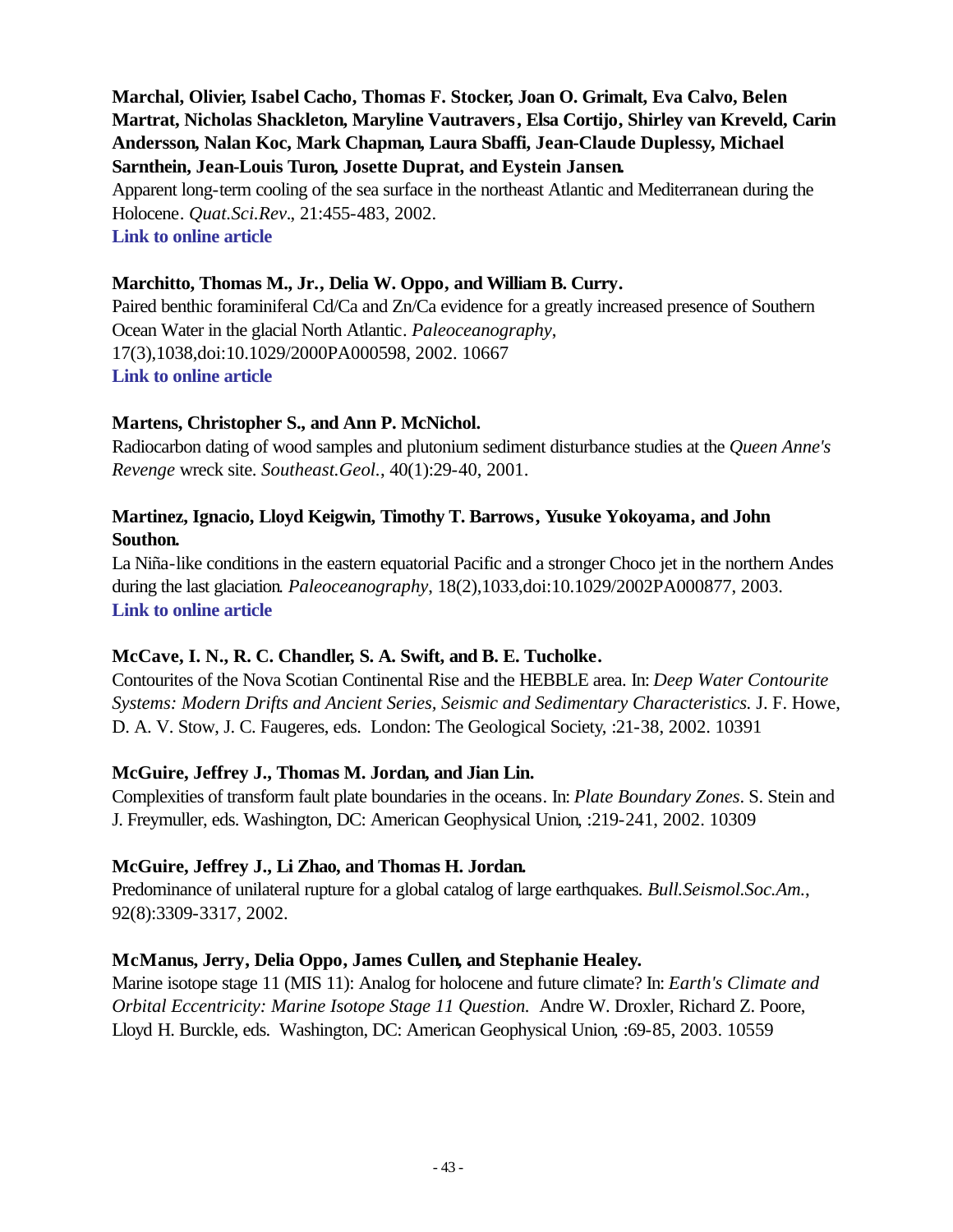# **McManus, JerryF., Delia W. Oppo, Lloyd D. Keigwin, James L. Cullen, and Gerard C. Bond.** Thermohaline circulation and prolonged interglacial warmth in the North Atlantic. *Quat.Res.*, 58:17-21, 2002.

**[Link to online article](http://www.sciencedirect.com/science?_ob=MImg&_imagekey=B6WPN-46H7Y70-4-1&_cdi=6995&_orig=browse&_coverDate=07%2F31%2F2002&_sk=999419998&view=c&wchp=dGLbVzb-zSkzk&_acct=C000011858&_version=1&_userid=142773&md5=96302cb95dce9650f3ecc53fce849427&ie=f.pdf)**

# **Michael, P. J., C. H. Langmuir, H. J. B. Dick, J. E. Snow, S. L. Goldstein, D. W. Graham, K. Lehnert, G. Kurras, W. Jokat, R. Muhe, and H. N. Edmonds.**

Magmatic and amagmatic seafloor generation at the ultraslow-spreading Gakkel ridge, Arctic Ocean. *Nature*, 423:956-965, 2003.

**[Link to online article](http://www.nature.com/cgi-taf/DynaPage.taf?file=/nature/journal/v423/n6943/full/nature01704_fs.html&content_filetype=pdf)**

# **Milkov, Alexei V., George E. Claypool, Young-Joo Lee, Wenyue Xu, Gerald R. Dickens, Walter S. Borowski, and the ODP 204 Leg Scientific Party.**

In situ methane concentrations at Hydrate Ridge offshore Oregon: New constraints on the global gas hydrate inventory from an active margin. *Geology*, 31:833-836, 2003. 10950

# **Milkov, Alexei V., and Roger Sassen.**

Preliminary assessment of resources and economic potential of individual gas hydrate accumulations in the Gulf of Mexico continental slope. *Mar.Pet.Geol.*, 20:111-128, 2003. 10867 **[Link to online article](http://www.sciencedirect.com/science?_ob=MImg&_imagekey=B6V9Y-48KVG78-1-Y&_cdi=5911&_orig=browse&_coverDate=02%2F28%2F2003&_sk=999799997&view=c&wchp=dGLbVtb-zSkWA&_acct=C000011858&_version=1&_userid=142773&md5=6d9cf31a174e5d1a551c97ee0348bec8&ie=f.pdf)**

# **Milkov, Alexei V., Roger Sassen, Tatiyana V. Apanasovich, and Farid G. Dadashev.**

Global gas flux from mud volcanoes: A significant source of fossil methane in the atmosphere and the ocean. *Geophys.Res.Lett.*, 30(2),1037,doi:10.1029/2002GL016358, 2003. 10782 **[Link to online article](http://www.agu.org/journals/gl/gl0302/2002GL016358/2002GL016358.pdf)**

# **Montesi, Laurent G. J., and Greg Hirth.**

Grain size evolution and the rheology of ductile shear zones: From laboratory experiments to postseismic creep. *Earth Planet.Sci.Lett.*, 211:97-110, 2003. **[Link to online article](http://www.sciencedirect.com/science?_ob=MImg&_imagekey=B6V61-48JK2R6-6-29&_cdi=5801&_orig=browse&_coverDate=06%2F15%2F2003&_sk=997889998&view=c&wchp=dGLbVzz-zSkWW&_acct=C000011858&_version=1&_userid=142773&md5=178c11234240f015efbff0d7e23de05e&ie=f.pdf)**

# **Montesi, Laurent G. J., and Maria T. Zuber.**

Clues to the lithospheric structure of Mars from wrinkle ridge sets and localization instability. *J.Geophys.Res.*, 108(E6),5048,doi:10.1029/2002JE001974, 2003. **[Link to online article](http://www.agu.org/journals/je/je0306/2002JE001974/2002JE001974.pdf)**

# **Montesi, Laurent G. J., and Maria T. Zuber.**

Spacing of faults at the scale of the lithosphere and localization instability: 1. Theory. *J.Geophys.Res.*, 108(B2),2110,doi:10.1029/2002JB001923, 2003. **[Link to online article](http://www.agu.org/journals/jb/jb0302/2002JB001924/2002JB001924.pdf)**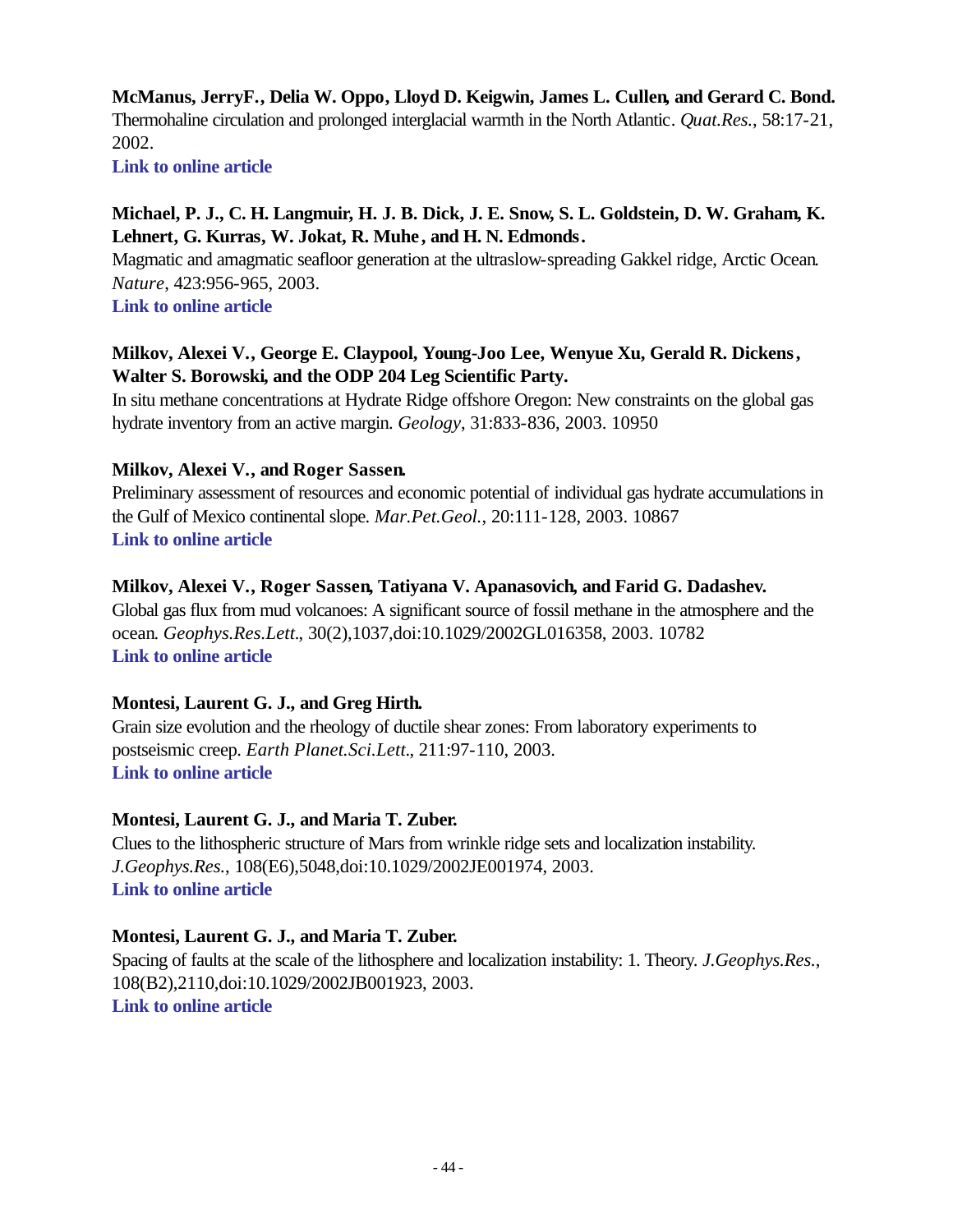### **Montesi, Laurent G. J., and Maria T. Zuber.**

Spacing of faults at the scale of the lithosphere and localization instability: 2. Application to the Central Indian Basin. *J.Geophys.Res.*, 108(B2),2111,doi:10.1029/2002JB001924, 2003. **[Link to online article](http://www.agu.org/journals/jb/jb0302/2002JB001924/2002JB001924.pdf)**

### **Moore, Laura J., Charlene Sullivan, and David G. Aubrey.**

Interannual evolution of multiple longshore sand bars in a mesotidal environment, Truro, Massachusetts, USA. *Mar.Geol.*, 196:127-143, 2003. 10141 **[Link to online article](http://www.sciencedirect.com/science?_ob=MImg&_imagekey=B6V6M-488NYB6-2-N&_cdi=5818&_orig=browse&_coverDate=05%2F15%2F2003&_sk=998039996&view=c&wchp=dGLbVzb-zSkWz&_acct=C000011858&_version=1&_userid=142773&md5=2b2744d0b794117654ca996a0a82ada4&ie=f.pdf)**

**Moros, M., A. Kuijpers, I. Snowball, S. Lassen, D. Backstrom, F. Gingele, and J. McManus.** Were glacial iceberg surges in the North Atlantic triggered by climatic warming? *Mar.Geol.*, 192:393- 417, 2002.

**[Link to online article](http://www.sciencedirect.com/science?_ob=MImg&_imagekey=B6V6M-474GJ3N-4-N&_cdi=5818&_orig=browse&_coverDate=12%2F30%2F2002&_sk=998079995&view=c&wchp=dGLbVtz-zSkzS&_acct=C000011858&_version=1&_userid=142773&md5=a188478b5d620f200df24060bb9953c1&ie=f.pdf)**

### **Munoz, Araceli, Juan Acosta, and Elazar Uchupi.**

Cenozoic tectonic on the Galicia margin, northwest Spain. *Geo-Mar.Lett.*, 23:72-80, 2003. 10936 **[Link to online article](http://www.springerlink.com/app/home/content.asp?wasp=mm8xdgqwrr3jp91hfj6u&referrer=contribution&format=2&page=1&pagecount=9)**

### **Natland, J. H., and H. J. B. Dick.**

Stratigraphy and composition of gabbros drilled in Ocean Drilling Program Hole 735B, Southwest Indian Ridge; a synthesis of geochemical data. *Proc.ODP,Sci.Res.*, 176:69 pp., 2002. **[Link to online article](http://www-odp.tamu.edu/publications/176_SR/VOLUME/SYNTH/SYNTH.PDF)**

### **Natland, James H., and Henry J. B. Dick.**

A brief narrative history of ODP Hole 735B. *Proc.ODP,Sci.Res.*, 176:20 pp., 2002. **[Link to online article](http://www-odp.tamu.edu/publications/176_SR/VOLUME/SYNTH/HIST.PDF)**

# **Natland, James H., Henry J. B. Dick, D. Jay Miller, and Richard Von Herzen.**

*Proc.ODP,Sci.Res.[CD-ROM]*, 176, 2002. **[Link to online article](http://www-odp.tamu.edu/publications/176_SR/176TOC.HTM)**

### **Ohkouchi, Nao, Timothy I. Eglinton, Lloyd D. Keigwin, and John M. Hayes.**

Spatial and temporal offsets between proxy records in a sediment drift. *Science*, 298:1224-1227, 2002. 10820 **[Link to online article](http://www.sciencemag.org/cgi/reprint/298/5596/1224.pdf)**

**Oppo, D. W., B. K. Linsley, Y. Rosenthal, S. Dannenmann, and L. Beaufort.** Orbital and suborbital climate variability in the Sulu Sea, western tropical Pacific. *Geochem.Geophys.Geosyst.*, 4,1003,doi:10.1029/2001GC000260, 2003. 10742 **[Link to online article](http://www.agu.org/journals/gc/gc0301/2001GC000260/2001GC000260.pdf)**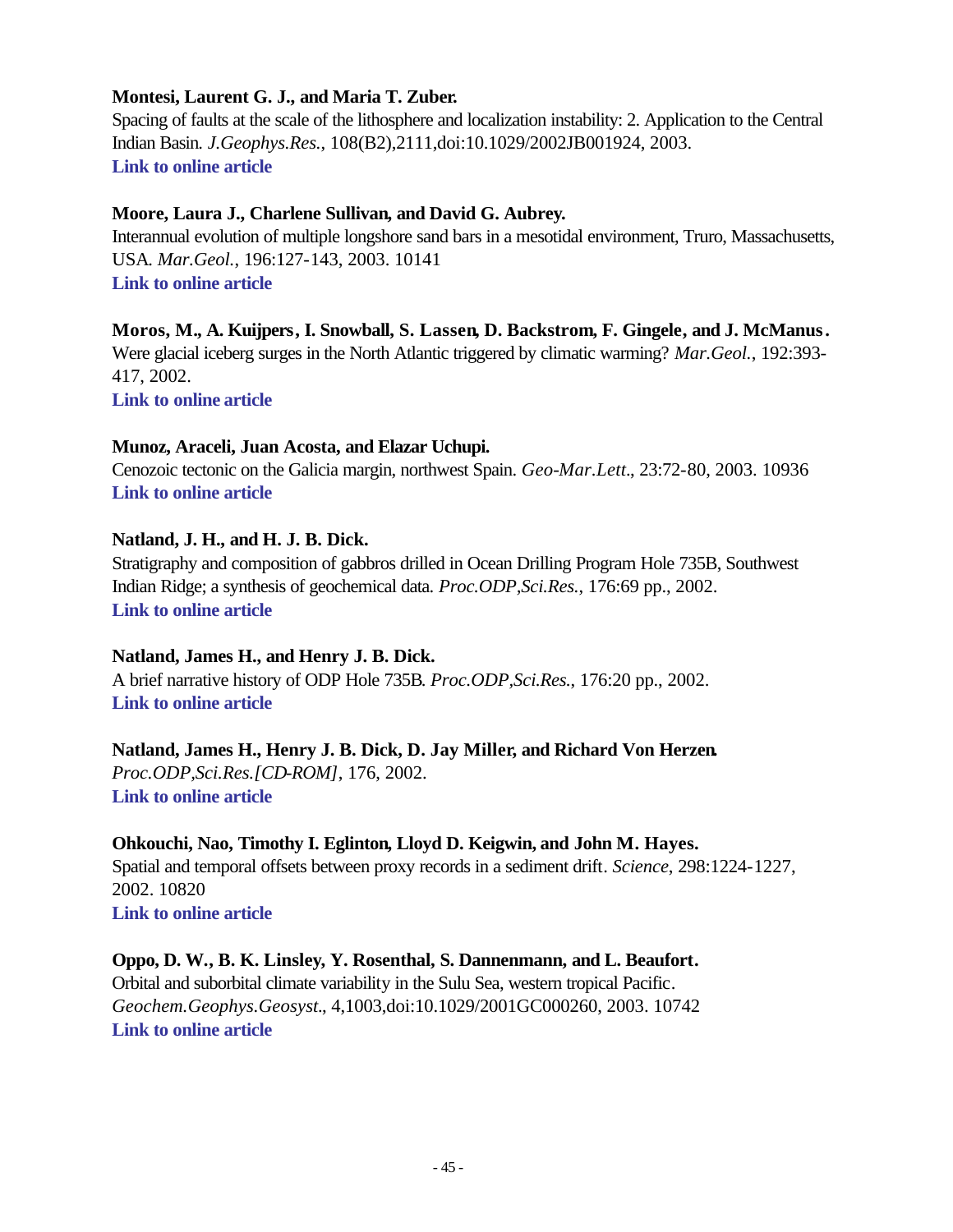# **Oppo, Delia W., Jerry F. McManus, and James L. Cullen.**

Deepwater variability in the Holocene epoch. *Nature*, 422:277-278, 2003. 10872 **[Link to online article](http://www.nature.com/cgi-taf/DynaPage.taf?file=/nature/journal/v422/n6929/full/422277a_fs.html&content_filetype=pdf)**

# **Orphan, Victoria J., Christopher H. House, Kai-Uwe Hinrichs, Kevin D. McKeegan, and Edward F. DeLong.**

Multiple archaeal groups mediate methane oxidation in anoxic cold seep sediments. *Proc.Natl.Acad.Sci.U.S.A.*, 99:7663-7668, 2002. **[Link to online article](http://www.pnas.org/cgi/reprint/99/11/7663.pdf)**

### **Parfitt, Elisabeth, Tracy K. P. Gregg, and Deborah K. Smith.**

A comparison between subaerial and submarine eruptions at Kilauea Volcano, Hawaii: Implications for the thermal viability of lateral feeder dikes. *J.Volcanol.Geotherm.Res.*, 113:213-242, 2002. **[Link to online article](http://www.sciencedirect.com/science?_ob=MImg&_imagekey=B6VCS-454TP1B-4-11&_cdi=5962&_orig=browse&_coverDate=03%2F15%2F2002&_sk=998869998&view=c&wchp=dGLbVtb-zSkWz&_acct=C000011858&_version=1&_userid=142773&md5=c5eeb80ac19b367a8ed4e110a4ed7c70&ie=f.pdf)**

### **Pearson, Paul N., Richard D. Norris, and Andrew J. Empson.**

*Mutabella mirabilis* gen. et sp. nov., a miocene microperforate planktonic foraminifer with an extreme level of intraspecific variability. *J.Foraminiferal Res.*, 31(2):120-132, 2001.

# **Pecher, Ingo A., W. Steven Holbrook, Mrinal K. Sen, Daniel Lizarralde, Warren T. Wood, Deborah R. Hutchinson, William P. Dillon, Hartley Hoskins, and Ralph A. Stephen.**

Seismic anisotrophy in gas-hydrate- and gas-bearing sediments on the Blake Ridge, from a walkaway vertical seismic profile. *Geophys.Res.Lett.*, 30(14),1733,doi:10.1029/2003GL017477, 2003. **[Link to online article](http://www.agu.org/journals/gl/gl0314/2003GL017477/2003GL017477.pdf)**

# **Perfit, Michael R., Johnson R. Cann, Daniel J. Fornari, Jennifer Engels, Deborah K. Smith, W. Ian Ridley, and Margo H. Edwards.**

Interaction of sea water and lava during submarine eruptions at mid-ocean ridges. *Nature*, 426:62-65, 2003.

**[Link to online article](http://www.nature.com/cgi-taf/DynaPage.taf?file=/nature/journal/v426/n6962/full/nature02032_fs.html&content_filetype=pdf)**

# **Peucker-Ehrenbrink, Bernhard, Wolfgang Bach, Stanley R. Hart, Jerzy S. Blusztajn, and Tracy Abbruzzese.**

Rhenium-osmium isotope systematics and platinum group element concentrations in oceanic crust from DSDP/ODP sites 504 and 417/418. *Geochem.Geophys.Geosyst.*, 4,8911,doi:10.1029/2002GC000414, 2003. 10894 **[Link to online article](http://www.agu.org/journals/gc/gc0307/2002GC000414/2002GC000414.pdf)**

# **Quay, P. D., R. Sonnerup, T. Westby, J. Stutsman, and A. P. McNichol.**

Changes in the <sup>13</sup>C/<sup>12</sup>C of dissolved inorganic carbon in the ocean as a tracer of anthropogenic CO<sub>2</sub> uptake. *Global Biogeochem.Cycles*, 17(1),1004,doi:10.1029/2001GB001817, 2003. **[Link to online article](http://www.agu.org/journals/gb/gb0301/2001GB001817/2001GB001817.pdf)**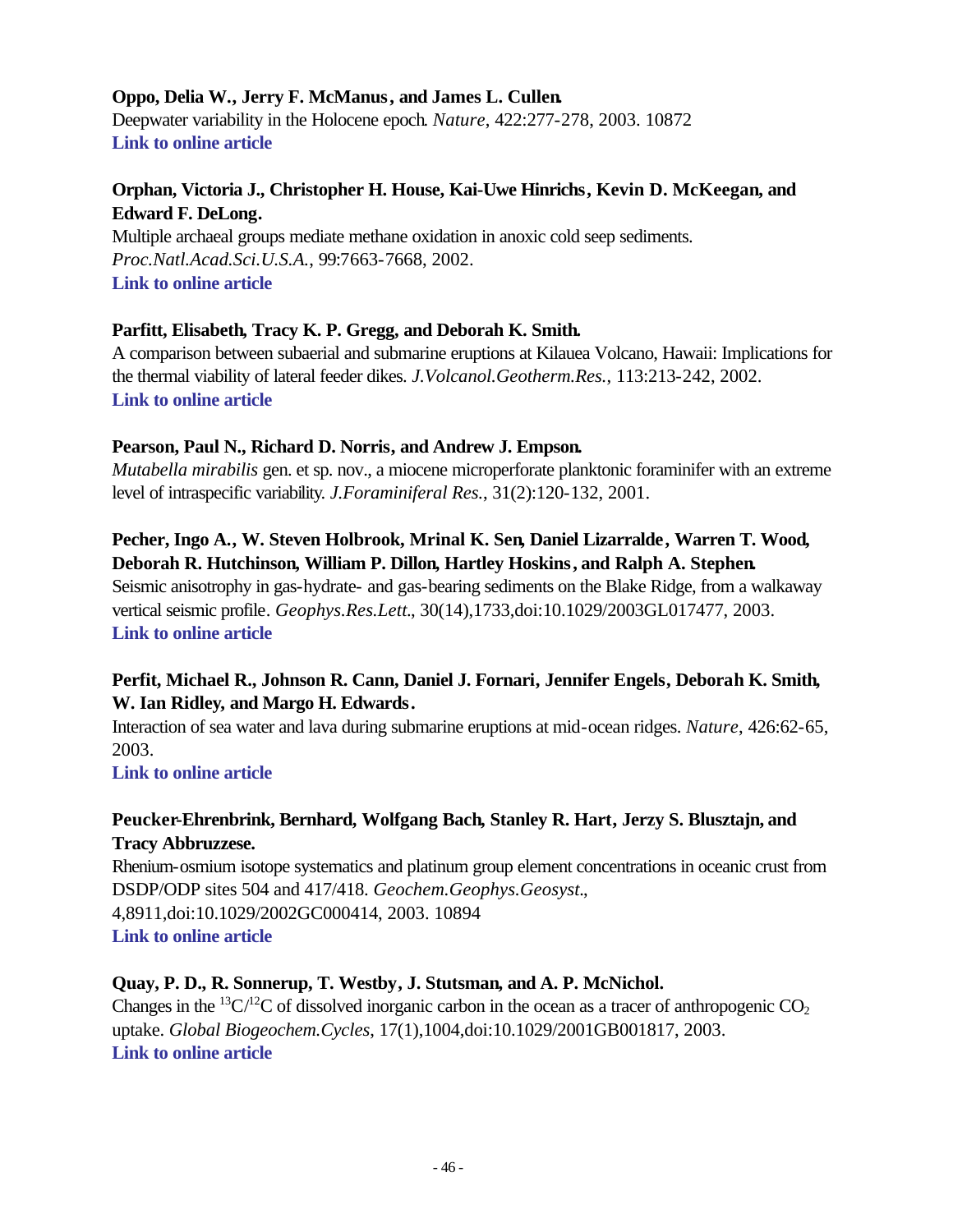### **Quillevere, Frederic, Marie-Pierre Aubry, Richard D. Norris, and William A. Berggren.**

Paleocene oceanography of the eastern subtropical Indian Ocean: An integrated magnetobiostratigraphic and stable isotope study of ODP Hole 761B (Wombat Plateau). *Palaeogeogr.Palaeoclimatol.Palaeoecol.*, 184:371-405, 2002. **[Link to online article](http://www.sciencedirect.com/science?_ob=MImg&_imagekey=B6V6R-45W369Y-3-Y&_cdi=5821&_orig=browse&_coverDate=08%2F15%2F2002&_sk=998159996&view=c&wchp=dGLbVtb-zSkWW&_acct=C000011858&_version=1&_userid=142773&md5=31211d6267f6f0e6e410e2c58b28e268&ie=f.pdf)**

#### **Rasmussen, Tine L., Delia W. Oppo, Erik Thompson, and Scott J. Lehman.**

Deep sea records from the southeast Labrador Sea: Ocean circulation changes and ice-rafting events during the last 160,000 years. *Paleoceanography*, 18(1),1018,doi:10.1029/2001PA000736, 2003. **[Link to online article](http://www.agu.org/journals/pa/pa0301/2001PA000736/2001PA000736.pdf)**

#### **Ravizza, G., and B. Peucker-Ehrenbrink.**

Chemostratigraphic evidence of Deccan volcanism from the marine osmium isotope record. *Science*, 302:1392-1395, 2003. 11040 **[Link to online article](http://www.sciencemag.org/cgi/reprint/302/5649/1392.pdf)**

#### **Ravizza, G., and B. Peucker-Ehrenbrink.**

The marine  $187OS/188OS$  record of the eocene-oligocene transition: The interplay of weathering and glaciation. *Earth Planet.Sci.Lett.*, 210:151-165, 2003. 10884 **[Link to online article](http://www.sciencedirect.com/science?_ob=MImg&_imagekey=B6V61-48CNPF3-4-D&_cdi=5801&_orig=browse&_coverDate=05%2F15%2F2003&_sk=997899998&view=c&wchp=dGLbVtb-zSkWW&_acct=C000011858&_version=1&_userid=142773&md5=f28970c8a8a9af3e992cab0b42342812&ie=f.pdf)**

# **Reagan, M. K., K. W. W. Sims, J. Erich, R. B. Thomas, H. Cheng, R. L. Edwards, G. D. Layne, and L. Ball.**

Time-scales of differentiation from mafic parents to rhyolite in North American continental arcs. *J.Petrol.*, 44:1703-1726, 2003.

**[Link to online article](http://petrology.oupjournals.org/cgi/reprint/44/9/1703.pdf)**

### **Reddy, Christopher M., Timothy I. Eglinton, Aubrey Hounshell, Helen K. White, Li Xu, Richard B. Gaines, and Glenn S. Frysinger.**

Response to comment on "The West Falmouth oil spill after thirty years: The persistence of petroleum hydrocarbons in marsh sediments". *Environ.Sci.Technol.*, 37:2021, 2003.

### **Reddy, Christopher M., Li Xu, and Rod O'Connor.**

Using radiocarbon to apportion sources of polycyclic aromatic hydrocarbons in household soot. *Environ.Forensics*, 4:191-197, 2003. 10992

# **Roberts, S., W. Bach, R. A. Binns, D. A. Vank, C. J. Yeats, D. A. H. Teagle, K. Blacklock, J. S. Blusztajn, A. J. Boyce, M. J. Cooper, N. Holland, and B. McDonald.**

Contrasting evolution of hydrothermal fluids in the PACMANUS system, Manus Basin: The Sr and S isotope evidence. *Geology*, 31:805-808, 2003.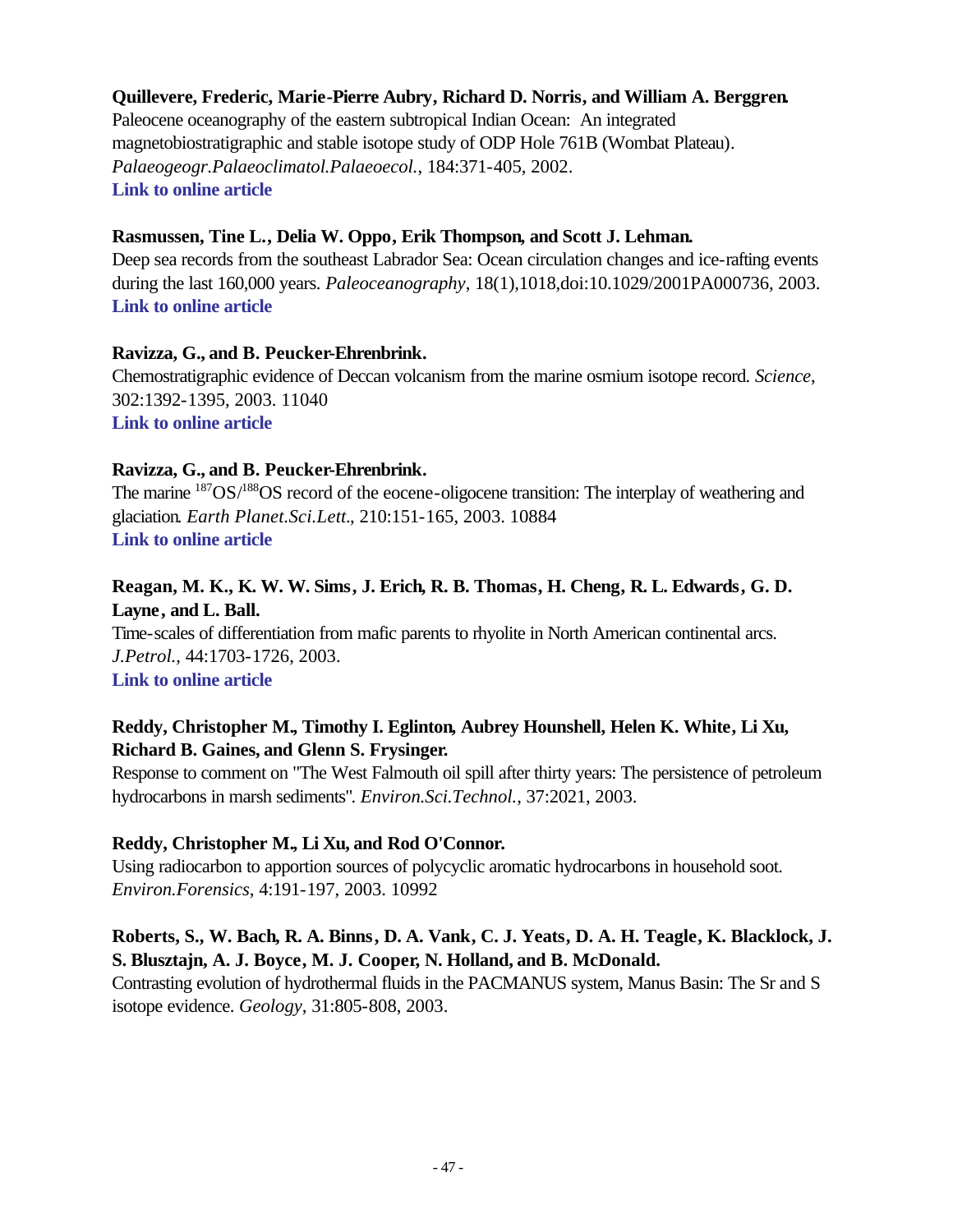### **Roden, Michael F., and Nobumichi Shimizu.**

Trace element abundances in mantle-derived minerals which bear on compositional complexities in the lithosphere of the Colorado Plateau. *Chem.Geol.*, 165:283-305, 2000. **[Link to online article](http://www.sciencedirect.com/science?_ob=MImg&_imagekey=B6V5Y-3YYV6RG-7-T&_cdi=5799&_orig=browse&_coverDate=04%2F24%2F2000&_sk=998349996&view=c&wchp=dGLbVlb-zSkWA&_acct=C000011858&_version=1&_userid=142773&md5=5d48abfa0d44327a01b11164475bb582&ie=f.pdf)**

### **Rosenthal, Yair, Delia W. Oppo, and Braddock K. Linsley.**

The amplitude and phasing of climate change during the last deglaciation in the Sulu Sea, western equatorial Pacific. *Geophys.Res.Lett.*, 30(8),1428,doi:10.1029/2002GL016612, 2003. 10850 **[Link to online article](http://www.agu.org/journals/gl/gl0308/2002GL016612/2002GL016612.pdf)**

### **Rothman, Daniel, H., John M. Hayes, and Roger E. Summons.**

Dynamics of the Neoproterozoic carbon cycle. *Proc.Natl.Acad.Sci.U.S.A.*, 100:8124-8129, 2003. **[Link to online article](http://www.pnas.org/cgi/reprint/100/14/8124.pdf)**

# **Sarnthein, M., J. P. Kennett, J. R. M. Allen, J. Beer, P. Grootes, C. Laj, J. McManus, R. Ramesh, and the SCOR-IMAGES Working Group 117.**

Decadal-to-millennial-scale variability - chronology and mchanisms: Summary and recommendations. *Quat.Sci.Rev.*, 21:1121-1128, 2002. **[Link to online article](http://www.sciencedirect.com/science?_ob=MImg&_imagekey=B6VBC-44CNN5V-1-1&_cdi=5923&_orig=browse&_coverDate=05%2F31%2F2002&_sk=999789989&view=c&wchp=dGLbVtz-zSkzS&_acct=C000011858&_version=1&_userid=142773&md5=339fb55e76192b4bf96ef24fb17984e6&ie=f.pdf)**

### **Schneider, R. J., S.-W, Kim, K. F. von Reden, J. M. Hayes, and J. S. C. Wills.**

Tests of a microwave ion source for positive and negative ions. In: *Proceedings of SNEAP 35, Lund, Sweden, 22-25 October 2001.* Ragnar Hellborg, Mikko Faarinen, Carl Erik Magnusson, Per Persson, Goran Skog, Kristina Stenstrom, eds. Krontryck, Sweden: Lund University, :28-34, 2002.

### **Schouten, Hans.**

Paleomagnetic inclinations in DSDP Hole 417D reconsidered: Secular variation or variable tilting? *Geophys.Res.Lett.*, 29(7),1103,doi:10.1029/2001GL013581, 2002. 10615 **[Link to online article](http://www.agu.org/journals/gl/gl0207/2001GL013581/2001GL013581.pdf)**

### **Schouten, Hans, and Peter B. Kelemen.**

Melt viscosity, temperature and transport processes, troodos ophiolite, Cyprus. *Earth Planet.Sci.Lett.*, 201:337-352, 2002. 10617 **[Link to online article](http://www.sciencedirect.com/science?_ob=MImg&_imagekey=B6V61-4603R8K-1-H&_cdi=5801&_orig=browse&_coverDate=07%2F30%2F2002&_sk=997989997&view=c&wchp=dGLbVzb-zSkzk&_acct=C000011858&_version=1&_userid=142773&md5=eb54b32d0219e87b3931403c9c9a2273&ie=f.pdf)**

### **Sessions, Alex L., Thomas W. Burgoyne, and John M. Hayes.**

Correction of H<sub>3</sub><sup>+</sup> contributions in hydrogen isotope-ratio-monitoring mass spectrometry. Anal. Chem., 73:192-199, 2001.

### **Sessions, Alex L., Thomas W. Burgoyne, and John M. Hayes.**

Determination of the H<sub>3</sub> factor in hydrogen isotope ratio monitoring mass spectrometry. *Anal. Chem.*, 73:200-207, 2001.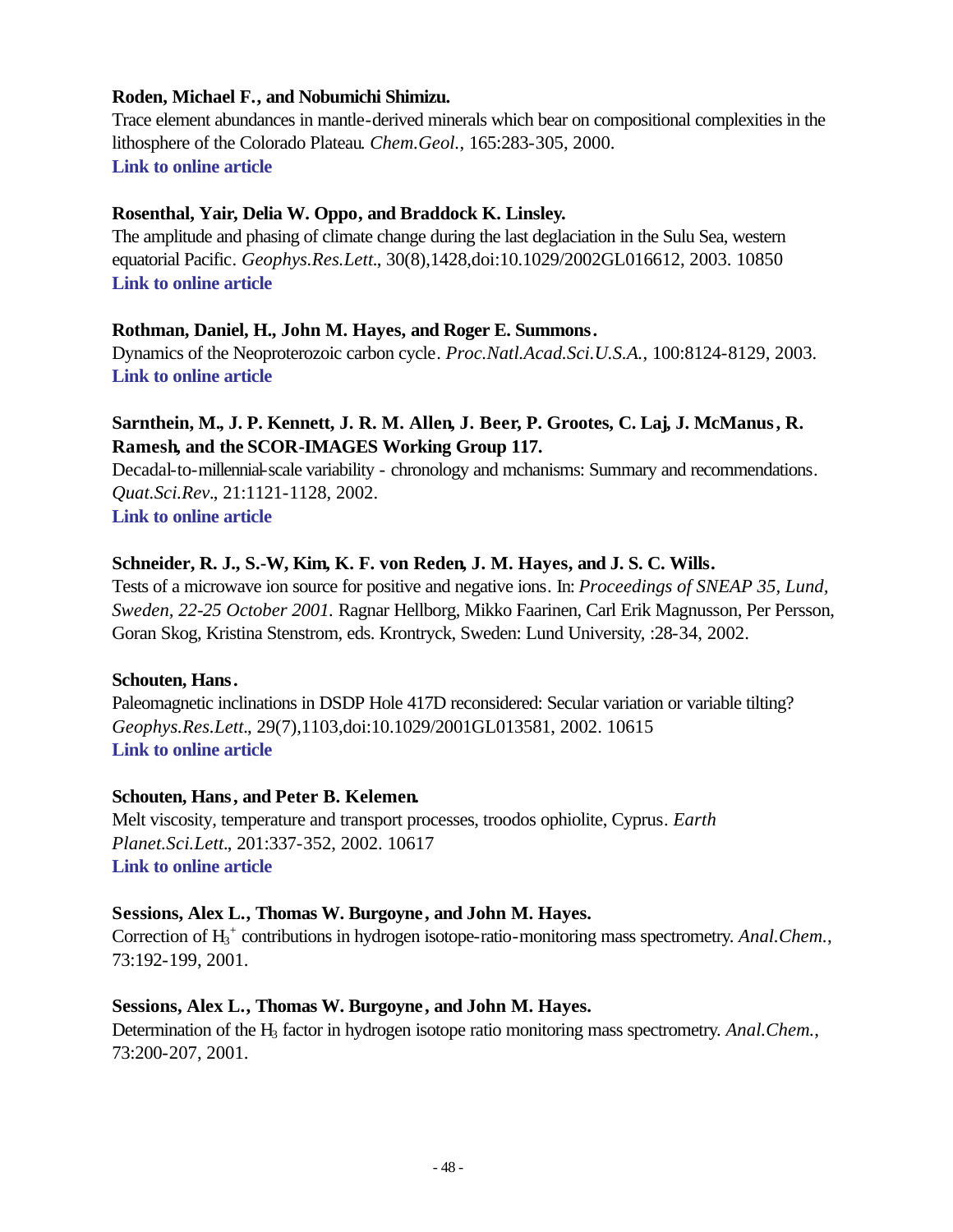### **Shaw, Denis M., Sam Epstein, and John M. Hayes.**

Memorial to Henry G. Thode, 1910-1997. *Meml.-Geol.Soc.Am.*, 31:11-15, 2001.

### **Shimizu, Kenji, Tsuyoshi Komiya, Kei Hirose, Nobumichi Shimizu, and Shigenori Maruyama.**

Cr-spinel, an excellent micro-container for retaining primitive melts – implications for a hydrous plume origin for komatiites. *Earth Planet.Sci.Lett.*, 189:177-188, 2001. **[Link to online article](http://www.sciencedirect.com/science?_ob=MImg&_imagekey=B6V61-43CBBCX-7-D&_cdi=5801&_orig=browse&_coverDate=07%2F15%2F2001&_sk=998109996&view=c&wchp=dGLbVtb-zSkzS&_acct=C000011858&_version=1&_userid=142773&md5=7fdcd780f56ecb4933bd5498cdd0cc27&ie=f.pdf)**

### **Shipboard Scientific Party.**

Leg 176 summary. *Proc.ODP,Init.Repts.*, 176:70 pp., 1999. **[Link to online article](http://www-odp.tamu.edu/publications/176_IR/VOLUME/CHAPTERS/CHAP_01.PDF)**

### **Shipboard Scientific Party.**

Site 735. *Proc.ODP,Init.Repts.*, 176:314 pp., 1999. **[Link to online article](http://www-odp.tamu.edu/publications/176_IR/VOLUME/CHAPTERS/CHAP_03.PDF)**

### **Shipboard Scientific Party.**

*Proc.ODP,Prelim.Rpt.*, 200:67 pp., 2002. **[Link to online article](http://www-odp.tamu.edu/publications/prelim/200_prel/200PREL.PDF)**

### **Sigman, Daniel M., Scott J. Lehman, and Delia W. Oppo.**

Evaluating mechanisms of nutrient depletion and <sup>13</sup>C enrichment in the intermediate-depth Atlantic during the last ice age. *Paleoceanography*, 18(3),1072,doi:10.1029/2002PA000818, 2003. **[Link to online article](http://www.agu.org/journals/pa/pa0303/2002PA000818/2002PA000818.pdf)**

### **Sohn, R. A., and W. Menke.**

Application of maximum likelihood and bootstrap methods to nonlinear curve-fit problems in geochemistry. *Geochem.Geophys.Geosyst.*, 3,1041,doi:10.1029/2001GC000253, 2002. **[Link to online article](http://www.agu.org/journals/gc/gc0207/2001GC000253/2001GC000253.pdf)**

# **Standish, J. J., S. R. Hart, J. Blusztajn, H. J. B. Dick, and K. L. Lee.**

Abyssal peridotite osmium isotopic compositions from Cr-spinel. *Geochem.Geophys.Geosyst.*, 3,1004,doi:10.1029/2001GC000161, 2002. **[Link to online article](http://www.agu.org/journals/gc/gc0201/2001GC000161/2001GC000161.pdf)**

# **Stephen, R. A.**

Data report: Physical properties measurements in ODP Hole 735B. *Proc.ODP,Sci.Res.*, 176:19 pp., 2001. **[Link to online article](http://www-odp.tamu.edu/publications/176_SR/VOLUME/CHAPTERS/SR176_02.PDF)**

# **Stephen, R. A., J. Kasahara, G. D. Acton, et al.**

*Proc.ODP,Init.Repts.*, 200, 2003. **[Link to online article](http://www-odp.tamu.edu/publications/200_IR/200TOC.HTM)**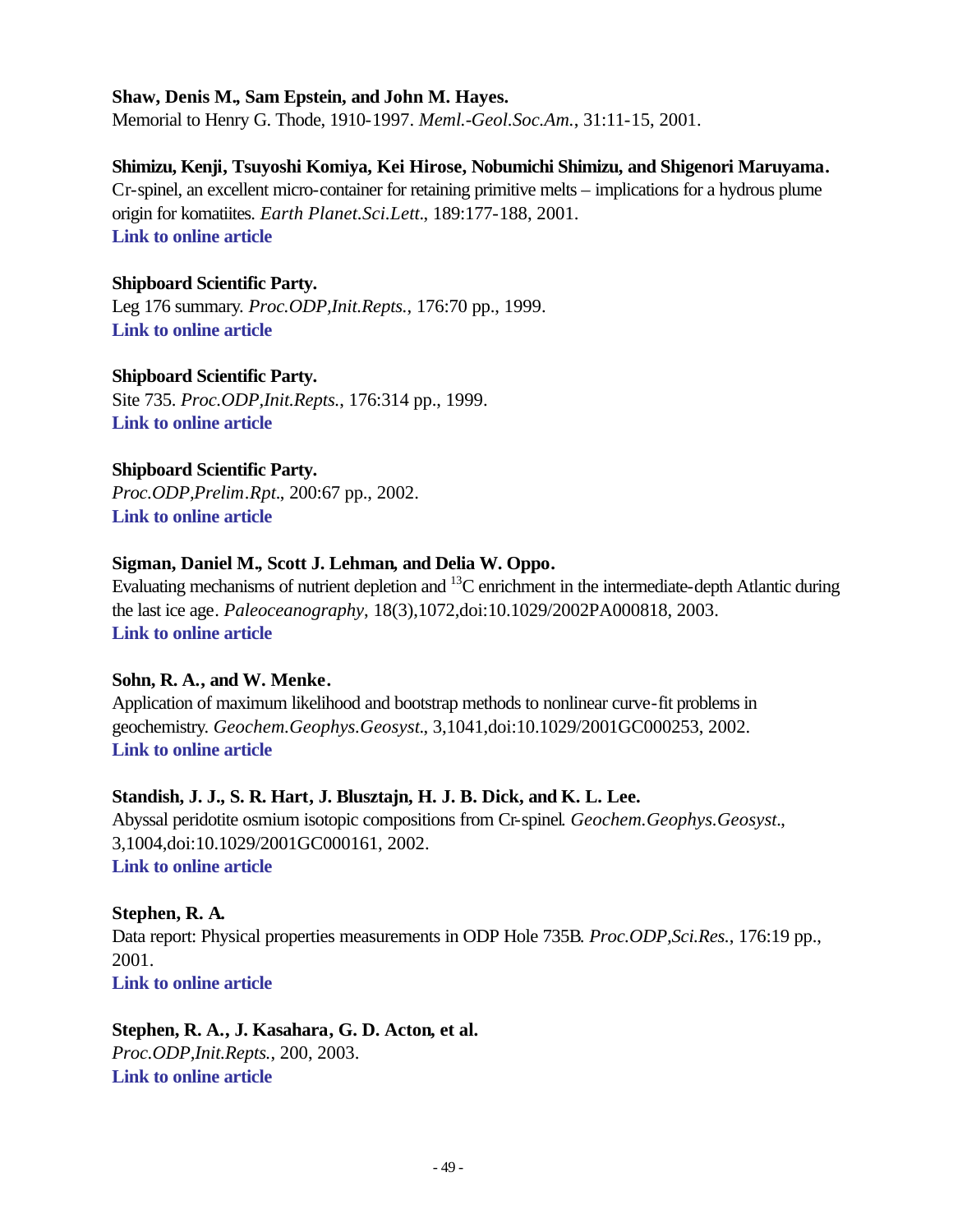# **Stix, J., G. D. Layne, and S. N. Williams.**

Mechanisms of degassing at Nevado del Ruiz volcano, Columbia. *J.Geol.Soc.London*, 160:507-522, 2003.

### **[Link to online article](http://fidelio.ingentaselect.com/vl=6865210/cl=115/nw=1/rpsv/ij/geol/00167649/v160n4/s3/p507)**

### **Straub, Susanne M., and Graham D. Layne.**

Decoupling of fluids and fluid-mobile elements during shallow subduction: Evidence from halogen-rich andesite melt inclusions from the Izu arc volcanic front. *Geochem.Geophys.Geosyst.*, 4,9004,doi:10.1029/2002GC000349, 2003. **[Link to online article](http://www.agu.org/journals/gc/gc0307/2002GC000349/2002GC000349.pdf)**

### **Swift, Stephen A., and Amy S. Bower.**

Formation and circulation of dense water in the Persian/Arabian Gulf. *J.Geophys.Res.*, 108(C1),3004,doi:10.1029/2002JC001360, 2003. 10625 **[Link to online article](http://www.agu.org/journals/jc/jc0301/2002JC001360/2002JC001360.pdf)**

#### **Thomas, J. B., R. J. Bodnar, N. Shimizu, and A. K. Sinha.**

Determination of zircon/melt trace element partition coefficients from SIMS analysis of melt inclusions in zircon. *Geochim.Cosmochim.Acta*, 66:2887-2901, 2002. **[Link to online article](http://www.sciencedirect.com/science?_ob=MImg&_imagekey=B6V66-45VCFSB-3-N&_cdi=5806&_orig=browse&_coverDate=08%2F15%2F2002&_sk=999339983&view=c&wchp=dGLbVzz-zSkzk&_acct=C000011858&_version=1&_userid=142773&md5=5c5351ce1c548f328644f7cab7cafaab&ie=f.pdf)**

### **Tivey, Maurice A., Hans Schouten, and Martin C. Kleinrock.**

A near-bottom magnetic survey of the Mid-Atlantic Ridge axis at 26°N: Implications for the tectonic evolution of the TAG segment. *J.Geophys.Res.*, 108(B5),2277,doi:10.1029/2002JB001967, 2003. 10878

#### **[Link to online article](http://www.agu.org/journals/jb/jb0305/2002JB001967/2002JB001967.pdf)**

### **Tucholke, Brian E.**

The Greater Antilles Outer Ridge: Development of a distal sedimentary drift by deposition of finegrained contourites. In: *Deep Water Contourite Systems: Modern Drifts and Ancient Series, Seismic and Sedimentary Characteristics*. J. F. Howe, D. A. V. Stow, J. C. Faugeres, eds. London: The Geological Society, :39-55, 2002. 10392

#### **Tucholke, Brian E., and Jean-Claude Sibuet.**

Drilling the Newfoundland half of the Newfoundland-Iberia transect: The first conjugate margin drilling in a non-volcanic rift. *Proc.ODP.Sci.Prospectus*, 210:34 pp., 2003. **[Link to online article](http://www-odp.tamu.edu/publications/prosp/210_prs/210prosp.pdf)**

### **Tzedakis, P. C., J. F. McManus, H. Hooghiemstra, D. W. Oppo, and T. A. Wijmstra.**

Comparison of changes in vegetation in northeast Greece with records of climate variability on orbital and suborbital frequencies over the last 450 000 years. *Earth Planet.Sci.Lett.*, 212:197-212, 2003. **[Link to online article](http://www.sciencedirect.com/science?_ob=MImg&_imagekey=B6V61-48VTGXS-1-F&_cdi=5801&_orig=browse&_coverDate=07%2F15%2F2003&_sk=997879998&view=c&wchp=dGLbVzb-zSkWW&_acct=C000011858&_version=1&_userid=142773&md5=bccdb909eb5fdb66a6eb27d089889106&ie=f.pdf)**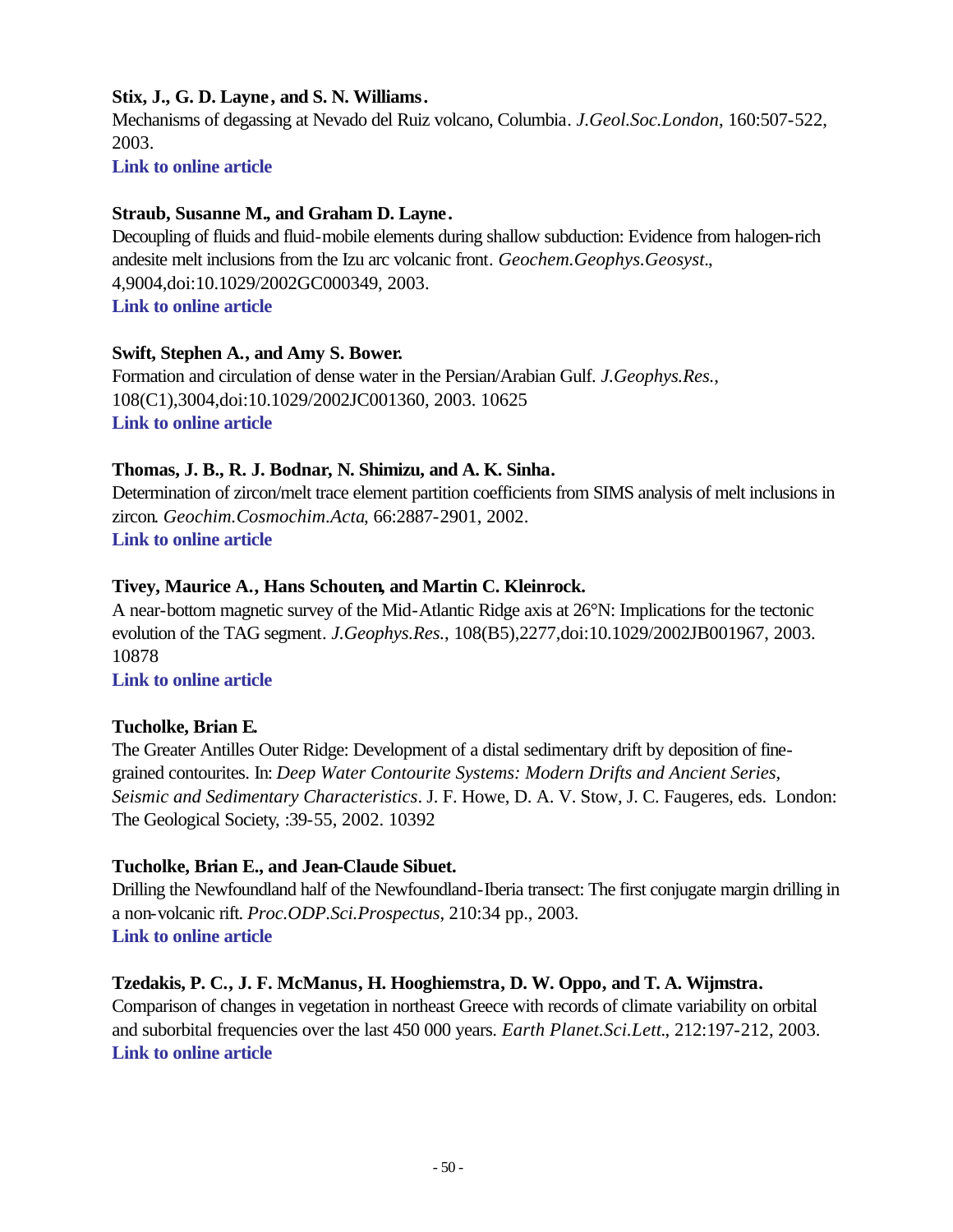# **Uchupi, Elazar, S. A. Swift, and D. A. Ross.**

Morphology and Late Quaternary sedimentation in the Gulf of Oman Basin. *Mar.Geophys.Res.*, 23:185-203, 2002. 10786 **[Link to online article](http://journals.kluweronline.com/article.asp?PIPS=5109493)**

### **Uchupi, Elazar, S. A. Swift, and D. A. Ross.**

Tectonic geomorphology of the Gulf of Oman Basin. In: *Tectonic and Climatic Evolution of the Arabian Sea Region.* P.D. Clift, D. Kroon, C. Gaedicke, and J. Craig, eds. London: The Geological Society, :37-69, 2002. 10520

### **von Reden, Karl F.**

Transmission properties for the recombinator - Tandetron configuration at the National Ocean Sciences Accelerator Mass Spectrometry facility. In: *Application of Accelerators in Research and Industry: Sixteenth International Conference, Denton, Texas, 1-5 November 2000.* L. Duggan and I. L. Morgan, eds. Melville, NY: American Institute of Physics, :373-376, 2001.

# **Waelbroeck, C., L. Labeyrie, E. Michel, J. C. Duplessy, J. F. McManus, K. Lambeck, E. Balbon, and M. Labracherie.**

Sea-level and deep water temperature changes derived from benthic foraminifera isotopic records. *Quat.Sci.Rev.*, 21:295-305, 2002. **[Link to online article](http://www.sciencedirect.com/science?_ob=MImg&_imagekey=B6VBC-44MX5WF-M-18&_cdi=5923&_orig=browse&_coverDate=01%2F31%2F2002&_sk=999789998&view=c&wchp=dGLbVtb-zSkzk&_acct=C000011858&_version=1&_userid=142773&md5=9e2d03c8bdda7b5f74c35be3b05fdd4f&ie=f.pdf)**

# **White, Scott M., Rachel M. Haymon, Daniel J. Fornari, Michael R. Perfit, and Ken C. Macdonald.**

Correlation between volcanic and tectonic segmentation of fast-spreading ridges: Evidence from volcanic structures and lava flow morphology on the East Pacific Rise at 9°-10°N. *J.Geophys.Res.*, 107(B8),2173,doi:10.1029/2001JB000571, 2002. **[Link to online article](http://www.agu.org/journals/jb/jb0208/2001JB000571/2001JB000571.pdf)**

# **Williams, Albert J., III, and Margaret K. Tivey.**

Tidal currents at hydrothermal vents, Juan de Fuca Ridge. *Sea Technol.*, 42(6):62-64, 2001. 10401

# **Wooding, F. B., K. R. Peal, and J. A. Collins.**

Seafloor seismometer burial. *Sea Technol.*, 42(8):10-15, 2001.

# **Xiao, Xiaohui, Wenlu Zhu, and Brian Evans.**

Deformation mechanisms and failure modes in solnhofen limestone. In: *Soil and Rock America, Proceedings of the 39th U.S. Rock Mechanics Symposium, M.I.T., Cambridge, MA, June 21-June 26, 2003*, :453-458, 2003.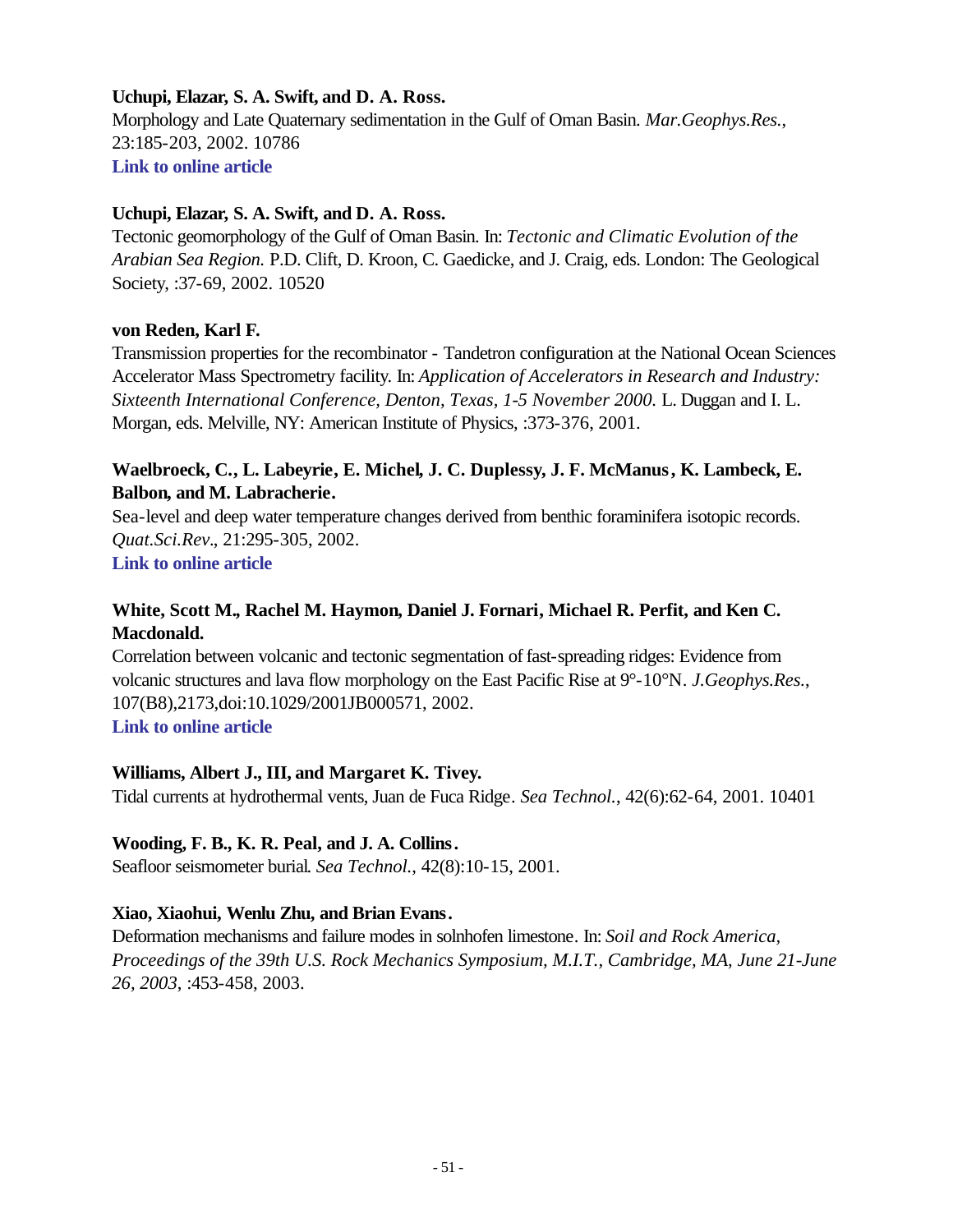# **Zheng, Yan, Robert F. Anderson, Philip N. Froelich, Warren Beck, Ann P. McNichol, and Thomas Guilderson.**

Challenges in radiocarbon dating organic carbon in opal-rich marine sediments. *Radiocarbon*, 44:123- 136, 2002.

**[Link to online article](http://giorgio.ingentaselect.com/vl=5021740/cl=44/nw=1/fm=docpdf/rpsv/catchword/arizona/00338222/v44n1/s12/p123)**

# **Zhu, Wenlu, Patrick Baud, and Teng-fong Wong.**

Dilatancy and post-yielding behavior in porous sandstones: A new loading path. In: *Soil and Rock America, Proceedings of the 39th U.S. Rock Mechanics Symposium, M.I.T., Cambridge, MA, June 21-June 26, 2003*, :437-444, 2003.

# **Zhu, Wenlu, and Greg Hirth.**

A network model for permeability in partially molten rocks. *Earth Planet.Sci.Lett.*, 212:407-416, 2003.

**[Link to online article](http://www.sciencedirect.com/science?_ob=MImg&_imagekey=B6V61-48XSFB9-3-W&_cdi=5801&_orig=search&_coverDate=07%2F25%2F2003&_sk=997879996&view=c&wchp=dGLbVtz-zSkzk&_acct=C000011858&_version=1&_userid=142773&md5=48caed33e295d658cacc053c0f568f4b&ie=f.pdf)**

# **Zhu, Wenlu, Laurent G. J. Montesi, and Teng-fong Wong.**

Effects of stress on the anisotropic development of permeability during mechanical compaction of porous sandstones. In: *Deformation Mechanisms, Rheology and Tectonics: Current Status and Future Perspectives.* S. de Meer, M. R. Drury, J. H. P. De Bresses and G. M. Pennock, eds. London: Geological Society, :119-136, 2002.

# **Zhu, Wenlu, Deborah K. Smith, and Laurent G. J. Montesi.**

Effects of regional slope on viscous flows: A preliminary study of lava terrace emplacement at submarine volcanic rift zones. *J.Volcanol.Geotherm.Res.*, 119:145-159, 2002. **[Link to online article](http://www.sciencedirect.com/science?_ob=MImg&_imagekey=B6VCS-4700P2B-1-11&_cdi=5962&_orig=browse&_coverDate=01%2F01%2F2003&_sk=998809998&view=c&wchp=dGLbVzz-zSkWz&_acct=C000011858&_version=1&_userid=142773&md5=0f39e2dc9cac9649229f328b4bfa8370&ie=f.pdf)**

# **Marine Chemistry and Geochemistry**

**Ackert, Robert P., Jr.** An ice sheet remembers. *Science*, 299:57-58, 2003. 10798 **[Link to online article](http://www.sciencemag.org/cgi/reprint/299/5603/57.pdf)**

# **Alt, J. C., and W. Bach.**

Alteration of the oceanic crust: Subsurface rock-water interaction. In: *Energy and Mass Transfer in Marine Hydrothermal Systems.* P.E. Halbach, V. Tunnicliffe, and J. R. Hein, eds. Berlin: Dahlem University Press, :7-27, 2003.

# **Bach, Wolfgang, Neil R. Banerjee, Henry J. B. Dick, and Edward T. Baker.**

Discovery of ancient and active hydrothermal systems along the ultra-slow spreading Southwest Indian Ridge 10°-16°E. *Geochem.Geophys.Geosyst.*, 3,1044,doi:10.1029/2001GC000279, 2002. 10570 **[Link to online article](http://www.agu.org/journals/gc/gc0207/2001GC000279/2001GC000279.pdf)**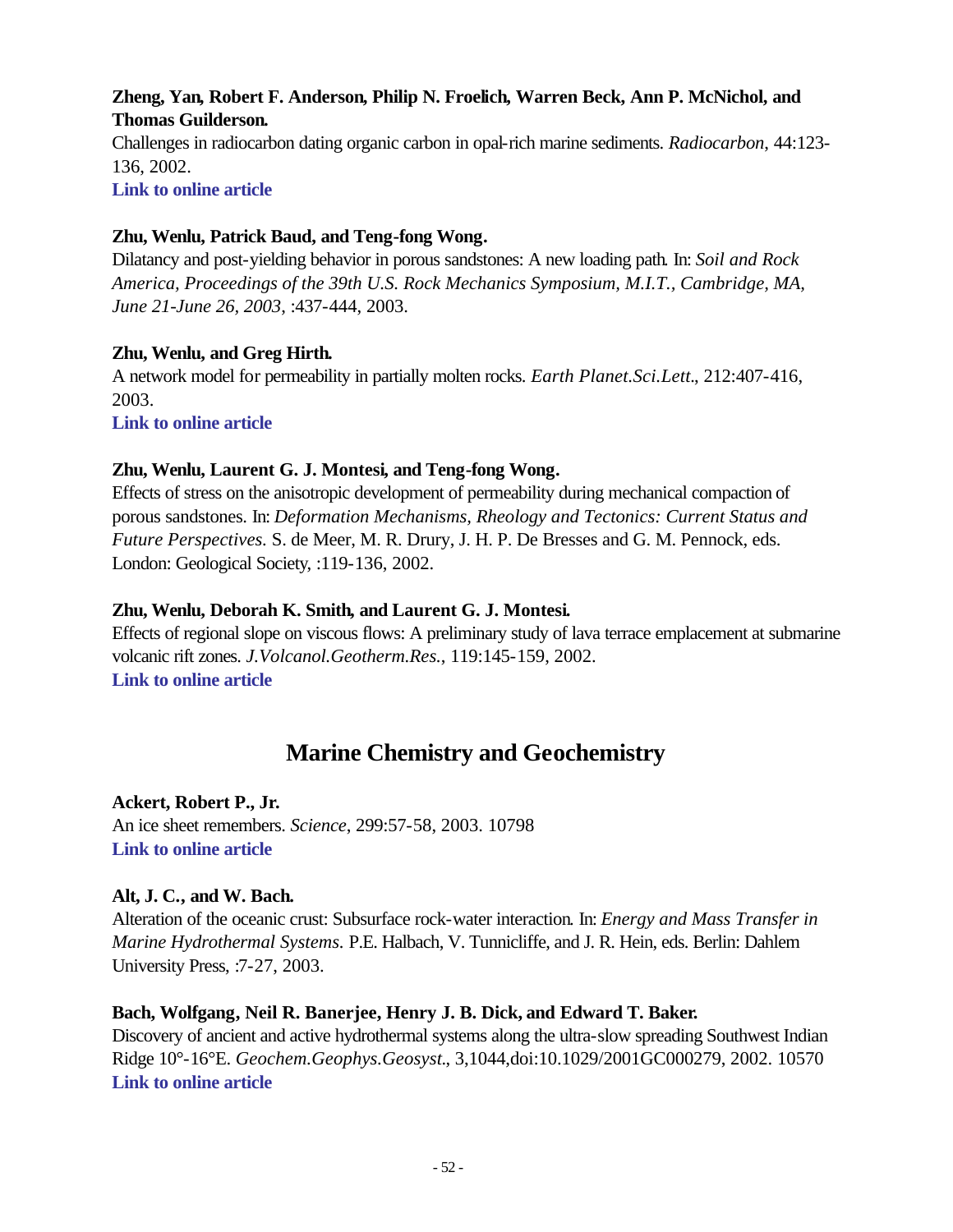### **Bach, Wolfgang, and Katrina Edwards.**

Iron and sulfide oxidation within the basaltic ocean crust: Implications for chemolithoautotrophic microbial biomass production. *Geochim.Cosmochim.Acta*, 67:3871-3887, 2003. 10676 **[Link to online article](http://www.sciencedirect.com/science?_ob=MImg&_imagekey=B6V66-49RBF3C-7-19&_cdi=5806&_orig=browse&_coverDate=10%2F15%2F2003&_sk=999329979&view=c&wchp=dGLbVlz-zSkWb&_acct=C000011858&_version=1&_userid=142773&md5=7e4a0d0228bfb7785811020350984700&ie=f.pdf)**

### **Bach, Wolfgang, Bernhard Peucker-Ehrenbrink, Stanley R. Hart, and Jerzy S. Blusztajn.**

Geochemistry of hydrothermally altered oceanic crust: DSDP/ODP Hole 504B - Implications for seawater-crust exchange budgets and Sr- and Pb-isotopic evolution of the mantle. *Geochem.Geophys.Geosyst.*, 4,8904,doi:10.1029/2002GC000419, 2003. 10801 **[Link to online article](http://www.agu.org/journals/gc/gc0303/2002GC000419/2002GC000419.pdf)**

# **Benitez-Nelson, C. R., K. O. Buesseler, M. Rutgers van der Loeff, J. Andrews, L. Ball, G. Crossin, and M. A. Charette.**

Testing a new small-volume technique for determining <sup>234</sup>Th in seawater. *J.Radioanal.Nucl.Chem.*, 248(3):795-799, 2001. 10333

# **Blackmon, Maurice, Byron Boville, Frank Bryan, Robert Dickinson, Peter Gent, Jeffrey Kiehl, Richard Moritz, David Randall, Jagadish Shukla, Susan Solomon, Gordon Bonan, Scott Doney, Inez Fung, James Hack, Elizabeth Hunke, James Hurrell, John Kutzbach, Jerry Meehl, Bette Otto-Bliesner, et al.**

The Community Climate System model. *Bull.Am.Meteorol.Soc.*, 82:2357–2376, 2001. **[Link to online article](http://ams.allenpress.com/pdfserv/i1520-0477-082-11-2357.pdf)**

# **Buesseler, Ken O., Richard T. Barber, Mary-Lynn Dickson, Michael R. Hiscock, Jefferson Keith Moore, and Raymond Sambrotto,.**

The effect of marginal ice-edge dynamics on production and export in the Southern Ocean along 170°W. *Deep-Sea Res.II*, 50:579-603, 2003. 10723 **[Link to online article](http://www.sciencedirect.com/science?_ob=MImg&_imagekey=B6VGC-47P8VD7-3-1B&_cdi=6035&_orig=browse&_coverDate=03%2F31%2F2003&_sk=999499996&view=c&wchp=dGLbVzb-zSkWA&_acct=C000011858&_version=1&_userid=142773&md5=9644924d54b41141564038cc519e5a94&ie=f.pdf)**

### **Buesseler, Ken O., and Philip W. Boyd.**

Will ocean fertilization work? *Science*, 300:67-68, 2003. **[Link to online article](http://www.sciencemag.org/cgi/reprint/300/5616/67.pdf)**

# **Buesseler, Ken O., Martin Hassellov, and Minhan Dai.**

Comment on: "Trace metal levels in uncontaminated groundwater of a coastal watershed: Importance of colloidal forms". *Environ.Sci.Technol.*, 37:657-658, 2003.

# **Conte, Maureen H., and J. C. Weber.**

Long-range atmospheric transport of terrestrial biomarkers to the western North Atlantic. *Global Biogeochem.Cycles*, 16(4),1142,doi:10.1029/2002GB001922, 2002. 10532 **[Link to online article](http://www.agu.org/journals/gb/gb0204/2002GB001922/2002GB001922.pdf)**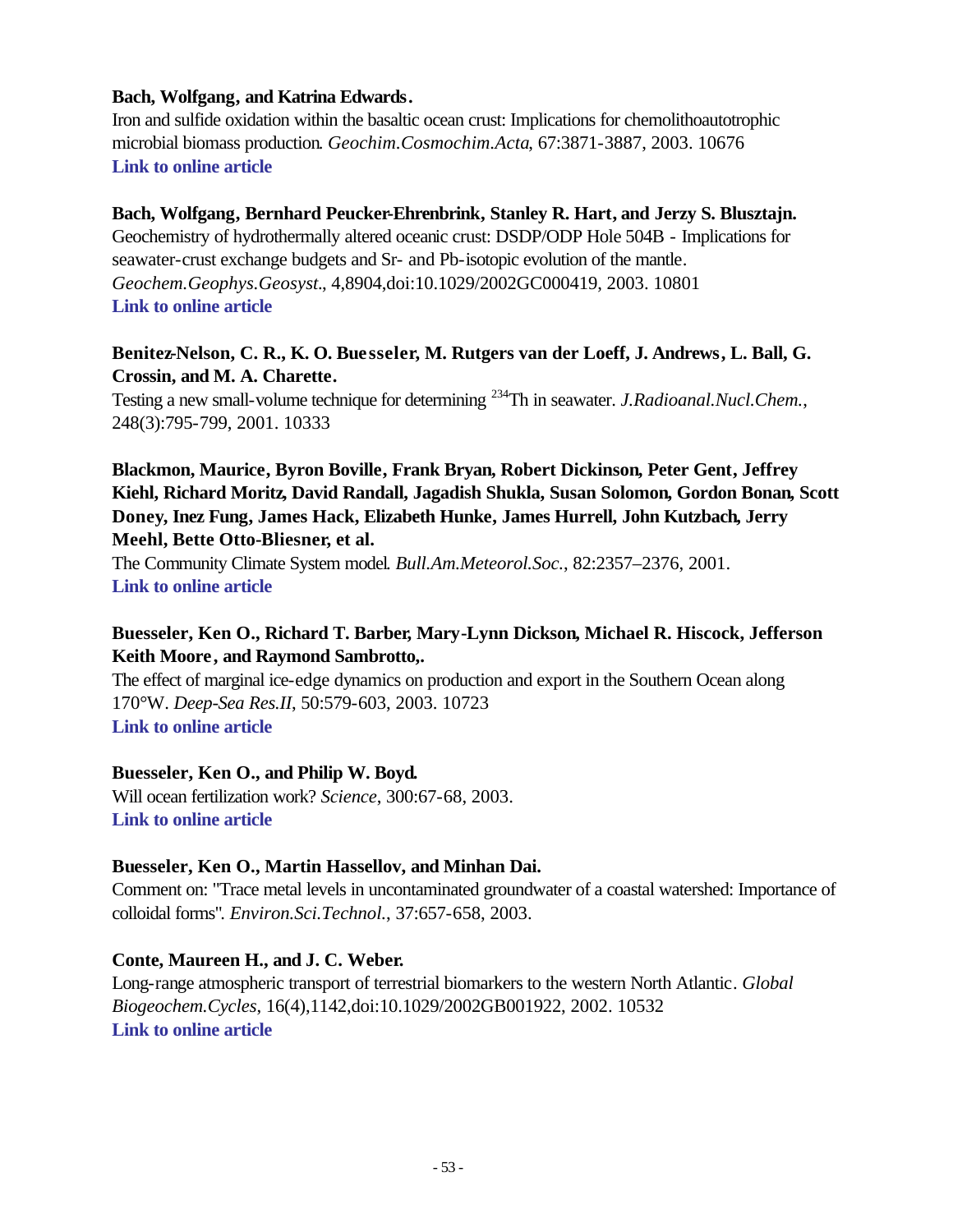### **Conte, Maureen H., John C. Weber, Peter J. Carlson, and Lawrence B. Flanagan.**

Molecular and carbon isotopic composition of leaf wax in vegetation and aerosols in a northern prairie ecosystem. *Oecologia*, 135:67-77, 2003. 10842 **[Link to online article](http://www.springerlink.com/app/home/content.asp?wasp=927y4ckdpm5qrm4bbxv2&referrer=contribution&format=2&page=1&pagecount=11)**

# **Dick, H. J. B., J. H. Natland, D. J. Miller, J. C. Alt, W. Bach, D. Bideau, J. S. Gee, S. Haggas, J. G. H. Hertogen, G. Hirth, P. M. Holm, B. Ildefonse, J. Iturrino, B. E. John, D. S. Kelley, E. Kikawa, A. Kingdon, P. J. LeRoux, J. Maeda, et al.** *Proc.ODP,Init.Repts.*, 176, 1999. **[Link to online article](http://www-odp.tamu.edu/publications/176_IR/176ir.htm)**

# **Dickson, A., R. Bidigare, J. Hedges, K. Johnson, D. LeBlanc, C. Lee, A. McNichol, F. Millero, J. Moffett, W. Moore, E. E. P. Peltzer, and S. van den Berg.**

*Chemical Reference Materials: Setting the Standards for Ocean Science. Chemical Reference Materials: Setting the Standards for Ocean Science.* Committee on Reference Materials for Ocean Science, National Research Council. Washington, DC: National Academies Press, 144 pp., 2002. **[Link to online article](http://www.nap.edu/catalog/10476.html)**

### **Dilling, Lisa, Scott C. Doney, Jae Edmonds, Kevin R. Gurney, Robert Harriss, David Schimel, Britton Stephens, and Gerald Stokes.**

The role of carbon cycle observations and knowledge in carbon management. *Annu.Rev.Energy Environ.*, 28:521-558, 2003. 10883 **[Link to online article](http://arjournals.annualreviews.org/doi/pdf/10.1146/annurev.energy.28.011503.163443)**

### **Doherty, K. W., C. D. Taylor, and O. C. Zafiriou.**

Design of a multi-purpose titanium bottle for uncontaminated sampling of carbon monoxide and potentially of analytes. *Deep-Sea Res.I*, 50:449-455, 2003. 10465 **[Link to online article](http://www.sciencedirect.com/science?_ob=MImg&_imagekey=B6VGB-48B0SVC-2-5&_cdi=6034&_orig=browse&_coverDate=03%2F31%2F2003&_sk=999499996&view=c&wchp=dGLbVtz-zSkzV&_acct=C000011858&_version=1&_userid=142773&md5=7d6ce4f8bb5c15d17a93b1a743072a6a&ie=f.pdf)**

### **Doney, S. C., and M. Hood.**

*Global Ocean Carbon Observation System, A Background Report.* UNESCO, Intergovernmental Oceanographic Commission, GOOS Report No. 118, UNESCO, IOC/INF-1173, Paris, 53 pp., 2002.

**[Link to online article](http://unesdoc.unesco.org/images/0012/001270/127070e.pdf)**

### **Doney, Scott C., David M. Glover, Scott J. McCue , and Montserrat Fuentes.**

Mesoscale variability of Sea-viewing Wide Field-of-view Sensor (SeaWiFS) satellite ocean color: Global patterns and spatial scales. *J.Geophys.Res.*, 108(C2),3024,doi:10.1029/2001JC000843, 2003. 10861

### **[Link to online article](http://www.agu.org/journals/jc/jc0302/2001JC000843/2001JC000843.pdf)**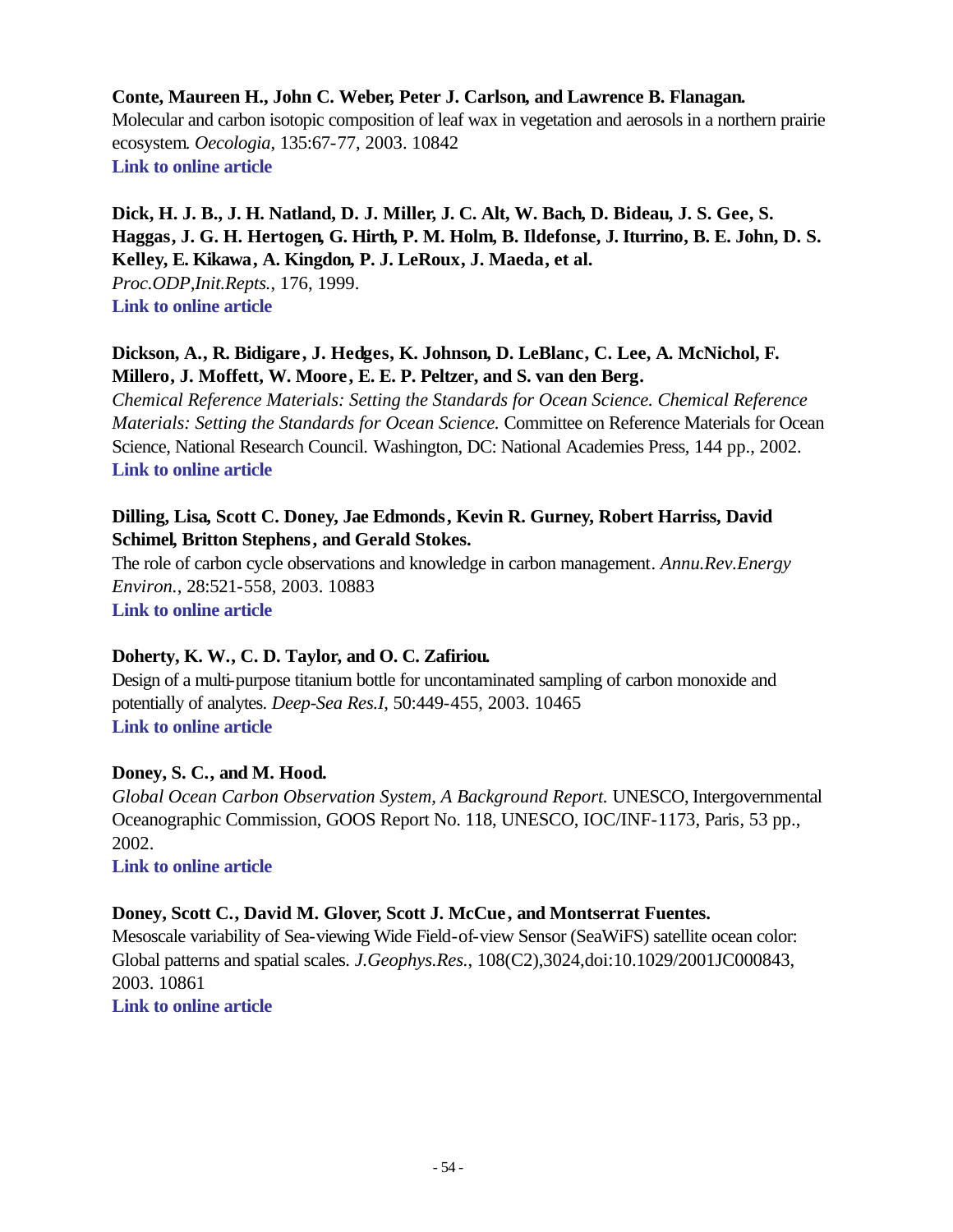# **Dunk, R. M., R. A. Mills, and W. J. Jenkins.**

A reevaluation of the oceanic uranium budget for the Holocene. *Chem.Geol.*, 190:45-67, 2002. **[Link to online article](http://www.sciencedirect.com/science?_ob=MImg&_imagekey=B6V5Y-46FG82S-4-H&_cdi=5799&_orig=browse&_coverDate=10%2F30%2F2002&_sk=998099998&view=c&wchp=dGLbVlb-zSkzS&_acct=C000011858&_version=1&_userid=142773&md5=aef5fc546eca5e87c3006fc8f1ba9513&ie=f.pdf)**

# **Dyhrman, Sonya T., Eric A. Webb, Donald M. Anderson, James W. Moffett, and John B. Waterbury.**

Cell-specific detection of phosphorus stress in *Trichodesmium* from the Western North Atlantic. *Limnol.Oceanogr.*, 47:1832-1836, 2002. 10725

# **Edwards, K. J., D. R. Rogers, C. O. Wirsen, and T. M. McCollom.**

Isolation and characterization of novel psychrophilic, neutrophilic, Fe-oxidizing chemolithoautotrophic alpha- and gamma-proteobacteria from the deep sea. *Appl.Environ.Microbiol.*, 69:2906-2913, 2003. 10875

**[Link to online article](http://aem.asm.org/cgi/reprint/69/5/2906.pdf)**

# **Edwards, Katrina J., Wolfgang Bach, and Daniel R. Rogers.**

Geomicrobiology of the ocean crust: A role for chemoautotrophic Fe-bacteria. *Biol.Bull.*, 204:180- 185, 2003. 10876 **[Link to online article](http://www.biolbull.org/cgi/reprint/204/2/180.pdf)**

# **Edwards, Katrina J., Thomas M. McCollom, Hiromi Konishi, and Peter R. Buseck.**

Seafloor bioalteration of sulfide minerals: Results from in situ incubation studies. *Geochim.Cosmochim.Acta*, 67:2843-2856, 2003. 10902 **[Link to online article](http://www.sciencedirect.com/science?_ob=MImg&_imagekey=B6V66-494RRGF-C-R&_cdi=5806&_orig=browse&_coverDate=08%2F01%2F2003&_sk=999329984&view=c&wchp=dGLbVtz-zSkWb&_acct=C000011858&_version=1&_userid=142773&md5=be6142699494c1d55d7f8ff339c0f396&ie=f.pdf)**

# **Farrington, J. W.**

"Mussel Watch" and chemical contamination of the coasts by polycyclic aromatic hydrocarbons. In: *The Marine Environment: Understanding and Protecting For the Future: International Symposium on Marine Pollution, Monaco, 5th-9th October 1998.* Pavel P. Povinec, ed. Amsterdam: Elsevier, :273-278, 1999. 9866

# **Francois, Roger, Susumu Honjo, Richard Krishfield, and Steve Manganini.**

Factors controlling the flux of organic carbon to the bathypelagic zone of the ocean. *Global Biogeochem.Cycles*, 16(4),1087,doi:10.1029/2001GB001722, 2002. 10628 **[Link to online article](http://www.agu.org/journals/gb/gb0204/2001GB001722/2001GB001722.pdf)**

# **Frysinger, Glenn S., Richard B. Gaines, Li Xu, and Christopher M. Reddy.**

Resolving the unresolved complex mixture in petroleum-contaminated sediments. *Environ.Sci.Technol.*, 37:1653-1662, 2003. 10834

# **Ganeshram, Raja S., Roger Francois, Judy Commeau, and Susan L. Brown-Leger.**

An experimental investigation of barite formation in seawater. *Geochim.Cosmochim.Acta*, 67:2599- 2605, 2003. 10845 **[Link to online article](http://www.sciencedirect.com/science?_ob=MImg&_imagekey=B6V66-491H4KN-8-7&_cdi=5806&_orig=browse&_coverDate=07%2F15%2F2003&_sk=999329985&view=c&wchp=dGLbVzz-zSkWz&_acct=C000011858&_version=1&_userid=142773&md5=7336b92452a41ac41e88f6da58f8386c&ie=f.pdf)**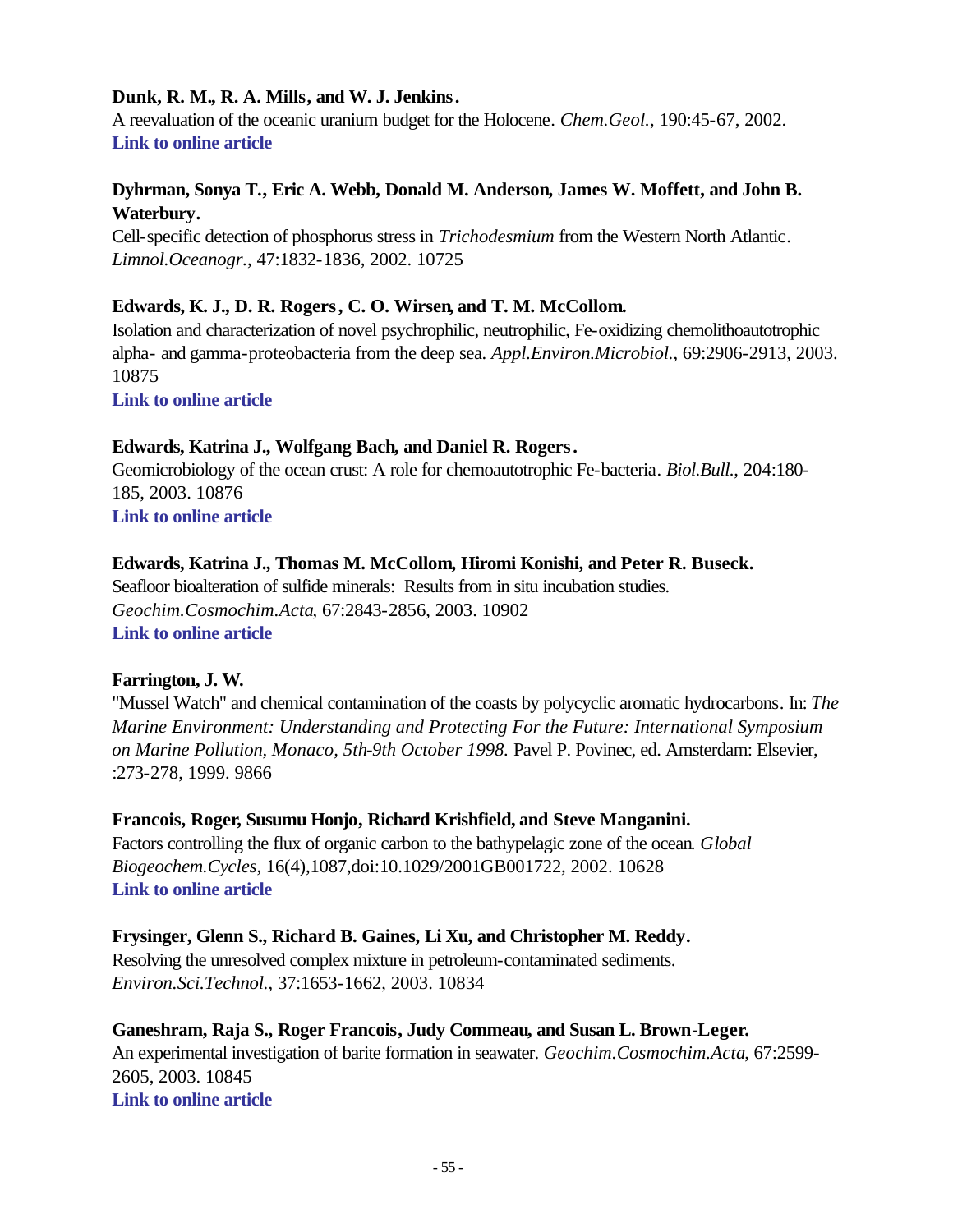### **Ganeshram, Raja S., Thomas F. Pederson, Stephen E. Calvert, and Roger Francois.**

Reduced nitrogen fixation in the glacial ocean inferred from changes in marine nitrogen and phosphorus inventories. *Nature*, 415:156-159, 2002. **[Link to online article](http://www.nature.com/cgi-taf/DynaPage.taf?file=/nature/journal/v415/n6868/full/415156a_fs.html&content_filetype=pdf)**

### **Goldstone, J. V., M. P. Pullin, S. Bertilsson, and B. M. Voelker.**

Reactions of hydroxyl radical with humic substances: Bleaching, mineralization, and production of bioavailable carbon substrates. *Environ.Sci.Technol.*, 36:364-372, 2002. 10468

**Haug, Gerald H., Konrad A. Hughen, Daniel M. Sigman, Larry C. Peterson, and Ursula Rohl.**

Southward migration of the intertropical convergence zone through the Holocene. *Science*, 293:1304- 1308, 2001.

**[Link to online article](http://www.sciencemag.org/cgi/reprint/293/5533/1304.pdf)**

### **Hellou, J., J. Leonard, J. Meade , S. Sharpe, J. Banoub, S. Papiernik, L. Eglinton, and J. Whelan.**

Presence and biotransformation of three heteroaromatic compounds compared to an aromatic hydrocarbon. *Polycyclic Aromat.Compd.*, 14/15:221-230, 1999. 9678

### **Hunt, John M., R. Paul Philip, and Keith A. Kvenvolden.**

Early developments in petroleum geochemistry. *Org.Geochem.*, 33:1025-1052, 2002. **[Link to online article](http://www.sciencedirect.com/science?_ob=MImg&_imagekey=B6V7P-46H7T16-1-10&_cdi=5848&_orig=browse&_coverDate=09%2F30%2F2002&_sk=999669990&view=c&wchp=dGLbVtb-zSkzk&_acct=C000011858&_version=1&_userid=142773&md5=0d8d71462af114f0bc051c1e30172bd6&ie=f.pdf)**

# **Hunter, Keith A., Philip W. Boyd, Kenneth W. Bruland, Jacques Buffle, Patrick Buat-Menard, Hein J. W. de Baar, Robert A. Duce, William J. Sunda, Timothy D. Jickells, James W. Moffett, Eden L. Rue, Lucinda J. Spokes, Barbara Sulzberger, David R. Turner, T. David Waite, Andrew J. Watson, and Michael Whitfield.**

Summary and recommendations. In: *Biogeochemistry of Iron in Seawater*. David R. Turner, Keith A. Hunter, eds. New York: J. Wiley, :373-387, 2001.

# **Iglesias-Rodriguez, M. Debora, Christopher W. Brown, Scott C. Doney, Joan Kleypas, Dorota Kolper, Zbigniew Kolper, Paul K. Hayes, and Paul G. Falkowski.**

Representing key phytoplankton functional groups in ocean carbon cycle models: Coccolithophores. *Global Biogeochem.Cycles*, 16,1100,doi:10.1029/2001GB001454, 2002. **[Link to online article](http://www.agu.org/journals/gb/gb0204/2001GB001454/2001GB001454.pdf)**

# **Johnson, Carl G., Glenn S. Frysinger, Robert K. Nelson, Richard B. Gaines, Naohiko Ohkouchi, Christopher M. Reddy, and Timothy I. Eglinton.**

Innovative methods for determining alkenone unsaturation indices. *J.Mar.Chem*, 83:5-22, 2003. 10901 **[Link to online article](http://www.sciencedirect.com/science?_ob=MImg&_imagekey=B6VC2-494CBJ0-1-R&_cdi=5942&_orig=browse&_coverDate=10%2F31%2F2003&_sk=999169998&view=c&wchp=dGLbVlb-zSkzV&_acct=C000011858&_version=1&_userid=142773&md5=984770538a6db8f53f93f21493341ead&ie=f.pdf)**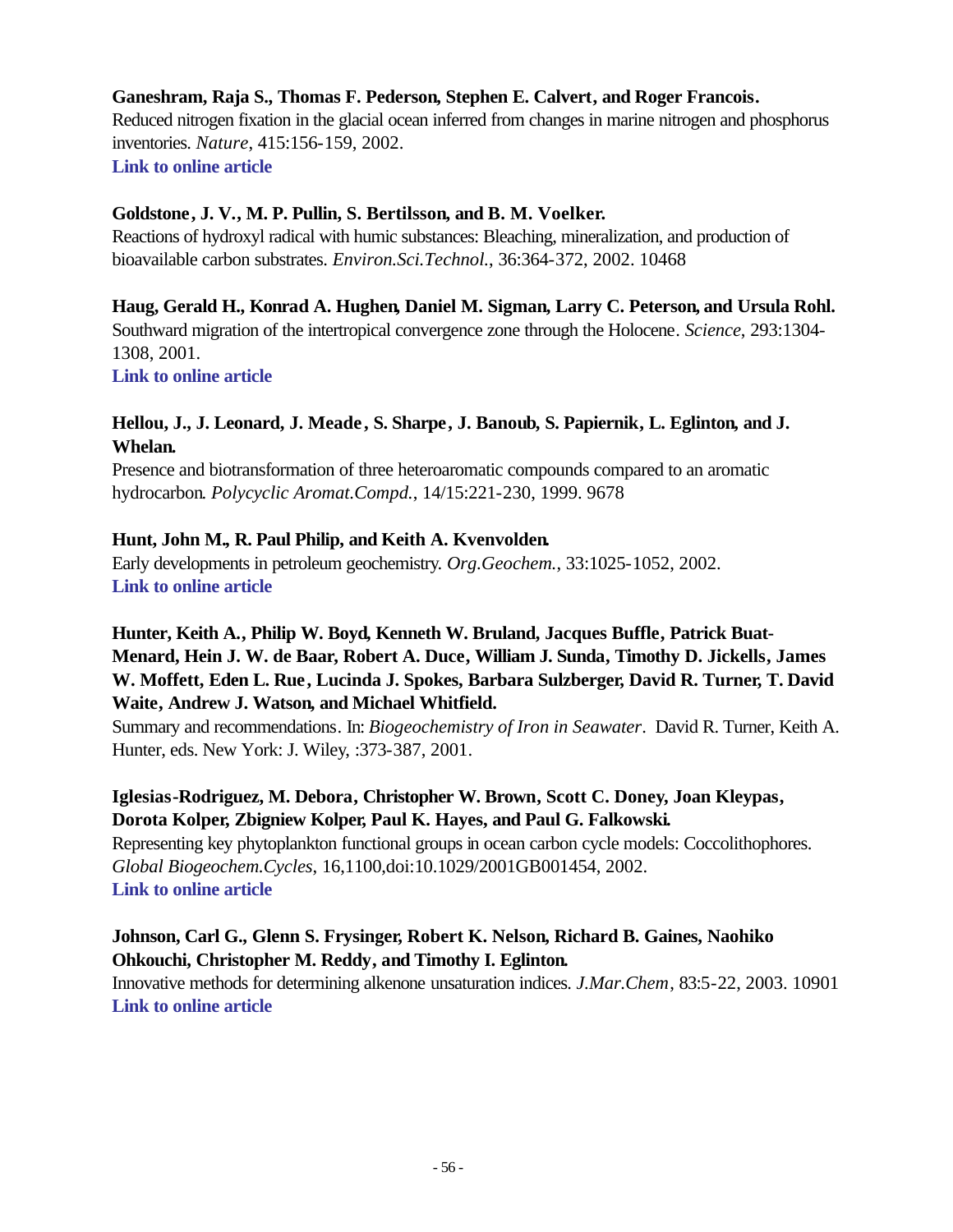# **Kenna, Timothy C.**

Determination of plutonium isotopes and neptunium-237 in environmental samples by inductively coupled plasma mass spectrometry with total sample dissolution. *J.Anal.At.Spectrom.*, 17:1471-1479, 2002. 10830

**[Link to online article](http://pubs.rsc.org/ej/JA/2002/b205001c.pdf?&Yr=2002&VOLNO=%26nbsp%3B%3Cb%3E17%3C%2Fb%3E&Fp=1471&Ep=1479&JournalCode=JA&Iss=11)**

# **Koeberl, Christian, Bernhard Peucker-Ehrenbrink, Wolf Uwe Reimold, Alex Shukolyukov, and Gunter W. Lugmair.**

Comparison of the osmium and chromium isotopic methods for the detection of meteoritic components in impactites: Examples from the Morokweng and Vredefort impact structures, South Africa. In: *Catastrophic Events and Mass Extinctions: Impacts and Beyond.* Christian Koeberl and Kenneth G. MacLeod, eds. Boulder, CO: Geological Society of America, :607-617, 2002. 10410

# **Kreutz, K. J., P. A. Mayewski, I. I. Pittalwala, L. D. Meeker, M. S. Twickler, and S. I. Whitlow.**

Sea level pressure variability in the Amundsen Sea region inferred from a West Antarctic glaciochemical record. *J.Geophys.Res.*, 105(D3):4047-4059, 2000. 10079 **[Link to online article](http://www.agu.org/journals/jd/jd0003/1999JD901069/pdf/1999JD901069.pdf)**

# **Kreutz, Karl J., Vladimir B. Aizen, L. DeWayne Cecil, and Cameron P. Wake.**

Oxygen isotopic and soluble ionic composition of a shallow firn core, Inilchek glacier, central Tien Shan. *J.Glaciol.*, 47(159):548-554, 2001. 10269

# **Lima, Ana Lucia C., Timothy I. Eglinton, and Christopher M. Reddy.**

High-resolution record of pyrogenic polycyclic aromatic hydrocarbon deposition during the 20th Century. *Environ.Sci.Technol.*, 37:53-61, 2003. 10682

# **Lima, Ivan D., Donald B. Olson, and Scott C. Doney.**

Biological response to frontal dynamics and mesoscale variability in oligotrophic environments: Biological production and community structure. *J.Geophys.Res.*, 107(C8),3111,doi:10.1029/2000JC000393, 2002. **[Link to online article](http://www.agu.org/journals/jc/jc0208/2000JC000393/2000JC000393.pdf)**

# **Losh, Steven, Lynn Walter, Peter Meulbroek, Anna Martini, Lawrence Cathles, and Jean Whelan.**

Reservoir fluids and their migration into the South Eugene Island Block 330 reservoirs, offshore Louisiana. *AAPG Bull.*, 86(8):1463-1488, 2002.

# **Lott, Dempsey E., III.**

Improvements in noble gas separation methodology: A nude cryogenic trap. *Geochem.Geophys.Geosyst.*, 2:19 Dec. 2001, Paper no. 2001GC000202, 2001. 10491 **[Link to online article](http://www.agu.org/journals/gc/gc0112/2001GC000202/article2001GC000202.pdf)**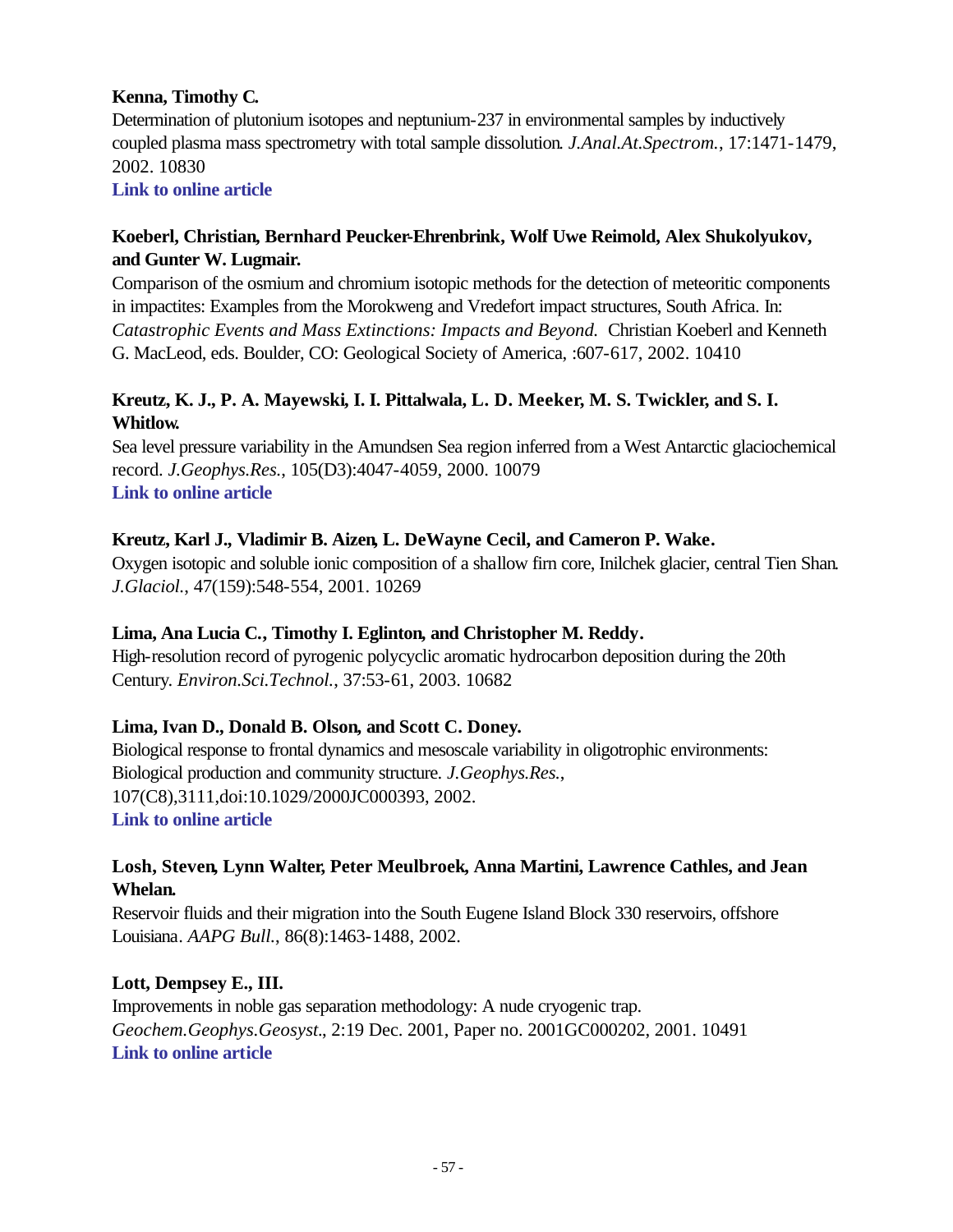# **Mann, Elizabeth L., Nathan Ahlgren, James W. Moffett, and Sallie W. Chisholm.**

Copper toxicity and cyanobacteria ecology in the Sargasso Sea. *Limnol.Oceanogr.*, 47:976-988, 2002.

### **Moffett, James W.**

Transformations amongst different forms of iron in the ocean. In: *Biogeochemistry of Iron in Seawater.* David R. Turner, Keith A. Hunter, eds. New York: J. Wiley, :343-373, 2001.

# **Mollenhauer, G., T. I. Eglinton, N. Ohkouchi, R. R. Schneider, P. J. Muller, P. M. Grootes, and J. Rullkotter.**

Asynchronous alke and foraminifera records from the Benguela upwelling system. *Geochim.Cosmochim.Acta*, 67:2157-2171, 2003. 10889 **[Link to online article](http://www.sciencedirect.com/science?_ob=MImg&_imagekey=B6V66-48V6XTF-6-H&_cdi=5806&_orig=browse&_coverDate=06%2F15%2F2003&_sk=999329987&view=c&wchp=dGLbVlb-zSkzS&_acct=C000011858&_version=1&_userid=142773&md5=73e5da9865c3edcbf21442554e29cdad&ie=f.pdf)**

# **Moore, Michael J., Igor V. Mitrofanov, Stefanie S. Valentini, Vjacheslav V. Volkov, Aleksey V. Kurbskiy, Elena N. Zhimbey, Lorraine B. Eglinton, and John J. Stegeman.**

Cytochrome P4501A expression, chemical contaminants and histopathology in roach, goby and sturgeon and chemical contaminants in sediments from the Caspian Sea, Lake Balkhash and the Ily River Delta, Kazakhstan. *Mar.Pollut.Bull.*, 46:107-119, 2003. 10657 **[Link to online article](http://www.sciencedirect.com/science?_ob=MImg&_imagekey=B6V6N-47MHXHP-5-1T&_cdi=5819&_orig=browse&_coverDate=01%2F31%2F2003&_sk=999539998&view=c&wchp=dGLbVtz-zSkzk&_acct=C000011858&_version=1&_userid=142773&md5=00dc8aa5123973118024014b86399f1e&ie=f.pdf)**

### **Ohkouchi, Nao, Timothy I. Eglinton, Lloyd D. Keigwin, and John M. Hayes.**

Spatial and temporal offsets between proxy records in a sediment drift. *Science*, 298:1224-1227, 2002. 10820

**[Link to online article](http://www.sciencemag.org/cgi/reprint/298/5596/1224.pdf)**

# **Perkins, K. K., T. F. Hanisco, R. C. Cohen, L. C. Koch, R. M. Stimpfle, P.B. Voss, G. P. Bonne, E. J. Lanzendorf, J. G. Anderson, P.O. Wennberg, R. S. Gao, L. A. Del Negro, R. J. Salawitch, C. T. McElroy, E. J. Hintsa, M. Loewenstein, T. P. Bui.**

The NOx-HNO<sub>3</sub> system in the lower stratosphere: Insights from in situ measurements and implications of the JHNO3)-[OH] relationship. *J.Phys.Chem.A*, 105:1521-1534, 2001.

# **Peucker-Ehrenbrink, Bernhard.**

Iridium and osmium as tracers of extraterrestrial matter in marine sediments. In: *Accretion of Extraterrestrial Matter Throughout Earth's History.* Benrhard Peucker-Ehrenbrink and Birger Schmitz, eds. New York: Kluwer Academic Publishers, :163-178, 2001. 10167

# **Peucker-Ehrenbrink, Bernhard, Wolfgang Bach, Stanley R. Hart, Jerzy S. Blusztajn, and Tracy Abbruzzese.**

Rhenium-osmium isotope systematics and platinum group element concentrations in oceanic crust from DSDP/ODP sites 504 and 417/418. *Geochem.Geophys.Geosyst.*, 4,8911,doi:10.1029/2002GC000414, 2003. 10894 **[Link to online article](http://www.agu.org/journals/gc/gc0307/2002GC000414/2002GC000414.pdf)**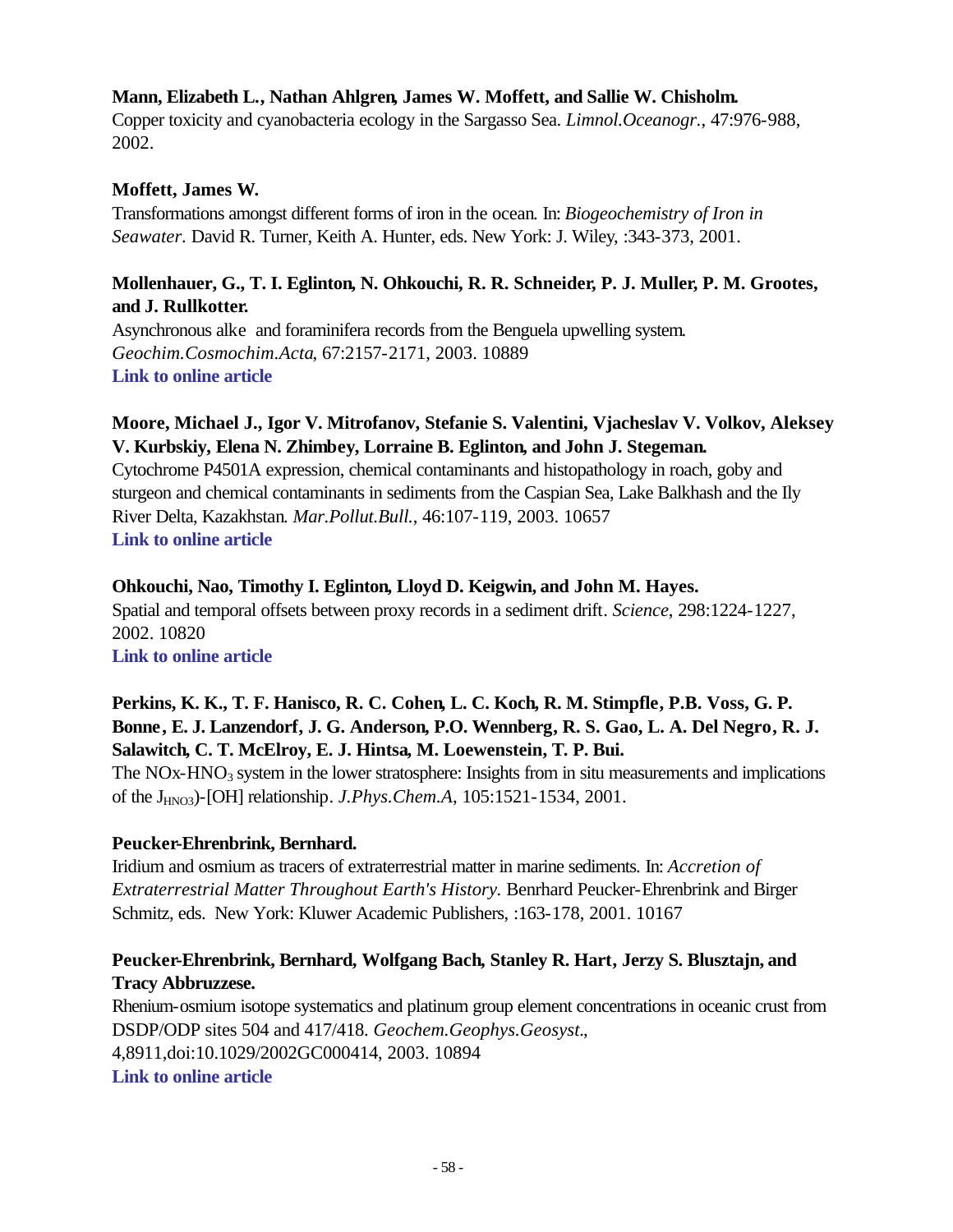### **Peucker-Ehrenbrink, Bernhard, and Mark W. Miller.**

Quantitative bedrock geology of Alaska and Canada. *Geochem.Geophys.Geosyst.*, 4,8005,doi:10.1029/2002GC000449, 2003. 10862 **[Link to online article](http://www.agu.org/journals/gc/gc0304/2002GC000449/2002GC000449.pdf)**

### **Peucker-Ehrenbrink, Bernhard, and Birger Schmitz.**

*Accretion of Extraterrestrial Matter Throughout Earth's History.* New York: Kluwer Academic Publishers, 492 pp., 2001.

### **Ravizza, G., and B. Peucker-Ehrenbrink.**

Chemostratigraphic evidence of Deccan volcanism from the marine osmium isotope record. *Science*, 302:1392-1395, 2003. 11040 **[Link to online article](http://www.sciencemag.org/cgi/reprint/302/5649/1392.pdf)**

### **Ravizza, G., and B. Peucker-Ehrenbrink.**

The marine  $187OS/188OS$  record of the eocene-oligocene transition: The interplay of weathering and glaciation. *Earth Planet.Sci.Lett.*, 210:151-165, 2003. 10884 **[Link to online article](http://www.sciencedirect.com/science?_ob=MImg&_imagekey=B6V61-48CNPF3-4-D&_cdi=5801&_orig=browse&_coverDate=05%2F15%2F2003&_sk=997899998&view=c&wchp=dGLbVtb-zSkWW&_acct=C000011858&_version=1&_userid=142773&md5=f28970c8a8a9af3e992cab0b42342812&ie=f.pdf)**

# **Reddy, Christopher M., Timothy I. Eglinton, Aubrey Hounshell, Helen K. White, Li Xu, Richard B. Gaines, and Glenn S. Frysinger.**

Response to comment on "The West Falmouth oil spill after thirty years: The persistence of petroleum hydrocarbons in marsh sediments". *Environ.Sci.Technol.*, 37:2021, 2003.

### **Reddy, Christopher M., Richard B. Gaines, and Glenn S. Frysinger.**

A new look at an old oil spill. *Soil Sediment Contam.*, 11:417, 2002.

# **Reddy, Christopher M., Li Xu, and Rod O'Connor.**

Using radiocarbon to apportion sources of polycyclic aromatic hydrocarbons in household soot. *Environ.Forensics*, 4:191-197, 2003. 10992

# **Roberts, S., W. Bach, R. A. Binns, D. A. Vank, C. J. Yeats, D. A. H. Teagle, K. Blacklock, J. S. Blusztajn, A. J. Boyce, M. J. Cooper, N. Holland, and B. McDonald.**

Contrasting evolution of hydrothermal fluids in the PACMANUS system, Manus Basin: The Sr and S isotope evidence. *Geology*, 31:805-808, 2003.

### **Saito, Mak A., James W. Moffett, Sallie W. Chisholm, and John B. Waterbury.**

Cobalt limitation and uptake in *Prochlorococcus*. *Limnol.Oceanogr.*, 47:1629-1636, 2002. 10755

# **Sarrazin, Jozee, Christian Levesque, S. Kim Juniper, and Margaret K. Tivey.**

Mosaic community dynamics on Juan de Fuca Ridge sulfde edifices: Substratum, temperature and implications for trophic structure. *Cah.Biol.Mar.*, 43:275-279, 2002. **[Link to online article](http://cbm-online.sb-roscoff.fr/pdf/cb43-3-275-279.pdf)**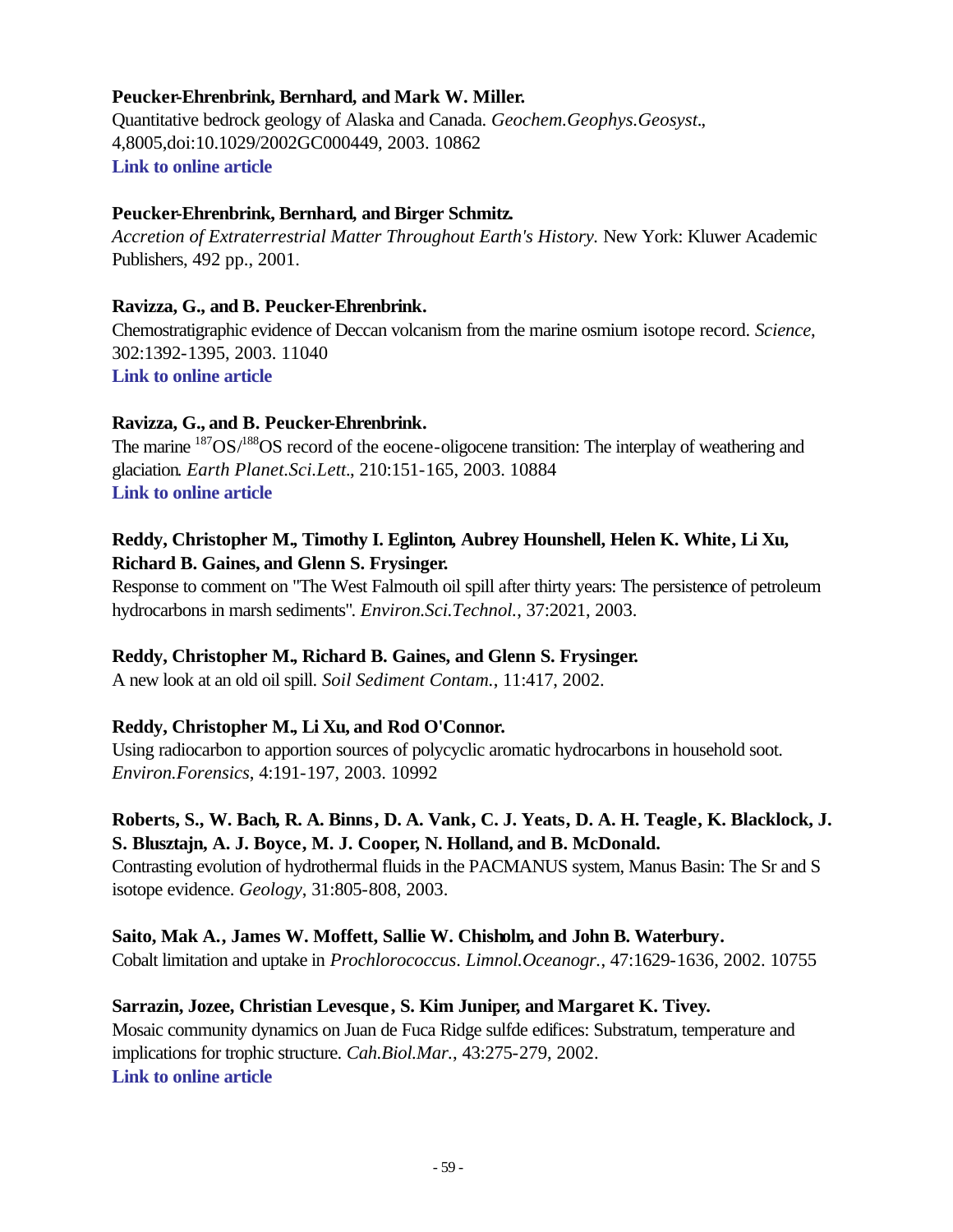# **Schlosser, P., J. L. Bullister, R. Fine, W. J. Jenkins, R. Key, J. Lupton, W. Roether, and W. M. Smethie, Jr.**

Transformation and age of water masses. In: *Ocean Circulation and Climate: Observing and Modelling the Global Ocean.* Gerold Siedler, John Church, John Gould, eds. San Diego, CA: Academic Press, :431-452, 2001.

# **Schmitz, Birger, Mario Tassinari, and Bernhard Peucker-Ehrenbrink.**

A rain of ordinary chrondritic meteorites in the early Ordovician. *Earth Planet.Sci.Lett.*, 194:1-15, 2001. 10544 **[Link to online article](http://www.sciencedirect.com/science?_ob=MImg&_imagekey=B6V61-44GMF06-2-K&_cdi=5801&_orig=browse&_coverDate=12%2F30%2F2001&_sk=998059998&view=c&wchp=dGLbVzz-zSkWz&_acct=C000011858&_version=1&_userid=142773&md5=8c182d45422dd0efa6430bed86987207&ie=f.pdf)**

# **Seewald, Jeffrey, Anna Cruse, and Peter Saccocia.**

Aqueous volatiles in hydrothermal fluids from the Main Endeavour Field, northern Juan de Fuca Ridge: Temporal variability following earthquake activity. *Earth Planet.Sci.Lett.*, 216:575-590, 2003. 10991 **[Link to online article](http://www.sciencedirect.com/science?_ob=MImg&_imagekey=B6V61-4B28WKR-1-M&_cdi=5801&_orig=browse&_coverDate=12%2F10%2F2003&_sk=997839995&view=c&wchp=dGLbVlb-zSkWz&_acct=C000011858&_version=1&_userid=142773&md5=3191205ad26a30ac63b728ae25e78ce8&ie=f.pdf)**

# **Seewald, Jeffrey S.**

Organic-inorganic interactions in petroleum-producing sedimentary basins. *Nature*, 426:327-333, 2003.

**[Link to online article](http://www.nature.com/cgi-taf/DynaPage.taf?file=/nature/journal/v426/n6964/full/nature02132_fs.html&content_filetype=pdf)**

# **Seyfried, W. E., Jr., J. S. Seewald, M. E. Berndt, Kang Ding, and D. I. Foustoukos.**

Chemistry of hydrothermal vent fluids from the Main Endeavour Field, northern Juan de Fuca Ridge: Geochemical controls in the aftermath of June 1999 seismic events. *J.Geophys.Res.*, 108(B9),2429,doi:10.1029/2002JB001957, 2003. **[Link to online article](http://www.agu.org/journals/jb/jb0309/2002JB001957/2002JB001957.pdf)**

# **Slater, G. F.**

Stable isotope forensics - when isotopes work. *Environ.Forensics*, 4:13-23, 2003. 10686

# **Stojanovic, G., S. Hughey, C. M. Reddy, R. Palic, S. Alagic, and M. Misic.**

A comparative analysis of the alkanes of *Yake*, *Prilep*, and *Otlja tabaccos*. *Biochem.Syst.Ecol.*, 31:1215-1218, 2003. 10869 **[Link to online article](http://www.sciencedirect.com/science?_ob=MImg&_imagekey=B6T4R-48CWWV7-B-8&_cdi=4981&_orig=browse&_coverDate=10%2F31%2F2003&_sk=999689989&view=c&wchp=dGLbVlb-zSkWb&_acct=C000011858&_version=1&_userid=142773&md5=5da44fbcfda2416e47d2f366f8ac0d6b&ie=f.pdf)**

### **Stojanovic, Gordana, Radosav Palic, Carly H. Tarr, Christopher M. Reddy, and Olivera Marinkovic.**

n-alkanes and fatty acids of Hypericum perforatum, Hypericum maculatum and Hypericum olympicum. *Biochem.Syst.Ecol.*, 31:223-226, 2003. 10627 **[Link to online article](http://www.sciencedirect.com/science?_ob=MImg&_imagekey=B6T4R-45W35DF-7-4&_cdi=4981&_orig=browse&_coverDate=02%2F28%2F2003&_sk=999689997&view=c&wchp=dGLbVzz-zSkzk&_acct=C000011858&_version=1&_userid=142773&md5=bb9bddb3cac2fb323a6ac5d173aecfba&ie=f.pdf)**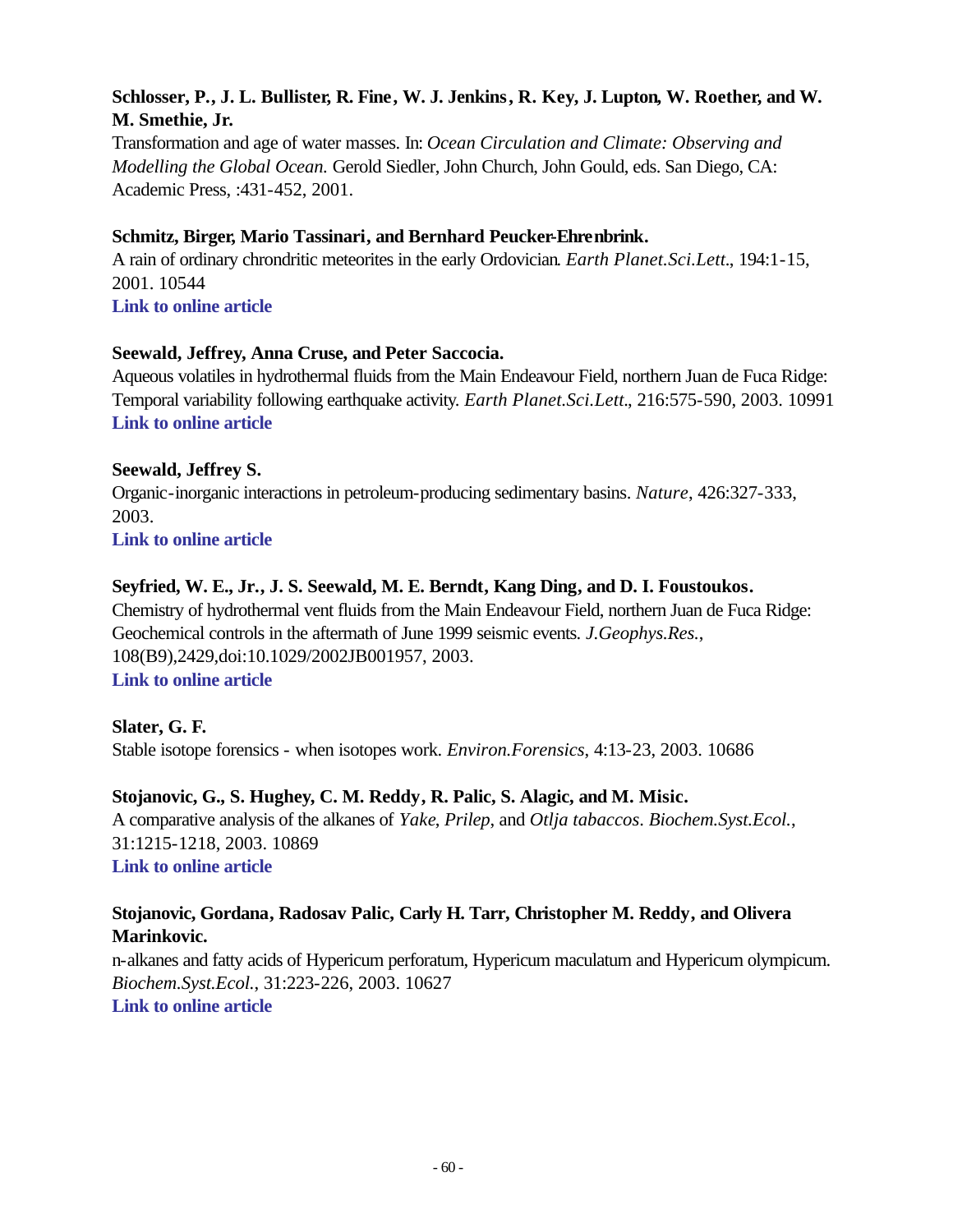# **Sweeney, Erin N., Dennis J. McGillicuddy, and Ken O. Buesseler.**

Biogeochemical impacts due to mesoscale eddy activity in the Sargasso Sea as measured at the Bermuda Atlantic Time-series Study (BATS). *Deep-Sea Res.II*, 50:3017-3039, 2003. 10791 **[Link to online article](http://www.sciencedirect.com/science?_ob=MImg&_imagekey=B6VGC-49Y3VW2-1-17&_cdi=6035&_orig=search&_coverDate=12%2F31%2F2003&_sk=999499977&view=c&wchp=dGLbVlz-zSkzk&_acct=C000011858&_version=1&_userid=142773&md5=f4da27e142c19a1b33f5f335ebd7f2ef&ie=f.pdf)**

# **Talbot, J. M., K. D. Kroeger, A. Rago, M. C. Allen, and M. A. Charette.**

Nitrogen flux and speciation through the subterranean estuary of Waquoit Bay, Massachusetts. *Biol.Bull.*, 205:244-245, 2003. **[Link to online article](http://www.biolbull.org/cgi/reprint/205/2/244.pdf)**

# **Tittlemier, Sheryl A., Sean W. Kennedy, Mark E. Hahn, Christopher M. Reddy, and Ross J. Norstrom.**

Naturally produced halogenated dimethyl bipyrroles bind to the aryl hydrocarbon receptor and induce cytochrome P4501A and porphyrin accumulation in chicken embryo hepatocytes. *Environ.Toxicol.Chem.*, 22:1622-1631, 2003. 10823

### **Tivey, Margaret Kingston, Albert M. Bradley, Terrence M. Joyce, and David Kadko.**

Insights into tide-related variability at seafloor hydrothermal vents from time-series temperature measurements. *Earth Planet.Sci.Lett.*, 202:693-707, 2002. 10729 **[Link to online article](http://www.sciencedirect.com/science?_ob=MImg&_imagekey=B6V61-46P1PX6-1-K&_cdi=5801&_orig=browse&_coverDate=09%2F30%2F2002&_sk=997979996&view=c&wchp=dGLbVlb-zSkzk&_acct=C000011858&_version=1&_userid=142773&md5=74f0f19a6f8d64d9bbeba1d39b784db7&ie=f.pdf)**

### **Twiss, Michael R., and James W. Moffett.**

Comparison of copper speciation in coastal marine waters measured using analytical voltammetry and diffusion gradient in thin-film techniques. *Environ.Sci.Technol.*, 36:1061-1068, 2002.

# **Visscher, Pieter T., Laura K. Baumgartner, Daniel H. Buckley, Daniel R. Rogers, Mary E. Hogan, Christopher D. Raleigh, Kendra A. Turk, and David J. Des Marais.**

Dimethyl sulphide and methanethiol formation in microbial mats: Potential pathways from biogenic signatures. *Environ.Microbiol.*, 5:296-308, 2003.

### **Weinstock, E. M., and E. Hintsa.**

Observations for chemistry (in situ): Water vapor sondes. In: *Encyclopedia of Atmospheric Sciences.*  James R. Holton, John Pyle, and Judith A. Curry, eds. London: Academic Press, :1490-1499, 2003.

# **Zafiriou, Oliver C., Steven S. Andrews, and Wei Wang.**

Concordant estimates of oceanic carbon monoxide source and sink processes in the Pacific yield a balanced global "blue water" CO budget. *Global Biogeochem.Cycles*, 17(1),1015,doi:10.1029/2001GB001638, 2003. 10601 **[Link to online article](http://www.agu.org/journals/gb/gb0301/2001GB001638/2001GB001638.pdf)**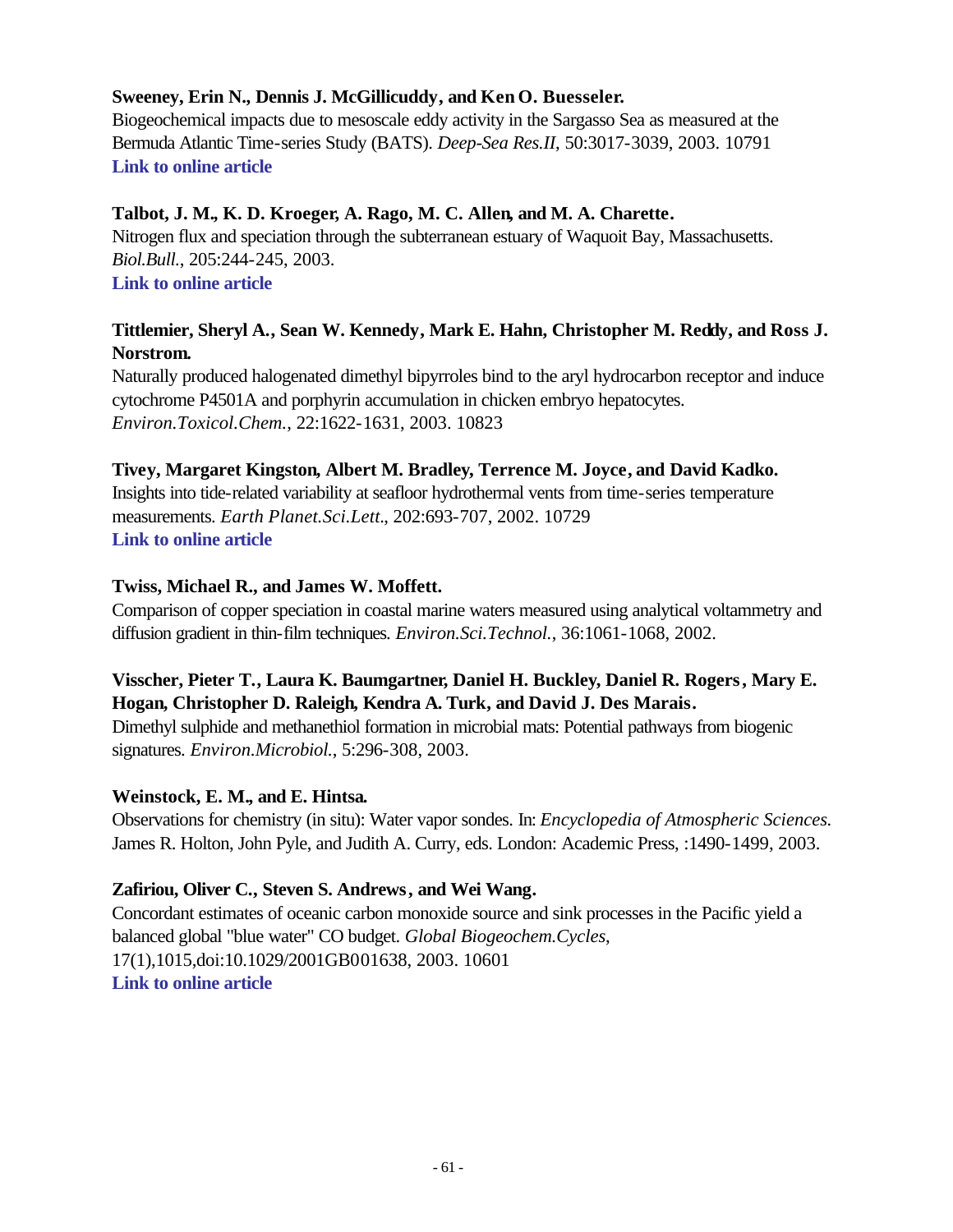# **Zedler, S. E., T. D. Dickey, S. C. Doney, J. F. Price, X. Yu, and G. L. Mellor.**

Analyses and simulations of the upper ocean's response to Hurricane Felix at the Bermuda Testbed Mooring site: 13-23 August 1995. *J.Geophys.Res.*, 107(C12),3232, doi:10.1029/2001JC000969, 2002.

**[Link to online article](http://www.agu.org/journals/jc/jc0212/2001JC000969/2001JC000969.pdf)**

# **Marine Policy Center**

# **Camm, Jeffrey D., Susan K. Norman, Stephen Polasky, and Andrew R. Solow.**

Nature reserve site selection to maximize expected species covered. *Oper.Res.*, 50(6):946-955, 2002. 10225

### **Costello, Christopher J., and Andrew R. Solow.**

On the pattern of discovery of introduced species. *Proc.Natl.Acad.Sci.U.S.A.*, 100:3321-3323, 2003. 10685

**[Link to online article](http://www.pnas.org/cgi/reprint/100/6/3321.pdf)**

# **Cox, Tara M., Andrew J. Read, Andrew Solow, and Nick Tregenza.**

Will harbor porpoises (*Phocoena phocoena*) habituate to pingers? *J.Cetacean Res.Manage.*, 3(1):81- 86, 2001. 10346

# **Gramling, C. M., D. C. McCorkle, A. E. Mulligan, and T. L. Woods.**

A carbon isotope method to quantify groundwater discharge at the land-sea interface. *Limnol.Oceanogr.*, 48:957-970, 2003. 10622

# **Hoagland, P.**

Recent US policy developments affecting the use of analtical approaches for estimating the economic effects of fisheries conservation and management. In: *Axes: Research Orientations for the Development of New Tools and Models to Evaluate the Contribution of Aquaculture and Fishing Activities to the Development of Coastal Areas and Their Socio-Economic Interactions with Other Sectors.*Pierre Failler, ed. Portsmouth, UK: Centre for the Economics and Management of Aquatic Resources, University of Portsmouth, :75-84, 2001.

# **Hoagland, Porter, Di Jin, and Hauke Kite-Powell.**

The optimal allocation of ocean space: Aquaculture and wild-harvest fisheries. *Mar.Resour.Econ.*, 18:129-148, 2003. 10932

# **Hoagland, Porter, Hauke L. Kite-Powell, and Di Jin.**

The economics of sea scallop growout: Aquaculture at an offshore site. *J.Shellfish Res.*, 18(1):267- 268, 1999.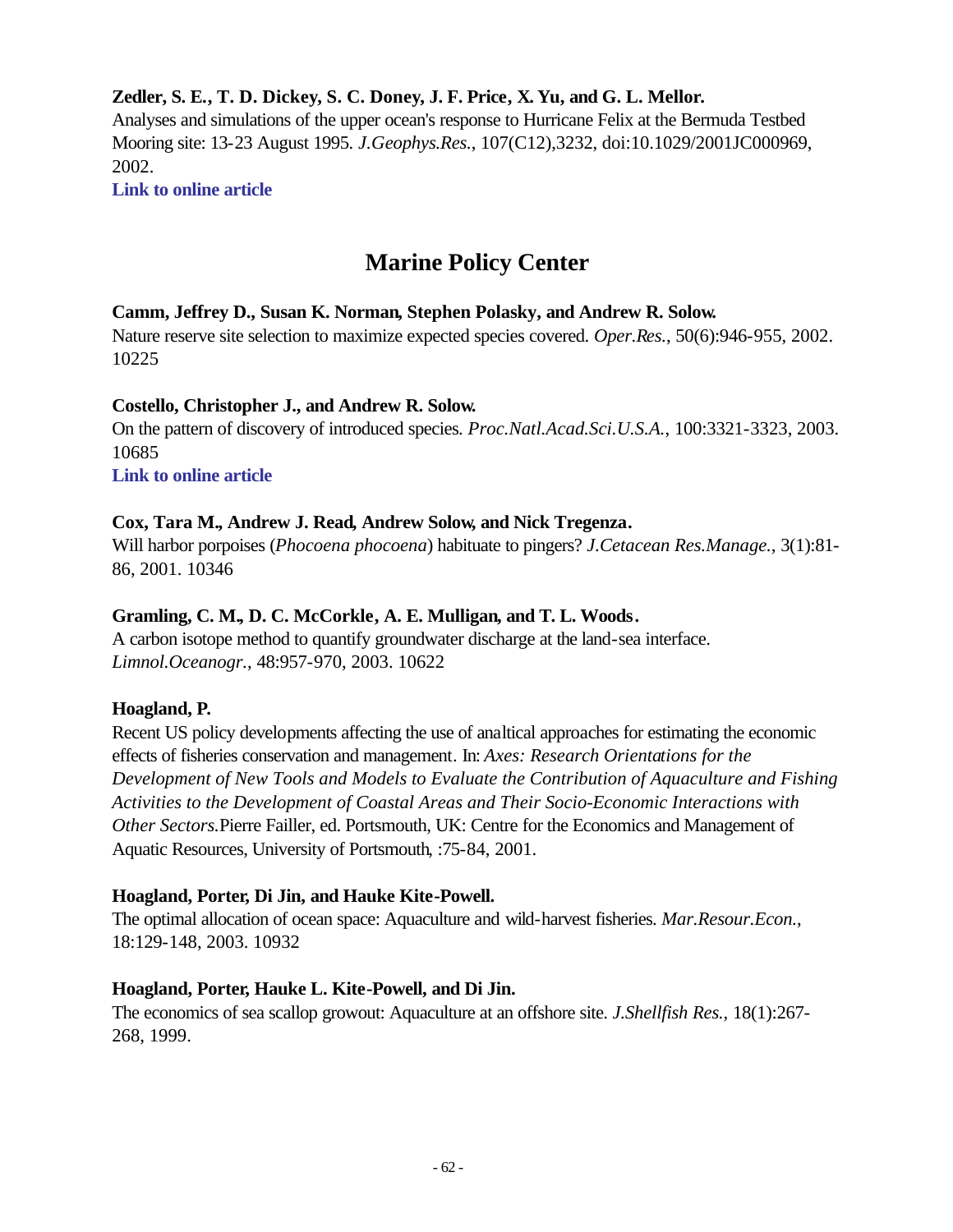# **Jin, Di, Porter Hoagland, and Tracey Morin Dalton.**

Linking economic and ecological models for a marine ecosystem. *Ecol.Econ.*, 46:367-385, 2003. 10705

**[Link to online article](http://www.sciencedirect.com/science?_ob=MImg&_imagekey=B6VDY-49JPR2S-4-18&_cdi=5995&_orig=browse&_coverDate=10%2F31%2F2003&_sk=999539996&view=c&wchp=dGLbVlb-zSkWW&_acct=C000011858&_version=1&_userid=142773&md5=780221cdfa589d12f58ed4138c4e11a9&ie=f.pdf)**

# **Jin, Di, Porter Hoagland, and Hauke L. Kite-Powell.**

A model of the optimal scale of open-ocean aquaculture. In: *Open-Ocean Aquaculture: From Research to Commercial Reality.* C. Bridger and B. Costa-Pierce, eds. Baton Rouge, LA: World Aquaculture Society, :55-63, 2003.

# **Jin, Di, Eric Thunberg, Hauke Kite-Powell, and Kevin Blake.**

Total factor productivity change in the New England groundfish fishery: 1964-1993. *J.Environ.Econ.Manage.*, 44:540-556, 2002. 10486 **[Link to online article](http://www.sciencedirect.com/science?_ob=MImg&_imagekey=B6WJ6-473MX6R-8-1&_cdi=6870&_orig=browse&_coverDate=11%2F30%2F2002&_sk=999559996&view=c&wchp=dGLbVzb-zSkzS&_acct=C000011858&_version=1&_userid=142773&md5=e98d269c8ca105e8db4e134908e4503a&ie=f.pdf)**

# **Kite-Powell, Hauke L., and Charles S. Colgan.**

*The Potential Economic Benefits of Coastal Ocean Observing Systems: The Gulf of Maine.* A joint publication of National Oceanic and Atmospheric Adminstration, Office of Naval Rsearch, and Woods Hole Oceanographic Institution., 13 pp., 2001. **[Link to online article](http://www.whoi.edu/science/MPC/dept/research/GoMOOS%20benefits.pdf)**

# **Kite-Powell, Hauke L., Porter Hoagland, and Di Jin.**

Economics of open ocean grow-out of shellfish in New England: Sea scallops and blue mussels. In: *Open-Ocean Aquaculture: From Research to Commercial Reality.* C. J. Bridger and B. A. Costa-Pierce, eds. Baton Rouge, LA: World Aquaculture Society, :293-306, 2003.

# **Kite-Powell, Hauke L., Porter Hoagland, Di Jin, and Kimberly Murray.**

Open ocean grow-out of finfish in New England: A bioeconomic model. In: *Open-Ocean Aquaculture: From Research to Commercial Reality.* C. J. Bridger and B. A. Costa-Pierce, eds. Baton Rouge, LA: World Aquaculture Society, :319-324, 2003.

# **Manson, Steven M., Samuel J. Ratick, and Andrew R. Solow.**

Decision making and uncertainty: Bayesian analysis of potential flood heights. *Geogr.Anal.*, 34(2):112- 129, 2002.

# **Miksis, Jennifer L., Matthew D. Grund, Douglas P. Nowacek, Andrew R. Solow, Richard C. Connor, and Peter L. Tyack.**

Cardiac responses to acoustic playback experiments in the captive bottlenose dolphin (*Tursiops truncatus*). *J.Comp.Psychol.*, 115(3):227-232, 2001. 9917

# **Mulligan, Ann E., and David P. Ahlfeld.**

A new interior-point boundary projection method for solving nonlinear groundwater pollution control problems. *Oper.Res.*, 50(4):636-644, 2002.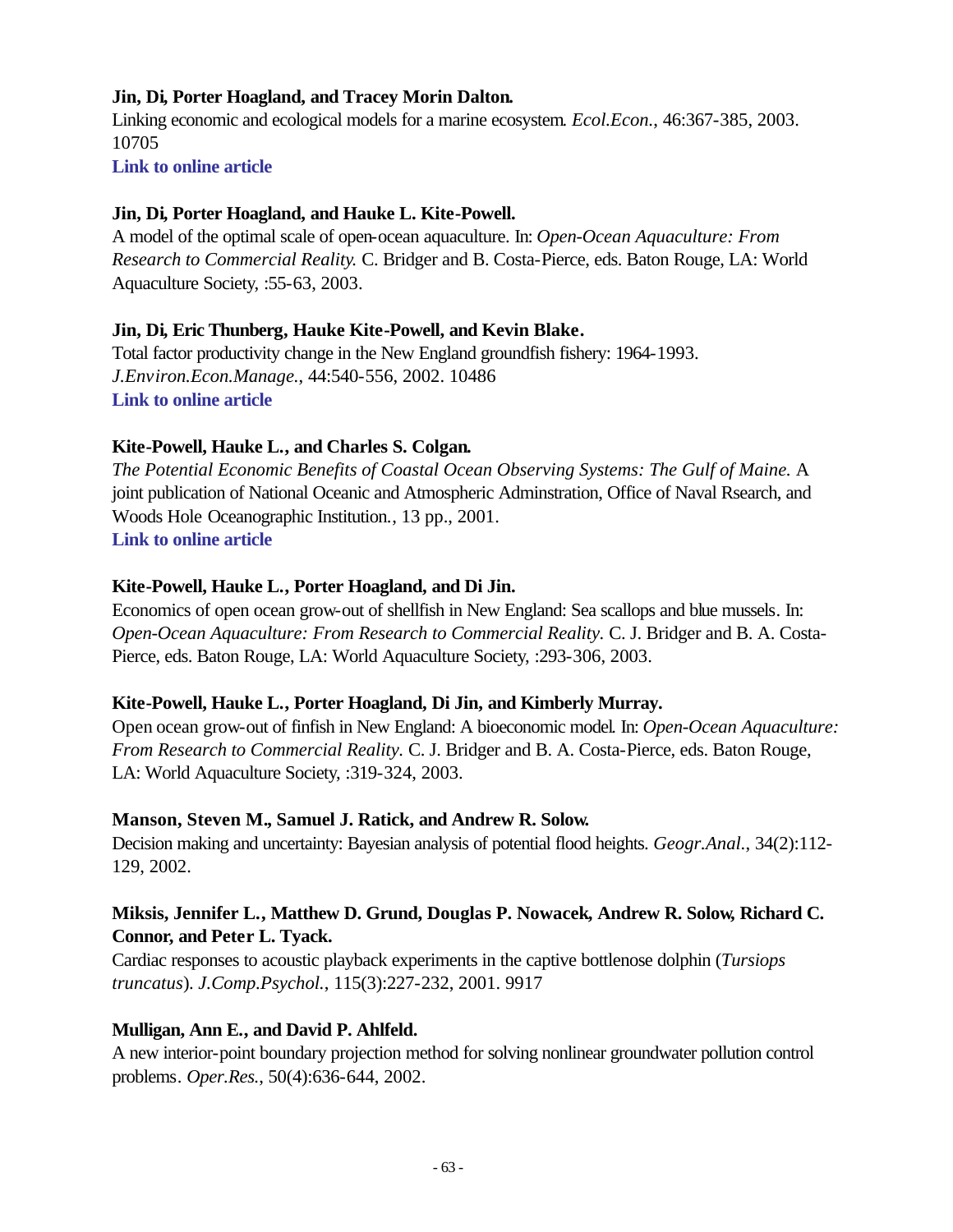### **Nowacek, Stephanie M., Randall S. Wells, and Andrew R. Solow.**

Short-term effects of boat traffic on bottlenose dolphins, *Tursiops truncatus*, in Sarasota Bay, Florida. *Mar.Mamm.Sci.*, 17(4):673-688, 2001.

### **Roberts, David L., and Andrew R. Solow.**

Flightless birds - When did the dodo become extinct? *Nature*, 426:245, 2003. **[Link to online article](http://www.nature.com/cgi-taf/DynaPage.taf?file=/nature/journal/v426/n6964/full/426245a_fs.html&content_filetype=pdf)**

### **Schumacher, Mary, and Porter Hoagland.**

The protocol concerning pollution from land-based sources and activities in the Wider Caribbean Region: A breakthrough for the Caribbean, but how closely should others follow their lead? In: *Ocean Yearbook*. Chicago: University of Chicago Press, 16:496-532, 2002. 10289

### **Solow, Andrew R.**

Estimation of stratigraphic ranges when fossil finds are not randomly distributed. *Paleobiology*, 29(2):181-185, 2003. 10621 **[Link to online article](http://www.bioone.org/pdfserv/i0094-8373-029-02-0181.pdf)**

### **Solow, Andrew R., and David L. Roberts.**

A nonparametric test for extinction based on a sighting record. *Ecology*, 84:1329-1332, 2003. 10648 **[Link to online article](http://www.esajournals.org/pdfserv/i0012-9658-084-05-1329.pdf)**

### **Solow, Andrew R., Lewi Stone, and Ian Rozdilsky.**

A critical smoothing test for multiple equilibria. *Ecology*, 84:1459-1463, 2003. **[Link to online article](http://www.esajournals.org/pdfserv/i0012-9658-084-06-1459.pdf)**

### **Sosik, Heidi M., Robert J. Olson, Michael G. Neubert, Alexi Shalapyonok, and Andrew R. Solow.**

Growth rates in coastal phytoplankton from time-series measurements with a submersible flow cytometer. *Limnol.Oceanogr.*, 48:1756-1765, 2003. 10733

### **Steele, John, and Porter Hoagland.**

Are fisheries "sustainable"? *Fish.Res.*, 64:1-3, 2003. 11004 **[Link to online article](http://www.sciencedirect.com/science?_ob=MImg&_imagekey=B6T6N-49M0PVR-1-1&_cdi=5035&_orig=browse&_coverDate=10%2F31%2F2003&_sk=999359998&view=c&wchp=dGLbVtz-zSkzV&_acct=C000011858&_version=1&_userid=142773&md5=22b49bb609bec05d3ef05bb1a9801226&ie=f.pdf)**

### **Steele, John H., and Andrew R. Beet.**

Marine protected areas in 'non-linear' ecosystems. *Proc.R.Soc.Lond.Ser.B.Biol.Sci.*, 270:S230-S233, 2003. 10965 **[Link to online article](http://ceres.ingentaselect.com/vl=2824147/cl=36/nw=1/fm=docpdf/rpsv/cw/rsl/09628452/v270n1530x2/s32/p230)**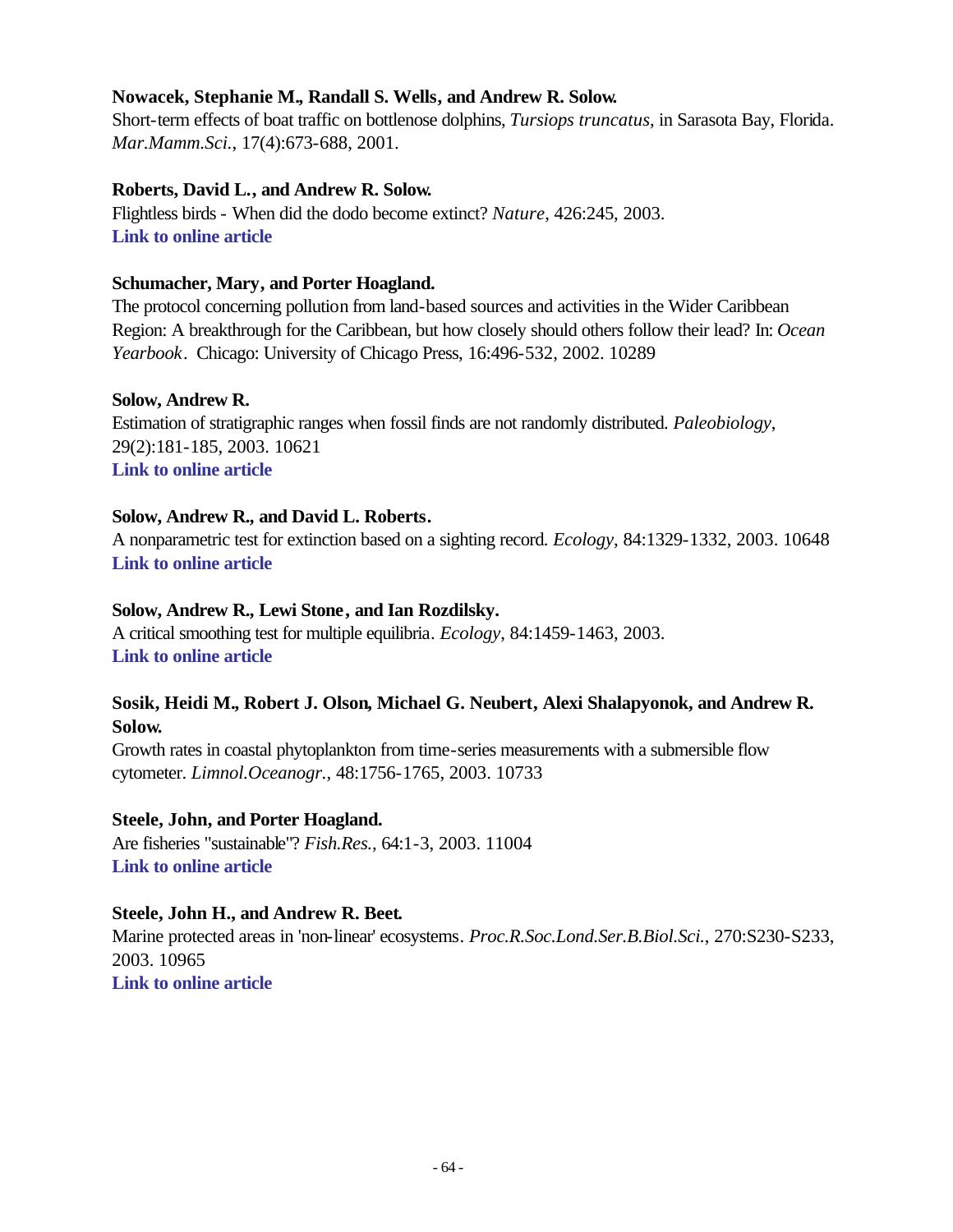# **Physical Oceaography**

### **Abbot, P., S. Celuzza, I. Dyer, B. Gomes, J. Fulford, J. Lynch, G. Gawarkiewicz, and D. Volak.**

Effects of Korean littoral environment on acoustic propagation. *IEEE J.Oceanic Eng.*, 26:266-284, 2001.

### **Baines, Peter G., and J. A. Whitehead.**

On multiple states in single-layer flows. *Phys.Fluids*, 15(2):298-307, 2003. **[Link to online article](http://ojps.aip.org/getpdf/servlet/GetPDFServlet?filetype=pdf&id=PHFLE6000015000002000298000001&idtype=cvips)**

# **Balmforth, N. J., A. Provenzale, and J. A. Whitehead.**

The language of pattern and form. In: *Geomorphological Fluid Mechanics.* N.J. Balmforth, A. Provenzale, eds. New York: Springer, :3-33, 2001.

# **Baringer, Molly O'Neil, and James F. Price.**

A review of the physical oceanography of the Mediterranean outflow. *Mar.Geol.*, 155:63-82, 1999. **[Link to online article](http://www.sciencedirect.com/science?_ob=MImg&_imagekey=B6V6M-3VP9W1S-20-26&_cdi=5818&_orig=browse&_coverDate=02%2F15%2F1999&_sk=998449998&view=c&wchp=dGLbVlb-zSkzS&_acct=C000011858&_version=1&_userid=142773&md5=7a4f60760946a40aab5830b2ae8afa73&ie=f.pdf)**

# **Barth, J. A., T. J. Cowles, P. M. Korso, R. K. Shearman, A. Huyer, and R. L. Smith.**

Injection of carbon from the shelf to offshore beneath the euphotic zone in the California Current. *J.Geophys.Res.*, 107(C6),3057,doi:10.1029/2001JC000956,, 2002. **[Link to online article](http://www.agu.org/journals/jc/jc0206/2001JC000956/2001JC000956.pdf)**

### **Belkin, Igor, and Mike Spall.**

New old frontier: ocean fronts. *Dyn.Atmos.Oceans*, 36:1-2, 2002. **[Link to online article](http://www.sciencedirect.com/science?_ob=MImg&_imagekey=B6VCR-46SFCNN-3-1&_cdi=5961&_orig=browse&_coverDate=11%2F01%2F2002&_sk=999639998&view=c&wchp=dGLbVzz-zSkzk&_acct=C000011858&_version=1&_userid=142773&md5=b56c29745af1c4ee75c9a69ad1223121&ie=f.pdf)**

# **Berloff, Pavel S., and James C. McWilliams.**

Material transport in oceanic gyres. Part III: Randomized stochastic models. *J.Phys.Oceanogr.*, 33:1416-1445, 2003. **[Link to online article](http://ams.allenpress.com/pdfserv/i1520-0485-033-07-1416.pdf)**

# **Bissett, W. Paul, Oscar Schofield, Scott Glenn, John J. Cullen, William L. Miller, Albert J. Plueddemann, and Curtis D. Mobley.**

Resolving the impacts and feedbacks of ocean optics on upper ocean ecology. *Oceanography*, 14:30- 53, 2001.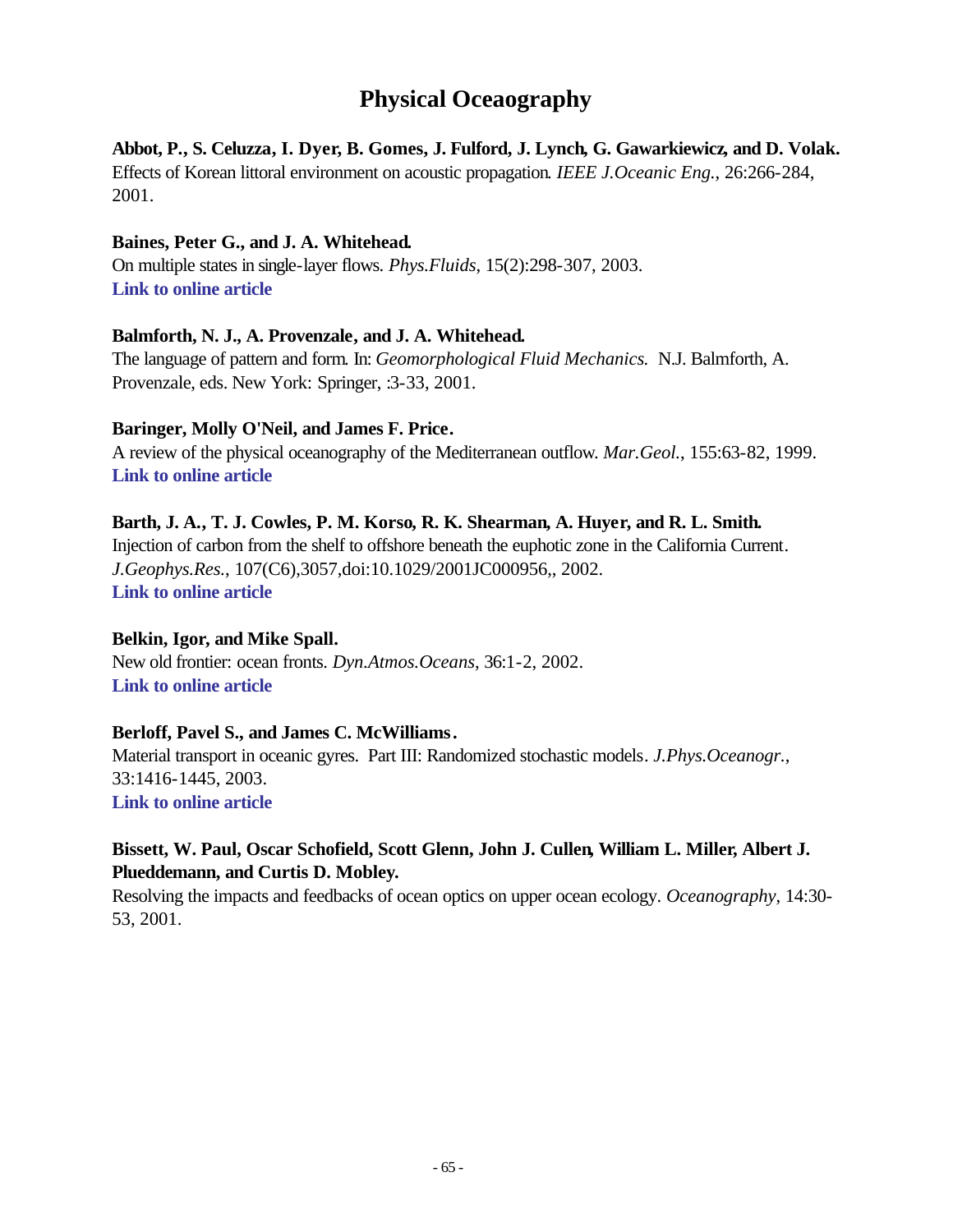# **Blackmon, Maurice, Byron Boville, Frank Bryan, Robert Dickinson, Peter Gent, Jeffrey Kiehl, Richard Moritz, David Randall, Jagadish Shukla, Susan Solomon, Gordon Bonan, Scott Doney, Inez Fung, James Hack, Elizabeth Hunke, James Hurrell, John Kutzbach, Jerry Meehl, Bette Otto-Bliesner, et al.**

The Community Climate System model. *Bull.Am.Meteorol.Soc.*, 82:2357–2376, 2001. **[Link to online article](http://ams.allenpress.com/pdfserv/i1520-0477-082-11-2357.pdf)**

# **Blanton, Jackson O., Julie Amft, Richard A. Luettich, Jr., James L. Hench, and James H. Churchill.**

Tidal and subtidal fluctuations in temperature, salinity and pressure for the winter 1996 larval ingress experiment-Beaufort Inlet, NC. *Fish.Oceanogr.*, 8(Suppl. 2):134-152, 1999. **[Link to online article](http://www.blackwell-synergy.com/links/doi/10.1046/j.1365-2419.1999.00027.x/full/)**

# **Boebel, O., R. E. Davis, M. Ollitrault, R. G. Peterson, P. L. Richardson, C. Schmid, and W. Zenk.**

The intermediate depth circulation of the western South Atlantic. *Geophys.Res.Lett.*, 26(21):3329- 3332, 1999. 9911 **[Link to online article](http://www.agu.org/journals/gl/gl9921/1999GL002355.pdf)**

# **Bower, Amy S., David M. Fratantoni, William E. Johns, and Hartmut Peters.**

Gulf of Aden eddies and their impact on Red Sea water. *Geophys.Res.Lett.*, 29(21),2025,doi:10.1029/2002GL015342, 2002. 10732 **[Link to online article](http://www.agu.org/journals/gl/gl0221/2002GL015342/2002GL015342.pdf)**

# **Bower, Amy S., Nuno Serra, and Isabel Ambar.**

Structure of the Mediterranean Undercurrent and Mediterranean Water spreading around the southwestern Iberian Peninsula. *J.Geophys.Res.*, 107(C10),3161,doi:10.1029/2001JC001007, 2002. 10480

**[Link to online article](http://www.agu.org/journals/jc/jc0210/2001JC001007/2001JC001007.pdf)**

# **Bracco, Annalisa, and Joseph Pedlosky.**

Vortex generation by topography in locally unstable baroclinic flows. *J.Phys.Oceanogr.*, 33:207-219, 2003. 10651 **[Link to online article](http://ams.allenpress.com/pdfserv/i1520-0485-033-01-0207.pdf)**

# **Carmack, Eddy, and David C. Chapman.**

Wind-driven shelf/basin exchange on an Arctic shelf: The joint roles of ice cover extent and shelf-break bathymetry. *Geophys.Res.Lett.*, 30(14),1778,doi:10.1029/2003GL017526, 2003. 10938 **[Link to online article](http://www.agu.org/journals/gl/gl0314/2003GL017526/2003GL017526.pdf)**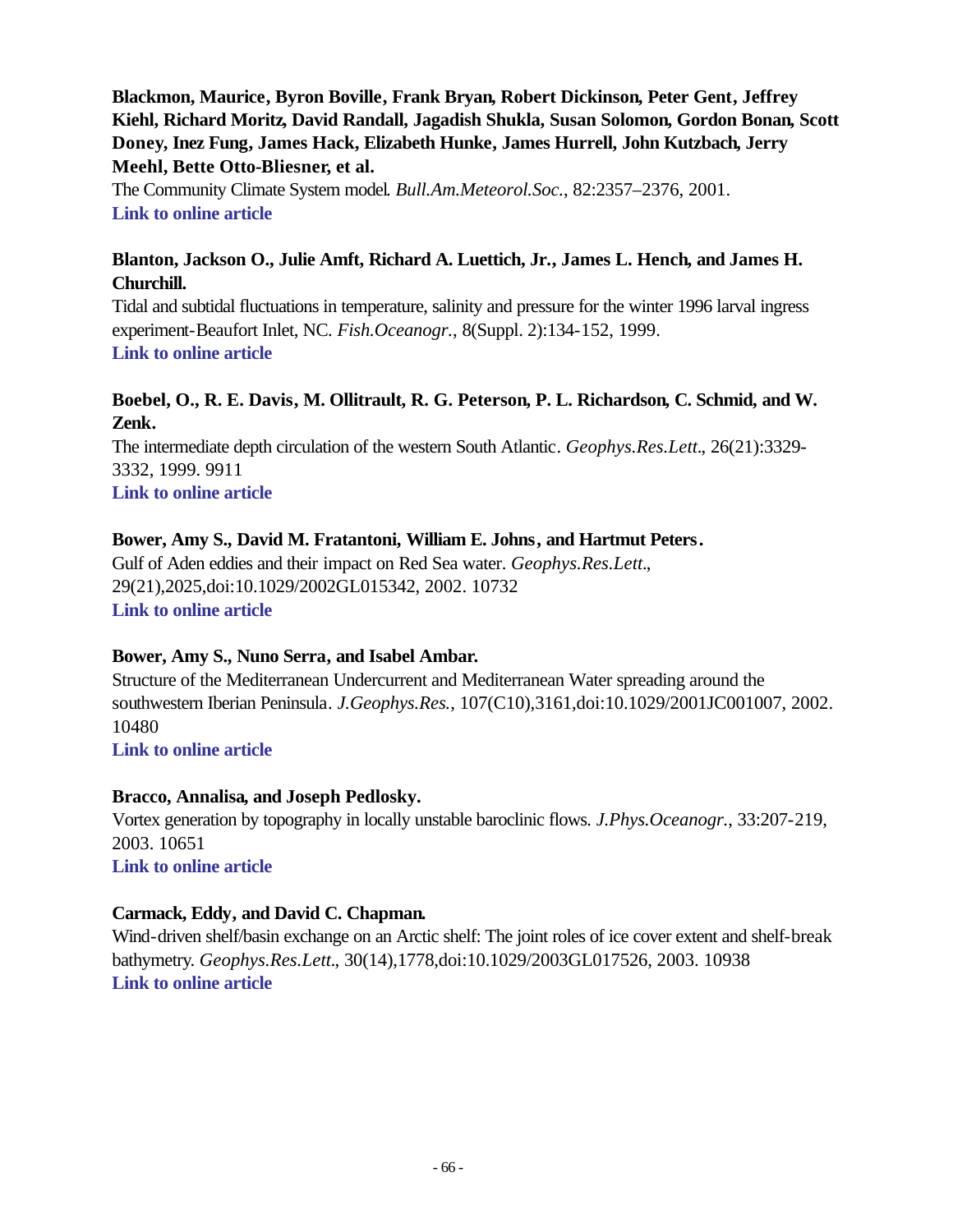# **Chang, Kyung-Il, Nelson G. Hogg, Moon-Sik Suk, Sang-Kyung Byun, Young-Gyu Kim, and Kuh Kim.**

Mean flow and variability in the southwestern East Sea. *Deep-Sea Res.I*, 49:2261-2279, 2002. 10662 **[Link to online article](http://www.sciencedirect.com/science?_ob=MImg&_imagekey=B6VGB-47S5NKV-9-4R&_cdi=6034&_orig=browse&_coverDate=12%2F31%2F2002&_sk=999509987&view=c&wchp=dGLbVzz-zSkWA&_acct=C000011858&_version=1&_userid=142773&md5=1dfd876ba7b299fa5ad306ec4bc334ec&ie=f.pdf)**

# **Chapman, David C.**

Comment on "Cross-shelf eddy heat transport in a wind-free coastal ocean undergoing winter time cooling" by J. M. Pringle. *J.Geophys.Res*, 108(C2),3026,doi:10.1029/2001JC001286, 2003. 10638 **[Link to online article](http://www.agu.org/journals/jc/jc0302/2001JC001286/2001JC001286.pdf)**

# **Chapman, David C.**

Separation of an advectively trapped buoyancy current at a bathymetric bend. *J.Phys.Oceanogr.*, 33:1108-1121, 2003. 10803 **[Link to online article](http://ams.allenpress.com/pdfserv/i1520-0485-033-05-1108.pdf)**

# **Chen, Changsheng, and Robert C. Beardsley.**

Cross-frontal water exchange on Georges Bank: Some results from an U.S. GLOBEC/Georges Bank Program model study. *J.Oceanogr.*, 58:403-420, 2002.

# **Chen, Chanhsheng, Hedong Liu, and Robert C. Beardsley.**

An unstructured grid, finite-volume, three-dimensional, primitive equations ocean model: Application to coastal ocean and estuaries. *J.Atmos.Ocean.Technol.*, 20:159-186, 2003.

# **Chen, Changsheng, Qichun Yu, Robert C. Beardsley, and Peter J. S. Franks.**

Model study of the cross-frontal water exchange on Georges Bank: A three-dimensional Lagrangian experiment. *J.Geophys.Res.*, 108(C5),3142,doi:10.1029/2000JC000390, 2003. **[Link to online article](http://www.agu.org/journals/jc/jc0305/2000JC000390/2000JC000390.pdf)**

# **Chen, Changsheng, Jianrong Zhu, Robert C. Beardsley, and Peter J. S. Franks.**

Physical-biolo gical sources for dense algal blooms near the Changjiang River. *Geophys.Res.Lett.*, 30(10),1515,doi:10.1029/2002GL016391, 2003. **[Link to online article](http://www.agu.org/journals/gl/gl0310/2002GL016391/2002GL016391.pdf)**

# **Cho, Yang-Ki, Robert C. Beardsley, and Vitalii A. Sheremet.**

On the cause of Scotian shelf water crossovers. *Geophys.Res.Lett.*, 29(24),2212,doi:10.1029/2002GL014968, 2002. **[Link to online article](http://www.agu.org/journals/gl/gl0224/2002GL014968/2002GL014968.pdf)**

# **Deng, Jian, Larry Pratt, Lou Howard, and Chris Jones.**

On stratified shear flow in sea straits of arbitrary cross section. *Stud.Appl.Math.*, 111:409-434, 2003.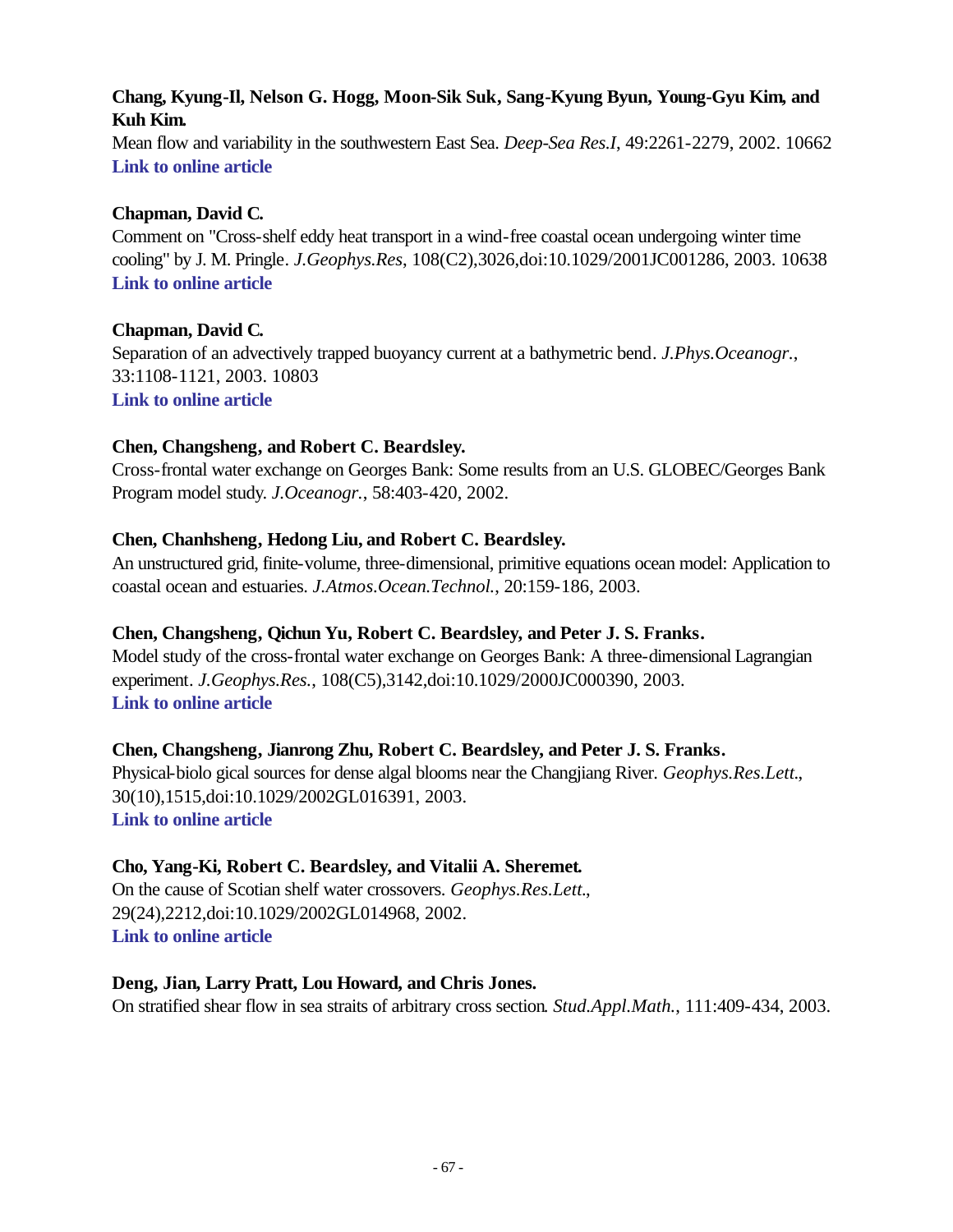### **Dickson, Robert R., Ruth Curry, and Igor Yashayaev.**

Recent changes in the North Atlantic. *Phil.Trans.R.Soc.Lond.A*, 361:1917-1934, 2003. **[Link to online article](http://taddeo.ingentaselect.com/vl=1997493/cl=80/nw=1/fm=docpdf/rpsv/cw/rsl/1364503x/v361n1810/s6/p1917)**

# **Forward, R. B., Jr., K. A. Reinsel, D. S. Peters, R. A. Tankersley, J. H. Churchill, L. B. Crowder, W. F. Hettler, S. M. Warlen, and M. D. Green.**

Transport of fish larvae through a tidal inlet. *Fish.Oceanogr.*, 8(Suppl. 2):153-172, 1999. **[Link to online article](http://www.blackwell-synergy.com/links/doi/10.1046/j.1365-2419.1999.00026.x/full/)**

### **Fox-Kemper, Baylor, Raffaele Ferrari, and Joseph Pedlosky.**

On the indeterminacy of rotational and divergent eddy fluxes. *J.Phys.Oceanogr.*, 33:478-383, 2003. 10737

**[Link to online article](http://ams.allenpress.com/pdfserv/i1520-0485-033-02-0478.pdf)**

### **Fratantoni, P. S., and R. S. Pickart.**

Variability of the shelf break jet in the Middle Atlantic Bight: Internally or externally forced? *J.Geophys.Res.*, 108(C5),3166,doi:10.1029/2002JC001326, 2003. 10650 **[Link to online article](http://www.agu.org/journals/jc/jc0305/2002JC001326/2002JC001326.pdf)**

### **Frye, Daniel, Nelson Hogg, and Carl Wunsch.**

Design and operation of a long-duration mooring for ocean observations. *Oceans '02*, :78-84, 2002.

### **Girton, James B., and Thomas B. Sanford.**

Descent and modification of the Overflow Plume in the Denmark Strait. *J.Phys.Oceanogr.*, 33:1351- 1364, 2003. 10691 **[Link to online article](http://ams.allenpress.com/pdfserv/i1520-0485-033-07-1351.pdf)**

# **Goldsmith, Roger A., and A. J. Plueddemann.**

Moored buoy site evaluations. In: *Marine Geography, GIS For the Oceans and Seas.* Joe Breman, ed. Redlands, CA: ESRI Press, :73-77, 2002.

# **Griffiths, R. W., and J. A. Whitehead.**

Earth's surface morphology and convection in the mantle. In: *Geomorphological Fluid Mechanics.*  N.J. Balmforth, A. Provenzale, eds. New York: Springer, :111-137, 2001.

### **Hare, Jonathan A., James H. Churchill, Robert K. Cowen, Thomas J. Berger, Peter C. Cornillon, Paul Dragos, Scott M. Glenn, John J. Govoni, and Thomas N. Lee.**

Routes and rates of larval fish transport from the southeast to the northeast United States continental shelf. *Limnol.Oceanogr.*, 47:1774-1789, 2002. 10372

### **Helfrich, Karl R., and Jesus Pineda.**

Accumulation of particles in propagating fronts. *Limnol.Oceanogr.*, 48:1509-1520, 2003. 10818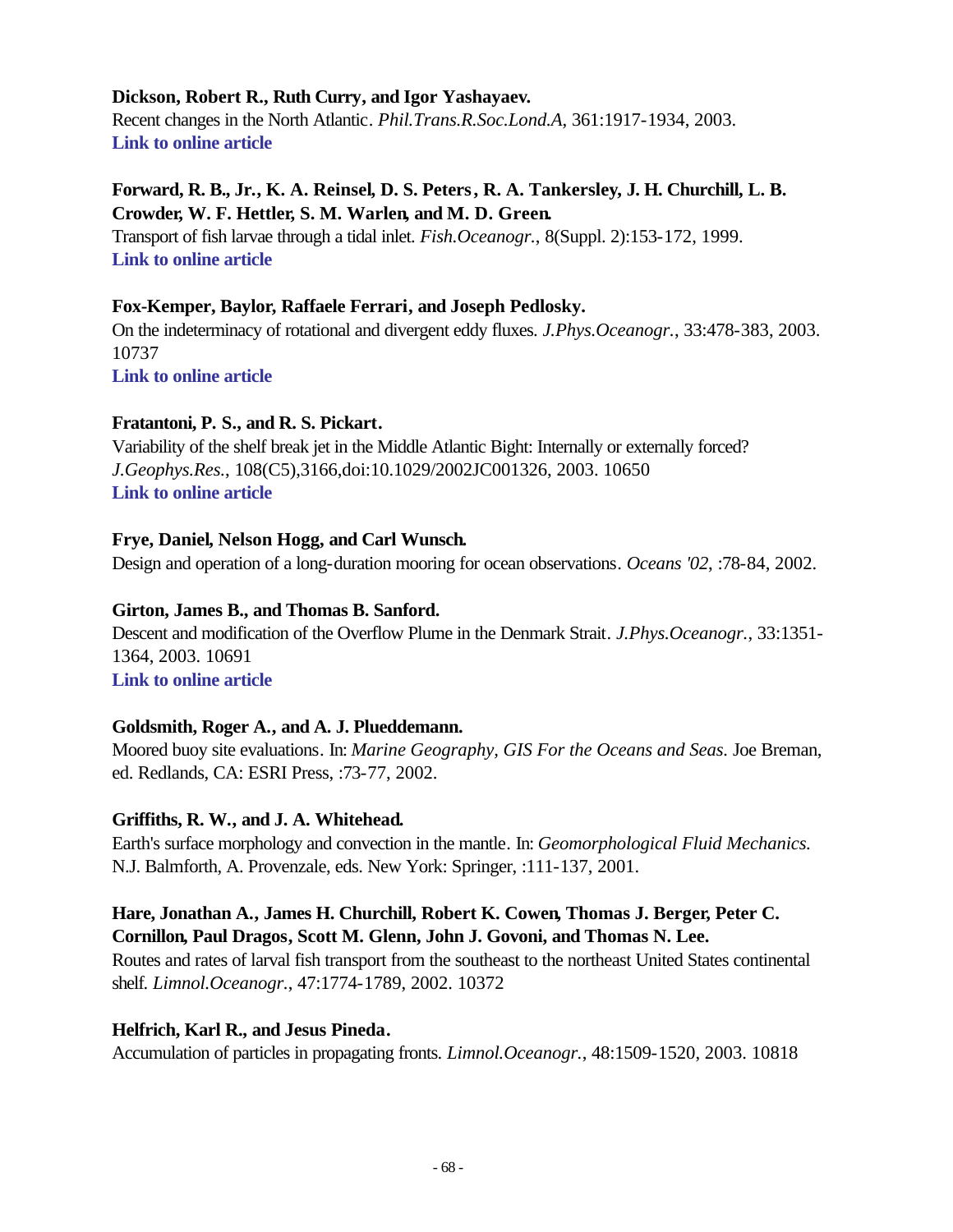### **Helfrich, Karl R., and Lawrence J. Pratt.**

Rotating hydraulics and upstream basin circulation. *J.Phys.Oceanogr.*, 33:1651-1663, 2003. 10860 **[Link to online article](http://ams.allenpress.com/pdfserv/i1520-0485-033-08-1651.pdf)**

# **Hiroe, Yutaka, Ichiro Yasuda, Kousei Komatsu, Kiyoshi Kawasaki, Terrence M. Joyce, and Frank Bahr.**

Transport of North Pacific intermediate water in the Kuroshio-Oyashio Interfrontal Zone. *Deep-Sea Res.II*, 49:5353-5364, 2002. **[Link to online article](http://www.sciencedirect.com/science?_ob=MImg&_imagekey=B6VGC-4724X4M-3-1B&_cdi=6035&_orig=browse&_coverDate=12%2F31%2F2002&_sk=999509975&view=c&wchp=dGLbVlb-zSkzk&_acct=C000011858&_version=1&_userid=142773&md5=1b8dbcd528145b3e00888c054c216498&ie=f.pdf)**

### **Holbrook, W. Steven, Pedro Paramo, Scott Pearse, and Raymond W. Schmitt.**

Thermohaline fine structure in an oceanographic front from seismic reflection profiling. *Science*, 301:821-824, 2003.

**[Link to online article](http://www.sciencemag.org/cgi/reprint/301/5634/821.pdf)**

### **Huang, Rui Xin.**

The available potential energy in a compressible ocean. In: *Advances in Mathematical Modelling of Atmosphere and Ocean Dynamics;Proceedings of the IUTAM Symposium Held in Limerick, Ireland, 2-7 July, 2000.* P. F. Hodnett, ed. Boston: Kluwer Academic Publishers, :167-172, 2001. 9902

### **Huang, Rui Xin, and Fei Fei Jin.**

The asymmetric nature of the Equatorial Undercurrent in the Pacific and Atlantic. *J.Phys.Oceanogr.*, 33:1083-1094, 2003. 10560 **[Link to online article](http://ams.allenpress.com/pdfserv/i1520-0485-033-05-1083.pdf)**

### **Huang, Rui Xin, and Joseph Pedlosky.**

On aliasing Rossby waves induced by asynchronous time stepping. *Ocean Model.*, 5:65-76, 2002. 10423

#### **Ichikawa, Hiroshi, and Robert C. Beardsley.**

The current system in the Yellow and East China Seas. *J.Oceanogr.*, 58:77-92, 2002.

### **Jayne, Steven R., and Jochem Marotzke.**

The ocean eddy heat transport. *J.Phys.Oceanogr.*, 32:3328-3345, 2002. 10549 **[Link to online article](http://ams.allenpress.com/pdfserv/i1520-0485-032-12-3328.pdf)**

### **Jayne, Steven R., John M. Wahr, and Frank O. Bryan.**

Observing ocean heat content using satellite gravity and altimetry. *J.Geophys.Res.*, 108(C2),3031,doi:10.1029/2002JC001619, 2003. 10840 **[Link to online article](http://www.agu.org/journals/jc/jc0302/2002JC001619/2002JC001619.pdf)**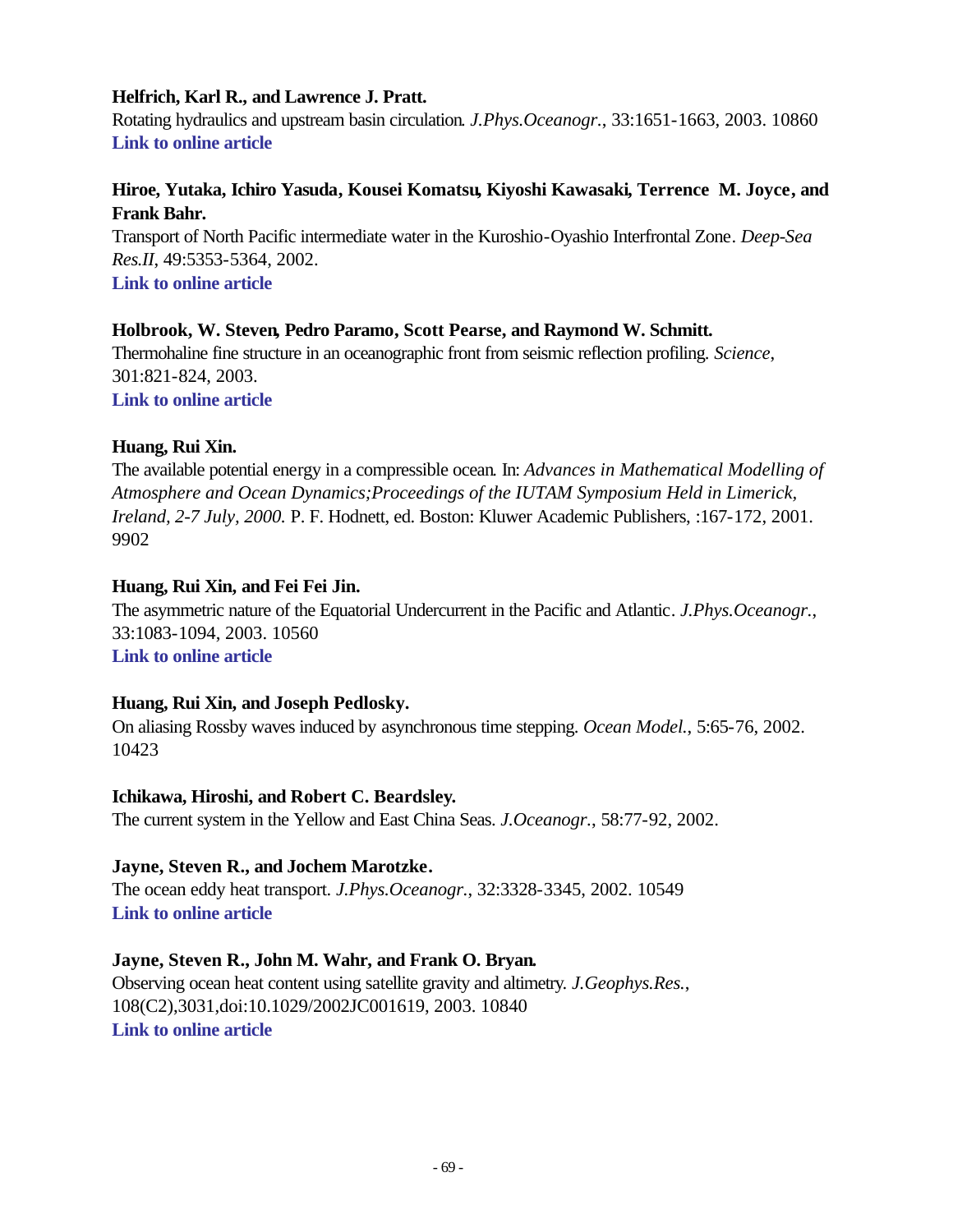# **Joyce, Terrence M., and Jane Dunworth-Baker.**

Long-term hydrographic variability in the Northwest Pacific Ocean. *Geophys.Res.Lett.*, 30(2),1043,doi:10.1029/2002GL015225, 2003. 10665 **[Link to online article](http://www.agu.org/journals/gl/gl0302/2002GL015225/2002GL015225.pdf)**

# **King, B. A., E. Firing, and T. M. Joyce.**

Shipboard observations during WOCE. In: *Ocean Circulation and Climate: Observing and Modelling the Global Ocean.* Gerold Siedler, John Church, John Gould, eds. San Diego: Academic Press, :99-122, 2001.

# **Konyaev, K. V., A. Plueddemann, and K. D. Sabinin.**

Internal tide on the Yermak Plateau in the Arctic Ocean. *Izv.Atm.Ocean Phys.*, 36(4):500-509, 2000.

**LaCasce, J. H.** On turbulence and normal modes in a basin. *J.Mar.Res.*, 60:431-460, 2002. 10470 **[Link to online article](http://taddeo.ingentaselect.com/vl=1564406/cl=152/nw=1/fm=docpdf/rpsv/cw/jmr/00222402/v60n3/s3/p431)**

# **Lavery, Andone C., Raymond W. Schmitt, and Timothy K. Stanton.**

High-frequency acoustic scattering from turbulent oceanic microstructure: The importance of density fluctuations. *J.Acoust.Soc.Am.*, 114:2685-2697, 2003. 10750 **[Link to online article](http://ojps.aip.org/getpdf/servlet/GetPDFServlet?filetype=pdf&id=JASMAN000114000005002685000001&idtype=cvips)**

# **Legg, Sonya, and Alistair Adcroft.**

Internal wave breaking at concave and convex continental slopes. *J.Phys.Oceanogr.*, 33:2224-2246, 2003. 10688

**[Link to online article](http://ams.allenpress.com/pdfserv/i1520-0485-033-11-2224.pdf)**

# **Lentz, S. J.**

A climatology of salty intrusions over the continental shelf from Georges Bank to Cape Hatteras. *J.Geophys.Res.*, 108(C10),3326,doi:10.1029/2003JC001859, 2003. 10904 **[Link to online article](http://www.agu.org/journals/jc/jc0310/2003JC001859/2003JC001859.pdf)**

# **Lentz, Steve, Kipp Shearman, Steve Anderson, Al Plueddemann, and Jim Edson.**

Evolution of stratification over the New England shelf during the coastal mixing and optics study, August 1996 - June 1997. *J.Geophys.Res.*, 108(C1),3008,doi:10.1029/2001JC001121, 2003. 10524 **[Link to online article](http://www.agu.org/journals/jc/jc0301/2001JC001121/2001JC001121.pdf)**

# **Lentz, Steven J., Steve Elgar, and R. T. Guza.**

Observations of the flow field near the nose of a buoyant coastal current. *J.Phys.Oceanogr.*, 33:933- 943, 2003. 10748 **[Link to online article](http://ams.allenpress.com/pdfserv/i1520-0485-033-04-0933.pdf)**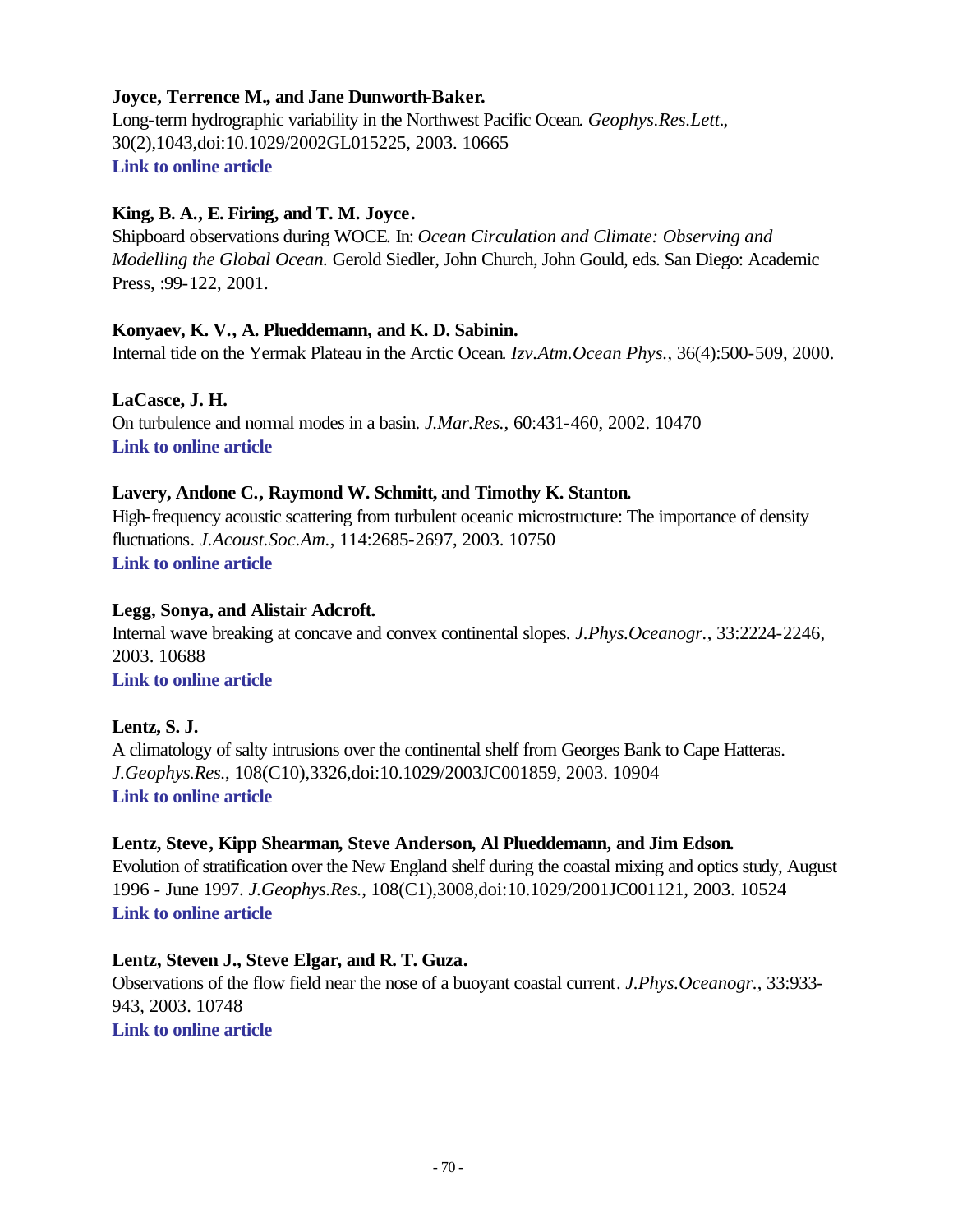### **Lerczak, J. A., C. D. Winant, and M. C. Hendershott.**

Observations of the semidiurnal internal tide on the southern California slope and shelf. *J.Geophys.Res.*, 108(C3),3068,doi:10.1029/2001JC001128, 2003. **[Link to online article](http://www.agu.org/journals/jc/jc0303/2001JC001128/2001JC001128.pdf)**

### **Lionello, P., and J. Pedlosky.**

The relation between the potential vorticity and the Montgomery Function in the ventilated ocean thermocline. *J.Phys.Oceanogr.*, 31:212–225, 2001. **[Link to online article](http://ams.allenpress.com/pdfserv/i1520-0485-031-01-0212.pdf)**

### **Lozier, M. Susan, Mark S. C. Reed, and Glen G. Gawarkiewicz.**

Instability of a shelfbreak front. *J.Phys.Oceanogr.*, 32:924-944, 2002. **[Link to online article](http://ams.allenpress.com/pdfserv/i1520-0485-032-03-0924.pdf)**

# **Luettich, Richard A., Jr., James L. Hench, Crystal W. Fulcher, Francisco E. Werner, Brian O. Blanton, and James H. Churchill.**

Barotropic tidal and wind-driven larval transport in the vicinity of a barrier island inlet. *Fish.Oceanogr.*, 8(Suppl. 2):190-209, 1999. **[Link to online article](http://www.blackwell-synergy.com/links/doi/10.1046/j.1365-2419.1999.00030.x/full/)**

**Lynch, Daniel R., Christopher E. Naimie, Justin T. Ip, Craig V. Lewis, Francisco E. Werner, Richard Luettich, Brian O. Blanton, John Quinlan, Dennis J. McGillicuddy, Jr., James R. Ledwell, James Churchill, Valery Kosnyrev, Cabell S. Davis, Scott M. Gallager, Carin J. Ashjian, R. Gregory Lough, James Manning, Charles N. Flagg, Charles G. Hannah, and Robert C. Groman.**

Real-time data assimilative modeling on Georges Bank. *Oceanography*, 14:65-77, 2001. 10282

### **Manning, J. P., R. G. Lough, C. E. Naimie, and J. H. Churchill.**

Modelling the effect of a slope-water intrusion on advection of fish larvae in May 1995 on Georges Bank. *ICES J.Mar.Sci.*, 58:985-993, 2001. **[Link to online article](http://www.sciencedirect.com/science?_ob=MImg&_imagekey=B6WGG-457VFJR-8-1&_cdi=6822&_orig=browse&_coverDate=10%2F31%2F2001&_sk=999419994&view=c&wchp=dGLbVzz-zSkzk&_acct=C000011858&_version=1&_userid=142773&md5=e071c127b3a67cb7a3f6250bb7c1203e&ie=f.pdf)**

# **Marshall, John, Yochanan Kushnir, David Battisti, Ping Chang, Arnaud Czaja, Robert Dickson, James Hurrell, Michael McCartney, R. Saravanan, and Martin Visbeck.**

North Atlantic climate variability: Phenomena, impacts and mechanisms. *Int.J.Climatol.*, 21:1863- 1898, 2001.

**[Link to online article](http://www3.interscience.wiley.com/cgi-bin/fulltext/89016692/PDFSTART)**

### **Morrison, Archie T., III, John D. Billings, and Kenneth W. Doherty.**

The McLane Moored Profiler: An autonomous platform for oceanographic measurements. *Oceans '00*, 1:353-358, 2000. 10118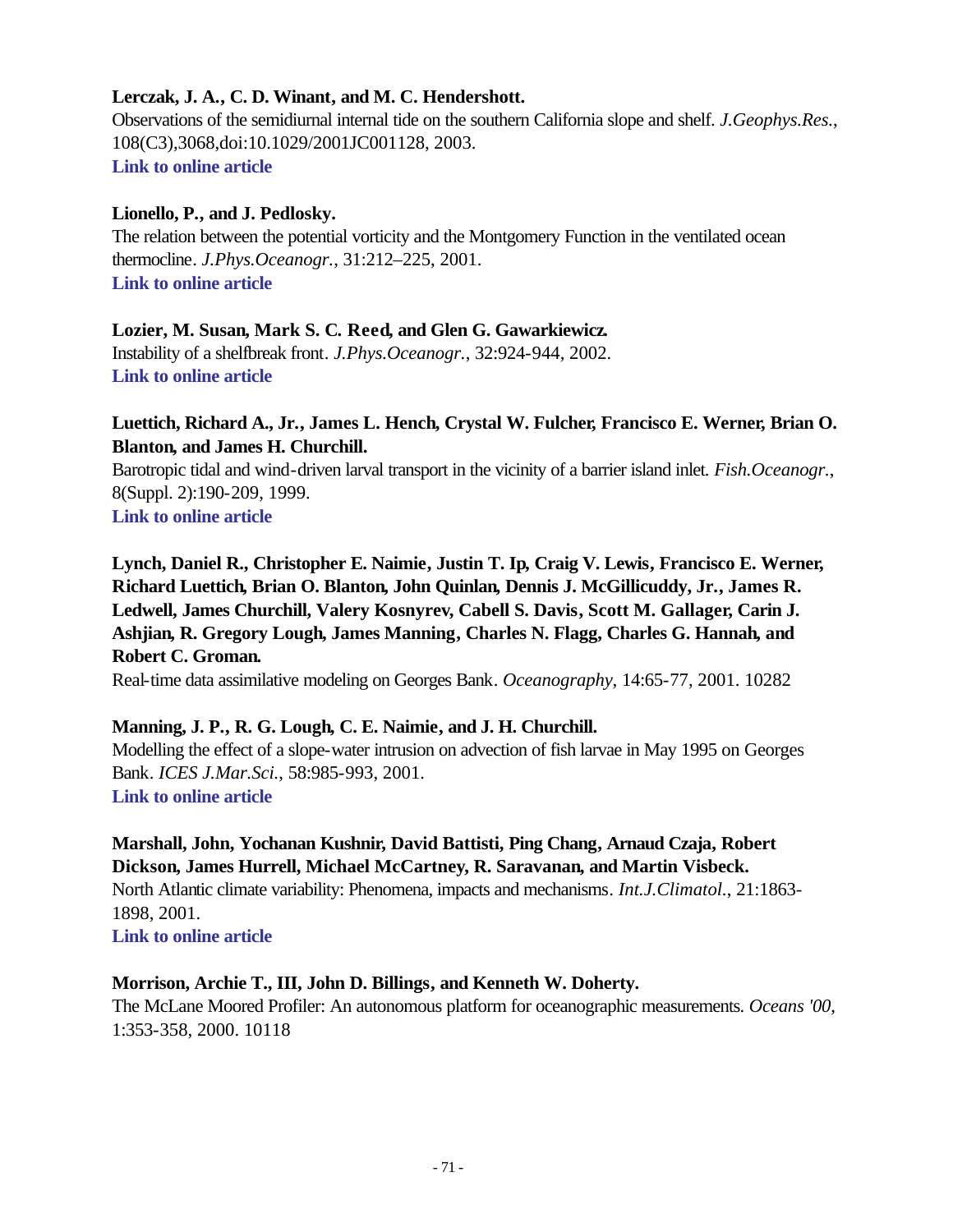### **Pawlowicz, Rich, Bob Beardsley, and Steve Lentz.**

Classical tidal harmonic analysis including error estimates in MATLAB using T\_TIDE. *Comput.Geosci.*, 28:929-937, 2002. **[Link to online article](http://www.sciencedirect.com/science?_ob=MImg&_imagekey=B6V7D-46DP7HS-1-4M&_cdi=5840&_orig=browse&_coverDate=10%2F31%2F2002&_sk=999719991&view=c&wchp=dGLbVlz-zSkWz&_acct=C000011858&_version=1&_userid=142773&md5=3276f8097c1808f948072f8a63ceb713&ie=f.pdf)**

### **Pedlosky, Joseph.**

A theory of equatorial deep jets. *J.Phys.Oceanogr.*, 32:3551-3561, 2002. 10639 **[Link to online article](http://ams.allenpress.com/pdfserv/i1520-0485-032-12-3551.pdf)**

### **Pedlosky, Joseph.**

Thermally driven circulations in small oceanic basins. *J.Phys.Oceanogr.*, 33:2333-2340, 2003. 10863 **[Link to online article](http://ams.allenpress.com/pdfserv/i1520-0485-033-11-2333.pdf)**

### **Pedlosky, Joseph.**

*Waves in the Ocean and Atmosphere. Introduction to Wave Dynamics*. New York: Springer Verlag, 2003

### **Pedlosky, Joseph, and Jim Thomson.**

Baroclinic instability of time-dependent currents. *J.Fluid Mech.*, 490:189-215, 2003. 10870 **[Link to online article](http://journals.cambridge.org/bin/bladerunner?REQUNIQ=1069190795&REQSESS=781052&117000REQEVENT=&REQINT1=173028&REQAUTH=0)**

### **Pickart, Robert S., Michael A. Spall, Mads Hvid Ribergaard, G. W. K. Moore, and Ralph F. Miliff.**

Deep convection in the Irminger Sea forced by the Greenland tip jet. *Nature*, 424:152-156, 2003. 10918

**[Link to online article](http://www.nature.com/cgi-taf/DynaPage.taf?file=/nature/journal/v424/n6945/full/nature01729_fs.html&content_filetype=pdf)**

# **Pickart, Robert S., Fiammetta Straneo, and G. W. K. Moore.**

Is Labrador Sea water formed in the Irminger Basin? *Deep-Sea Res.I*, 50:23-52, 2003. 10663 **[Link to online article](http://www.sciencedirect.com/science?_ob=MImg&_imagekey=B6VGB-47P233C-1-3H&_cdi=6034&_orig=browse&_coverDate=01%2F31%2F2003&_sk=999499998&view=c&wchp=dGLbVzb-zSkWz&_acct=C000011858&_version=1&_userid=142773&md5=14b5a5662290027e8c31e9585bdd5caf&ie=f.pdf)**

### **Polzin, K. L., E. Kunze, J. M. Toole, and R. W. Schmitt.**

The partition of finescale energy into internal waves and subinertial motions. *J.Phys.Oceanogr.*, 33:234-248, 2003. 10802 **[Link to online article](http://ams.allenpress.com/pdfserv/i1520-0485-033-01-0234.pdf)**

### **Pringle, James M.**

Observations of high-frequency internal waves in the Coastal Ocean Dynamics region. *J.Geophys.Res.*, 104(C3):5263-5281, 1999. 9629 **[Link to online article](http://www.agu.org/journals/jc/jc9903/1998JC900053.pdf)**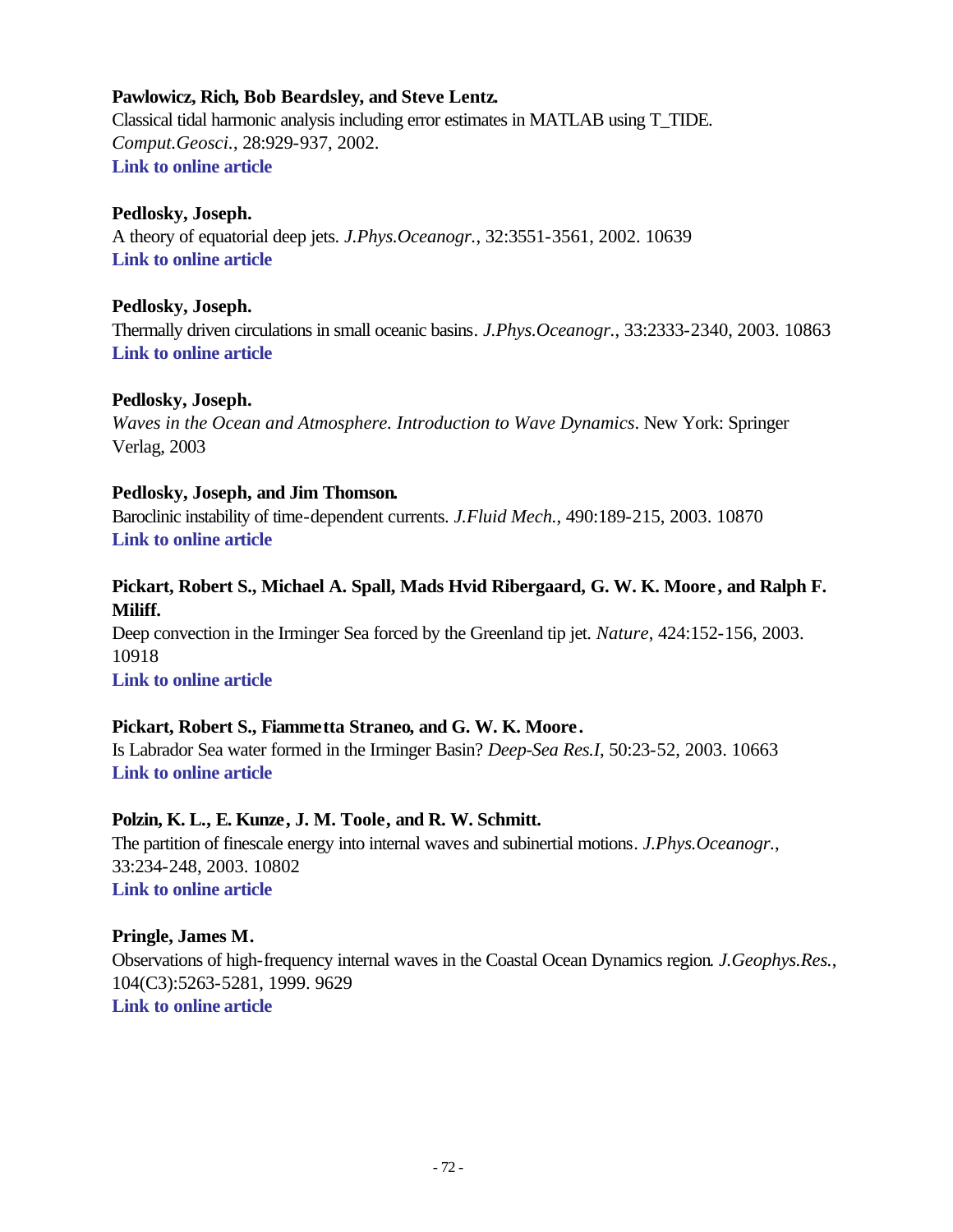# **Proshutinsky, A., R. H. Bourke, and F. A. McLaughlin.**

The role of the Beaufort Gyre in Arctic climate variability: Seasonal to decadal climate scales. *Geophys.Res.Lett.*, 29(23),2100,doi:10.1029/2002GL015847, 2002. 10756 **[Link to online article](http://www.agu.org/journals/gl/gl0223/2002GL015847/2002GL015847.pdf)**

#### **Richardson, P. L., and S. L. Garzoli.**

Characteristics of intermediate water flow in the Benguela current as measured with RAFOS floats. *Deep-Sea Res.II*, 50:87-118, 2003. 10576 **[Link to online article](http://www.sciencedirect.com/science?_ob=MImg&_imagekey=B6VGC-47CR5C6-6-8G&_cdi=6035&_orig=browse&_coverDate=01%2F31%2F2003&_sk=999499998&view=c&wchp=dGLbVlz-zSkWW&_acct=C000011858&_version=1&_userid=142773&md5=5dd4c539f83c47201cd89efcdb47e6bd&ie=f.pdf)**

# **Schmid, C., O. Boebel, W. Zenk, J. R. E. Lutjeharms, S. L. Garzoli, P. L. Richardson, and C. Barron.**

Early evolution of an Agulhas Ring. *Deep-Sea Res.II*, 50:141-166, 2003. **[Link to online article](http://www.sciencedirect.com/science?_ob=MImg&_imagekey=B6VGC-47CR5C6-8-88&_cdi=6035&_orig=browse&_coverDate=01%2F31%2F2003&_sk=999499998&view=c&wchp=dGLbVzb-zSkzk&_acct=C000011858&_version=1&_userid=142773&md5=e9ccf3dbb148c2dce8b7ef6c964b6262&ie=f.pdf)**

# **Schmitt, R. W.**

Observational and laboratory insights into salt finger convection. *Prog.Oceanogr.*, 56:419-433, 2003. **[Link to online article](http://www.sciencedirect.com/science?_ob=MImg&_imagekey=B6V7B-48F5G4N-2-1D&_cdi=5838&_orig=browse&_coverDate=03%2F31%2F2003&_sk=999439996&view=c&wchp=dGLbVlz-zSkWW&_acct=C000011858&_version=1&_userid=142773&md5=a80ee5a7674889f09febfa1a94f69261&ie=f.pdf)**

# **Shearman, R. Kipp, and Steven J. Lentz.**

Dynamics of mean and subtidal flow on the New England shelf. *J.Geophys.Res.*, 108(C8),3281,doi:10.1029/2002JC001417, 2003. 10706 **[Link to online article](http://www.agu.org/journals/jc/jc0308/2002JC001417/2002JC001417.pdf)**

#### **Sheremet, Vitalii.**

A method of finding unstable steady solutions by forward time integration: Relaxation to a running mean. *Ocean Model.*, 5:77-89, 2003. 10734

#### **Sloyan, Bernadette M., Gregory C. Johnson, and William S. Kessler.**

The Pacific Cold Tongue: A pathway for interhemispheric exchange. *J.Phys.Oceanogr.*, 33:1027- 1043, 2003. **[Link to online article](http://ams.allenpress.com/pdfserv/i1520-0485-033-05-1027.pdf)**

#### **Spall, Michael A.**

On the thermohaline circulation in flat bottom marginal seas. *J.Mar.Res.*, 61:1-25, 2003. 10808 **[Link to online article](http://taddeo.ingentaselect.com/vl=1564406/cl=152/nw=1/fm=docpdf/rpsv/cw/jmr/00222402/v61n1/s1/p1)**

#### **Spall, Michael A., and Robert S. Pickart.**

Wind-driven recirculations and exchange in the Labrador and Irminger Seas. *J.Phys.Oceanogr.*, 33:1829-1845, 2003. 10664 **[Link to online article](http://ams.allenpress.com/pdfserv/i1520-0485-033-08-1829.pdf)**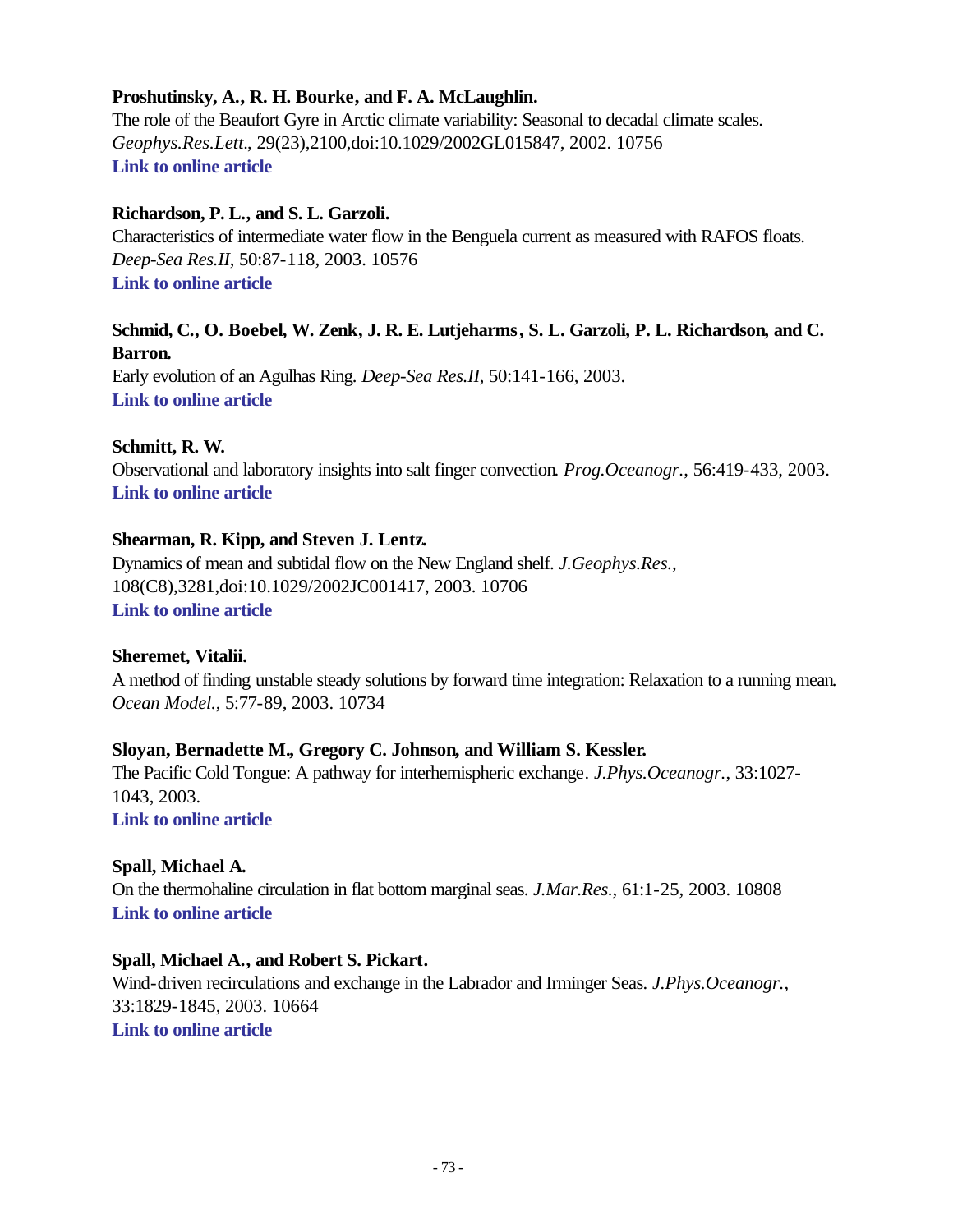# **St. Laurent, L. C., H. L. Simmons, and S. R. Jayne .**

Estimating tidally driven mixing in the deep ocean. *Geophys.Res.Lett.*, 29(23),2106,doi:10.1029/2002GL015633, 2002. 10752 **[Link to online article](http://www.agu.org/journals/gl/gl0223/2002GL015633/2002GL015633.pdf)**

#### **Straneo, Fiammetta, Robert S. Pickart, and Kara Lavender.**

Spreading of Labrador Sea water: An advective-diffusive study based on Lagrangian data. *Deep-Sea Res.I*, 50:701-719, 2003. 10714 **[Link to online article](http://www.sciencedirect.com/science?_ob=MImg&_imagekey=B6VGB-48JK77V-1-3Y&_cdi=6034&_orig=browse&_coverDate=06%2F30%2F2003&_sk=999499993&view=c&wchp=dGLbVlb-zSkWz&_acct=C000011858&_version=1&_userid=142773&md5=219a26b0a316c30dc3ec5ae1f1103089&ie=f.pdf)**

#### **Sutherland, David, and Claudia Cenedese**.

The role of eddies in a laboratory study of the Antarctic Circumpolar Current. *Oceans '03*, :SP2927- 2929, 2003.

#### **Swift, Stephen A., and Amy S. Bower.**

Formation and circulation of dense water in the Persian/Arabian Gulf. *J.Geophys.Res.*, 108(C1),3004,doi:10.1029/2002JC001360, 2003. 10625 **[Link to online article](http://www.agu.org/journals/jc/jc0301/2002JC001360/2002JC001360.pdf)**

# **Thwaites, Fred, and Kurt Polzin.**

Structural design considerations of a profiling free vehicle used to measure ocean turbulence. In: *IEEE/OES 7th Working Conference on Current Measurement Technology*, :231-236, 2003. 10859

#### **Tivey, Margaret Kingston, Albert M. Bradley, Terrence M. Joyce, and David Kadko.**

Insights into tide-related variability at seafloor hydrothermal vents from time-series temperature measurements. *Earth Planet.Sci.Lett.*, 202:693-707, 2002. 10729 **[Link to online article](http://www.sciencedirect.com/science?_ob=MImg&_imagekey=B6V61-46P1PX6-1-K&_cdi=5801&_orig=browse&_coverDate=09%2F30%2F2002&_sk=997979996&view=c&wchp=dGLbVlb-zSkzk&_acct=C000011858&_version=1&_userid=142773&md5=74f0f19a6f8d64d9bbeba1d39b784db7&ie=f.pdf)**

#### **Treguier, A. M., N. G. Hogg, M. Maltrud, K. Speer, and V. Thierry.**

The origin of deep zonal flows in the Brazil Basin. *J.Phys.Oceanogr.*, 33:580-599, 2003. 10595 **[Link to online article](http://ams.allenpress.com/pdfserv/i1520-0485-033-03-0580.pdf)**

# **Visbeck, Martin, Eric P. Chassignet, Ruth G. Curry, Thomas L. Delworth, Robert R. Dickson, and Gered Krahmann.**

The ocean's response to North Atlantic oscillation variability. In: *The North Atlantic Oscillation: Climatic Significance and Environmental Impact. James W. Hurrel et al., eds. Washington, DC:* AGU, :113-145, 2003.

#### **Wahr, John M., Steven R. Jayne , and Frank O. Bryan.**

A method of inferring changes in deep ocean currents from satellite measurements of time-variable gravity. *J.Geophys.Res.*, 107(C12),3218,doi:10.1029/2001JC001274, 2002. 10741 **[Link to online article](http://www.agu.org/journals/jc/jc0212/2001JC001274/2001JC001274.pdf)**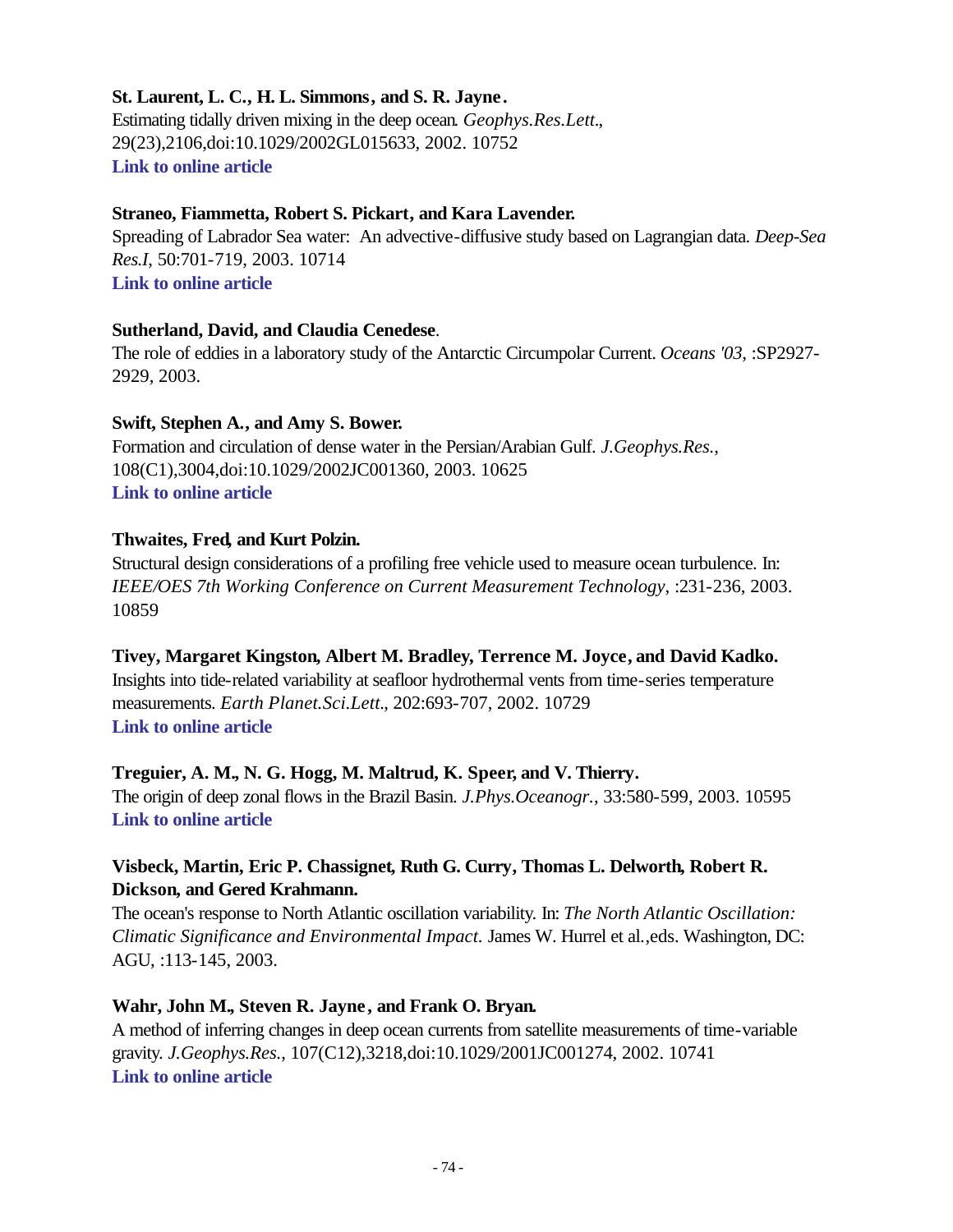# **Warren, Bruce A., and Gregory C. Johnson.**

The overflows across the Ninetyeast Ridge. *Deep-Sea Res.II*, 49:1423-1439, 2002. 10316 **[Link to online article](http://www.sciencedirect.com/science?_ob=MImg&_imagekey=B6VGC-44T4XTK-3-60&_cdi=6035&_orig=browse&_coverDate=12%2F31%2F2002&_sk=999509992&view=c&wchp=dGLbVtz-zSkWW&_acct=C000011858&_version=1&_userid=142773&md5=2648c34839fee1e3d834e6a58948b108&ie=f.pdf)**

#### **Whitehead, J. A.**

A boundary layer flow with multiple equilibria. *Phys.Fluids*, 14(7):2575-2577, 2002. **[Link to online article](http://ojps.aip.org/getpdf/servlet/GetPDFServlet?filetype=pdf&id=PHFLE6000014000007002575000001&idtype=cvips)**

# **Whitehead, J. A.**

Constant potential vorticity hydraulically controlled flow-complexities from passage shape. *J.Phys.Oceanogr.*, 33:305–312, 2003. 10767 **[Link to online article](http://ams.allenpress.com/pdfserv/i1520-0485-033-01-0305.pdf)**

# **Whitehead, J. A.**

Corrigendum - Constant potential vorticity hydraulically controlled flow - complexities from passage shape. *J.Phys.Oceanogr.*, 33:1142, 2003. 10900 **[Link to online article](http://ams.allenpress.com/pdfserv/i1520-0485-033-05-1142.pdf)**

# **Whitehead, J. A., M. L. E. Timmermans, W. Gregory Lawson, Sergey N. Bulgakov, Alejandro Martinez Zatarain, Jaime F. Almaguer Medina, and John Salzig.**

Laboratory studies of thermally and/or salinity driven flows with partial mixing 1. Stommel transitions and multiple flow states. *J.Geophys.Res.*, 108(C2),3036,doi:10.1029/2001JC000902, 2003. 9921 **[Link to online article](http://www.agu.org/journals/jc/jc0302/2001JC000902/2001JC000902.pdf)**

#### **Wong, Annie S., Gregory C. Johnson, and W. Brechner Owens.**

Delayed-mode calibration of autonomous CTD profiling float salinity data by theta-S climatology. *J.Atmos.Ocean.Technol.*, 20:308-318, 2003. 10525 **[Link to online article](http://ams.allenpress.com/pdfserv/i1520-0426-020-02-0308.pdf)**

#### **Yang, Jiayan.**

On the importance of resolving the western boundary layer in wind-driven ocean general circulation models. *Ocean Model.*, 5:357-379, 2003. 9636

# **Yang, Jiayan, and Terrence M. Joyce.**

How do high-latitude North Atlantic climate signals the crossover between the Deep Western Boundary Current and the Gulf Stream? *Geophys.Res.Lett.*, 30(2),1070,doi:10.1029/2002GL015366, 2003. 10822 **[Link to online article](http://www.agu.org/journals/gl/gl0302/2002GL015366/2002GL015366.pdf)**

#### **Yu, Lisan.**

Variability of the depth of the 20°C isotherm along 6°N in the Bay of Bengal: Its response to remote and local forcing and its relation to satellite SSH variability. *Deep-Sea Res.II*, 50:2285-2304, 2003. 10577

**[Link to online article](http://www.sciencedirect.com/science?_ob=MImg&_imagekey=B6VGC-48KV993-2-28&_cdi=6035&_orig=browse&_coverDate=07%2F31%2F2003&_sk=999499987&view=c&wchp=dGLbVzb-zSkzk&_acct=C000011858&_version=1&_userid=142773&md5=063f3b7bf9ddfff337314eb6e393dc11&ie=f.pdf)**